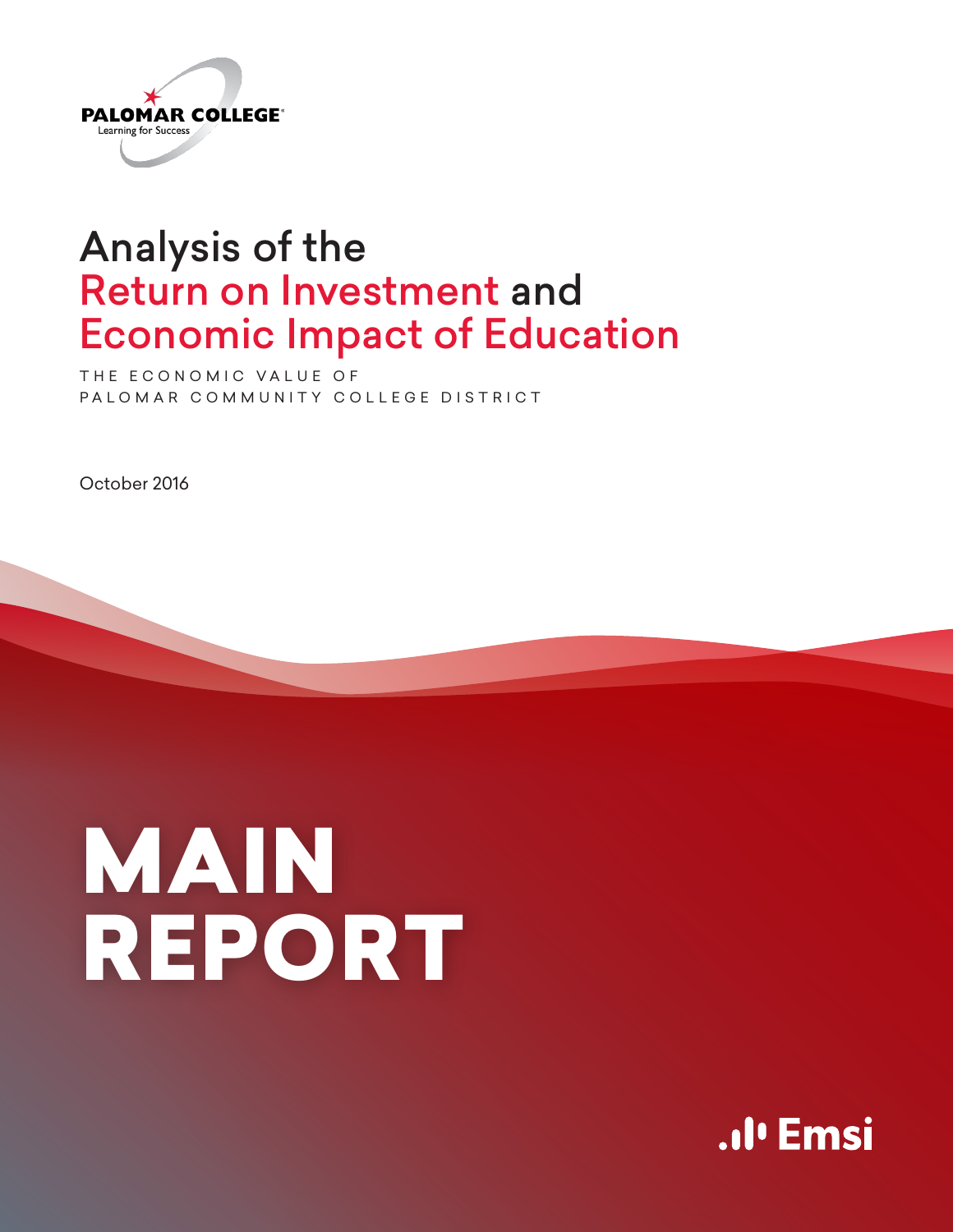# **Contents**

# 3 ACKNOWLEDGMENTS  $\perp$  EXECUTIVE SUMMARY Economic Impact Analysis / 4 Investment Analysis / 5  $\land$  INTRODUCTION C H A P T E R 1: PROFILE OF PALOMAR

# COMMUNITY COLLEGE DISTRICT AND THE ECONOMY

Palomar CCD employee and finance data / 7 The Palomar CCD Service Area economy / 10

# $\gamma$  CHAPTER 2:

# ECONOMIC IMPACTS ON THE PALOMAR CCD SERVICE AREA ECONOMY

Operations spending impact / 13 Construction spending impact / 15 Student spending impact / 16 Alumni impact / 17 Total impact of Palomar CCD / 20

# $(2)$  CHAPTER 3:

# INVESTMENT ANALYSIS

Student perspective / 22 Taxpayer perspective / 27 Social perspective / 29 Conclusion / 34

# $35$  CHAPTER 4:

# SENSITIVITY ANALYSIS

Alternative education variable / 35 Labor import effect variable / 36 Student employment variables / 36 Discount rate / 37

# $39$  CHAPTER 5: **CONCLUSION**

| 40 | Resources and References                                                |
|----|-------------------------------------------------------------------------|
| 46 | Appendix 1: Glossary of Terms                                           |
| 48 | Appendix 2: Frequently Asked Questions<br>(FAQs)                        |
| 50 | Appendix 3: Example of Sales versus Income                              |
| 51 | Appendix 4: Emsi MR-SAM                                                 |
| 55 | Appendix 5: Value per Credit Hour Equivalent<br>and the Mincer Function |
| 57 | Appendix 6: Alternative Education Variable                              |
| 58 | Appendix 7: Overview of Investment Analysis<br>Measures                 |
| 61 | Appendix 8: Shutdown Point                                              |
| 64 | Appendix 9: Social Externalities                                        |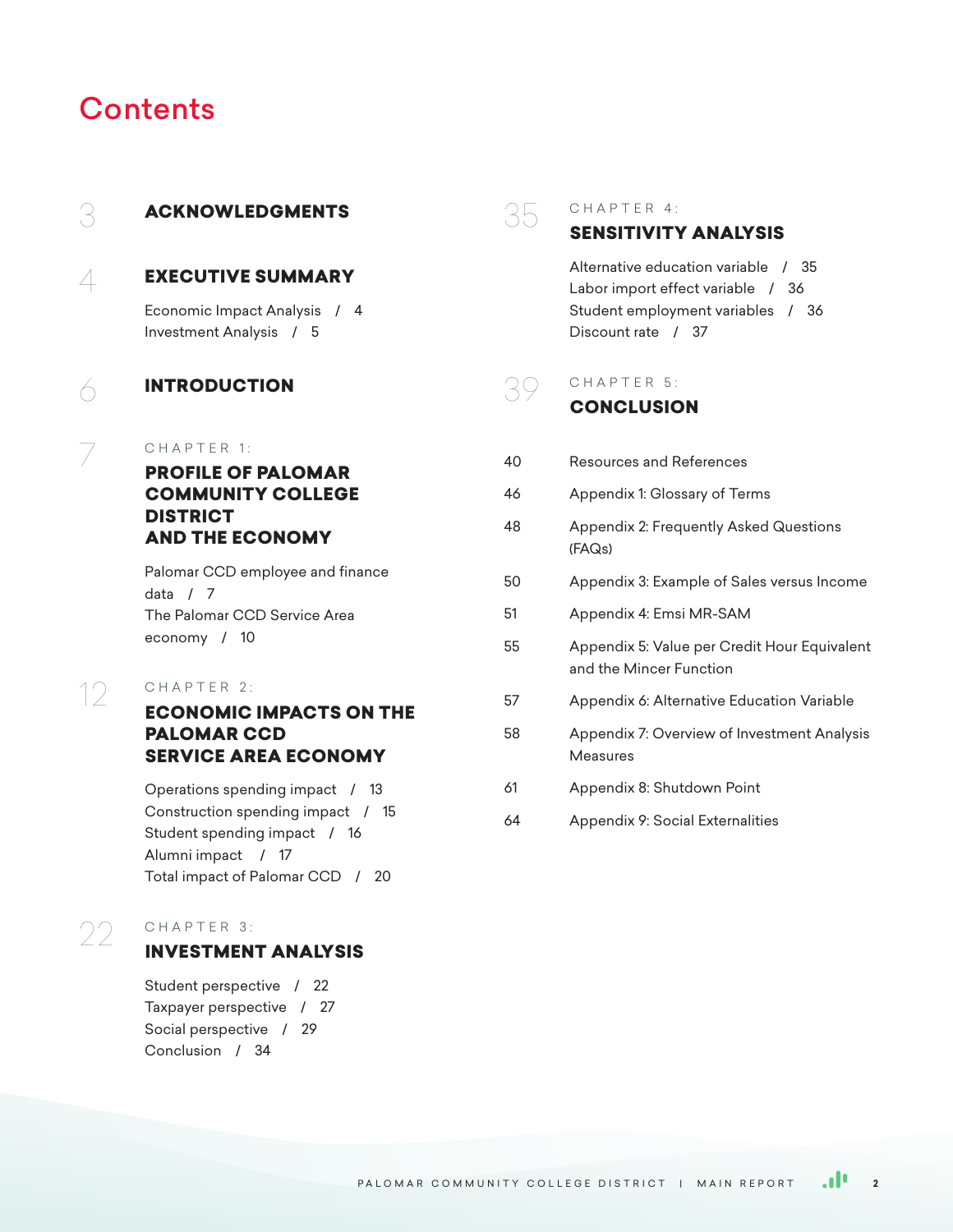# Acknowledgments

Emsi gratefully acknowledges the excellent support of the staff at Palomar Community College District in making this study possible. Special thanks go to Dr. Joi Lin Blake, who approved the study, and to Michael Large, Analyst, Research & Planning, and Carmen Coniglio, Director, Fiscal Services, who collected much of the data and information requested. Any errors in the report are the responsibility of Emsi and not of any of the above-mentioned individuals.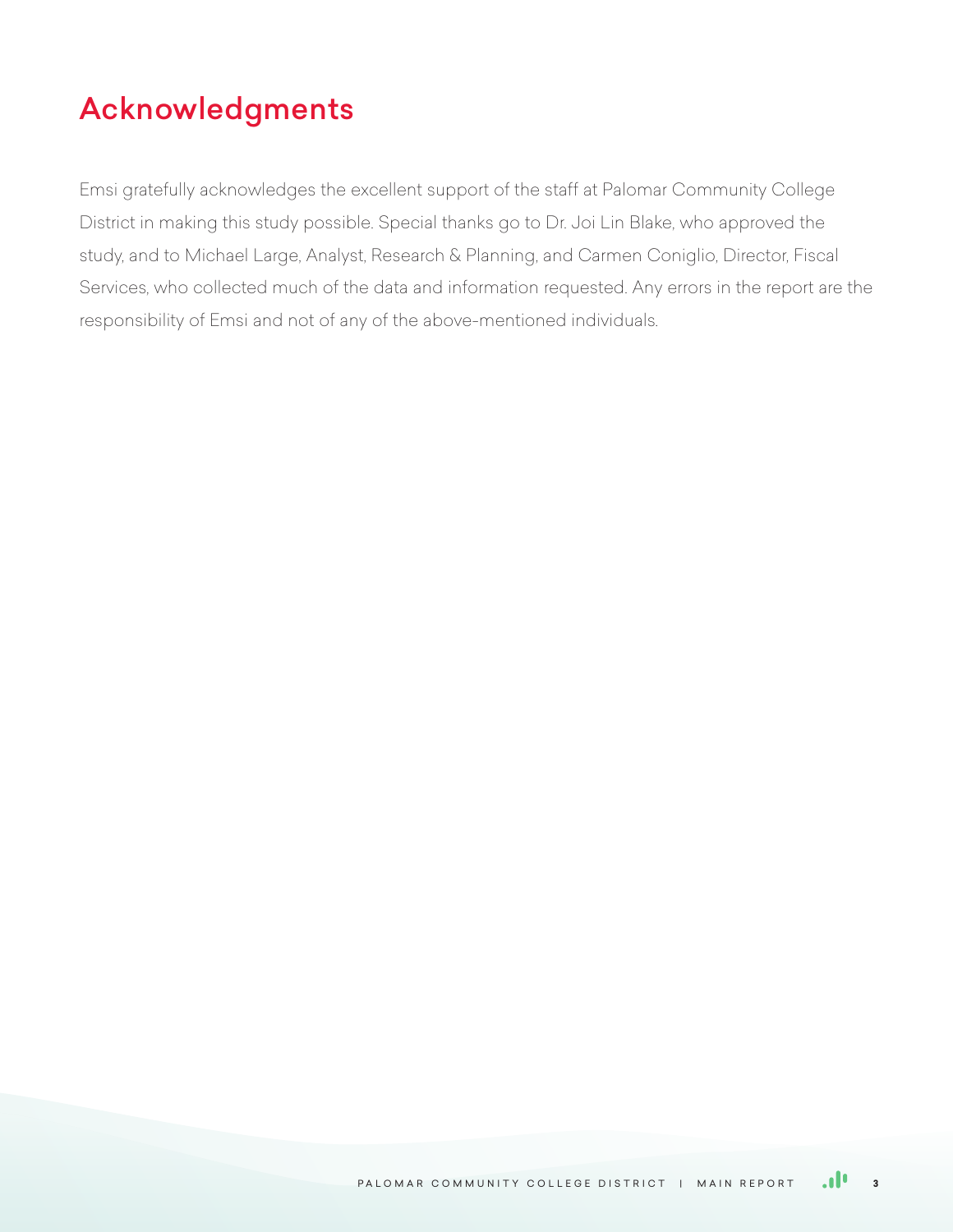# Executive Summary

This report assesses the impact of Palomar Community College District (Palomar CCD) on the regional economy and the benefits generated by the district for students, taxpayers, and society. The results of this study show that Palomar CCD creates a positive net impact on the regional economy and generates a positive return on investment for students, taxpayers, and society.

# ECONOMIC IMPACT ANALYSIS

During the analysis year, Palomar CCD spent **\$121.3 million** on payroll and benefits for **1,545** full-time and part-time employees, and spent another **\$67.9 million**  on goods and services to carry out its day-to-day operations. This initial round of spending creates more spending across other businesses throughout the regional economy, resulting in the commonly referred to multiplier effects. This analysis estimates the net economic impact of Palomar CCD that directly takes into account the fact that state and local dollars spent on Palomar CCD could have been spent elsewhere in the region if not directed towards Palomar CCD and would have created impacts regardless. We account for this by estimating the impacts that would have been created from the alternative spending and subtracting

#### IMPORTANT NOTE

When reviewing the impacts estimated in this study, it's important to note that it reports impacts in the form of added income rather than sales. Sales includes all of the intermediary costs associated with producing goods and services. Income, on the other hand, is a net measure that excludes these intermediary costs and is synonymous with gross regional product (GRP) and value added. For this reason, it is a more meaningful measure of new economic activity than sales.

the alternative impacts from the spending impacts of Palomar CCD.

This analysis shows that in Fiscal Year (FY) 2014-15, operations and construction spending of Palomar CCD, together with the spending from its students and alumni, generated **\$910.7 million** in added income to the Palomar CCD Service Area economy. The additional income of **\$910.7 million** created by Palomar CCD is equal to approximately **2.4%** of the total gross regional product (GRP) of the Palomar CCD Service Area, and is equivalent to supporting **14,689** jobs. For perspective, this impact from the district is slightly larger than the Accommodation & Food Services industry in the region. These economic impacts break down as follows:

#### **Operations spending impact**

Payroll and benefits to support day-to-day operations of Palomar CCD amounted to \$121.3 million. The net impact of operations spending toward the district in the Palomar CCD Service Area during the analysis year was approximately **\$132.8 million** in added income, which is equivalent to supporting **1,709** jobs.

#### **Construction spending impact**

Palomar CCD spends millions of dollars on construction each year to maintain its facilities, create additional capacities, and meet its growing educational demands. While the amount varies from year to year, these quick infusions of income and jobs have a substantial impact on the county economy. In FY 2014-15, the construction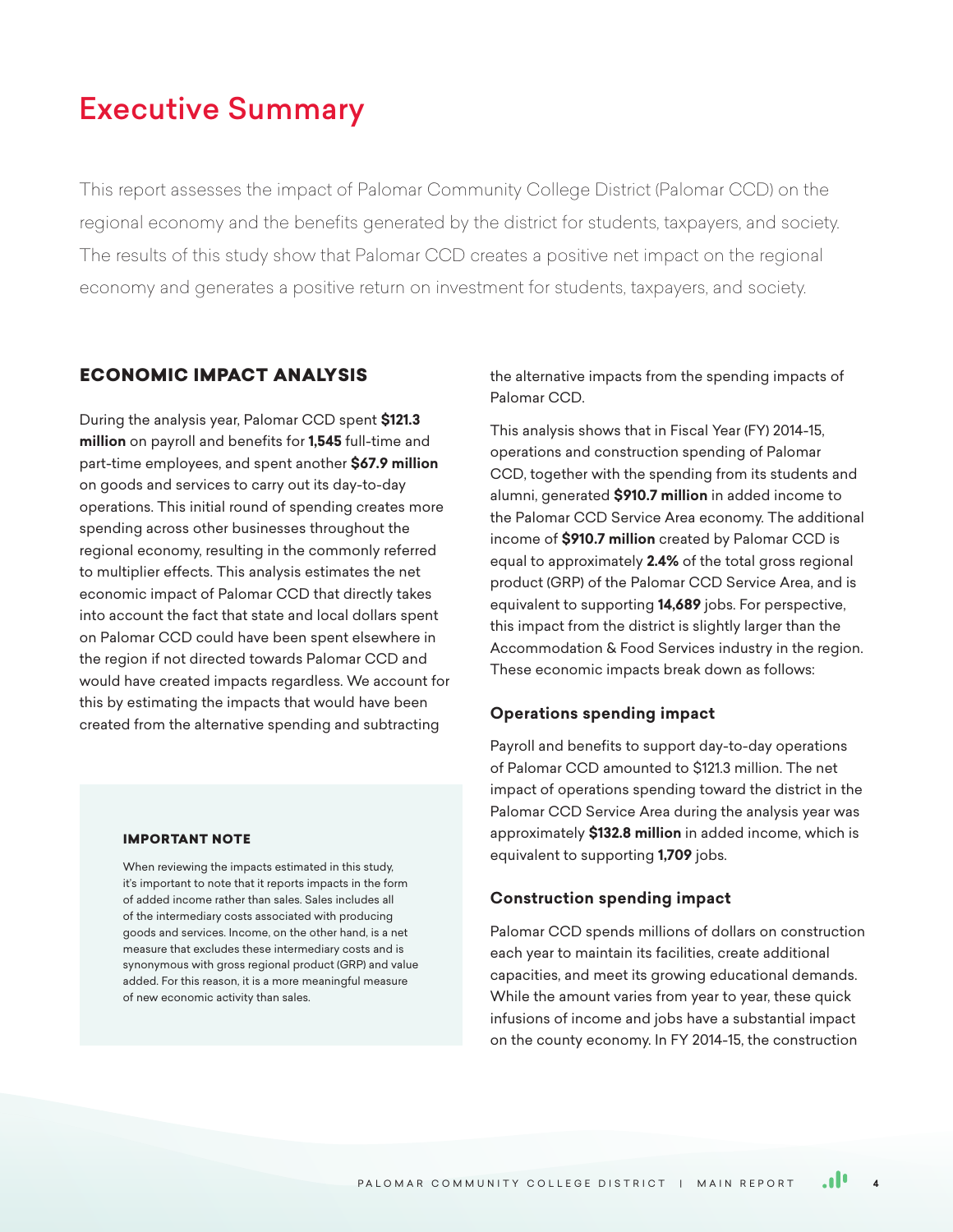spending of Palomar CCD created **\$5.0 million** in GRP, which is equivalent to creating **111** new jobs.

## **Student spending impact**

Some students are residents of the Palomar CCD Service Area who would have left the region if not for the existence of Palomar CCD. The money that these students spent toward living expenses in the Palomar CCD Service Area is attributable to Palomar CCD.

The expenditures of retained students in the region during the analysis year added approximately **\$1.9 million**  in added income for the Palomar CCD Service Area economy, which is equivalent to supporting **33** jobs.

#### **Alumni impact**

Over the years, students gained new skills, making them more productive workers, by studying at Palomar CCD. Today, thousands of these former students are employed in the Palomar CCD Service Area.

The accumulated impact of former students currently employed in the Palomar CCD Service Area workforce amounted to **\$770.9 million** in added income to the Palomar CCD Service Area economy, which is equivalent to supporting **12,836** jobs.

# INVESTMENT ANALYSIS

Investment analysis is the practice of comparing the costs and benefits of an investment to determine whether or not it is profitable. This study considers Palomar CCD as an investment from the perspectives of students, taxpayers, and society.

#### **Student perspective**

Students invest their own money and time in their education. Students enrolled at Palomar CCD paid an estimated total of **\$36.3 million** to cover the cost of tuition, fees, books, and supplies at Palomar CCD in FY 2014-15. While some students were employed

while attending the district, overall students forwent an estimated **\$189.5 million** in earnings that they would have generated had they been in full employment instead of learning. In return, students will receive a present value of **\$1.1 billion** in increased earnings over their working lives. This translates to a return of **\$4.90** in higher future earnings for every \$1 that students pay for their education at Palomar CCD. The corresponding annual rate of return is **20.0%**.

#### **Taxpayer perspective**

Taxpayers provided **\$128 million** of state and local funding to Palomar CCD in FY 2014-15. In return, taxpayers will receive an estimated present value of **\$386.5 million** in added tax revenue stemming from the students' higher lifetime earnings and the increased output of businesses. Savings to the public sector add another estimated **\$37.6 million** in benefits due to a reduced demand for government-funded social services in California. For every tax dollar spent on educating students attending Palomar CCD, taxpayers will receive an average of **\$3.30** in return over the course of the students' working lives. In other words, taxpayers enjoy an annual rate of return of **9.5%**.

## **Social perspective**

California as a whole spent an estimated **\$398.9 million**  on educations obtained at Palomar CCD in FY 2014-15. This includes **\$189.2 million** in expenses by Palomar CCD, **\$20.2 million** in student expenses, and **\$189.5 million** in student opportunity costs. In return, the state of California will receive an estimated present value of **\$5.5 billion** in added state revenue over the course of the students' working lives. California will also benefit from an estimated **\$79.3 million** in present value social savings related to reduced crime, lower welfare and unemployment, and increased health and well-being across the state. For every dollar society invests in an education from Palomar CCD, an average of **\$13.90** in benefits will accrue to California over the course of the students' careers.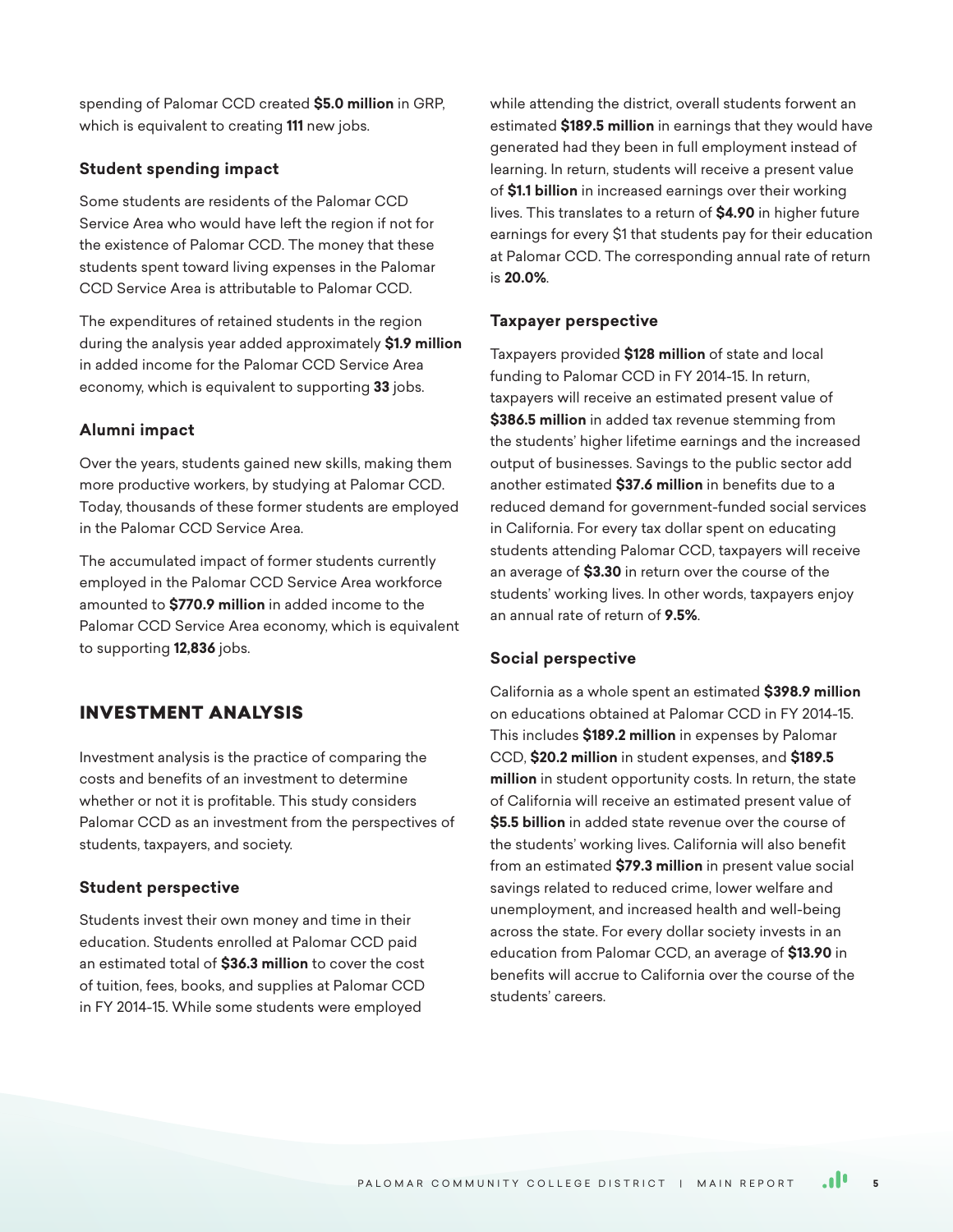# Introduction

Palomar Community College District (Palomar CCD), established in 1946, has today grown to serve 33,572 credit and 2,772 non-credit students. The district is led by Dr. Joi Lin Blake. The district's service region, for the purpose of this report, consists of the northern half of San Diego County, excluding the costal ZIP codes.

While Palomar CCD affects its region in a variety of ways, many of them difficult to quantify, this study is concerned with considering its economic benefits. The district naturally helps students achieve their individual potential and develop the knowledge, skills, and abilities they need to have a fulfilling and prosperous careers. However, the value of Palomar CCD consists of more than simply influencing the lives of students. The district's program offerings supply employers with workers to make their businesses more productive. The expenditures of the district, its employees, and students support the regional economy through the output and employment generated by region vendors. The benefits created by the district extend as far as the state treasury in terms of the increased tax receipts and decreased public sector costs generated by students across the state.

This report assesses the impact of Palomar CCD as a whole on the regional economy and the benefits generated by the district for students, taxpayers, and society. The approach is twofold. We begin with an economic impact analysis of the district on the Palomar CCD Service Area economy. To derive results, we rely on a specialized Multi-Regional Social Accounting Matrix (MR-SAM) model to calculate the added income created in the Palomar CCD Service Area economy as a result of increased consumer spending and the added knowledge, skills, and abilities of students. Results of the economic impact analysis are broken out according to

the following impacts: 1) impact of the district's day-today operations, 2) impact of construction, 3) impact of student spending, and 4) impact of alumni who are still employed in the Palomar CCD Service Area workforce.

The second component of the study measures the benefits generated by Palomar CCD for the following stakeholder groups: students, taxpayers, and society. For students, we perform an investment analysis to determine how the money spent by students on their education performs as an investment over time. The students' investment in this case consists of their out-of-pocket expenses and the opportunity cost of attending the district as opposed to working. In return for these investments, students receive a lifetime of higher earnings. For taxpayers, the study measures the benefits to state taxpayers in the form of increased tax revenues and public sector savings stemming from a reduced demand for social services. Finally, for society, the study assesses how the students' higher earnings and improved quality of life create benefits throughout California as a whole.

The study uses a wide array of data that are based on several sources, including the FY 2014-15 academic and financial reports from Palomar CCD; industry and employment data from the Bureau of Labor Statistics and Census Bureau; outputs of Emsi's impact model and MR-SAM model; and a variety of published materials relating education to social behavior.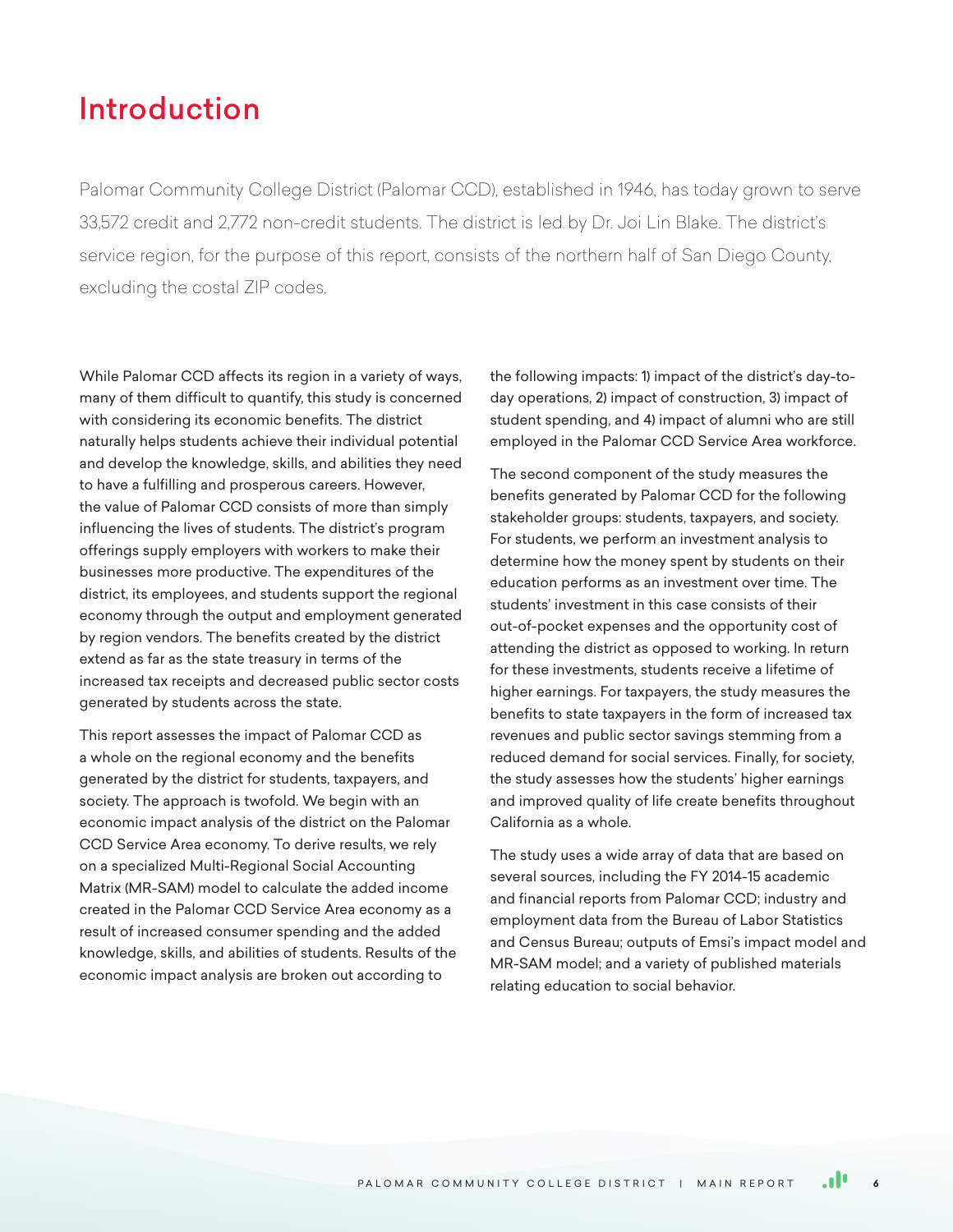## $CHAPTER 1<sup>+</sup>$

# Profile of Palomar Community College District and the Economy

Palomar CCD is a large community college district based in San Marcos, California, 30 miles north of San Diego itself in San Diego County. Palomar CCD is a large school, with an enrollment of over 36,000 students.

Palomar CCD has a history that reaches back to 1946, when it opened with 100 students in a high school in Vista. Today it has its own main campus, a 200-acre tract in San Marcos, as well as an Education Center in Escondido and additional sites in Camp Pendleton, Falbrook, Pauma Valley, and Mt. Carmel. In 2016, Palomar entered the newest phase of its history with the announcement that Joi Lin Blake would take the place of the last President, Robert Deegan, who retired in 2015.

Currently, Palomar CCD is continuing to expand its campus facilities as part of its Vision 2022 program. Funded by the passage of Proposition M in 2006, Palomar CCD has conducted a series of renovations, expansions, and new building projects that have helped it bring its facilities into the 21st century. Recent building openings include the new Early Childhood Education Lab School, new sports facilities, and a new library and learning resource center.

A large part of Palomar CCD's mission is to make a quality education accessible to everyone in its service region. As a result, California residents pay only \$46 a unit to enroll at the college. Palomar CCD also attracts a significant number of students from outside California; in 2015, almost 3,200 students were from outside the state. They were attracted by a college whose programs and services led to it being named the best community college in San Diego County and the second-best higher education institution of any kind by a reader's poll conducted in 2016 by the San Diego Union-Tribune – and placing in the top five is a recognition it has received in each of the last five years.

Palomar CCD offers an exceptionally wide range of programs and courses, with a total of over 250 degree and certificate programs available to students. Palomar CCD also maintains close connections with San Diego's numerous 4-year universities, so that students pursuing a bachelor's degree can easily begin their studies at Palomar CCD and transfer after two years. Its programs are clustered into five academic divisions:

- (1) Arts, Media, Business, and Computer Science
- (2) Career, Technical, and Extended Education
- (3) Languages and Literature
- (4) Mathematics and the Natural and Health Sciences
- (5) Social and Behavioral Sciences

# PALOMAR CCD EMPLOYEE AND FINANCE DATA

The study uses two general types of information: 1) data collected from the district and 2) regional economic data obtained from various public sources and Emsi's proprietary data modeling tools.1 This section presents the basic underlying information from Palomar CCD used in this analysis and provides an overview of the Palomar CCD Service Area economy.

See Appendix 4 for a detailed description of the data sources used in the Emsi modeling tools.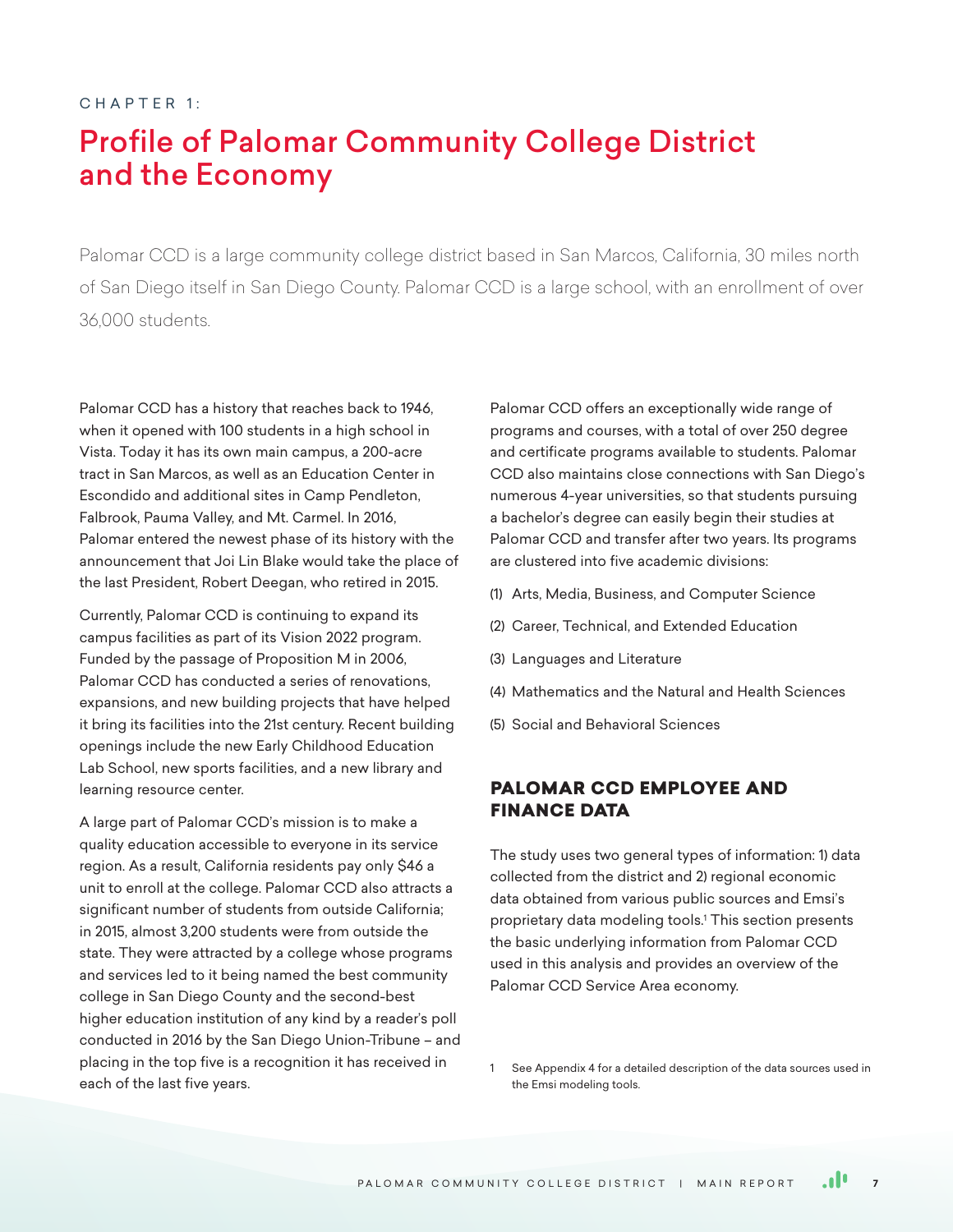## **Employee data**

Data provided by Palomar CCD include information on faculty and staff by place of work and by place of residence. These data appear in Table 1.1. As shown, Palomar CCD employed 664 full-time and 881 part-time faculty and staff, including student workers, in FY 2014-15. Of these, 100% worked in the region and 58% lived in the region. These data are used to isolate the portion of the employees' payroll and household expenses that remains in the regional economy.

#### **Revenues**

Table 1.2 shows the district's annual revenues by funding source – a total of \$175 million in FY 2014-15. As indicated, tuition and fees comprised 9% of total revenue, and revenues from local, state, and federal government sources comprised another 87%. All other revenue (i.e., auxiliary revenue, sales and services, interest, and donations) comprised the remaining 3%. These data are critical in identifying the annual costs of educating the student body from the perspectives of students, taxpayers, and society.

#### **Expenditures**

The combined payroll at Palomar CCD, including student salaries and wages, amounted to \$121.3 million. This was equal to 64% of the district's total expenses for FY 2014- 15. Other expenditures, including capital and purchases of supplies and services, made up \$67.9 million. These budget data appear in Table 1.3.

#### **Students**

Palomar CCD served 33,572 students taking courses for credit and 2,772 non-credit students in FY 2014-15. These numbers represent unduplicated student headcounts. The breakdown of the student body by gender was 52% male and 48% female. The breakdown by ethnicity was 38% white, 59% minority, and 4% unknown. The students' overall average age was 22 years old.<sup>2</sup> An estimated 58% of students remain in the Palomar CCD Service Area after finishing their time at Palomar CCD, another

2 Unduplicated headcount, gender, ethnicity, and age data provided by Palomar CCD.

#### TABLE 1.1: Employee data, FY 2014-15

| Full-time faculty and staff            | 664   |
|----------------------------------------|-------|
| Part-time faculty and staff            | 881   |
| <b>Total faculty and staff</b>         | 1.545 |
| % of employees that work in the region | 100%  |
| % of employees that live in the region | 58%   |
|                                        |       |

Source: Data supplied by Palomar CCD.

#### TABLE 1.2: Revenue by source, FY 2014-15

| <b>FUNDING SOURCE</b> | TOTAL         | ℅    |
|-----------------------|---------------|------|
| Tuition and fees      | \$16,061,246  | 9%   |
| Local government      | \$75,645,976  | 43%  |
| State government*     | \$52,343,769  | 30%  |
| Federal government    | \$25,007,748  | 14%  |
| All other revenue     | \$5,924,655   | 3%   |
| <b>Total revenues</b> | \$174.983.394 | 100% |

\* Revenue from state and local government includes capital appropriations. Source: Data supplied by Palomar CCD.

#### TABLE 1.3: Expenses by function, FY 2014-15

| <b>EXPENSE ITEM</b>                    | TOTAL         | <b>% OF TOTAL</b> |
|----------------------------------------|---------------|-------------------|
| Employee salaries, wages, and benefits | \$121,285,779 | 64%               |
| Capital depreciation                   | \$13,047,655  | 7%                |
| All other expenditures                 | \$54,844,340  | 29%               |
| <b>Total expenses</b>                  | \$189,177,774 | 100%              |

Source: Data supplied by Palomar CCD.

33% settle outside the region but in the state, and the remaining 9% settle outside the state.3

Table 1.4, on the next page, summarizes the breakdown of the student population and their corresponding awards and credits by education level. In FY 2014-15, Palomar CCD served 1,095 associate degree graduates and 401 certificate graduates. Another 5,489 students enrolled

3 Since settlement data was unavailable, Emsi used estimates based on student origin.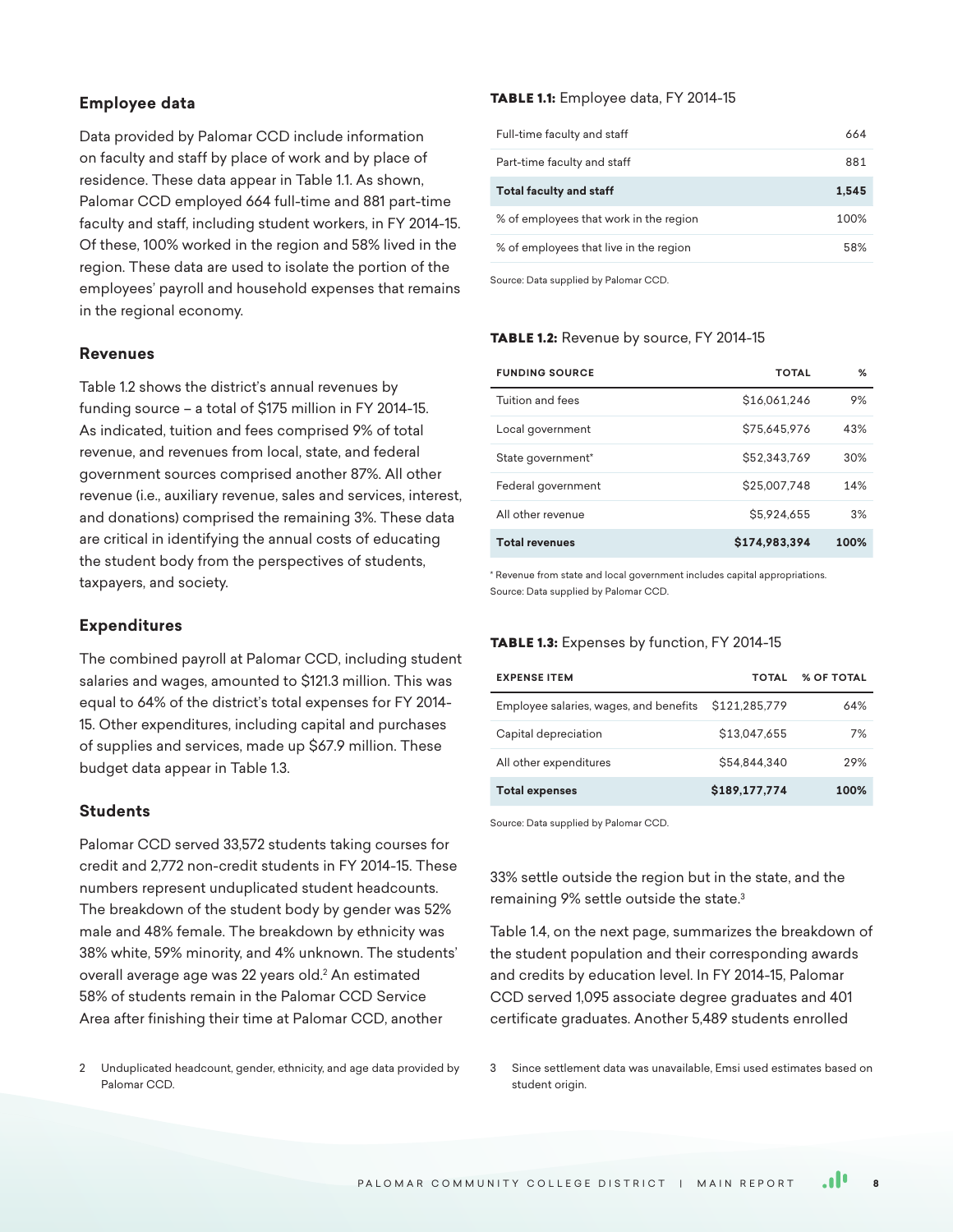TABLE 1.4: Breakdown of student headcount and CHE production by education level, FY 2014-15

| <b>CATEGORY</b>                          | <b>HEADCOUNT</b> | <b>TOTAL CHES</b> | <b>AVERAGE CHES</b> |
|------------------------------------------|------------------|-------------------|---------------------|
| Associate degree graduates               | 1,095            | 20.093            | 18.3                |
| Certificate graduates                    | 401              | 8,381             | 20.9                |
| Continuing students                      | 5,489            | 50,584            | 9.2                 |
| Dual credit students                     | 1,549            | 7.624             | 4.9                 |
| Basic education students                 | 2,605            | 22,258            | 8.5                 |
| Personal enrichment students             | 720              | 5,035             | 7.0                 |
| Workforce and all other students         | 24.485           | 246.354           | 10.1                |
| Total, all students                      | 36,344           | 360,329           | 9.9                 |
| Total, less personal enrichment students | 35.624           | 355,294           | 10.0                |

Source: Data supplied by Palomar CCD.

TABLE 1.5: Labor and non-labor income by major industry sector in the Palomar CCD Service Area, 2014\*

| <b>INDUSTRY SECTOR</b>                        | <b>LABOR</b><br><b>INCOME</b><br>(MILLIONS) | <b>NON-LABOR</b><br><b>INCOME</b><br>(MILLIONS) | <b>TOTAL</b><br><b>INCOME</b><br>(MILLIONS)+ | % OF TOTAL<br><b>INCOME</b> | <b>SALES</b><br>(MILLIONS) |
|-----------------------------------------------|---------------------------------------------|-------------------------------------------------|----------------------------------------------|-----------------------------|----------------------------|
| Agriculture, Forestry, Fishing, & Hunting     | \$283                                       | \$110                                           | <b>\$393</b>                                 | 1.1%                        | \$1,343                    |
| Mining                                        | <b>S9</b>                                   | \$20                                            | \$30                                         | < 0.1%                      | <b>\$53</b>                |
| <b>Utilities</b>                              | \$259                                       | \$1,003                                         | \$1,263                                      | 3.4%                        | \$2,072                    |
| Construction                                  | \$1,336                                     | \$569                                           | \$1,905                                      | 5.1%                        | \$3,679                    |
| Manufacturing                                 | \$2,315                                     | \$2,734                                         | \$5,050                                      | 13.5%                       | \$10,903                   |
| <b>Wholesale Trade</b>                        | \$1,055                                     | \$1,228                                         | \$2,282                                      | 6.1%                        | \$3,594                    |
| <b>Retail Trade</b>                           | \$1,244                                     | <b>\$679</b>                                    | \$1,922                                      | 5.1%                        | \$3,277                    |
| Transportation & Warehousing                  | \$171                                       | \$61                                            | \$232                                        | 0.6%                        | \$553                      |
| Information                                   | \$435                                       | <b>\$683</b>                                    | \$1,119                                      | 3.0%                        | \$2,175                    |
| Finance & Insurance                           | <b>\$928</b>                                | <b>\$778</b>                                    | \$1,706                                      | 4.6%                        | \$2,933                    |
| Real Estate & Rental & Leasing                | \$745                                       | \$869                                           | \$1,614                                      | 4.3%                        | \$3,434                    |
| Professional & Technical Services             | \$2,103                                     | \$265                                           | \$2,369                                      | 6.3%                        | \$4,202                    |
| Management of Companies & Enterprises         | <b>\$422</b>                                | <b>\$79</b>                                     | \$501                                        | 1.3%                        | <b>\$944</b>               |
| Administrative & Waste Services               | \$998                                       | <b>\$267</b>                                    | \$1,264                                      | 3.4%                        | \$2,104                    |
| <b>Educational Services, Private</b>          | \$267                                       | \$30                                            | \$297                                        | 0.8%                        | \$554                      |
| Health Care & Social Assistance               | \$1.733                                     | \$166                                           | \$1.899                                      | 5.1%                        | \$3,522                    |
| Arts, Entertainment, & Recreation             | \$186                                       | \$71                                            | \$257                                        | 0.7%                        | \$512                      |
| Accommodation & Food Services                 | <b>\$498</b>                                | \$281                                           | \$779                                        | 2.1%                        | \$1,604                    |
| Other Services (except Public Administration) | \$475                                       | \$5,226                                         | \$5,700                                      | 15.2%                       | \$6,695                    |
| Government, Non-Education                     | \$3,043                                     | \$2,778                                         | \$5,822                                      | 15.6%                       | \$25,611                   |
| Government, Education                         | \$969                                       | \$30                                            | \$999                                        | 2.7%                        | \$1,396                    |
| Total                                         | \$19,475                                    | \$17,927                                        | \$37,402                                     | 100.0%                      | \$81,159                   |

\* Data reflect the most recent year for which data are available. Emsi data are updated quarterly.

† Numbers may not add due to rounding.

Source: Emsi.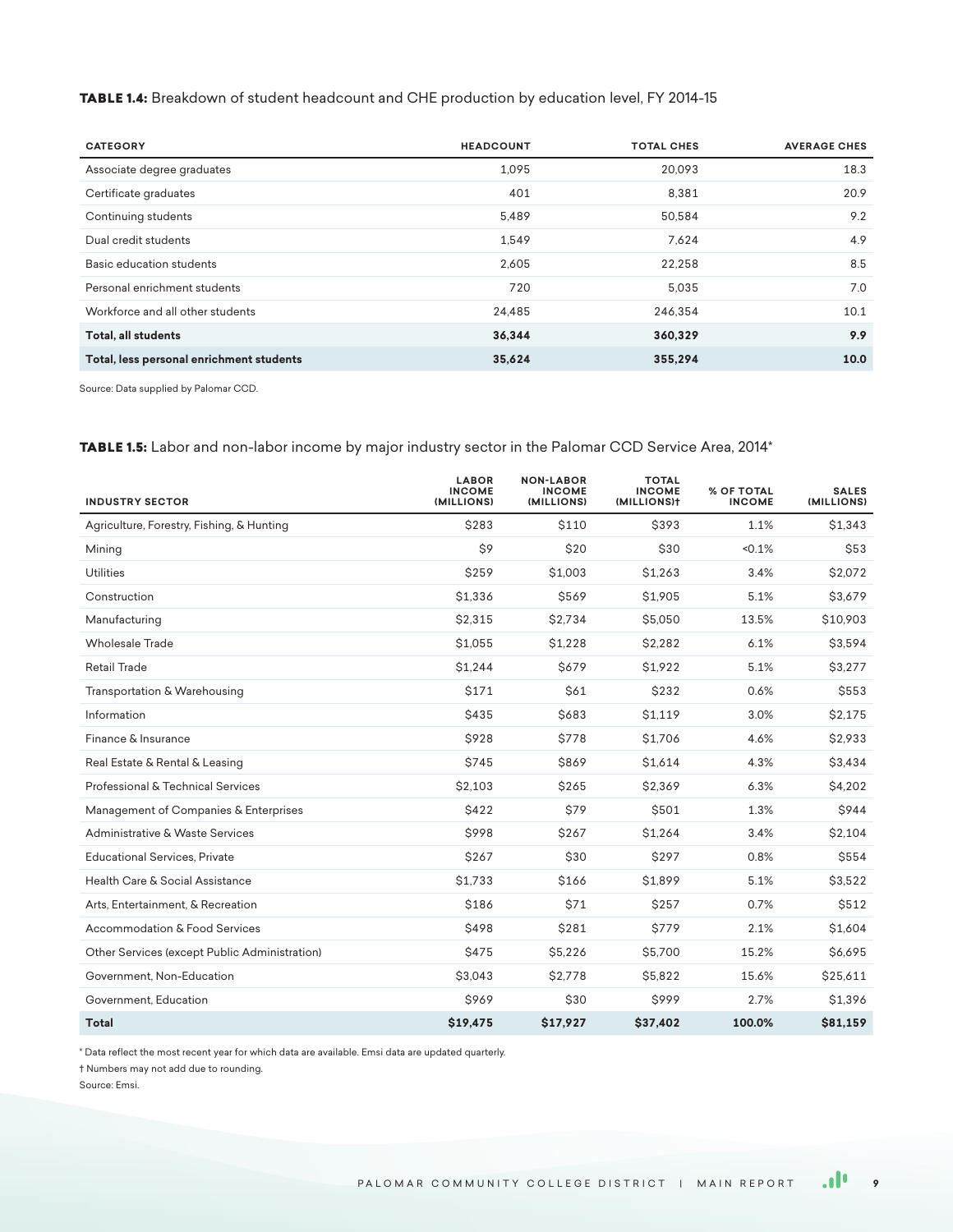in courses for credit but did not complete a degree during the reporting year. The district offered dual credit courses to high schools, serving a total of 1,549 students over the course of the year. The district also served 2,605 basic education students and 720 personal enrichment students enrolled in non-credit courses. Students not allocated to the other categories – including nondegree-seeking workforce students – comprised the remaining 24,485 students.

We use credit hour equivalents (CHEs) to track the educational workload of the students. One CHE is equal to 15 contact hours of classroom instruction per semester. In the analysis, we exclude the CHE production of personal enrichment students under the assumption that they do not attain knowledge, skills, and abilities that will increase their earnings. The average number of CHEs per student (excluding personal enrichment students) was 10.0.

# THE PALOMAR CCD SERVICE AREA ECONOMY

Palomar CCD serves a region referred to as the Palomar CCD Service Area in San Diego County, California. Since the district was first established, it has been serving the Palomar CCD Service Area by enhancing the workforce, providing local residents with easy access to higher education opportunities, and preparing students for highly-skilled, technical professions. Table 1.5 summarizes the breakdown of the regional economy by major industrial sector, with details on labor and nonlabor income. Labor income refers to wages, salaries, and proprietors' income. Non-labor income refers to profits, rents, and other forms of investment income. Together, labor and non-labor income comprise the region's total income, which can also be considered as the region's gross regional product (GRP).

As shown in Table 1.5, on the previous page, the total income, or GRP, of the Palomar CCD Service Area is approximately \$37.4 billion, equal to the sum of labor income (\$19.5 billion) and non-labor income (\$17.9 billion). In Chapter 2, we use the total added income as the measure of the relative impacts of the district on the regional economy.

TABLE 1.6: Jobs by major industry sector in the Palomar CCD Service Area, 2014\*

| <b>INDUSTRY SECTOR</b>                        | <b>TOTAL</b><br><b>JOBS</b> | % OF<br>TOTAL |
|-----------------------------------------------|-----------------------------|---------------|
| Agriculture, Forestry, Fishing, & Hunting     | 9,867                       | 2.6%          |
| Mining                                        | 221                         | < 0.1%        |
| Utilities                                     | 1,812                       | 0.5%          |
| Construction                                  | 25,650                      | 6.9%          |
| Manufacturing                                 | 30,048                      | 8.0%          |
| Wholesale Trade                               | 15,988                      | 4.3%          |
| Retail Trade                                  | 38,389                      | 10.3%         |
| Transportation & Warehousing                  | 4,509                       | 1.2%          |
| Information                                   | 5,138                       | 1.4%          |
| Finance & Insurance                           | 12.912                      | 3.5%          |
| Real Estate & Rental & Leasing                | 18,322                      | 4.9%          |
| Professional & Technical Services             | 30,444                      | 8.2%          |
| Management of Companies & Enterprises         | 3,334                       | 0.9%          |
| Administrative & Waste Services               | 25,131                      | 6.7%          |
| <b>Educational Services, Private</b>          | 7,356                       | 2.0%          |
| Health Care & Social Assistance               | 35,252                      | 9.4%          |
| Arts, Entertainment, & Recreation             | 9,427                       | 2.5%          |
| <b>Accommodation &amp; Food Services</b>      | 23.450                      | 6.3%          |
| Other Services (except Public Administration) | 19,307                      | 5.2%          |
| Government, Non-Education                     | 40,672                      | 10.9%         |
| Government, Education                         | 16,198                      | 4.3%          |
| Total                                         | 373.428                     | 100.0%        |

\* Data reflect the most recent year for which data are available. Emsi data are updated quarterly.

Source: Emsi complete employment data.

Table 1.6 provides the breakdown of jobs by industry in the Palomar CCD Service Area. Among the region's non-government industry sectors, the Retail Trade sector is the largest employer, supporting 38,389 jobs or 10.3% of total employment in the region. The second largest employer is the Health Care and Social Assistance sector, supporting 35,252 jobs or 9.4% of the region's total employment. Altogether, the region supports 373,428 jobs.4

4 Job numbers reflect Emsi's complete employment data, which includes the following four job classes: 1) employees that are counted in the Bureau of Labor Statistics' Quarterly Census of Employment and Wages (QCEW), 2) employees that are not covered by the federal or state unemployment insurance (UI) system and are thus excluded from QCEW, 3) self-employed workers, and 4) extended proprietors.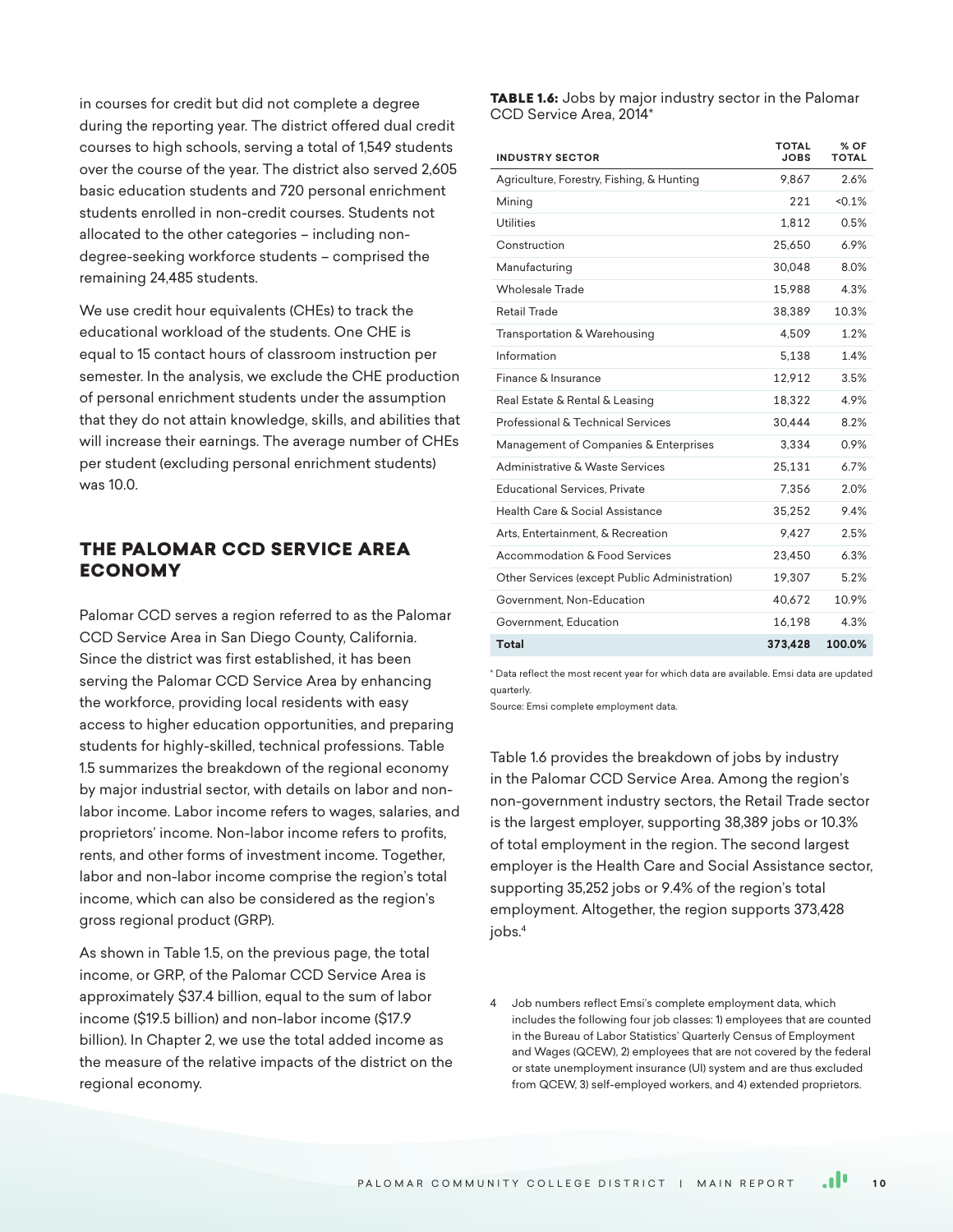Table 1.7 and Figure 1.1 present the mean earnings by education level in the Palomar CCD Service Area and the state of California at the midpoint of the average-aged worker's career. These numbers are derived from Emsi's complete employment data on average earnings per worker in the region and the state.5 The numbers are then weighted by the district's demographic profile. As shown, students have the potential to earn more as they achieve higher levels of education compared to maintaining a high school diploma. Students who achieve an associate degree from Palomar CCD can expect approximate wages of \$44,900 per year within the Palomar CCD Service Area, approximately \$11,700 more than someone with a high school diploma.

#### TABLE 1.7: Expected earnings by education level at the midpoint of a Palomar CCD student's working career

| <b>EDUCATION LEVEL</b>    | <b>REGIONAL EARNINGS</b> | <b>DIFFERENCE FROM NEXT</b><br><b>LOWEST DEGREE</b> | <b>STATE EARNINGS</b> | <b>DIFFERENCE FROM NEXT</b><br><b>LOWEST DEGREE</b> |
|---------------------------|--------------------------|-----------------------------------------------------|-----------------------|-----------------------------------------------------|
| Less than high school     | \$25,400                 | n/a                                                 | \$25,500              | n/a                                                 |
| High school or equivalent | \$33,200                 | \$7,800                                             | \$33,400              | \$7.900                                             |
| Associate degree          | \$44,900                 | \$11,700                                            | <b>\$45,200</b>       | \$11,800                                            |
| Bachelor's degree         | <b>\$64,800</b>          | \$19,900                                            | <b>S65.200</b>        | \$20,000                                            |

Source: Emsi complete employment data.

#### FIGURE 1.1: Expected earnings by education level at a Palomar CCD student's career midpoint



5 Wage rates in the Emsi MR-SAM model combine state and federal sources to provide earnings that reflect complete employment in the state, including proprietors, self-employed workers, and others not typically included in regional or state data, as well as benefits and all forms of employer contributions. As such, Emsi industry earningsper-worker numbers are generally higher than those reported by other sources.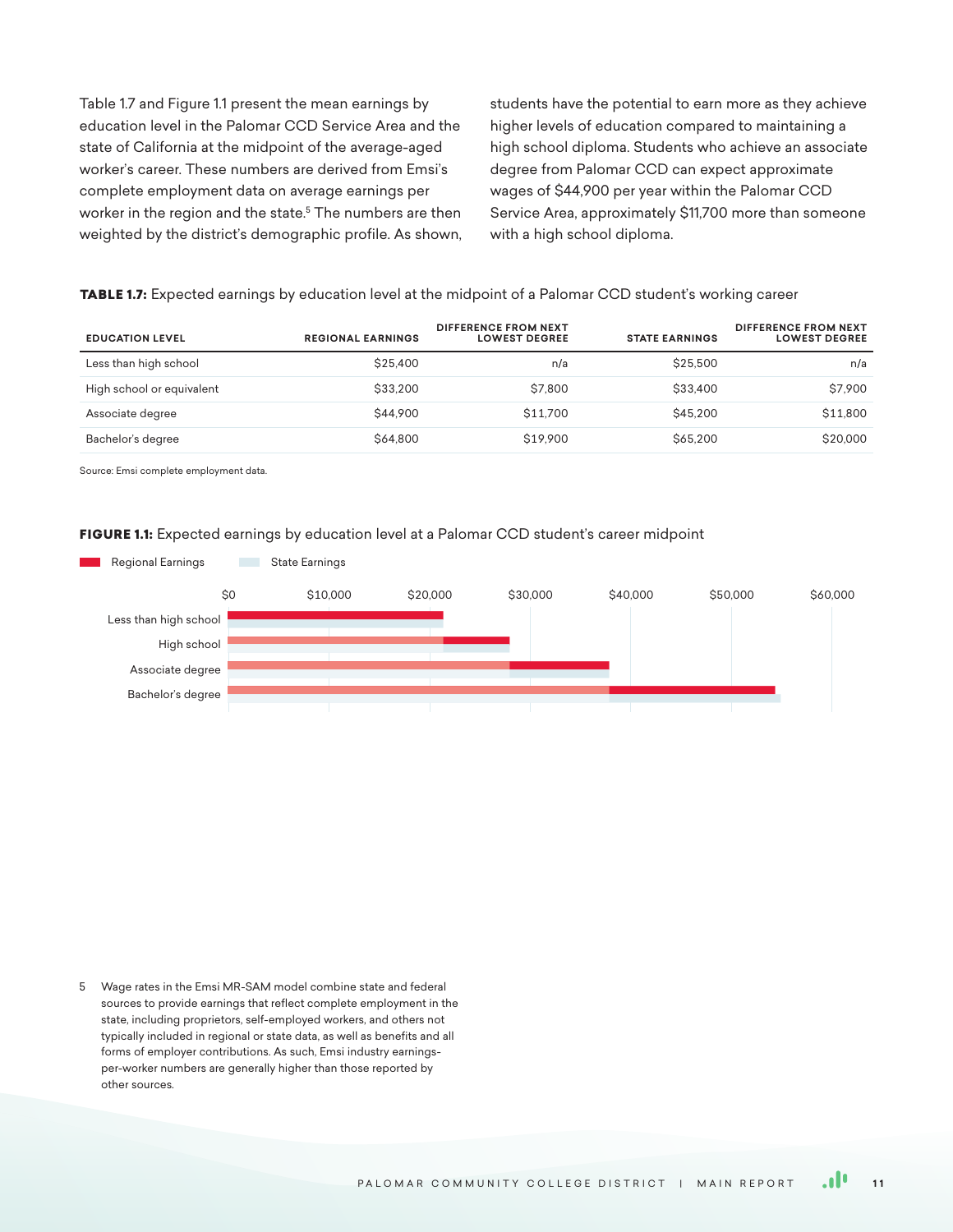## $CHAPTER 2<sup>T</sup>$

# Economic Impacts on the Palomar CCD Service Area Economy

Palomar CCD impacts the Palomar CCD Service Area economy in a variety of ways. The district is an employer and buyer of goods and services. It attracts monies that otherwise would not have entered the regional economy through its day-to-day operations, construction spending, and the expenditures of its students. Further, it provides students with the knowledge, skills, and abilities they need to become productive citizens and add to the overall output of the region.

In this section we estimate the following economic impacts of Palomar CCD: 1) the day-to-day operations spending impact; 2) the construction spending impact; 3) the student spending impact; and 4) the alumni impact, measuring the GRP created in the county as former students expand the county economy's stock of human capital.

When exploring each of these economic impacts, we consider the following hypothetical question:

# **How would economic activity change in the Palomar CCD Service Area if Palomar CCD and its alumni did not exist in FY 2014-15?**

Each of the economic impacts should be interpreted according to this hypothetical question. Another way to think about the question is to realize that we measure net impacts, not gross impacts. Gross impacts represent an upper-bound estimate in terms of capturing all activity stemming from the district; however, net impacts reflect a truer measure since they demonstrate what would not have existed in the regional economy if not for the district.

Economic impact analyses use different types of impacts to estimate the results. The impact focused on in this study assesses the change in income. This measure is similar to the commonly used gross regional product (GRP). Income may be further broken out into the **labor income impact**, also known as earnings, which assesses the change in employee compensation; and the **non-** **labor income impact**, which assesses the change in business profits. Together, labor income and non-labor income sum to **total income**.

Another way to state the impact is in terms of **jobs**, a measure of the number of full- and part-time jobs that would be required to support the change in income. Finally, a frequently used measure is the **sales impact**, which comprises the change in business sales revenue in the economy as a result of increased economic activity. It is important to bear in mind, however, that much of this sales revenue leaves the regional economy through intermediary transactions and costs.<sup>6</sup> All of these measures – added labor and non-labor income, total income, jobs, and sales – are used to estimate the economic impact results presented in this section. The analysis breaks out the impact measures into different components, each based on the economic effect that caused the impact. The following is a list of each type of effect presented in this analysis:

- The **initial effect** is the exogenous shock to the economy caused by the initial spending of money, whether to pay for salaries and wages, purchase goods or services, or cover operating expenses.
- The initial round of spending creates more spending in the economy, resulting in what is commonly
- 6 See Appendix 3 for an example of the intermediary costs included in the sales impact but not in the income impact.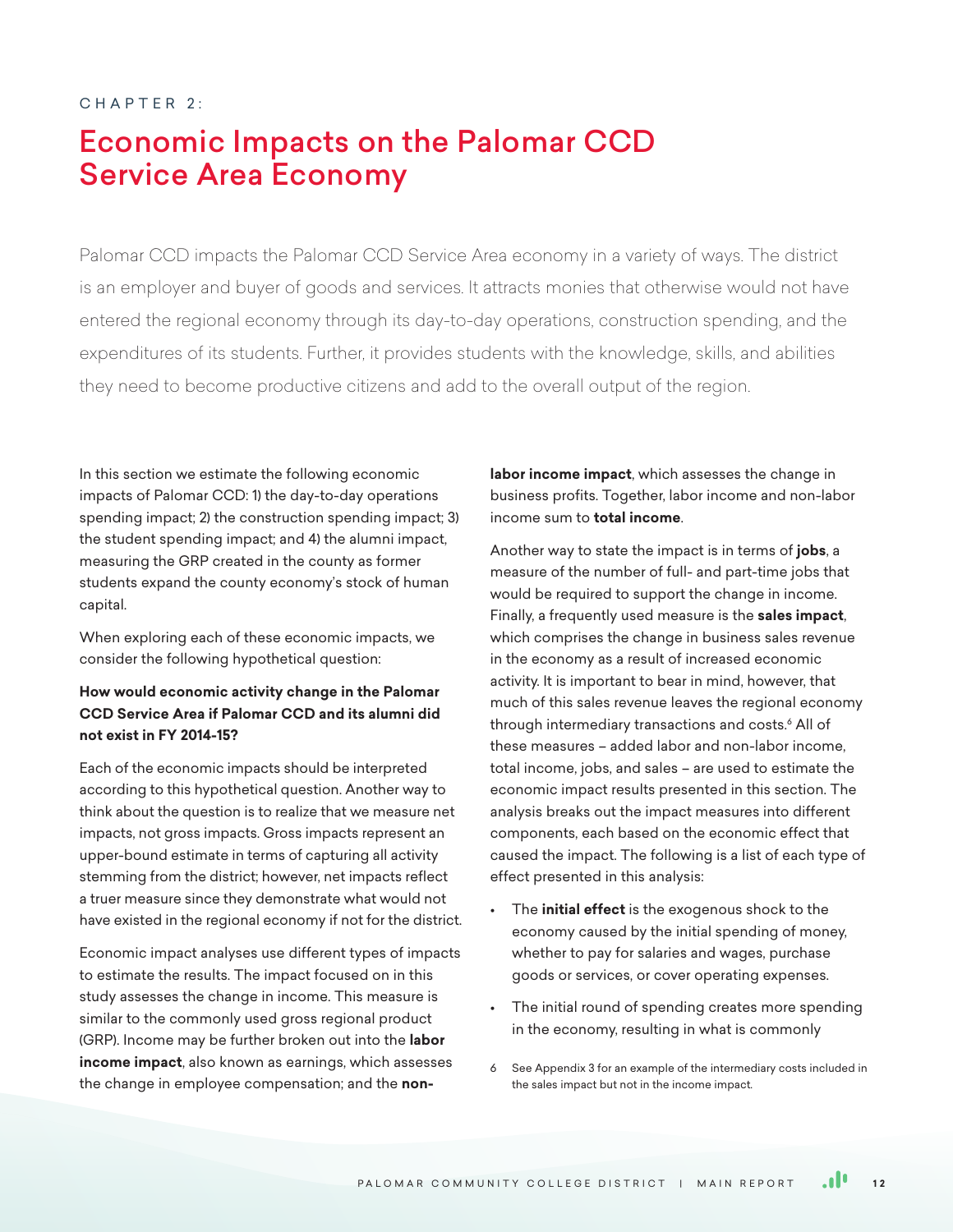known as the **multiplier effect**. The multiplier effect comprises the additional activity that occurs across all industries in the economy and may be further decomposed into the following three types of effects:

- · The **direct effect** refers to the additional economic activity that occurs as the industries affected by the initial effect spend money to purchase goods and services from their supply chain industries.
- The **indirect effect** occurs as the supply chain of the initial industries creates even more activity in the economy through their own inter-industry spending.
- The **induced effect** refers to the economic activity created by the household sector as the businesses affected by the initial, direct, and indirect effects raise salaries or hire more people.

The terminology used to describe the economic effects listed above differs slightly from that of other commonly used input-output models, such as IMPLAN. For example, the initial effect in this study is called the "direct effect" by IMPLAN, as shown in the table below. Further, the term "indirect effect" as used by IMPLAN refers to the combined direct and indirect effects defined in this study. To avoid confusion, readers are encouraged to interpret the results presented in this section in the context of the terms and definitions listed above. Note that, regardless of the effects used to decompose the results, the total impact measures are analogous.

| Emsi          | Initial | Direct | Indirect | Induced |
|---------------|---------|--------|----------|---------|
| <b>IMPLAN</b> | Direct  |        | Indirect | Induced |

Multiplier effects in this analysis are derived using Emsi's MR-SAM input-output model that captures the interconnection of industries, government, and households in the region. The Emsi MR-SAM contains approximately 1,100 industry sectors at the highest level of detail available in the North American Industry Classification System (NAICS) and supplies the industryspecific multipliers required to determine the impacts associated with increased activity within a given economy. For more information on the Emsi MR-SAM model and its data sources, see Appendix 4.

# OPERATIONS SPENDING IMPACT

Faculty and staff payroll is part of the region's total earnings, and the spending of employees for groceries, apparel, and other household expenditures helps support region businesses. The district itself purchases supplies and services, and many of its vendors are located in the Palomar CCD Service Area. These expenditures create a ripple effect that generates still more jobs and higher wages throughout the economy.

Table 2.1 presents district expenditures for the following three categories: 1) salaries, wages, and benefits, 2) capital depreciation, and 3) all other expenditures (including purchases for supplies and services). The first step in estimating the multiplier effects of the district's operational expenditures is to map these categories of expenditures to the approximately 1,100 industries of the Emsi MR-SAM model. Assuming that the spending patterns of district personnel approximately match those of the average consumer, we map salaries, wages, and benefits to spending on industry outputs using

#### TABLE 2.1: Palomar CCD expenses by function, FY 2014-15

| <b>EXPENSE CATEGORY</b>                | <b>TOTAL EXPENDITURES</b><br><b>(THOUSANDS)</b> | <b>IN-REGION EXPENDITURES</b><br>(THOUSANDS) | <b>OUT-OF-REGION EXPENDITURES</b><br>(THOUSANDS) |
|----------------------------------------|-------------------------------------------------|----------------------------------------------|--------------------------------------------------|
| Employee salaries, wages, and benefits | \$121.286                                       | \$121.286                                    | \$0                                              |
| Capital depreciation                   | \$13,048                                        | \$8.176                                      | <b>S4.871</b>                                    |
| All other expenditures                 | \$54,844                                        | \$15,466                                     | \$39,378                                         |
| Total                                  | \$189,178                                       | \$144,928                                    | \$44,250                                         |

Source: Data supplied by Palomar CCD and the Emsi impact model.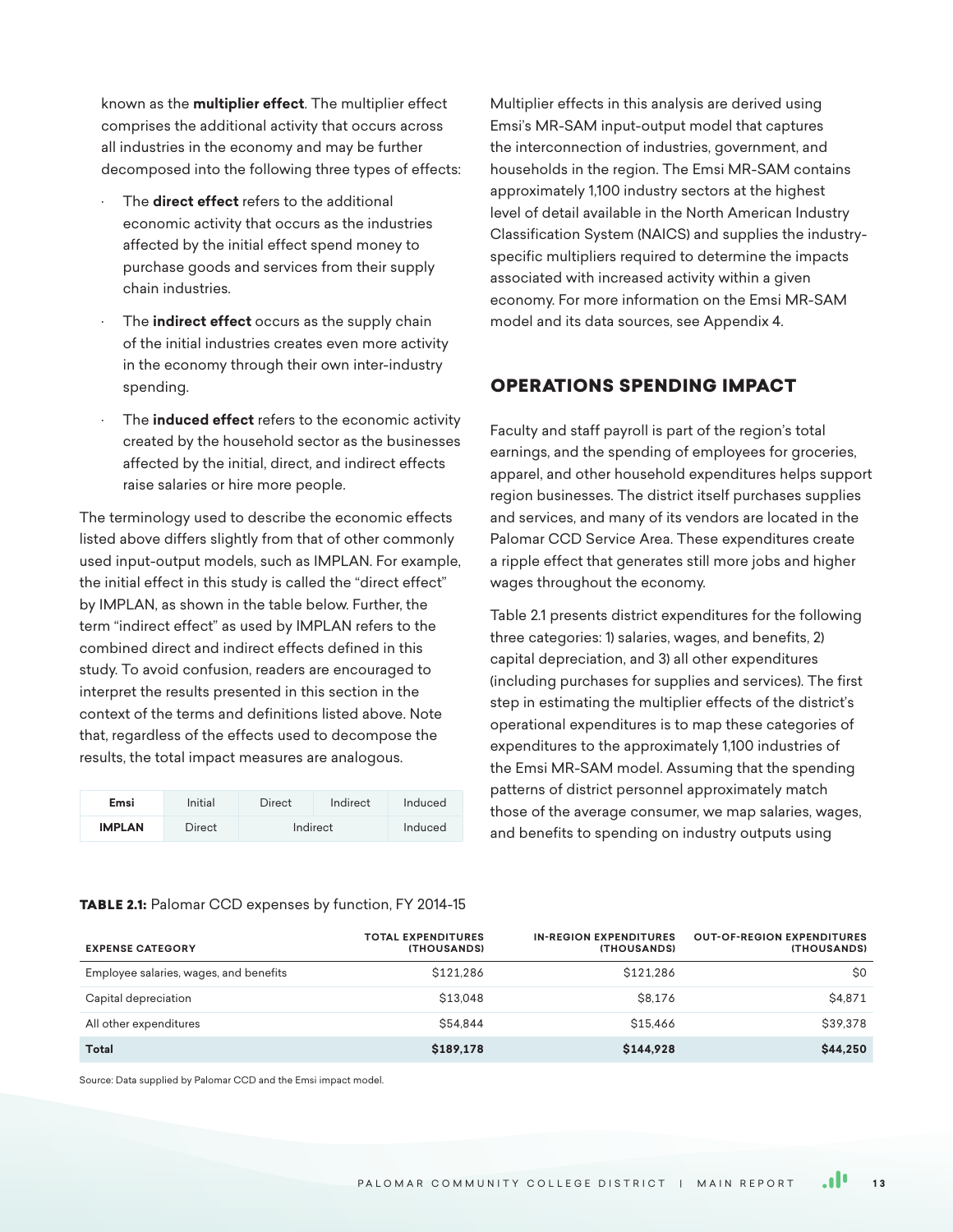national household expenditure coefficients supplied by Emsi's national SAM. Approximately 58% of the people working at Palomar CCD live in the Palomar CCD Service Area (see Table 1.1), and therefore we consider 58% of the salaries, wages, and benefits. For the other two expenditure categories (i.e., capital depreciation and all other expenditures), we assume the district's spending patterns approximately match national averages and apply the national spending coefficients for NAICS 611210 (Junior Colleges).7 Capital depreciation is mapped to the construction sectors of NAICS 611210 and the district's remaining expenditures to the non-construction sectors of NAICS 611210.

We now have three vectors of expenditures for Palomar CCD: one for salaries, wages, and benefits; another for capital items; and a third for the district's purchases of supplies and services. The next step is to estimate the portion of these expenditures that occur inside the region. The expenditures occurring outside the region are known as leakages. We estimate in-region expenditures using regional purchase coefficients (RPCs), a measure of the overall demand for the commodities produced by each sector that is satisfied by region suppliers, for each of the approximately 1,100 industries in the MR-SAM model.<sup>8</sup> For example, if 40% of the demand for NAICS 541211 (Offices of Certified Public Accountants) is satisfied by region suppliers, the RPC for

7 See Appendix 1 for a definition of NAICS.

8 See Appendix 4 for a description of Emsi's MR-SAM model.

that industry is 40%. The remaining 60% of the demand for NAICS 541211 is provided by suppliers located outside the region. The three vectors of expenditures are multiplied, industry by industry, by the corresponding RPC to arrive at the in-region expenditures associated with the district. See Table 2.1 for a break-out of the expenditures that occur in-region. Finally, in-region spending is entered, industry by industry, into the MR-SAM model's multiplier matrix, which in turn provides an estimate of the associated multiplier effects on regional labor income, non-labor income, the total income, sales, and jobs.

Table 2.2 presents the economic impact of district operations spending. The people employed by Palomar CCD and their salaries, wages, and benefits comprise the initial effect, shown in the top row of the table in terms of labor income, non-labor income, the total added income, sales, and jobs. The additional impacts created by the initial effect appear in the next four rows under the section labeled multiplier effect. Summing the initial and multiplier effects, the gross impacts are \$135.3 million in labor income and \$19.1 million in non-labor income. This comes to a total impact of \$154.4 million in total added income associated with the spending of the district and its employees in the region. This is equivalent to 1,876 jobs.

The \$154.4 million in gross impact is often reported by researchers as the total impact. We go a step further to arrive at a net impact by applying a counterfactual

|                                     | <b>LABOR INCOME</b><br>(THOUSANDS) | <b>NON-LABOR</b><br><b>INCOME</b><br>(THOUSANDS) | <b>TOTAL INCOME</b><br>(THOUSANDS) | <b>SALES</b><br>(THOUSANDS) | <b>JOBS</b> |
|-------------------------------------|------------------------------------|--------------------------------------------------|------------------------------------|-----------------------------|-------------|
| Initial effect                      | \$121,286                          | \$0                                              | \$121.286                          | \$189,178                   | 1,545       |
| <b>MULTIPLIER EFFECT</b>            |                                    |                                                  |                                    |                             |             |
| Direct effect                       | <b>\$6,805</b>                     | \$5,007                                          | \$11.812                           | \$23.642                    | 148         |
| Indirect effect                     | <b>\$981</b>                       | <b>\$757</b>                                     | \$1.738                            | \$3,611                     | 22          |
| Induced effect                      | <b>S6.255</b>                      | \$13.336                                         | \$19,591                           | <b>S29.174</b>              | 160         |
| Total multiplier effect             | \$14,041                           | \$19,100                                         | \$33,141                           | \$56,427                    | 331         |
| Gross impact (initial + multiplier) | \$135,327                          | \$19,100                                         | \$154,427                          | \$245,605                   | 1,876       |
| Less alternative uses of funds      | $-$ \$6.301                        | $-$15,298$                                       | $-$ S21.599                        | $-$ \$30.917                | $-167$      |
| Net impact                          | \$129,026                          | \$3,802                                          | \$132,828                          | \$214,688                   | 1,709       |

TABLE 2.2: Impact of Palomar CCD operations spending, FY 2014-15

Source: Emsi impact model.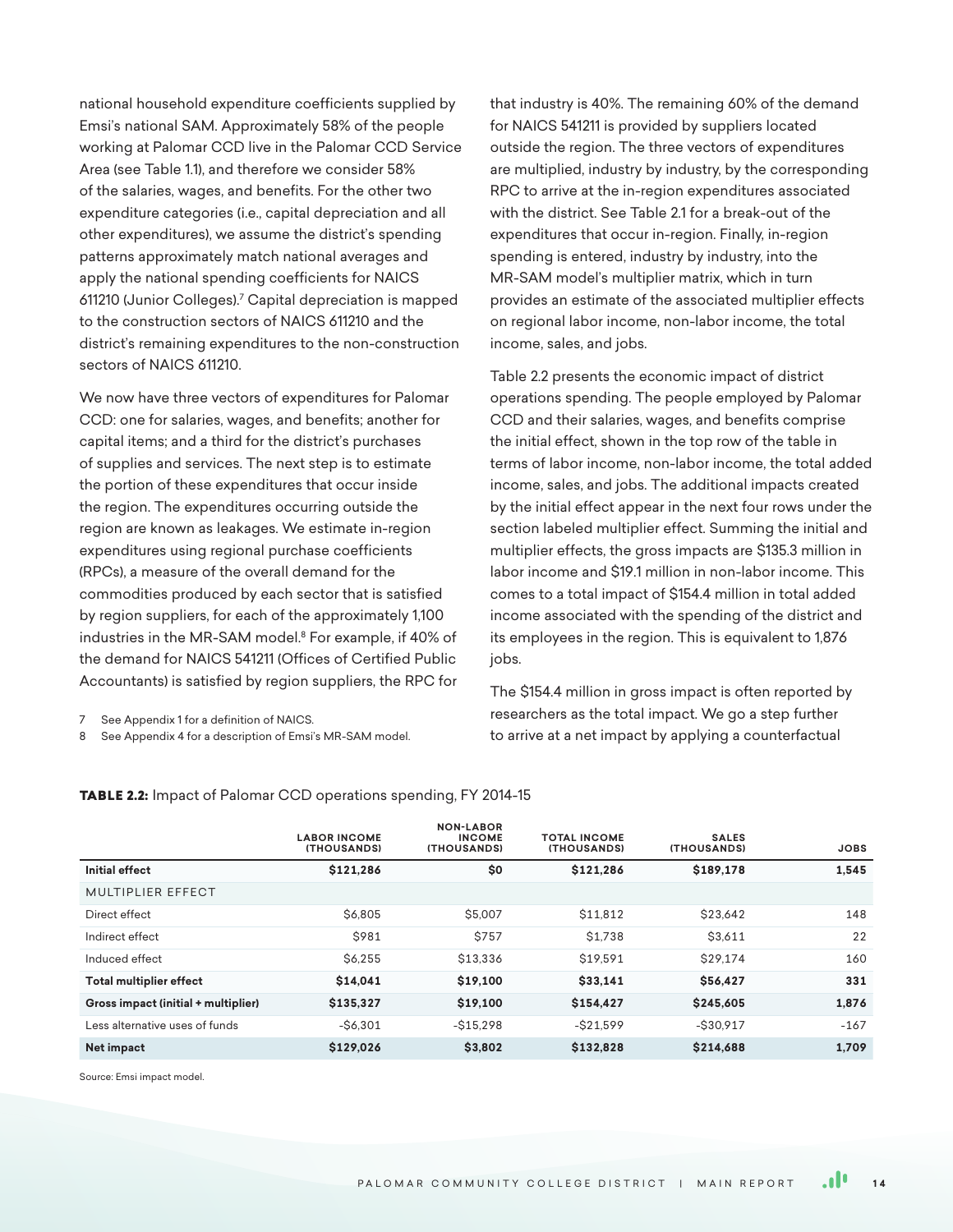scenario, i.e., what would have happened if a given event – in this case, the expenditure of in-region funds on Palomar CCD – had not occurred. Palomar CCD received an estimated 50.9% of its funding from sources within the Palomar CCD Service Area. These monies came from the tuition and fees paid by resident students, from the auxiliary revenue and donations from private sources located within the region, from state and local taxes, and from the financial aid issued to students by state and local government. We must account for the opportunity cost of this in-region funding. Had other industries received these monies rather than Palomar CCD, income impacts would have still been created in the economy. In economic analysis, impacts that occur under counterfactual conditions are used to offset the impacts that actually occur in order to derive the true impact of the event under analysis.

We estimate this counterfactual by simulating a scenario where in-region monies spent on the district are instead spent on consumer goods and savings. This simulates the in-region monies being returned to the taxpayers and being spent by the household sector. Our approach is to establish the total amount spent by in-region students and taxpayers on Palomar CCD, map this to the detailed industries of the MR-SAM model using national household expenditure coefficients, use the industry RPCs to estimate in-region spending, and run the in-region spending through the MR-SAM model's multiplier matrix to derive multiplier effects. The results of this exercise are shown as negative values in the row labeled less alternative uses of funds in Table 2.2.

The total net impacts of the district's operations are equal to the gross impacts less the impacts of the alternative use of funds – the opportunity cost of the state and local money. As shown in the last row of Table 2.2, the total net impact is approximately \$129 million in labor income and \$3.8 million in non-labor income. This sums together to \$132.8 million in total added income and is equivalent to 1,709 jobs. These impacts represent new economic activity created in the regional economy solely attributable to the operations of Palomar CCD.

# CONSTRUCTION SPENDING IMPACT

In this section we estimate the economic impact of the construction spending of Palomar CCD. Because construction funding is separate from operations funding in the budgeting process, it is not captured in the operations spending impact estimated earlier. However, like the operations spending, the construction spending creates subsequent rounds of spending and multiplier effects that generate still more jobs and income throughout the county. During FY 2014-15, Palomar CCD spent a total of \$31.8 million on various construction projects.

The methodology used here is similar to that used when estimating the impact of capital spending under the operations spending impact. Assuming Palomar CCD construction spending approximately matches national construction spending patterns, we map Palomar CCD construction spending to the construction industries of

|                                | <b>LABOR INCOME</b><br>(THOUSANDS) | <b>NON-LABOR INCOME</b><br>(THOUSANDS) | GRP<br>(THOUSANDS) | <b>JOBS</b> |
|--------------------------------|------------------------------------|----------------------------------------|--------------------|-------------|
| Initial effect                 | \$0                                | \$0                                    | \$0                | \$0         |
| <b>MULTIPLIER EFFECT</b>       |                                    |                                        |                    |             |
| Direct effect                  | \$7,290                            | \$3,080                                | \$10,370           | 138         |
| Indirect effect                | <b>\$718</b>                       | \$304                                  | \$1,022            | 14          |
| Induced effect                 | \$1,099                            | <b>\$464</b>                           | \$1,563            | 21          |
| <b>Gross impact</b>            | \$9,107                            | \$3,848                                | \$12,955           | 172         |
| Less alternative uses of funds | $-$ \$2,302                        | $-$ \$5,589                            | $-$ \$7,891        | $-61$       |
| Net impact                     | \$6,805                            | $-$1,741$                              | \$5,064            | 111         |

TABLE 2.3: Impact of construction spending of Palomar CCD, FY 2014-15

Source: Emsi impact model.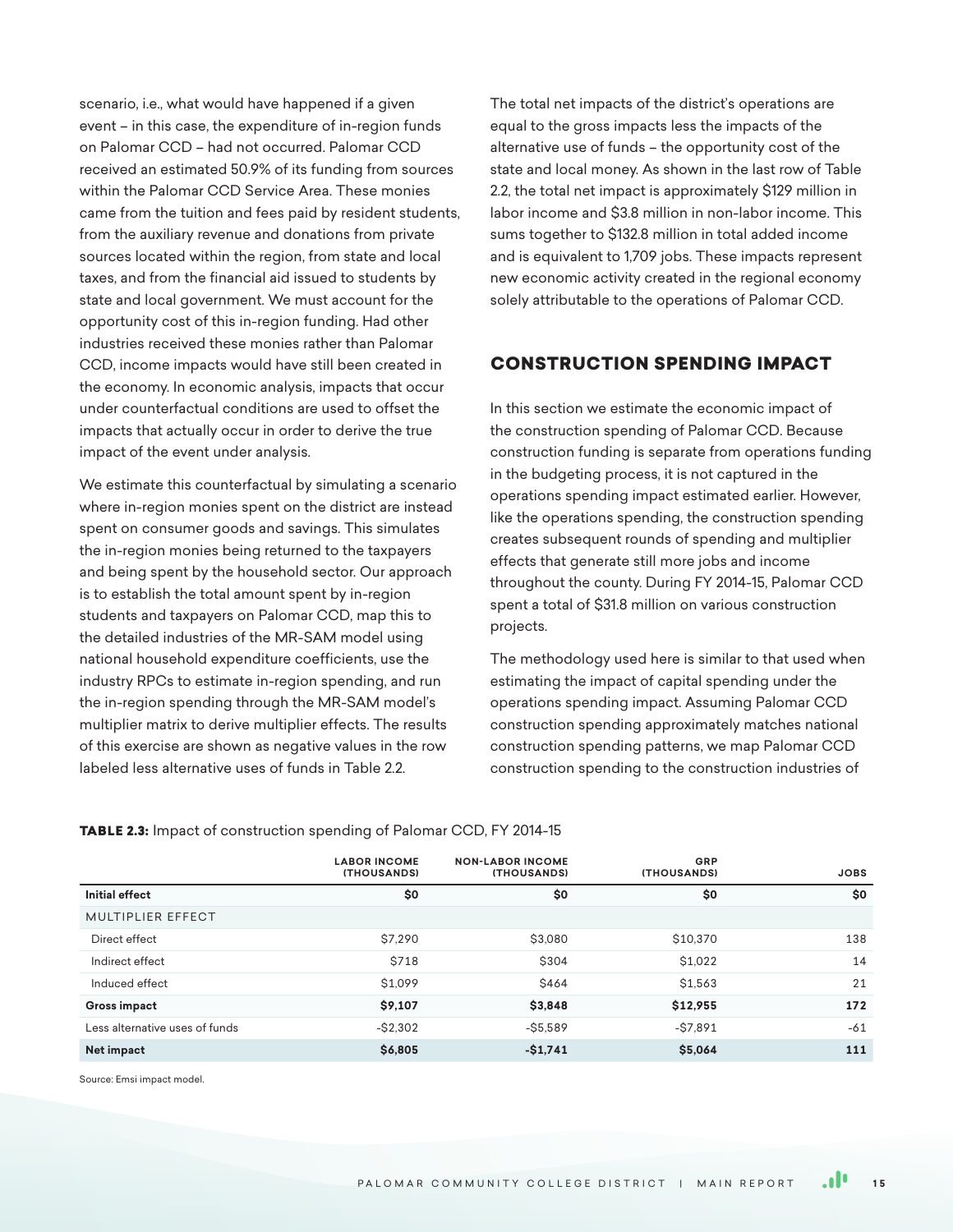the EMSI SAM model. Next, we use the RPCs to estimate the portion of this spending that occur in-county. Finally, the in-county spending is run through the multiplier matrix to estimate the direct, indirect and induced effects. Because construction is so labor intensive, the non-labor income impact is relatively small.

Table 2.3, on the previous page, presents the impacts of Palomar CCD construction spending during FY 2014-15. Note the initial effect is purely a sales effect, so there is no initial change in labor or non-labor income. The FY 2014-15 Palomar CCD construction spending creates a net total short-run impact of \$6.8 million in labor income and -\$1.7 million in non-labor income. This is equal to \$5.0 million in GRP – the equivalent of creating 111 new jobs – for California.

# STUDENT SPENDING IMPACT

In-region students contribute to the student spending impact of Palomar CCD; however, not all of these students can be counted towards the impact. Only those students who were retained, or who would have left the region to seek education elsewhere had they not attended Palomar CCD, are measured. Students who would have stayed in the region anyway are not counted towards the impact since their monies would have been added to the Palomar CCD Service Area economy regardless of Palomar CCD.

While there were 21,111 students attending Palomar CCD who originated from the Palomar CCD Service Area, not all of them would have remained in the region if not for the existence of Palomar CCD. We apply a conservative assumption that 10% of these retained students would have left the Palomar CCD Service Area for other education opportunities if Palomar CCD did not exist. Therefore, we recognize that the in-region spending of 2,111 students retained in the region is attributable to Palomar CCD. These students spent money at businesses in the region for groceries, accommodation, transportation, and so on.

The average costs of students appear in the first section of Table 2.4, equal to \$15,503 per student. Note that this table excludes expenses for books and supplies,

#### TABLE 2.4: Average student costs and total sales generated by retained students in the Palomar CCD Service Area, FY 2014-15

| Room and board                              | \$11.389     |
|---------------------------------------------|--------------|
| Personal expenses                           | \$2.556      |
| Transportation                              | \$1.558      |
| Total expenses per student                  | \$15,503     |
| Number of students that were retained       | 2,111        |
| Gross retained student sales                | \$32.727.328 |
| Total gross off-campus sales                | \$32.727.328 |
| Wages and salaries paid to student workers* | <b>S127</b>  |
| Net off-campus sales                        | \$32.727.201 |

\* This figure reflects only the portion of payroll that was used to cover the living expenses of resident student workers who lived in the region.

Source: Student costs and wages supplied by Palomar CCD. The number of retained students who lived in the region off-campus while attending is derived by Emsi from the student origin data and in-term residence data supplied by Palomar CCD. The data is based on all students.

since many of these monies are already reflected in the operations impact discussed in the previous section. We multiply the \$15,503 in annual costs by the 2,111 students who were retained because of Palomar CCD and lived in-region but off-campus. This provides us with an estimate of their total spending. Off-campus spending of retained students generated gross sales of \$32.7 million. This figure, once net of the monies paid to student workers, yields net off-campus sales of \$32.7 million, as shown in the bottom row of Table 24

Estimating the impacts generated by the \$32.7 million in student spending follows a procedure similar to that of the operations impact described above. We distribute the \$32.7 million in sales to the industry sectors of the MR-SAM model, apply RPCs to reflect in-region spending, and run the net sales figures through the MR-SAM model to derive multiplier effects.

Table 2.5, on the next page, presents the results. Unlike the previous subsections, the initial effect is purely salesoriented and there is no change in labor or non-labor income. The impact of retained student spending thus falls entirely under the multiplier effect. The total impact of student spending is \$1.3 million in labor income and \$607,201 in non-labor income. This sums together to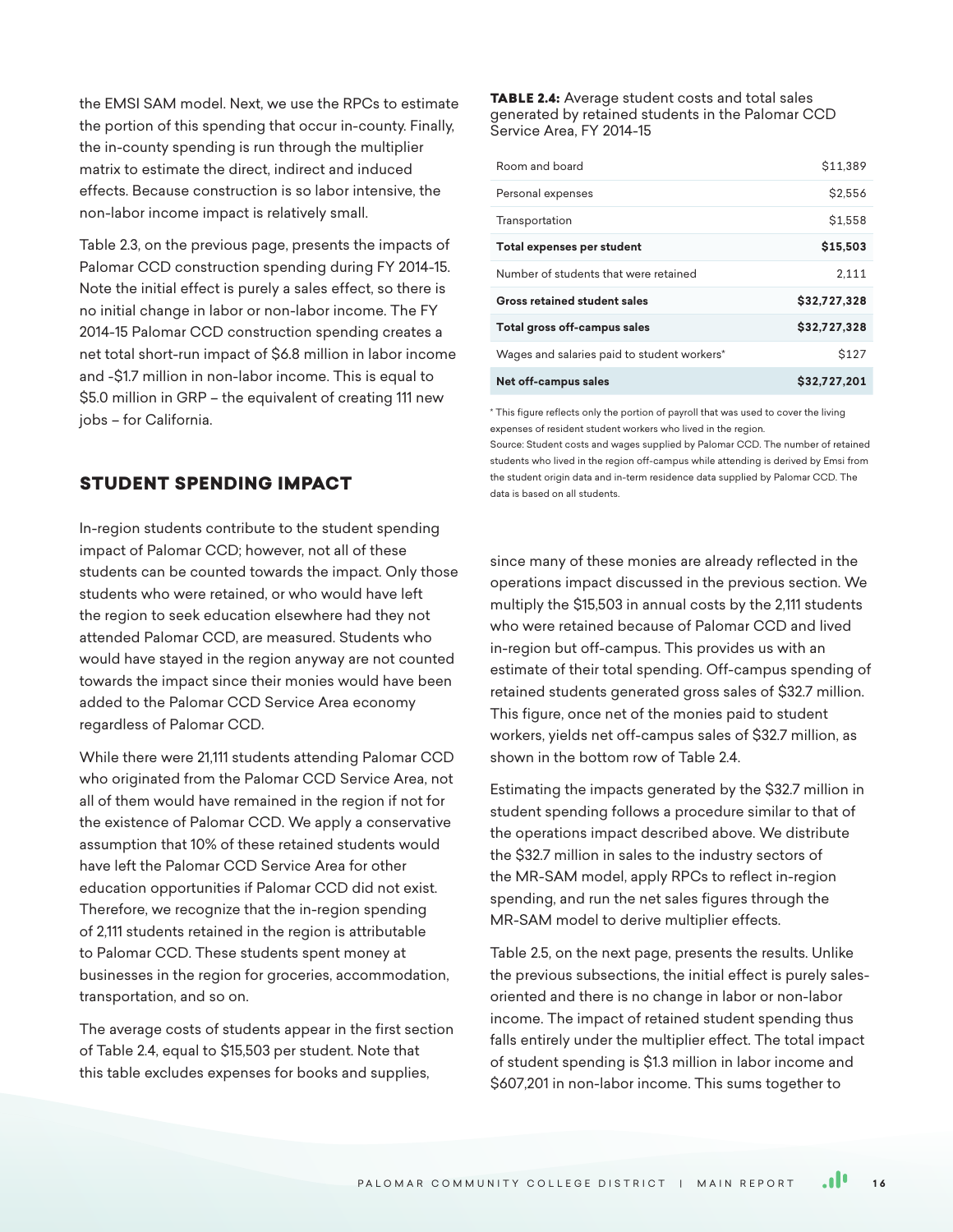#### TABLE 2.5: Student spending impact, FY 2014-15

|                                     | <b>LABOR INCOME</b><br>(THOUSANDS) | <b>NON-LABOR</b><br><b>INCOME</b><br>(THOUSANDS) | <b>TOTAL INCOME</b><br>(THOUSANDS) | <b>SALES</b><br>(THOUSANDS) | <b>JOBS</b> |
|-------------------------------------|------------------------------------|--------------------------------------------------|------------------------------------|-----------------------------|-------------|
| Initial effect                      | \$0                                | \$0                                              | \$0                                | \$32,727                    | 0           |
| <b>MULTIPLIER EFFECT</b>            |                                    |                                                  |                                    |                             |             |
| Direct effect                       | \$1,006                            | <b>S455</b>                                      | \$1,461                            | \$2,623                     | 25          |
| Indirect effect                     | <b>\$129</b>                       | \$50                                             | <b>\$179</b>                       | \$330                       | 3           |
| Induced effect                      | <b>\$193</b>                       | \$103                                            | \$296                              | <b>\$511</b>                | 5           |
| Total multiplier effect             | \$1,328                            | \$607                                            | \$1,935                            | \$3,464                     | 33          |
| Total impact (initial + multiplier) | \$1,328                            | <b>\$607</b>                                     | \$1,935                            | \$36,191                    | 33          |

Source: Emsi impact model.

\$1.9 million in total added income and is equivalent to 33 jobs. These values represent the direct effects created at the businesses patronized by the students, the indirect effects created by the supply chain of those businesses, and the effects of the increased spending of the household sector throughout the regional economy as a result of the direct and indirect effects.

# ALUMNI IMPACT

In this section we estimate the economic impacts stemming from the added labor income of alumni in combination with their employers' added non-labor income. This impact is based on the number of students who have attended Palomar CCD throughout its history. We then use this total number to consider the impact of those students in the single FY 2014-15. Former students who achieved a degree as well as those who may not have finished their degree or did not take courses for credit are considered alumni.

While Palomar CCD creates an economic impact through its operations, construction, and student spending, the greatest economic impact of Palomar CCD stems from the added human capital – the knowledge, creativity, imagination, and entrepreneurship – found in its alumni. While attending Palomar CCD, students receive experience, education, and the knowledge, skills, and abilities that increase their productivity and allow them to command a higher wage once they enter the workforce. But the reward of increased productivity does not stop there. Talented

professionals make capital more productive too (e.g., buildings, production facilities, equipment). The employers of Palomar CCD alumni enjoy the fruits of this increased productivity in the form of additional non-labor income (i.e., higher profits).

The methodology here differs from the previous impacts in one fundamental way. Whereas the previous spending impacts depend on an annually renewed injection of new sales into the regional economy, the alumni impact is the result of years of past instruction and the associated accumulation of human capital. The initial effect of alumni is comprised of two main components. The first and largest of these is the added labor income of Palomar CCD's former students. The second component of the initial effect is comprised of the added non-labor income of the businesses that employ former students of Palomar CCD.

We begin by estimating the portion of alumni who are employed in the workforce. To estimate the historical employment patterns of alumni in the region, we use the following sets of data or assumptions: 1) settling-in factors to determine how long it takes the average student to settle into a career;<sup>9</sup> 2) death, retirement, and unemployment rates from the National Center for Health Statistics, the Social Security Administration, and the Bureau of Labor Statistics; and 3) state migration data

<sup>9</sup> Settling-in factors are used to delay the onset of the benefits to students in order to allow time for them to find employment and settle into their careers. In the absence of hard data, we assume a range between one and three years for students who graduate with a certificate or a degree, and between one and five years for returning students.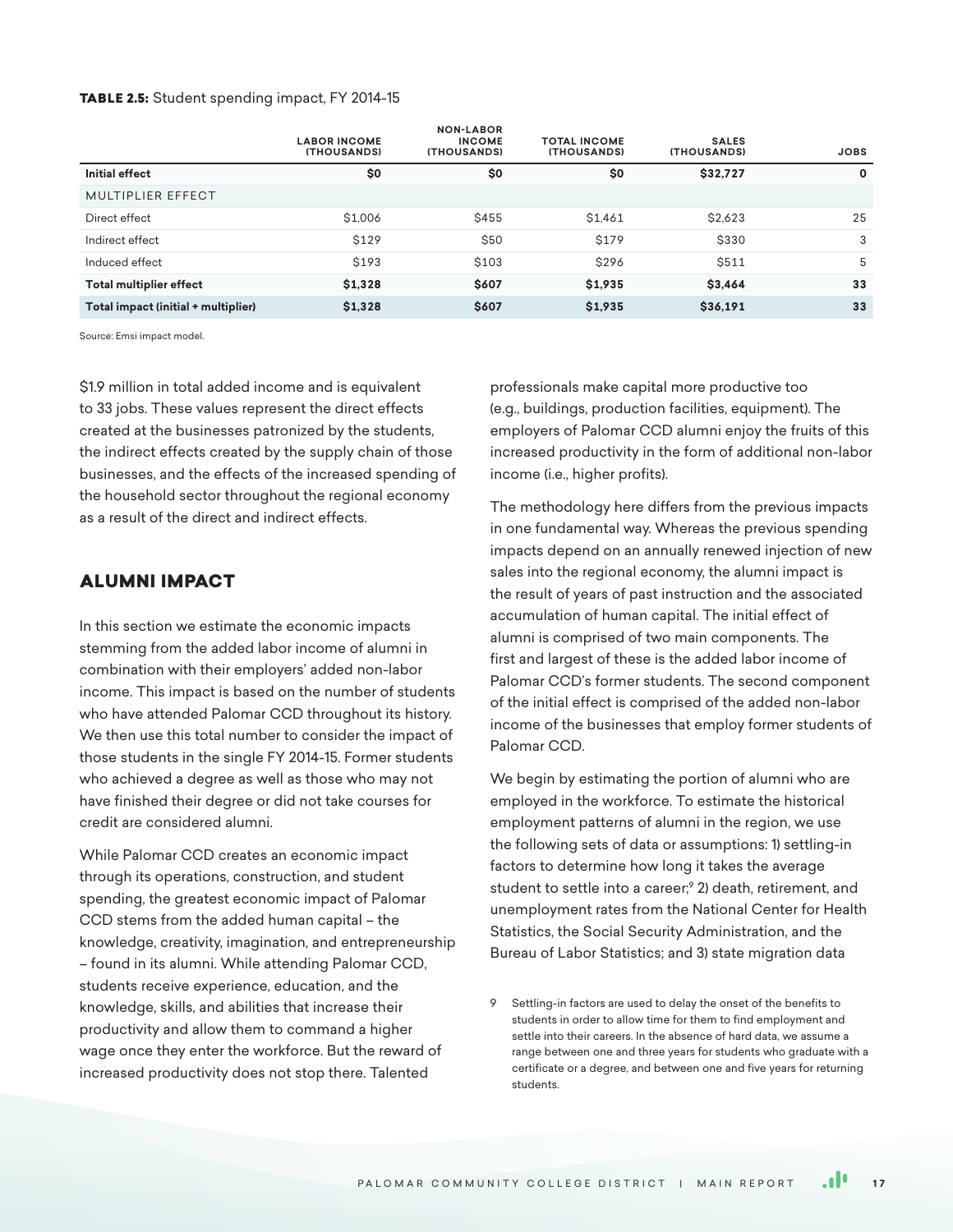from the Census Bureau. The result is the estimated portion of alumni from each previous year who were still actively employed in the region as of FY 2014-15.

The next step is to quantify the skills and human capital that alumni acquired from the district. We use the students' production of CHEs as a proxy for accumulated human capital. The average number of CHEs completed per student in FY 2014-15 was 10.0. To estimate the number of CHEs present in the workforce during the analysis year, we use the district's historical student headcount over the past 30 years, from FY 1985-86 to FY 2014-15.10 We multiply the 10.0 average CHEs per student by the headcounts that we estimate are still actively employed from each of the previous years.<sup>11</sup> Students who enroll at the district more than one year are counted at least twice in the historical enrollment data. However, CHEs remain distinct regardless of when and by whom they were earned, so there is no duplication in the CHE counts. We estimate there are approximately 5 million CHEs from alumni active in the workforce.

Next, we estimate the value of the CHEs, or the skills and human capital acquired by Palomar CCD alumni. This is done using the incremental added labor income stemming from the students' higher wages. The incremental added labor income is the difference between the wage earned by Palomar CCD alumni and the alternative wage they would have earned had they not attended Palomar CCD. Using the regional incremental earnings, credits required, and distribution of credits at each level of study, we estimate the average value per CHE to equal \$191. This value represents the regional average incremental increase in wages that alumni of Palomar CCD received during the analysis year for every CHE they completed.

Because workforce experience leads to increased productivity and higher wages, the value per CHE varies depending on the students' workforce experience, with the highest value applied to the CHEs of students who had been employed the longest by FY 2014-15, and the

11 This assumes the average credit load and level of study from past years is equal to the credit load and level of study of students today. TABLE 2.6: Number of CHEs in workforce and initial labor income created in the Palomar CCD Service Area, FY 2014-15

| Number of CHEs in workforce                                  | 5,039,901        |
|--------------------------------------------------------------|------------------|
| Average value per CHE                                        | S <sub>191</sub> |
| Initial labor income, gross                                  | \$964.405.524    |
| COUNTERFACTUALS                                              |                  |
| Percent reduction for alternative education<br>opportunities | 15%              |
| Percent reduction for adjustment for labor import<br>effects | 50%              |
| Initial labor income, net                                    | \$409.872.348    |

Source: Emsi impact model.

lowest value per CHE applied to students who were just entering the workforce. More information on the theory and calculations behind the value per CHE appears in Appendix 5. In determining the amount of added labor income attributable to alumni, we multiply the CHEs of former students in each year of the historical time horizon by the corresponding average value per CHE for that year, and then sum the products together. This calculation yields approximately \$964.4 million in gross labor income from increased wages received by former students in FY 2014-15 (as shown in Table 2.6).

The next two rows in Table 2.6 show two adjustments used to account for counterfactual outcomes. As discussed above, counterfactual outcomes in economic analysis represent what would have happened if a given event had not occurred. The event in question is the education and training provided by Palomar CCD and subsequent influx of skilled labor into the regional economy. The first counterfactual scenario that we address is the adjustment for alternative education opportunities. In the counterfactual scenario where Palomar CCD does not exist, we assume a portion of Palomar CCD alumni would have received a comparable education elsewhere in the region or would have left the region and received a comparable education and then returned to the region. The incremental added labor income that accrues to those students cannot be counted towards the added labor income from Palomar CCD alumni. The adjustment for alternative education opportunities amounts to a 15% reduction of the \$964.4

<sup>10</sup> We apply a 30-year time horizon because the data on students who attended Palomar CCD prior to FY 1985-86 is less reliable, and because most of the students served more than 30 years ago had left the regional workforce by FY 2014-15.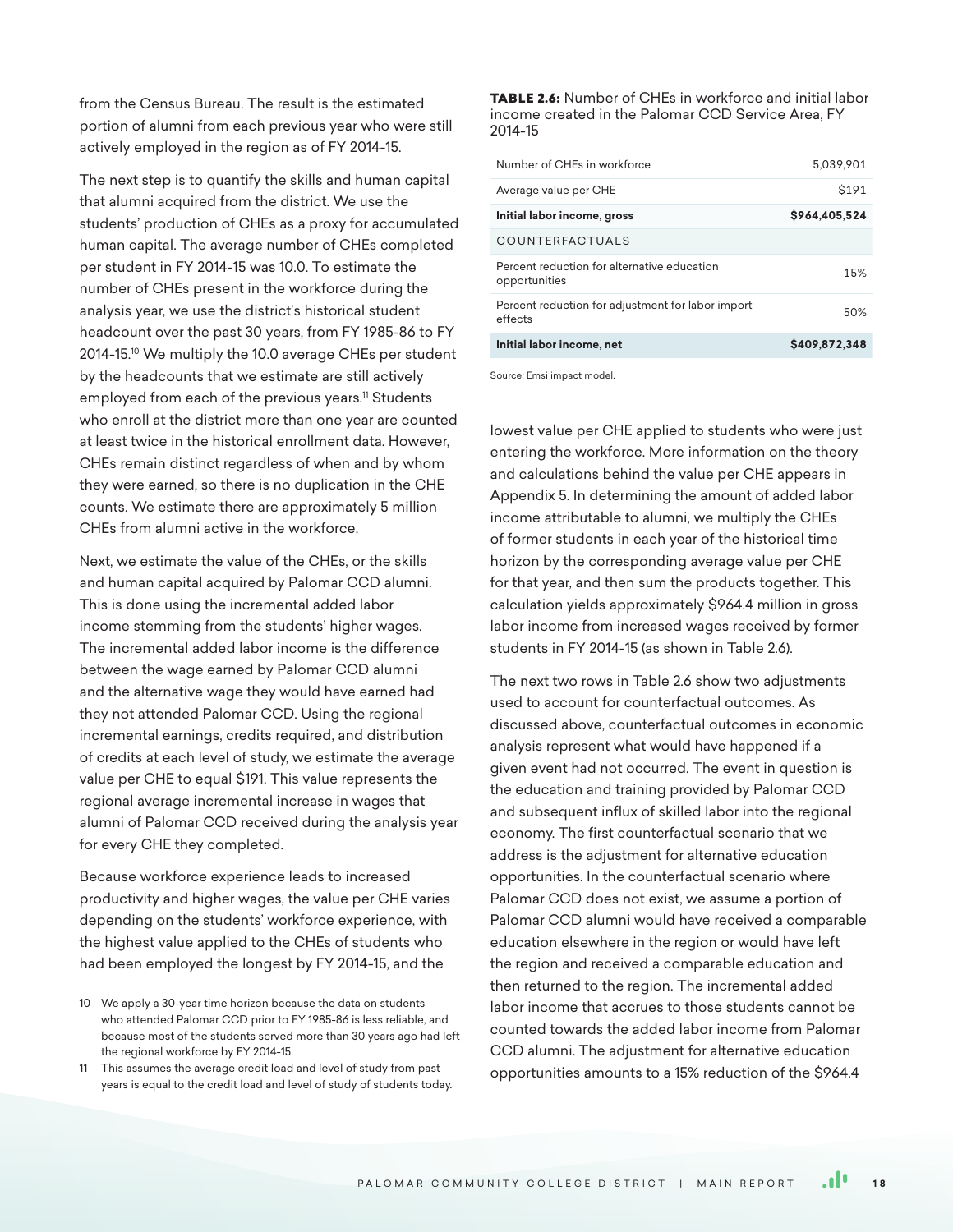million in added labor income.12 This means that 15% of the added labor income from Palomar CCD alumni would have been generated in the region anyway, even if the district did not exist. For more information on the alternative education adjustment, see Appendix 6.

The other adjustment in Table 2.6 accounts for the importation of labor. Suppose Palomar CCD did not exist and in consequence there were fewer skilled workers in the region. Businesses could still satisfy some of their need for skilled labor by recruiting from outside the Palomar CCD Service Area. We refer to this as the labor import effect. Lacking information on its possible magnitude, we assume 50% of the jobs that students fill at regional businesses could have been filled by workers recruited from outside the region if the district did not exist<sup>13</sup>. Consequently, the gross labor income must be adjusted to account for the importation of this labor, since it would have happened regardless of the presence of the district. We conduct a sensitivity analysis for this assumption in Section 4. With the 50% adjustment, the net added labor income added to the economy comes to \$409.9 million, as shown in Table 2.6.

The \$409.9 million in added labor income appears under the initial effect in the labor income column of Table 2.7. To this we add an estimate for initial non-labor

- 12 For a sensitivity analysis of the alternative education opportunities variable, see Section 4.
- 13 A similar assumption is used by Walden (2014) in his analysis of the Cooperating Raleigh Colleges.

income. As discussed earlier in this section, businesses that employ former students of Palomar CCD see higher profits as a result of the increased productivity of their capital assets. To estimate this additional income, we allocate the initial increase in labor income (\$409.9 million) to the six-digit NAICS industry sectors where students are most likely to be employed. This allocation entails a process that maps completers in the region to the detailed occupations for which those completers have been trained, and then maps the detailed occupations to the six-digit industry sectors in the MR-SAM model.<sup>14</sup> Using a crosswalk created by National Center for Education Statistics (NCES) and the Bureau of Labor Statistics, we map the breakdown of the region's completers to the approximately 700 detailed occupations in the Standard Occupational Classification (SOC) system. Finally, we apply a matrix of wages by industry and by occupation from the MR-SAM model to map the occupational distribution of the \$409.9 million in initial labor income effects to the detailed industry sectors in the MR-SAM model.<sup>15</sup>

Once these allocations are complete, we apply the ratio

- 14 Completer data comes from the Integrated Postsecondary Education Data System (IPEDS), which organizes program completions according to the Classification of Instructional Programs (CIP) developed by the National Center for Education Statistics (NCES).
- 15 For example, if the MR-SAM model indicates that 20% of wages paid to workers in SOC 51-4121 (Welders) occur in NAICS 332313 (Plate Work Manufacturing), then we allocate 20% of the initial labor income effect under SOC 51-4121 to NAICS 332313.

|                                     | <b>LABOR INCOME</b><br>(THOUSANDS) | <b>NON-LABOR</b><br><b>INCOME</b><br>(THOUSANDS) | <b>TOTAL INCOME</b><br>(THOUSANDS) | <b>SALES</b><br>(THOUSANDS) | <b>JOBS</b> |
|-------------------------------------|------------------------------------|--------------------------------------------------|------------------------------------|-----------------------------|-------------|
| Initial effect                      | \$409,872                          | \$186,809                                        | \$596,681                          | \$1,522,664                 | 9,932       |
| MULTIPLIER EFFECT                   |                                    |                                                  |                                    |                             |             |
| Direct effect                       | S44.271                            | \$16,708                                         | \$60,979                           | \$137,932                   | 1,086       |
| Indirect effect                     | \$6,422                            | \$2,101                                          | \$8,522                            | \$18,909                    | 158         |
| Induced effect                      | \$71.863                           | \$32.815                                         | \$104,678                          | \$232.780                   | 1.661       |
| <b>Total multiplier effect</b>      | \$122.556                          | \$51.623                                         | \$174.180                          | \$389,621                   | 2,905       |
| Total impact (initial + multiplier) | \$532,429                          | \$238,432                                        | \$770,861                          | \$1,912,285                 | 12,836      |
|                                     |                                    |                                                  |                                    |                             |             |

#### TABLE 2.7: Alumni impact, FY 2014-15

Source: Emsi impact model.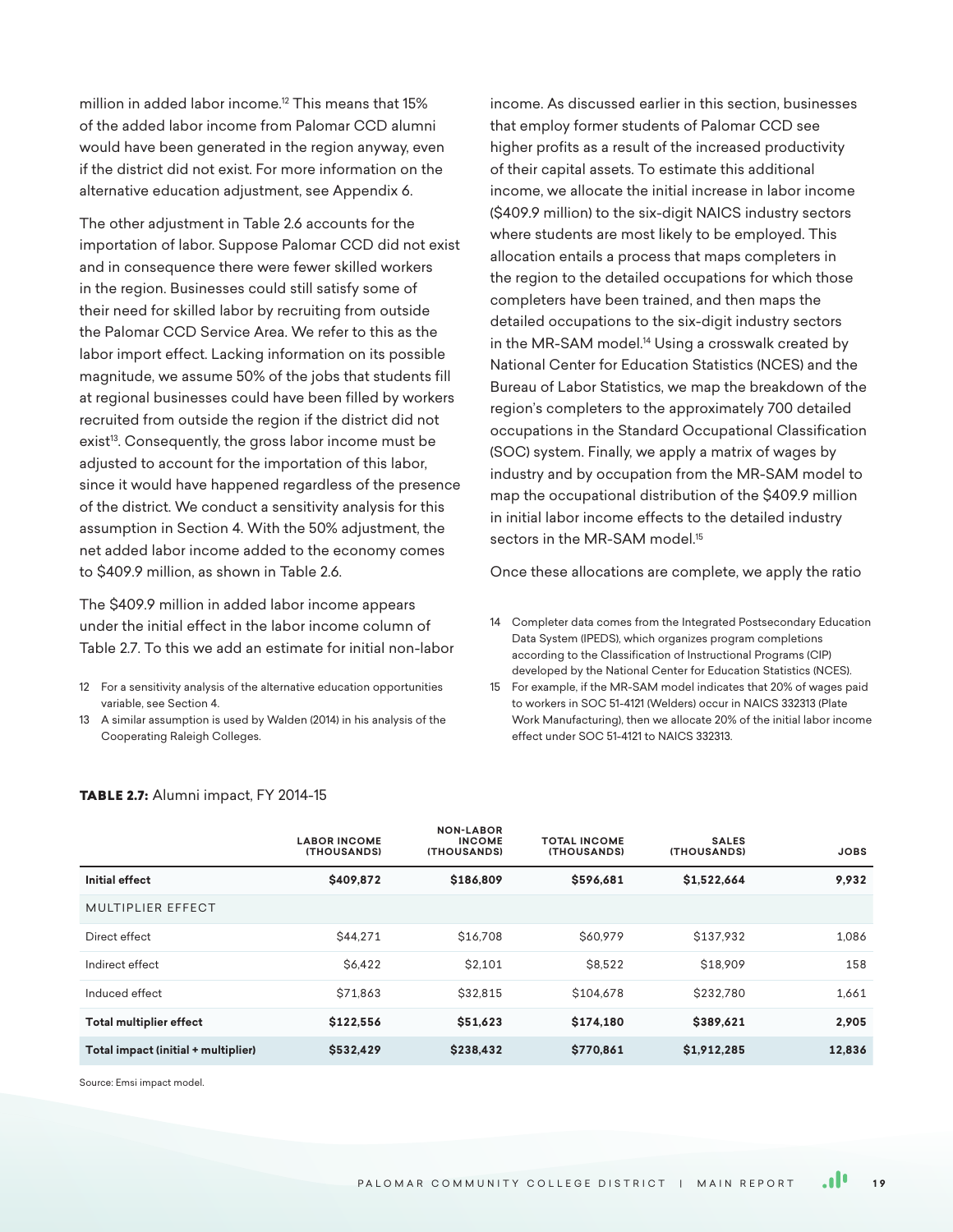of non-labor to labor income provided by the MR-SAM model for each sector to our estimate of initial labor income. This computation yields an estimated \$186.8 million in added non-labor income attributable to the district's alumni. Summing initial labor and non-labor income together provides the total initial effect of alumni productivity in the Palomar CCD Service Area economy, equal to approximately \$596.7 million. To estimate multiplier effects, we convert the industry-specific income figures generated through the initial effect to sales using sales-to-income ratios from the MR-SAM model. We then run the values through the MR-SAM's multiplier matrix.

Table 2.7 shows the multiplier effects of alumni. Multiplier effects occur as alumni generate an increased demand for consumer goods and services through the expenditure of their higher wages. Further, as the industries where alumni are employed increase their output, there is a corresponding increase in the demand for input from the industries in the employers' supply chain. Together, the incomes generated by the expansions in business input purchases and household spending constitute the multiplier effect of the increased productivity of the district's alumni. The final results are \$122.6 million in added labor income and \$51.6 million in added non-labor income, for an overall total of \$174.2 million in multiplier effects. The grand total of the alumni impact thus comes to \$770.9 million in total added income, the sum of all initial and multiplier labor and non-labor income effects. This is equivalent to 12,836 jobs.

# TOTAL IMPACT OF PALOMAR CCD

The total economic impact of Palomar CCD on the Palomar CCD Service Area can be generalized into two broad types of impacts. First, on an annual basis, Palomar CCD generates a flow of spending that has a significant impact on the Palomar CCD Service Area economy. The impacts of this spending are captured by the operations, construction, and student spending impacts. While not insignificant, these impacts do not capture the true purpose of Palomar CCD. The basic mission of Palomar CCD is to foster human capital. Every year, a new cohort of Palomar CCD former students adds to the stock of human capital in the Palomar CCD Service Area, and a portion of alumni continues to add to the Palomar CCD Service Area economy. Table 2.7 displays the grand total impacts of Palomar CCD on the Palomar CCD Service Area economy in FY 2014-15. For context, the percentages of Palomar CCD compared to the total labor income, total non-labor income, combined total income, sales, and jobs in the Palomar CCD Service Area, as presented in Table 1.5 and Table 1.6, are included. The total added value of Palomar CCD is equivalent to 2.4% of the GRP of the Palomar CCD Service Area. By comparison, this contribution that the district provides on its own is slightly larger than the Accommodation & Food Services industry in the region.

These impacts, stemming from spending related to the district and its students, spread throughout the regional economy and affect individual industry sectors. Table 2.8, on the next page, displays the total impact of Palomar CCD on industry sectors based on their two–digit NAICS

#### TABLE 2.8: Total impact of Palomar CCD, FY 2014-15

|                                           | <b>LABOR</b><br><b>INCOME</b><br>(THOUSANDS) | <b>NON-LABOR</b><br><b>INCOME</b><br>(THOUSANDS) | <b>TOTAL INCOME</b><br>(THOUSANDS) | <b>SALES</b><br>(THOUSANDS) | <b>JOBS</b> |
|-------------------------------------------|----------------------------------------------|--------------------------------------------------|------------------------------------|-----------------------------|-------------|
| Operations spending                       | \$129,026                                    | \$3,802                                          | \$132.828                          | \$214,688                   | 1.709       |
| <b>Construction Spending</b>              | <b>\$6,805</b>                               | $-51.741$                                        | \$5.064                            | \$45,399                    | 111         |
| Student spending                          | \$1,328                                      | <b>\$607</b>                                     | \$1.935                            | \$36.191                    | 33          |
| Alumni                                    | \$532.429                                    | \$238.432                                        | \$770.861                          | \$1,912.285                 | 12,836      |
| <b>Total impact</b>                       | \$669,588                                    | \$241.100                                        | \$910,688                          | \$2,208,563                 | 14,689      |
| % of the Palomar CCD Service Area economy | 3.4%                                         | 1.3%                                             | 2.4%                               | 2.7%                        | 3.9%        |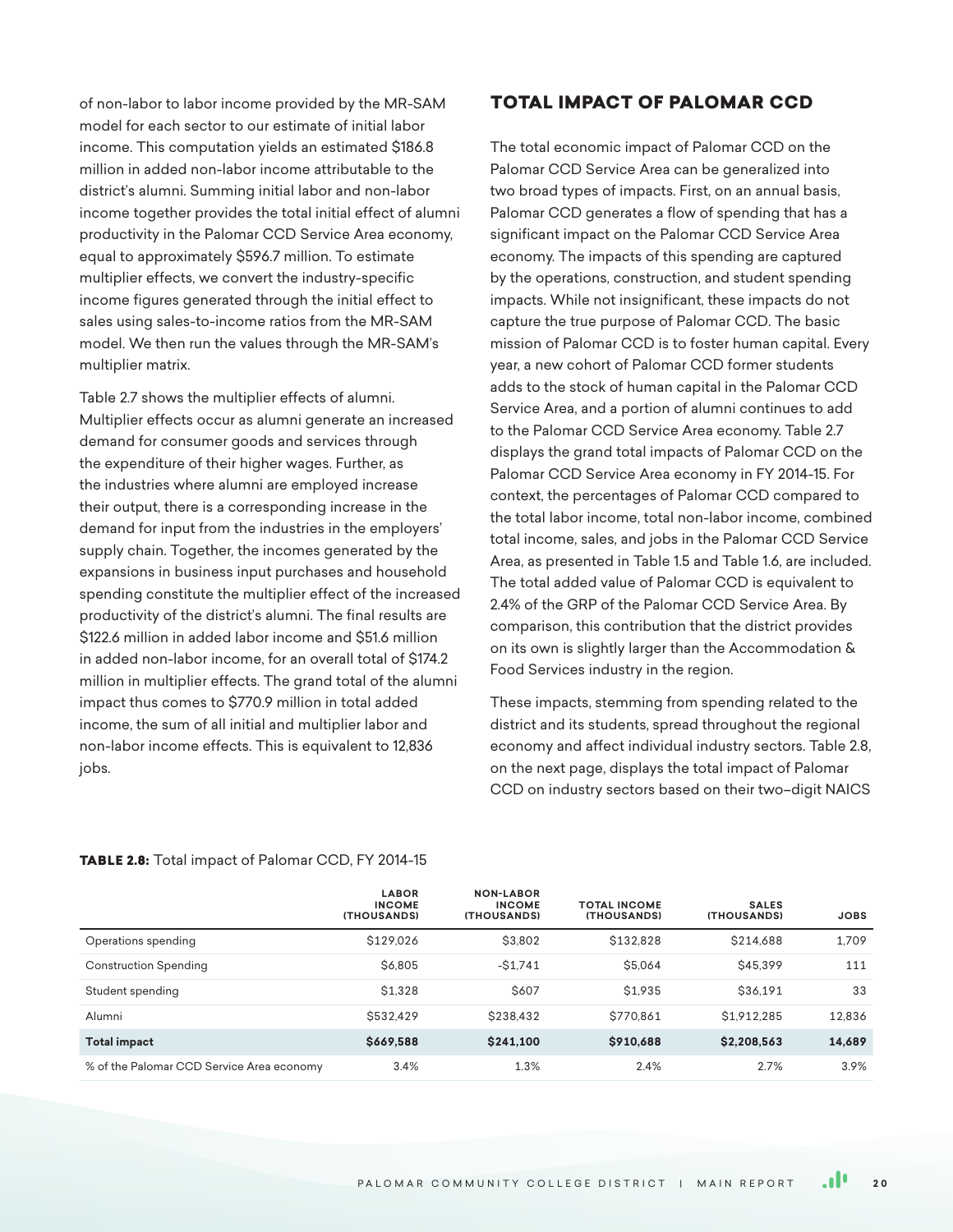code. The table shows the total impact of operations, construction, students, and alumni as shown in Table 2.7, broken down by industry sector using processes outlined earlier in this chapter. By showing the impact on individual industry sectors, it is possible to see in finer

detail where Palomar CCD has the greatest impact. For example, Palomar CCD's impact for the Health Care & Social Assistance industry sector was 2,184 jobs in FY 2014-15.

#### TABLE 2.9: Total impact of Palomar CCD by industry, FY 2014-15

| <b>INDUSTRY SECTOR</b>                        | <b>LABOR</b><br><b>INCOME</b><br>(THOUSANDS) | <b>NON-LABOR</b><br><b>INCOME</b><br>(THOUSANDS) | <b>TOTAL</b><br><b>INCOME</b><br>(THOUSANDS) | <b>SALES</b><br>(THOUSANDS) | <b>JOBS</b> |
|-----------------------------------------------|----------------------------------------------|--------------------------------------------------|----------------------------------------------|-----------------------------|-------------|
| Agriculture, Forestry, Fishing, & Hunting     | \$699                                        | \$314                                            | \$1,013                                      | \$3,388                     | 24          |
| Mining                                        | \$1,906                                      | \$53,827                                         | \$55,733                                     | \$132,364                   | 441         |
| <b>Utilities</b>                              | \$2,065                                      | \$7,248                                          | \$9,312                                      | \$15,385                    | 15          |
| Construction                                  | \$15,699                                     | \$6,668                                          | \$22,367                                     | \$43,148                    | 307         |
| Manufacturing                                 | \$20,586                                     | \$82,581                                         | \$103,167                                    | \$370,219                   | 2,141       |
| <b>Wholesale Trade</b>                        | \$6,002                                      | \$6,895                                          | \$12,897                                     | \$20,191                    | 70          |
| <b>Retail Trade</b>                           | \$9,010                                      | \$4,883                                          | \$13,893                                     | \$26,262                    | 235         |
| Transportation & Warehousing                  | \$1,351                                      | \$409                                            | \$1,760                                      | \$4,547                     | 35          |
| Information                                   | \$7,870                                      | \$10,704                                         | \$18,574                                     | \$33,911                    | 106         |
| Finance & Insurance                           | \$4,882                                      | \$3,361                                          | \$8,243                                      | \$14,699                    | 69          |
| Real Estate & Rental & Leasing                | \$7,385                                      | \$9,826                                          | \$17,211                                     | \$36,266                    | 188         |
| Professional & Technical Services             | \$76,774                                     | \$9,359                                          | \$86,133                                     | \$187,414                   | 1,025       |
| Management of Companies & Enterprises         | \$19,890                                     | \$3,748                                          | \$23,638                                     | \$44,501                    | 157         |
| Administrative & Waste Services               | \$8,405                                      | \$2,028                                          | \$10,433                                     | \$17,758                    | 217         |
| <b>Educational Services, Private</b>          | \$31,880                                     | \$3,830                                          | \$35,710                                     | \$68,301                    | 724         |
| Health Care & Social Assistance               | \$97,116                                     | \$5,571                                          | \$102,687                                    | \$194,922                   | 2,184       |
| Arts, Entertainment, & Recreation             | \$14,875                                     | \$6,656                                          | \$21,531                                     | \$40,401                    | 715         |
| Accommodation & Food Services                 | \$3,145                                      | \$2,521                                          | \$5,666                                      | \$33,990                    | 112         |
| Other Services (except Public Administration) | \$37,642                                     | \$1,847                                          | \$39,490                                     | \$80,859                    | 1,816       |
| Government, Non-Education                     | \$62,394                                     | \$14,465                                         | \$76,859                                     | \$456,159                   | 705         |
| Government, Education                         | \$233,206                                    | \$6,102                                          | \$239,309                                    | \$338,478                   | 3,293       |
| <b>Total impact</b>                           | \$662,783                                    | \$242,841                                        | \$905,624                                    | \$2,163,164                 | 14,578      |

Source: Emsi impact model.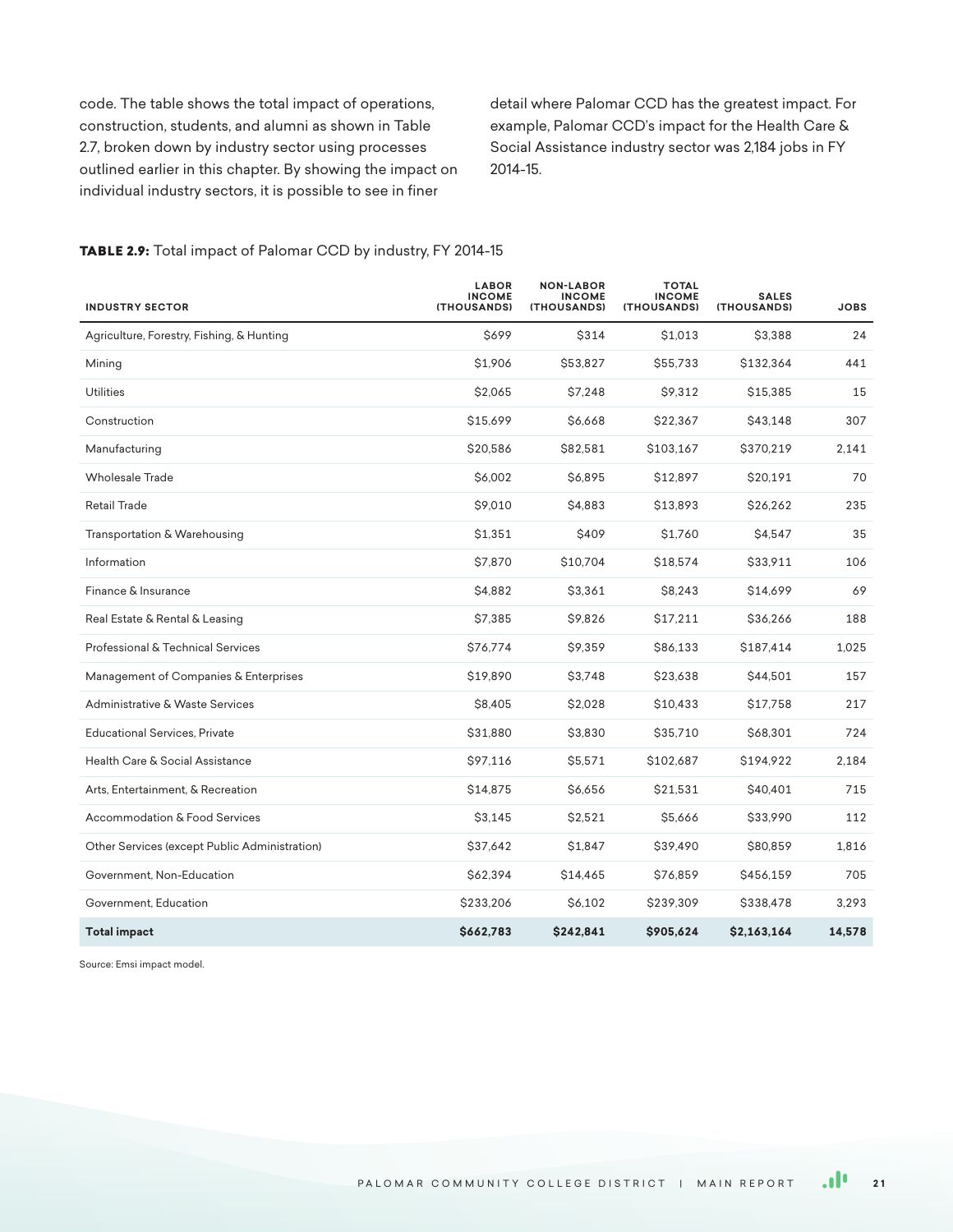# CHAPTER 3: Investment Analysis

The benefits generated by Palomar CCD affect the lives of many people. The most obvious beneficiaries are the district's students; they give up time and money to go to the district in return for a lifetime of higher wages and improved quality of life. But the benefits do not stop there. As students earn more, communities and citizens throughout California benefit from an enlarged economy and a reduced demand for social services. In the form of increased tax revenues and public sector savings, the benefits of education extend as far as the state and local government.

Investment analysis is the process of evaluating total costs and measuring these against total benefits to determine whether or not a proposed venture will be profitable. If benefits outweigh costs, then the investment is worthwhile. If costs outweigh benefits, then the investment will lose money and is thus considered infeasible. In this section, we consider Palomar CCD as a worthwhile investment from the perspectives of students, taxpayers, and society.

# STUDENT PERSPECTIVE

To enroll in postsecondary education, students pay money for tuition and forego monies that otherwise they would have earned had they chosen to work instead of learn. From the perspective of students, education is the same as an investment; i.e., they incur a cost, or put up a certain amount of money, with the expectation of receiving benefits in return. The total costs consist of the monies that students pay in the form of tuition and fees and the opportunity costs of foregone time and money. The benefits are the higher earnings that students receive as a result of their education.

## **Calculating student costs**

Student costs consist of two main items: direct outlays and opportunity costs. Direct outlays include tuition

and fees, equal to \$16.1 million from Table 1.2. Direct outlays also include the cost of books and supplies. On average, full-time students spent \$1,726 each on books and supplies during the reporting year.<sup>16</sup> Multiplying this figure times the number of full-time equivalents (FTEs) produced by Palomar CCD in FY 2014-15<sup>17</sup> generates a total cost of \$20.4 million for books and supplies.

Opportunity cost is the most difficult component of student costs to estimate. It measures the value of time and earnings foregone by students who go to the district rather than work. To calculate it, we need to know the difference between the students' full earning potential and what they actually earn while attending the district.

We derive the students' full earning potential by weighting the average annual earnings levels in Table 1.7 according to the education level breakdown of the student population when they first enrolled.<sup>18</sup> However, the earnings levels in Table 1.7 reflect what average workers earn at the midpoint of their careers, not while attending the district. Because of this, we adjust the earnings levels to the average age of the student

- 16 Based on the data supplied by Palomar CCD.
- 17 A single FTE is equal to 30 CHEs, so there were 11,843 FTEs produced by students in FY 2014-15, equal to 360,329 CHEs divided by 30 (excluding personal enrichment students).
- 18 This is based on the number of students who reported their entry level of education to Palomar CCD. Emsi provided estimates in the event that the data was not available from the district.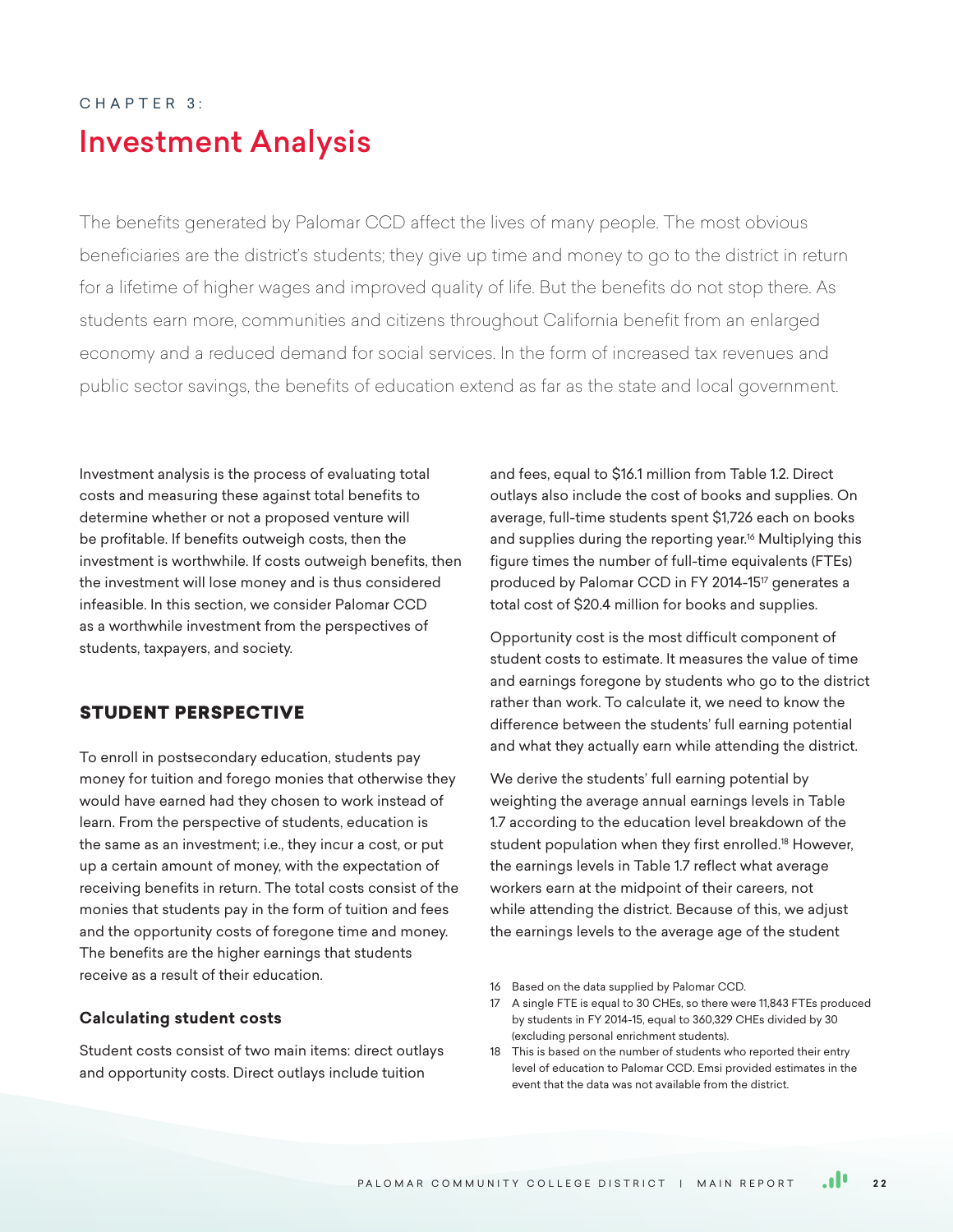population (22) to better reflect their wages at their current age.19 This calculation yields an average full earning potential of \$21,354 per student.

In determining how much students earn while enrolled in postsecondary education, an important factor to consider is the time that they actually spend on postsecondary education, since this is the only time that they are required to give up a portion of their earnings. We use the students' CHE production as a proxy for time, under the assumption that the more CHEs students earn, the less time they have to work, and, consequently, the greater their foregone earnings. Overall, students attending Palomar CCD earned an average of 10.0 CHEs per student (excluding personal enrichment students), which is approximately equal to 33% of a full academic year.20 We thus include no more than \$7,099 (or 33%) of the students' full earning potential in the opportunity cost calculations.

Another factor to consider is the students' employment status while enrolled in postsecondary education. Based on data supplied by the district, approximately 62% of students are employed. For the 38% that are not working, we assume that they are either seeking work or planning to seek work once they complete their educational goals (with the exception of personal enrichment students, who are not included in this calculation). By choosing to enroll, therefore, non-working students give up everything that they can potentially earn during the academic year (i.e., the \$7,099). The total value of their foregone earnings thus comes to \$96.1 million.

Working students are able to maintain all or part of their earnings while enrolled. However, many of them hold jobs that pay less than statistical averages, usually because those are the only jobs they can find that accommodate their course schedule. These jobs tend to be at entry level, such as restaurant servers or cashiers. To account for this, we assume that working students hold jobs that pay 58% of what they would have earned had they chosen to work full-time rather than go to

19 Further discussion on this adjustment appears in Appendix 5.

20 Equal to 10.0 CHEs divided by 30, the assumed number of CHEs in a full-time academic year.

college.21 The remaining 42% comprises the percent of their full earning potential that they forego. Obviously this assumption varies by person; some students forego more and others less. Since we do not know the actual jobs that students hold while attending, the 42% in foregone earnings serves as a reasonable average.

Working students also give up a portion of their leisure time in order to attend higher education institutions. According to the Bureau of Labor Statistics American Time Use Survey, students forego up to 1.4 hours of leisure time per day.<sup>22</sup> Assuming that an hour of leisure is equal in value to an hour of work, we derive the total cost of leisure by multiplying the number of leisure hours foregone during the academic year by the average hourly pay of the students' full earning potential. For working students, therefore, their total opportunity cost comes to \$93.4 million, equal to the sum of their foregone earnings (\$66.5 million) and foregone leisure time (\$26.9 million).

The steps leading up to the calculation of student costs appear in Table 3.1. Direct outlays amount to \$36.3

#### TABLE 3.1: Student costs, FY 2014-15 (thousands)

DIRECT OUTLAYS

| Tuition and fees                                    | \$16,061  |
|-----------------------------------------------------|-----------|
|                                                     |           |
| Books and supplies                                  | \$20.435  |
|                                                     |           |
| Less direct outlays of personal enrichment students | $-$ \$224 |
| <b>Total direct outlays</b>                         | \$36,272  |
|                                                     |           |
| <b>OPPORTUNITY COSTS</b>                            |           |
| Earnings foregone by non-working students           | \$96,100  |
|                                                     |           |
| Earnings foregone by working students               | \$66,481  |
|                                                     |           |
| Value of leisure time foregone by working students  | \$26,950  |
|                                                     |           |
| <b>Total opportunity costs</b>                      | \$189.531 |
|                                                     |           |
| <b>Total student costs</b>                          | \$225,803 |

Source: Based on data supplied by Palomar CCD and outputs of the Emsi impact model.

- 21 The 58% assumption is based on the average hourly wage of the jobs most commonly held by working students divided by the national average hourly wage. Occupational wage estimates are published by the Bureau of Labor Statistics (see http://www.bls.gov/oes/current/ oes\_nat.htm).
- 22 "Charts by Topic: Leisure and sports activities," Bureau of Labor Statistics American Time Use Survey, last modified November 2012, accessed July 2013, http://www.bls.gov/TUS/CHARTS/LEISURE.HTM.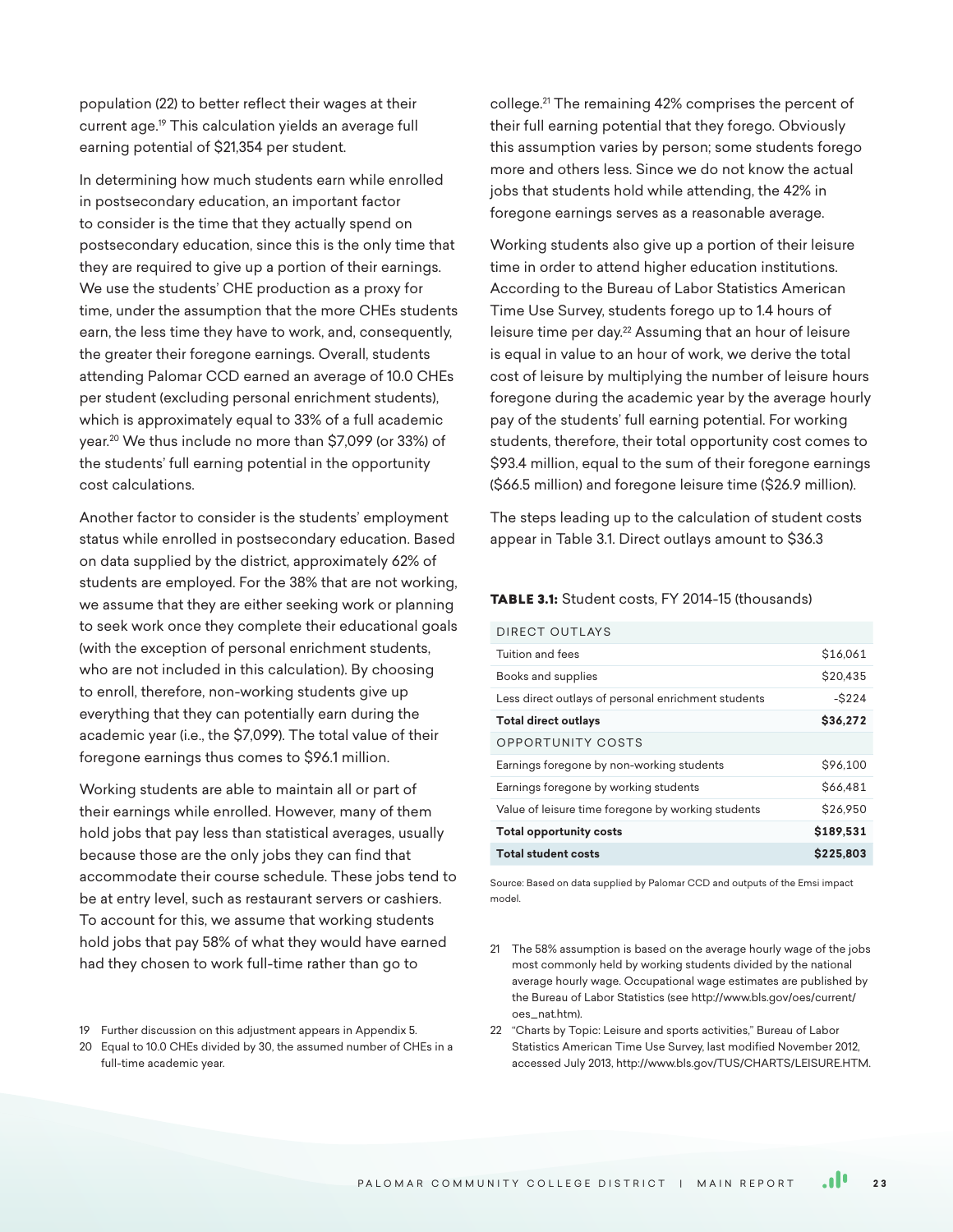million, the sum of tuition and fees (\$16.1 million) and books and supplies (\$20.4 million). Opportunity costs for working and non-working students amount to \$189.5 million. Summing direct outlays and opportunity costs together yields a total of \$225.8 million in student costs.

#### **Linking education to earnings**

Having estimated the costs of education to students, we weigh these costs against the benefits that students receive in return. The relationship between education and earnings is well documented and forms the basis for determining student benefits. As shown in Table 1.7, state mean earnings levels at the midpoint of the average-aged worker's career increase as people achieve higher levels of education. The differences between state earnings levels define the incremental benefits of moving from one education level to the next.

A key component in determining the students' return on investment is the value of their future benefits stream; i.e., what they can expect to earn in return for the investment they make in education. We calculate the future benefits stream to the district's FY 2014-15 students first by determining their average annual increase in earnings, equal to \$75.5 million. This value represents the higher wages that accrues to students at the midpoint of their careers and is calculated based on the marginal wage increases of the CHEs that students complete while attending the district. Using the state of California earnings, the marginal wage increase per CHE is \$214. For a full description of the methodology used to derive the \$75.5 million, see Appendix 5.

The second step is to project the \$75.5 million annual increase in earnings into the future, for as long as students remain in the workforce. We do this using the Mincer function to predict the change in earnings at each point in an individual's working career. <sup>23</sup> The Mincer function originated from Mincer's seminal work on human capital (1958). The function estimates earnings using an individual's years of education and post-schooling experience. While some have criticized Mincer's earnings function, it is still upheld in recent data and has served as the foundation for a variety of research pertaining to labor economics. Card (1999 and 2001) addresses a number of these criticisms using US based research over the last three decades and concludes that any upward bias in the Mincer parameters is on the order of 10% or less. We use United States based Mincer coefficients estimated by Polachek (2003). To account for any upward bias, we incorporate a 10% reduction in our projected earnings, otherwise known as the ability bias. With the \$75.5 million representing the students' higher earnings at the midpoint of their careers, we apply scalars from the Mincer function to yield a stream of projected future benefits that gradually increase from the time students enter the workforce, peak shortly after the career midpoint, and then dampen slightly as students approach retirement at age 67. This earnings stream appears in Column 2 of Table 3.2, on the next page.

As shown in Table 3.2, the \$75.5 million in gross higher earnings occurs around Year 18, which is the approximate midpoint of the students' future working careers given the average age of the student population and an assumed retirement age of 67. In accordance with the Mincer function, the gross higher earnings that accrues to students in the years leading up to the midpoint is less than \$75.5 million and the gross higher earnings in the years after the midpoint is greater than \$75.5 million.

The final step in calculating the students' future benefits stream is to net out the potential benefits generated by students who are either not yet active in the workforce or who leave the workforce over time. This adjustment appears in Column 3 of Table 3.2 and represents the percentage of the FY 2014-15 student population that will be employed in the workforce in a given year. Note that the percentages in the first five years of the time horizon are relatively lower than those in subsequent years. This is because many students delay their entry into the workforce, either because they are still enrolled at the district or because they are unable to find a job immediately upon graduation. Accordingly, we apply a set of "settling-in" factors to account for the time needed by students to find employment and settle into their careers. As discussed in Section 2, settling-in factors delay the onset of the benefits by one to three years for students who graduate with a certificate or a degree and by one to five years for degree-seeking students who do

<sup>23</sup> Appendix 5 provides more information on the Mincer function and how it is used to predict future earnings growth.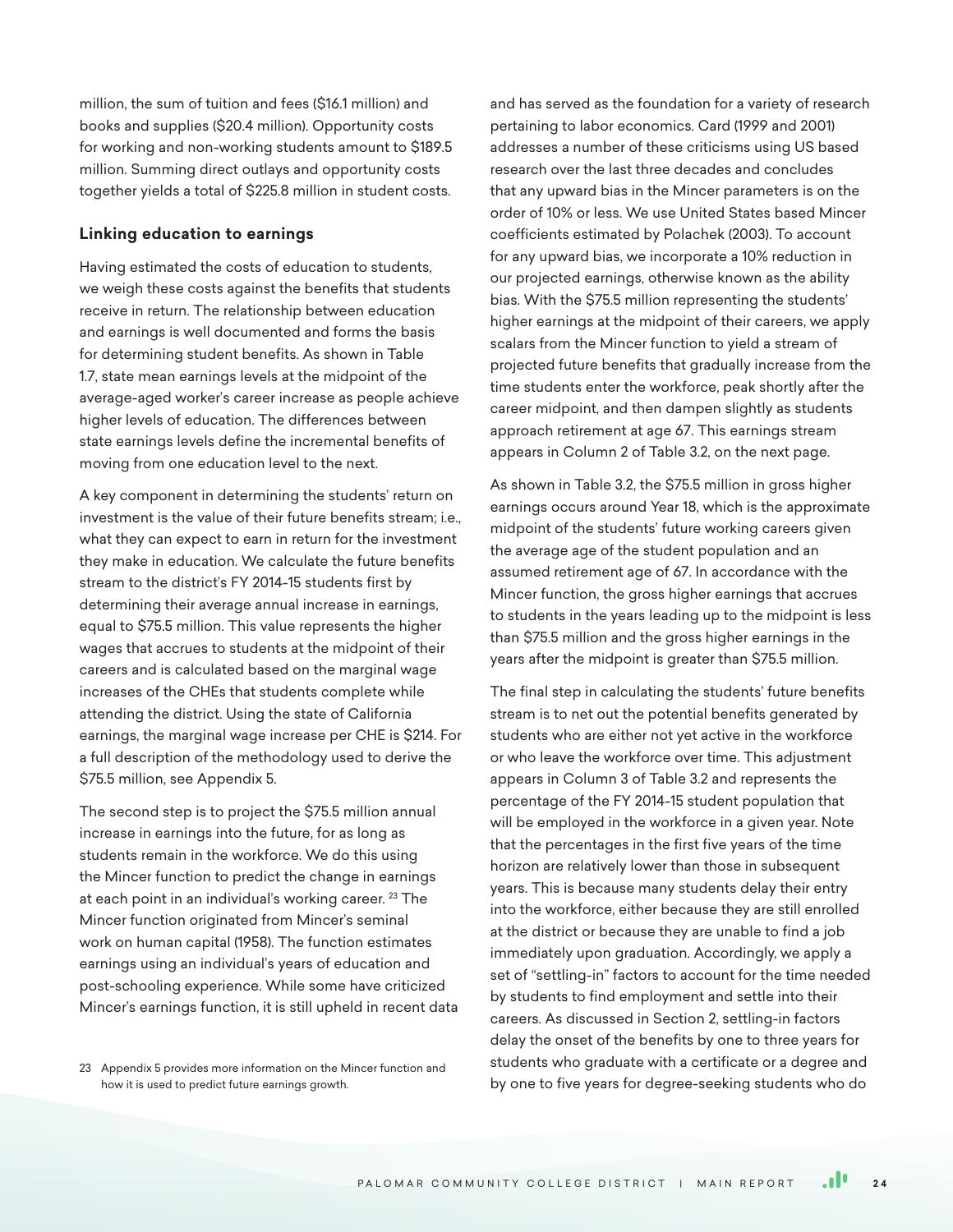# TABLE 3.2: Projected benefits and costs, student perspective

| <b>YEAR</b>                      | <b>GROSS HIGHER</b><br><b>EARNINGS TO STUDENTS</b><br>(MILLIONS) | % ACTIVE IN<br><b>WORKFORCE*</b> | <b>NET HIGHER EARNINGS</b><br><b>TO STUDENTS</b><br>(MILLIONS) | <b>STUDENT COSTS</b><br>(MILLIONS) | <b>NET CASH FLOW</b><br>(MILLIONS) |
|----------------------------------|------------------------------------------------------------------|----------------------------------|----------------------------------------------------------------|------------------------------------|------------------------------------|
| 0                                | \$42.0                                                           | 17%                              | \$7.0                                                          | \$225.8                            | $-$ \$218.8                        |
| 1                                | \$43.9                                                           | 66%                              | \$28.8                                                         | \$0.0                              | \$28.8                             |
| $\overline{2}$                   | \$45.9                                                           | 70%                              | \$32.1                                                         | \$0.0                              | \$32.1                             |
| 3                                | \$47.8                                                           | 75%                              | \$35.8                                                         | \$0.0                              | \$35.8                             |
| 4                                | \$49.8                                                           | 79%                              | \$39.6                                                         | \$0.0                              | \$39.6                             |
| 5                                | \$51.8                                                           | 89%                              | \$46.0                                                         | \$0.0                              | \$46.0                             |
| 6                                | \$53.8                                                           | 89%                              | \$47.9                                                         | \$0.0                              | \$47.9                             |
| 7                                | \$55.8                                                           | 89%                              | \$49.9                                                         | \$0.0                              | \$49.9                             |
| 8                                | \$57.8                                                           | 90%                              | \$51.9                                                         | \$0.0                              | \$51.9                             |
| 9                                | \$59.8                                                           | 90%                              | \$53.8                                                         | \$0.0                              | \$53.8                             |
| 10                               | \$61.8                                                           | 90%                              | \$55.7                                                         | \$0.0                              | \$55.7                             |
| 11                               | \$63.7                                                           | 90%                              | \$57.6                                                         | \$0.0                              | \$57.6                             |
| 12                               | \$65.6                                                           | 91%                              | \$59.5                                                         | \$0.0                              | \$59.5                             |
| 13                               | \$67.5                                                           | 91%                              | \$61.3                                                         | \$0.0                              | \$61.3                             |
| 14                               | \$69.3                                                           | 91%                              | \$63.0                                                         | \$0.0                              | \$63.0                             |
| 15                               | \$71.1                                                           | 91%                              | \$64.7                                                         | \$0.0                              | \$64.7                             |
| 16                               | \$72.8                                                           | 91%                              | \$66.3                                                         | \$0.0                              | \$66.3                             |
| 17                               | \$74.5                                                           | 91%                              | \$67.9                                                         | \$0.0                              | \$67.9                             |
| 18                               | \$76.0                                                           | 91%                              | \$69.4                                                         | \$0.0                              | \$69.4                             |
| 19                               | \$77.6                                                           | 91%                              | \$70.8                                                         | \$0.0                              | \$70.8                             |
| 20                               | \$79.0                                                           | 91%                              | \$72.1                                                         | \$0.0                              | \$72.1                             |
| 21                               | \$80.3                                                           | 91%                              | \$73.3                                                         | \$0.0                              | \$73.3                             |
| 22                               | \$81.6                                                           | 91%                              | \$74.3                                                         | \$0.0                              | \$74.3                             |
| 23                               | \$82.8                                                           | 91%                              | \$75.3                                                         | \$0.0                              | \$75.3                             |
| 24                               | \$83.8                                                           | 91%                              | \$76.2                                                         | \$0.0                              | \$76.2                             |
| 25                               | \$84.8                                                           | 91%                              | \$76.9                                                         | \$0.0                              | \$76.9                             |
| 26                               | \$85.6                                                           | 91%                              | \$77.5                                                         | \$0.0                              | \$77.5                             |
| 27                               | \$86.3                                                           | 90%                              | \$77.9                                                         | \$0.0                              | \$77.9                             |
| 28                               | \$87.0                                                           | 90%                              | \$78.3                                                         | \$0.0                              | \$78.3                             |
| 29                               | \$87.4                                                           | 90%                              | \$78.4                                                         | \$0.0                              | \$78.4                             |
| 30                               | \$87.8                                                           | 89%                              | \$78.5                                                         | \$0.0                              | \$78.5                             |
| 31                               | \$88.1                                                           | 89%                              | \$78.4                                                         | \$0.0                              | \$78.4                             |
| 32                               | \$88.2                                                           | 89%                              | \$78.1                                                         | \$0.0                              | \$78.1                             |
| 33                               | \$88.2                                                           | 88%                              | \$77.7                                                         | \$0.0                              | \$77.7                             |
| 34                               | \$88.1                                                           | 88%                              | \$77.2                                                         | \$0.0                              | \$77.2                             |
| 35                               | \$87.9                                                           | 87%                              | \$76.5                                                         | \$0.0                              | \$76.5                             |
| 36                               | \$87.5                                                           | 86%                              | \$75.7                                                         | \$0.0                              | \$75.7                             |
| 37                               | \$87.0                                                           | 86%                              | \$74.7                                                         | \$0.0                              | \$74.7                             |
| 38                               | \$86.4                                                           | 85%                              | \$73.6                                                         | \$0.0                              | \$73.6                             |
| 39                               | \$85.7                                                           | 84%                              | \$72.3                                                         | \$0.0                              | \$72.3                             |
| 40                               | \$84.9                                                           | 84%                              | \$70.9                                                         | \$0.0                              | \$70.9                             |
| 41                               | \$84.0                                                           | 83%                              | \$69.4                                                         | \$0.0                              | \$69.4                             |
| 42                               | \$82.9                                                           | 82%                              | \$67.7                                                         | \$0.0                              | \$67.7                             |
| 43                               | \$81.8                                                           | 25%                              | \$20.7                                                         | \$0.0                              | \$20.7                             |
| 44                               | \$80.5                                                           | 7%                               | \$5.6                                                          | \$0.0                              | \$5.6                              |
| <b>Present value</b>             |                                                                  |                                  | \$1,117.7                                                      | \$225.8                            | \$891.9                            |
| Internal rate of return<br>20.0% |                                                                  |                                  |                                                                |                                    |                                    |
|                                  | Benefit-cost ratio                                               |                                  |                                                                |                                    | 4.9                                |
|                                  | Payback period (no. of years)                                    |                                  |                                                                |                                    | 6.8                                |
|                                  |                                                                  |                                  |                                                                |                                    |                                    |

\* Includes the "settling-in" factors and attrition.

Source: Emsi college impact model.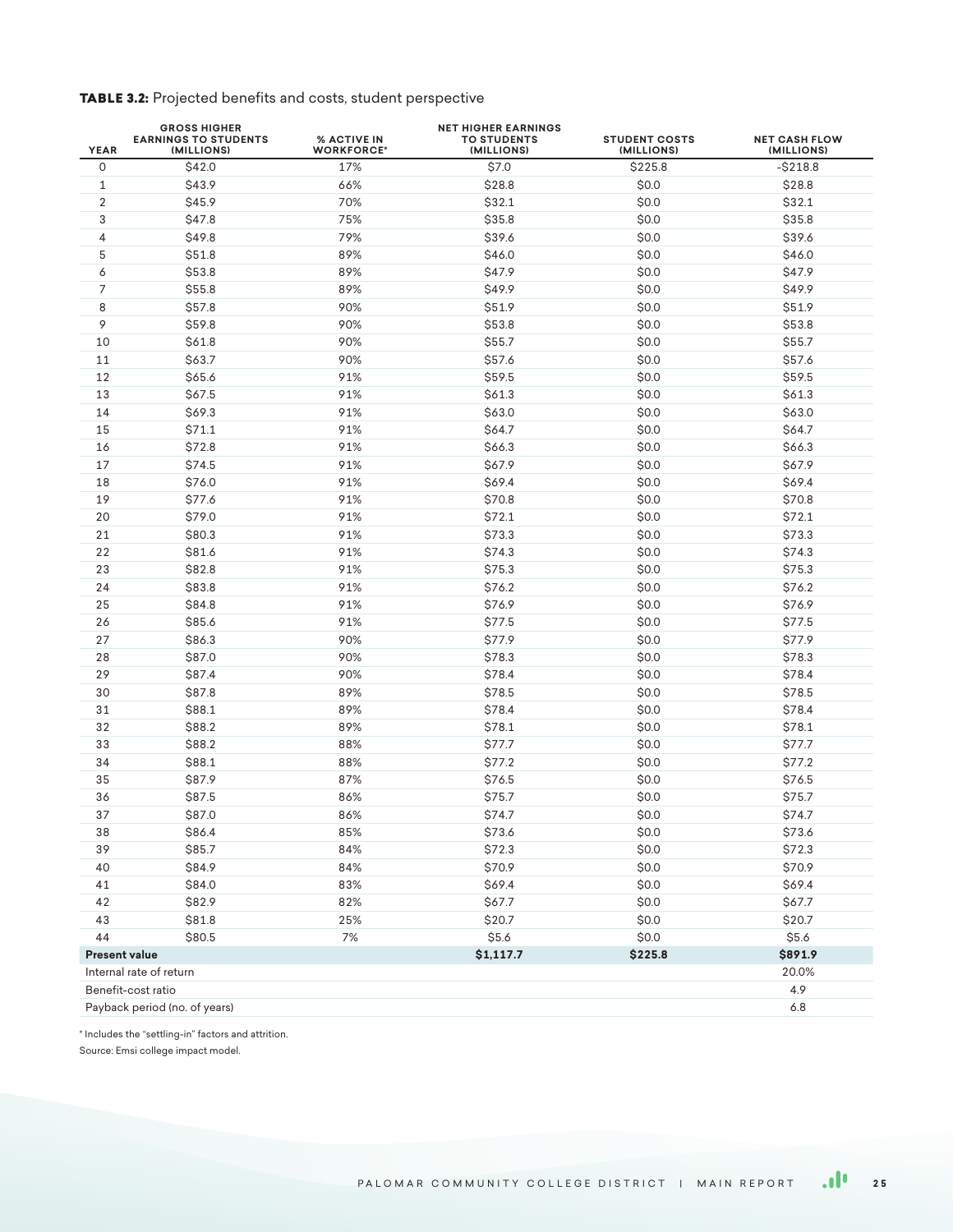not complete during the analysis year.

Beyond the first five years of the time horizon, students will leave the workforce for any number of reasons, whether death, retirement, or unemployment. We estimate the rate of attrition using the same data and assumptions applied in the calculation of the attrition rate in the economic impact analysis of Section 2.<sup>24</sup> The likelihood of leaving the workforce increases as students age, so the attrition rate is more aggressive near the end of the time horizon than in the beginning. Column 4 of Table 3.2 shows the net higher earnings to students after accounting for both the settling-in patterns and attrition.

## **Return on investment to students**

Having estimated the students' costs and their future benefits stream, the next step is to discount the results to the present to reflect the time value of money. For the student perspective we assume a discount rate of 4.5% (see below). Because students tend to rely upon debt to pay for their educations – i.e. they are negative savers – their discount rate is based upon student loan interest rates. 25 In Section 4, we conduct a sensitivity analysis of this discount rate. The present value of the benefits is then compared to student costs to derive the investment analysis results, expressed in terms of a benefit-cost ratio, rate of return, and payback period. The investment is feasible if returns match or exceed the minimum threshold values; i.e., a benefit-cost ratio greater than 1, a rate of return that exceeds the discount rate, and a reasonably short payback period.

In Table 3.2, the net higher earnings of students yield a cumulative discounted sum of approximately \$1.1 billion, the present value of all of the future earnings increments

24 See the discussion of the alumni impact in Section 2. The main sources for deriving the attrition rate are the National Center for Health Statistics, the Social Security Administration, and the Bureau of Labor Statistics. Note that we do not account for migration patterns in the student investment analysis because the higher earnings that students receive as a result of their education will accrue to them regardless of where they find employment.

25 The student discount rate is derived from the baseline forecasts for the 10-year zero coupon bond discount rate published by the Congressional Budget Office. See the Congressional Budget Office, Student Loan and Pell Grant Programs - March 2012 Baseline, Congressional Budget Office Publications, last modified March 13, 2012, accessed July 2013, http://www.cbo.gov/sites/default/files/ cbofiles/attachments/43054\_StudentLoanPellGrantPrograms.pdf.

#### DISCOUNT RATE

The discount rate is a rate of interest that converts future costs and benefits to present values. For example, \$1,000 in higher earnings realized 30 years in the future is worth much less than \$1,000 in the present. All future values must therefore be expressed in present value terms in order to compare them with investments (i.e., costs) made today. The selection of an appropriate discount rate, however, can become an arbitrary and controversial undertaking. As suggested in economic theory, the discount rate should reflect the investor's opportunity cost of capital, i.e., the rate of return one could reasonably expect to obtain from alternative investment schemes. In this study we assume a 4.5% discount rate from the student perspective and a 1.4% discount rate from the perspective of taxpayers and society.

(see the bottom section of Column 4). This may also be interpreted as the gross capital asset value of the students' higher earnings stream. In effect, the aggregate FY 2014-15 student body is rewarded for its investment in Palomar CCD with a capital asset valued at \$1.1 billion.

The students' cost of attending the district is shown in Column 5 of Table 3.2, equal to a present value of \$225.8 million. Note that costs occur only in the single analysis year and are thus already in current year dollars. Comparing the cost with the present value of benefits yields a student benefit-cost ratio of 4.9 (equal to \$1.1 billion in benefits divided by \$225.8 million in costs).

Another way to compare the same benefits stream and associated cost is to compute the rate of return. The rate of return indicates the interest rate that a bank would have to pay a depositor to yield an equally attractive stream of future payments.<sup>26</sup> Table 3.2 shows students of Palomar CCD earning average returns of 20.0% on

26 Rates of return are computed using the familiar internal rate-ofreturn calculation. Note that, with a bank deposit or stock market investment, the depositor puts up a principal, receives in return a stream of periodic payments, and then recovers the principal at the end. Someone who invests in education, on the other hand, receives a stream of periodic payments that include the recovery of the principal as part of the periodic payments, but there is no principal recovery at the end. These differences notwithstanding comparable cash flows for both bank and education investors yield the same internal rate of return.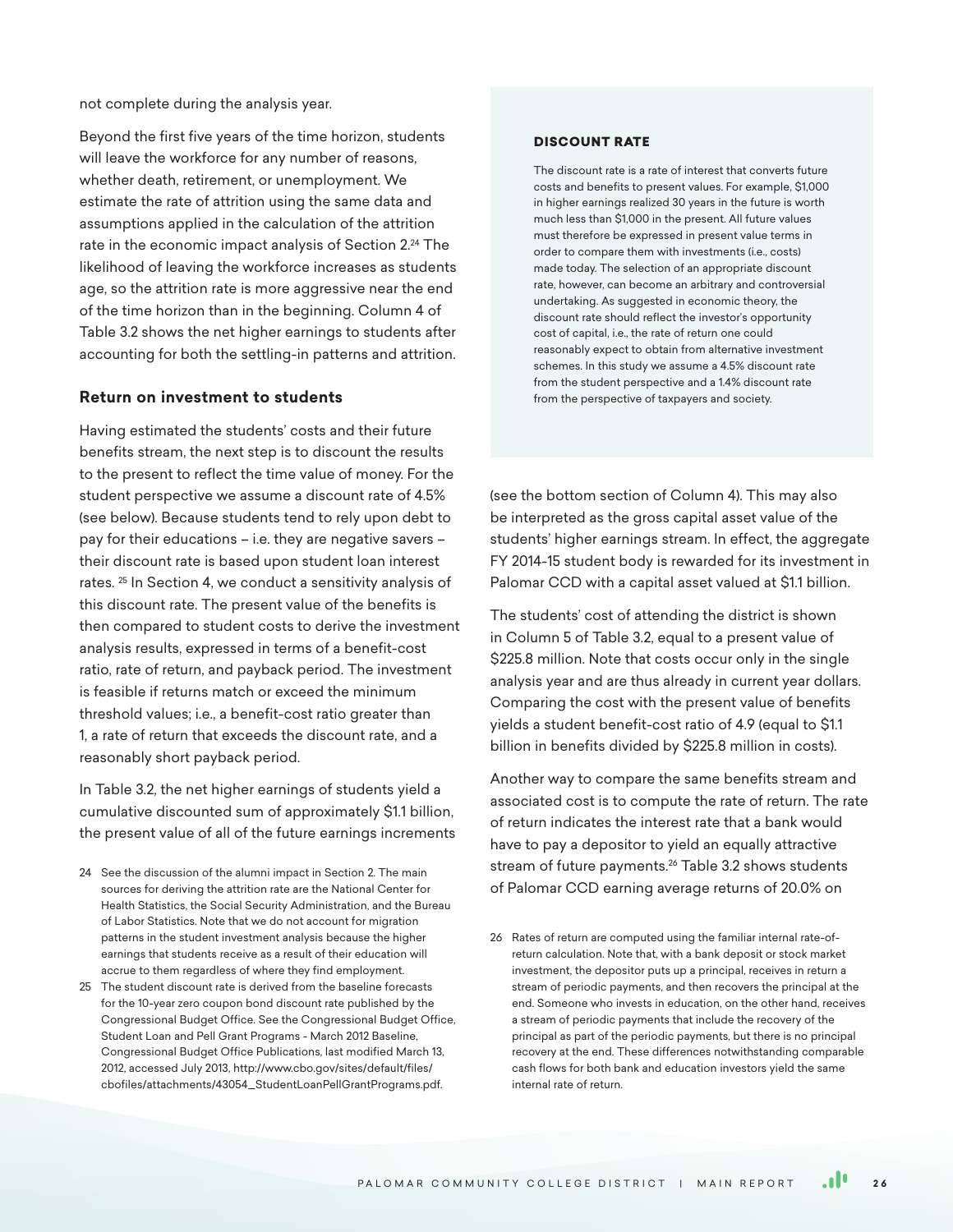their investment of time and money. This is a favorable return compared, for example, to approximately 1% on a standard bank savings account, or 7% on stocks and bonds (30-year average return).

Note that returns reported in this study are real returns, not nominal. When a bank promises to pay a certain rate of interest on a savings account, it employs an implicitly nominal rate. Bonds operate in a similar manner. If it turns out that the inflation rate is higher than the stated rate of return, then money is lost in real terms. In contrast, a real rate of return is on top of inflation. For example, if inflation is running at 3% and a nominal percentage of 5% is paid, then the real rate of return on the investment is only 2%. In Table 3.2, the 20.0% student rate of return is a real rate. With an inflation rate of 2.5% (the average rate reported over the past 20 years as per the U.S. Department of Commerce, Consumer Price Index), the corresponding nominal rate of return is 22.5%, higher than what is reported in Table 3.2.

The payback period is defined as the length of time it takes to entirely recoup the initial investment.<sup>27</sup> Beyond that point, returns are what economists would call pure costless rent. As indicated in Table 3.2, students at Palomar CCD see, on average, a payback period of 6.8 years on their foregone earnings and out-of-pocket costs.

# TAXPAYER PERSPECTIVE

From the taxpayer perspective, the pivotal step here is to hone in on the public benefits that specifically accrue to state and local government. For example, benefits resulting from earnings growth are limited to increased state and local tax payments. Similarly, savings related to improved health, reduced crime, and fewer welfare and unemployment claims, discussed below, are limited to those received strictly by state and local government.

In all instances, benefits to private residents, local businesses, or the federal government are excluded.

## **Growth in state tax revenues**

As a result of their time at Palomar CCD, students earn more because of the skills they learned while attending the district, and businesses earn more because student skills make capital more productive (buildings, machinery, and everything else). This in turn raises profits and other business property income. Together, increases in labor and non-labor (i.e., capital) income are considered the effect of a skilled workforce. These in turn increase tax revenues since state and local government is able to apply tax rates to higher earnings.

Estimating the effect of Palomar CCD on increased tax revenues begins with the present value of the students' future earnings stream, which is displayed in Column 4 of Table 3.2. To this we apply a multiplier derived from Emsi's MR-SAM model to estimate the added labor income created in the state as students and businesses spend their higher earnings.<sup>28</sup> As labor income increases, so does non-labor income, which consists of monies gained through investments. To calculate the growth in non-labor income, we multiply the increase in labor income by a ratio of the California gross state product to total labor income in the state. We also include the spending impacts discussed in Section 2 that were created in FY 2014-15 by the operations of the district, construction spending, and student spending. To each of these, we apply the prevailing tax rates so we capture only the tax revenues attributable to state and local government from this additional revenue.

Not all of these tax revenues may be counted as benefits to the state, however. Some students leave the state during the course of their careers, and the higher earnings they receive as a result of their education leaves the state with them. To account for this dynamic, we combine student settlement data from the district with data on migration patterns from the Census Bureau to estimate the number of students who will leave the state workforce over time.

We apply another reduction factor to account for the

28 For a full description of the Emsi MR-SAM model, see Appendix 4.

<sup>27</sup> Payback analysis is generally used by the business community to rank alternative investments when safety of investments is an issue. Its greatest drawback is it does not take into account of the time value of money. The payback period is calculated by dividing the cost of the investment by the net return per period. In this study, the cost of the investment includes tuition and fees plus the opportunity cost of time; it does not take into account student living expenses or interest on loans.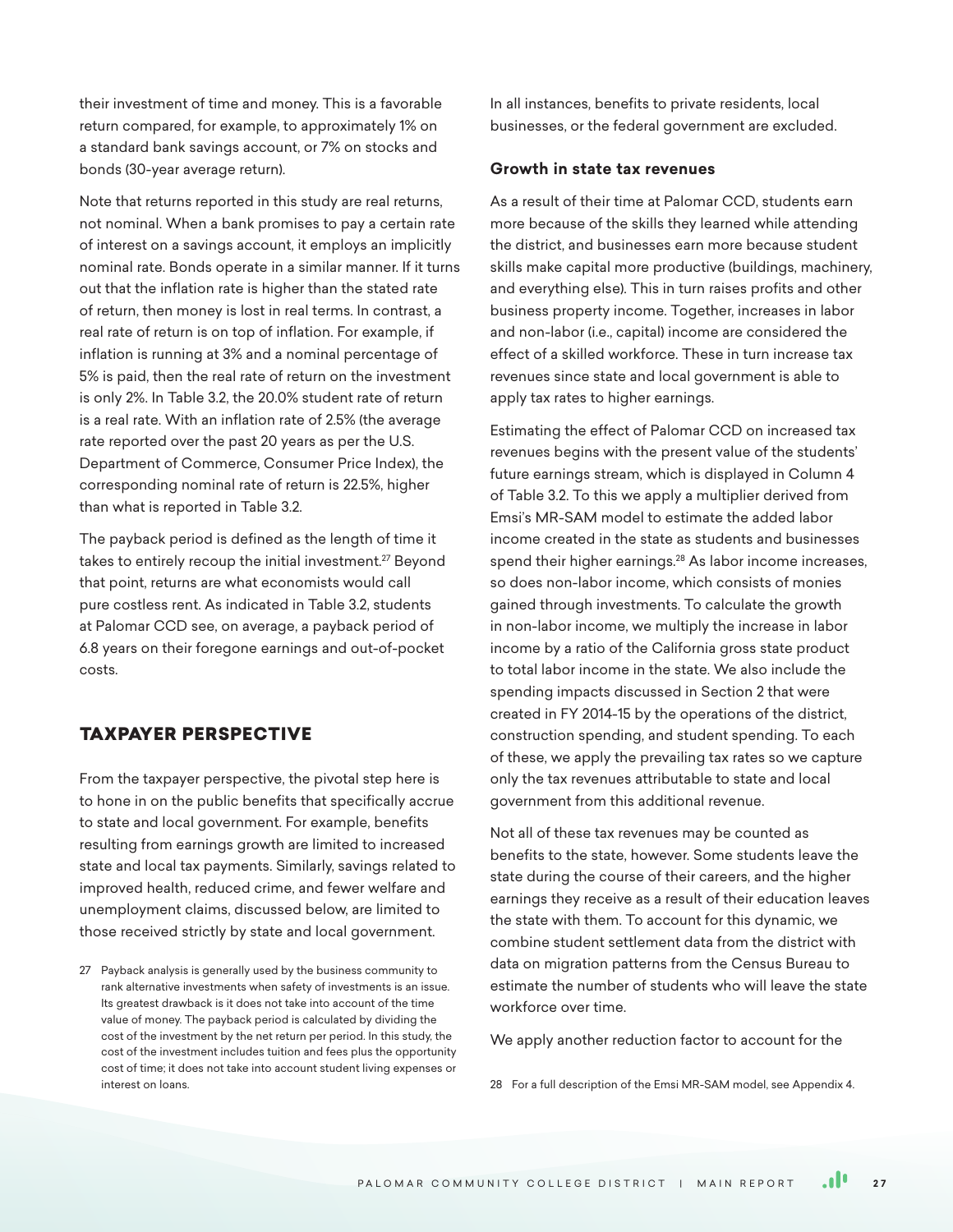students' alternative education opportunities. This is the same adjustment that we use in the calculation of the alumni impact in Section 2 and is designed to account for the counterfactual scenario where Palomar CCD does not exist. The assumption in this case is that any benefits generated by students who could have received an education even without the district cannot be counted as new benefits to society. For this analysis, we assume an alternative education variable of 15%, meaning that 15% of the student population at the district would have generated benefits anyway even without the district. For more information on the alternative education variable, see Appendix 6.

We apply a final adjustment factor to account for the "shutdown point" that nets out benefits that are not directly linked to the state and local government costs of supporting the district. As with the alternative education variable discussed under the alumni impact, the purpose of this adjustment is to account for counterfactual scenarios. In this case, the counterfactual scenario is where state and local government funding for Palomar CCD did not exist and Palomar CCD had to derive the revenue elsewhere. To estimate this shutdown point, we apply a sub-model that simulates the students' demand curve for education by reducing state and local support to zero and progressively increasing student tuition and fees. As student tuition and fees increase, enrollment declines. For Palomar CCD, the shutdown point adjustment is 0%, meaning that the district could not operate without taxpayer support. As such, no reduction applies. For more information on the theory and methodology behind the estimation of the shutdown point, see Appendix 8.

After adjusting for attrition, alternative education opportunities, and the shutdown point, we calculate the present value of the future added tax revenues that occur in the state, equal to \$386.5 million. Recall from the discussion of the student return on investment that the present value represents the sum of the future benefits that accrue each year over the course of the time horizon, discounted to current year dollars to account for the time value of money. Given that the stakeholder in this case is the public sector, we use the discount rate of 1.4%. This is the real treasury interest rate recommended by the Office of Management and Budget (OMB) for 30-year

investments, and in Section 4, we conduct a sensitivity analysis of this discount rate.29

#### **Government savings**

In addition to the creation of higher tax revenues to the state and local government, education is statistically associated with a variety of lifestyle changes that generate social savings, also known as external or incidental benefits of education. These represent the avoided costs to the government that otherwise would have been drawn from public resources absent the education provided by Palomar CCD. Government savings appear in Table 3.3 and break down into three main categories: 1) health savings, 2) crime savings, and 3) welfare and unemployment savings. Health savings include avoided medical costs that would have otherwise been covered by state and local government. Crime savings consist of avoided costs to the justice system (i.e., police protection, judicial and legal, and corrections). Welfare and unemployment benefits comprise avoided costs due to the reduced number of social assistance and unemployment insurance claims.

The model quantifies government savings by calculating the probability at each education level that individuals will have poor health, commit crimes, or claim welfare and unemployment benefits. Deriving the probabilities involves assembling data from a variety of studies and surveys analyzing the correlation between education and health, crime, welfare, and unemployment at the national and state level. We spread the probabilities across the education ladder and multiply the marginal differences by the number of students who achieved CHEs at each step. The sum of these marginal differences counts as the upper bound measure of the number of students who, due to the education they received at the district, will not have poor health, commit crimes, or claim welfare and unemployment benefits. We dampen these results by the ability bias adjustment discussed earlier in the student perspective section and in Appendix 5 to account for factors (besides education) that influence individual behavior. We then multiply the marginal

<sup>29</sup> See the Office of Management and Budget, Real Treasury Interest Rates in "Table of Past Years Discount Rates" from Appendix C of OMB Circular No. A-94 (revised December 2012).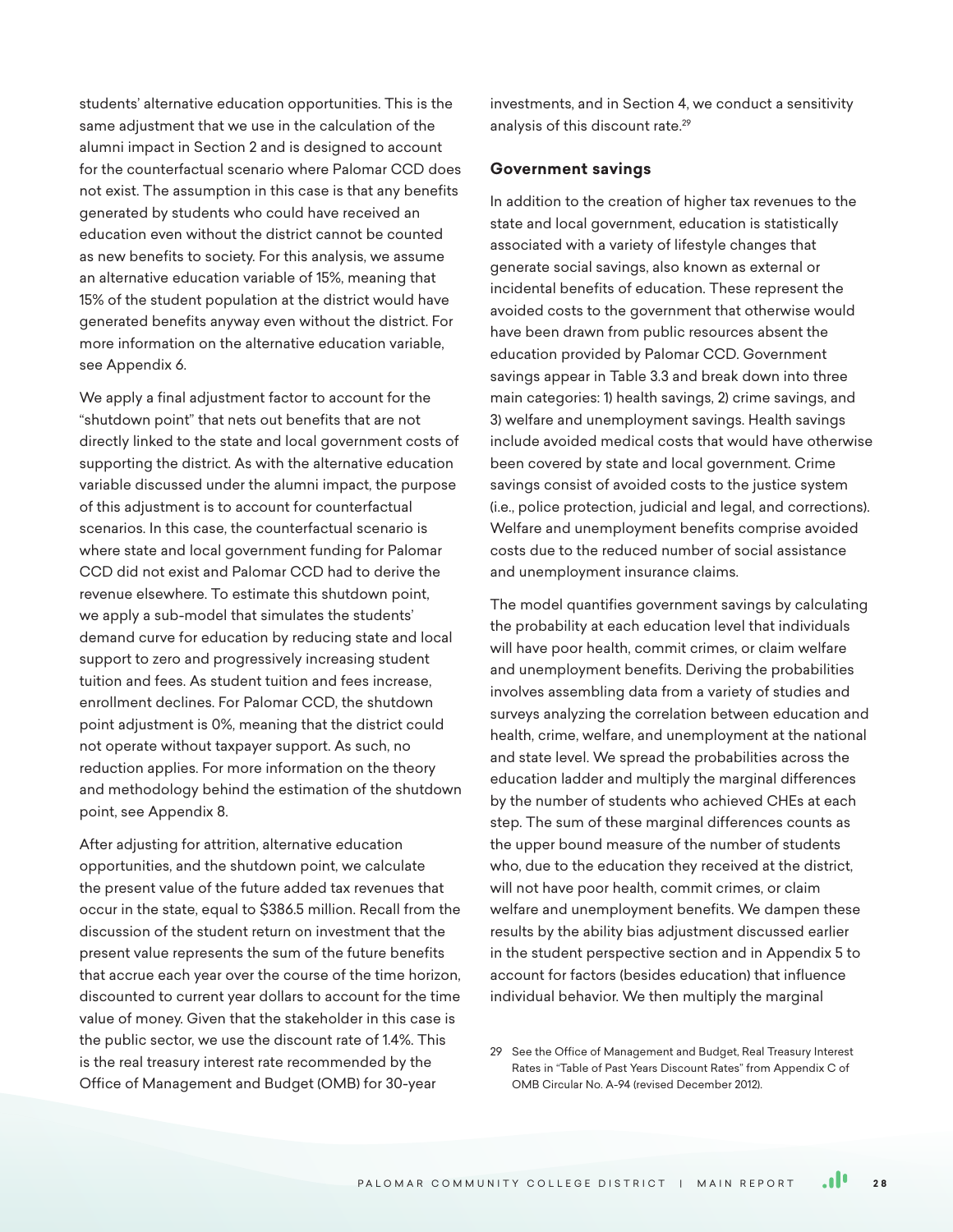**TABLE 3.3:** Present value of added tax revenue and government savings (thousands)

| Added tax revenue                    | \$386,460 |
|--------------------------------------|-----------|
| <b>GOVERNMENT SAVINGS</b>            |           |
| Health-related savings               | \$8.294   |
| Crime-related savings                | \$28.122  |
| Welfare/unemployment-related savings | \$1,194   |
| <b>Total government savings</b>      | \$37,610  |
| <b>Total taxpayer benefits</b>       | S424,070  |

Source: Emsi impact model.

effects of education times the associated costs of health, crime, welfare, and unemployment.30 Finally, we apply the same adjustments for attrition and alternative education to derive the net savings to the government.

Table 3.3 displays all benefits to taxpayers. The first row shows the added tax revenues created in the state, equal to \$386.5 million, from students' higher earnings, increases in non-labor income, and spending impacts. A breakdown in government savings by health, crime, and welfare/unemployment-related savings appears next. These total to \$37.6 million. The sum of the social savings and the added income in the state is \$424.1 million, as shown in the bottom row of Table 3.3. These savings continue to accrue in the future as long as the FY 2014-15 student population of Palomar CCD remains in the workforce.

#### **Return on investment to taxpayers**

Taxpayer costs are reported in Table 3.4, on the next page, and come to \$128 million, equal to the contribution of state and local government to Palomar CCD. In return for their public support, taxpayers are rewarded with an investment benefit-cost ratio of 3.3 ( =  $$424.1$  million  $\div$ \$128 million), indicating a profitable investment.

At 9.5%, the rate of return to state and local taxpayers is favorable. Given that the stakeholder in this case is the public sector, we use the discount rate of 1.4%, the real treasury interest rate recommended by the Office of Management and Budget for 30-year investments.<sup>31</sup> This is the return governments are assumed to be able to earn on generally safe investments of unused funds, or alternatively, the interest rate for which governments, as relatively safe borrowers, can obtain funds. A rate of return of 1.4% would mean that the district just pays its own way. In principle, governments could borrow monies used to support Palomar CCD and repay the loans out of the resulting added taxes and reduced government expenditures. A rate of return of 9.5%, on the other hand, means that Palomar CCD not only pays its own way, but also generates a surplus that the state and local government can use to fund other programs. It is unlikely that other government programs could make such a claim.

## SOCIAL PERSPECTIVE

California benefits from the education that Palomar CCD provides through the earnings that students create in the state and through the savings that they generate through their improved lifestyles. To receive these benefits, however, members of society must pay money and forego services that they otherwise would have enjoyed if Palomar CCD did not exist. Society's investment in Palomar CCD stretches across a number of investor groups, from students to employers to taxpayers. We weigh the benefits generated by Palomar CCD to these investor groups against the total social costs of generating those benefits. The total social costs include all Palomar CCD expenditures, all student expenditures less tuition and fees, and all student opportunity costs, totaling \$398.9 million (\$189.2 million in Palomar CCD expenditures, \$20.2 million in student expenditures, and \$189.5 million in student opportunity costs).

On the benefits side, any benefits that accrue to California as a whole – including students, employers, taxpayers, and anyone else who stands to benefit from the activities of Palomar CCD – are counted as benefits under the social perspective. We group these benefits

<sup>30</sup> For a full list of the data sources used to calculate the social externalities, see the References and Resource section. See also Appendix 4 for a more in-depth description of the methodology.

<sup>31</sup> See the Office of Management and Budget, Real Treasury Interest Rates in "Table of Past Years Discount Rates" from Appendix C of OMB Circular No. A-94 (revised December 2012).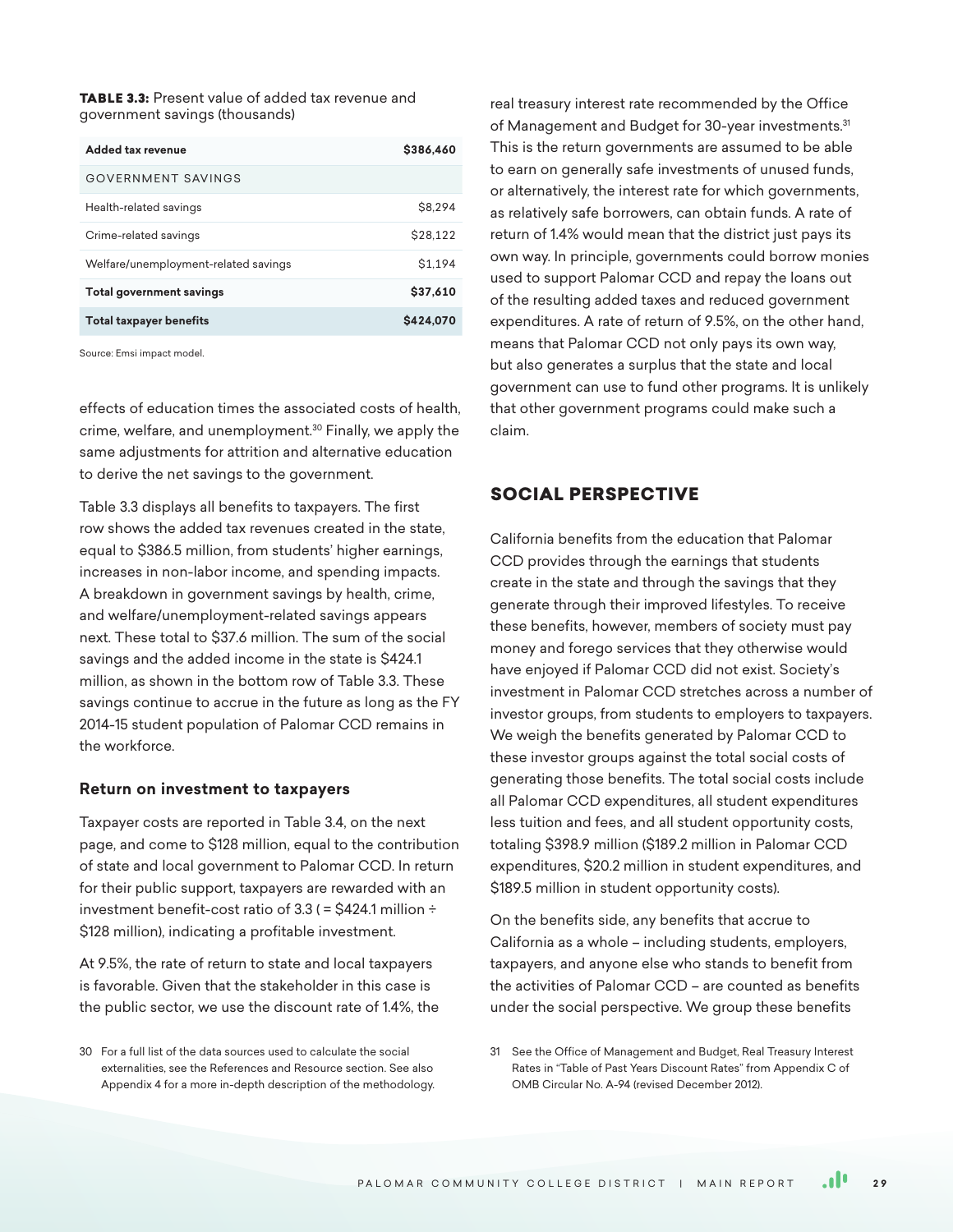# TABLE 3.4: Projected benefits and costs, taxpayer perspective

| <b>YEAR</b>                   | <b>BENEFITS TO TAXPAYERS</b><br>(MILLIONS) | <b>STATE AND LOCAL GOV'T COSTS</b><br>(MILLIONS) | <b>NET CASH FLOW</b><br>(MILLIONS) |
|-------------------------------|--------------------------------------------|--------------------------------------------------|------------------------------------|
| 0                             | \$20.7                                     | \$128.0                                          | $-$107.3$                          |
| $\mathbf{1}$                  | \$5.9                                      | \$0.0\$                                          | \$5.9                              |
| $\overline{2}$                | \$6.6                                      | \$0.0\$                                          | \$6.6                              |
| 3                             | \$7.3                                      | \$0.0\$                                          | \$7.3                              |
| 4                             | \$8.0                                      | \$0.0\$                                          | \$8.0                              |
| 5                             | \$9.3                                      | \$0.0\$                                          | \$9.3                              |
| 6                             | \$9.6                                      | \$0.0\$                                          | \$9.6                              |
| 7                             | \$10.0                                     | \$0.0\$                                          | \$10.0                             |
| 8                             | \$10.4                                     | \$0.0                                            | \$10.4                             |
| 9                             | \$10.8                                     | \$0.0                                            | \$10.8                             |
| 10                            | \$11.1                                     | \$0.0\$                                          | \$11.1                             |
| 11                            | \$11.5                                     | \$0.0\$                                          | \$11.5                             |
| 12                            | \$11.8                                     | \$0.0                                            | \$11.8                             |
| 13                            | \$12.2                                     | \$0.0                                            | \$12.2                             |
| 14                            | \$12.5                                     | \$0.0                                            | \$12.5                             |
| 15                            | \$12.9                                     | \$0.0                                            | \$12.9                             |
| 16                            | \$13.2                                     | \$0.0                                            | \$13.2                             |
| 17                            | \$13.5                                     | \$0.0                                            | \$13.5                             |
| 18                            | \$13.8                                     | \$0.0                                            | \$13.8                             |
| 19                            | \$14.1                                     | \$0.0                                            | \$14.1                             |
| 20                            | \$14.3                                     | \$0.0                                            | \$14.3                             |
| 21                            | \$14.6                                     | \$0.0                                            | \$14.6                             |
| 22                            | \$14.8                                     | \$0.0                                            | \$14.8                             |
| 23                            | \$15.0                                     | \$0.0\$                                          | \$15.0                             |
| 24                            | \$15.2                                     | \$0.0                                            | \$15.2                             |
| 25                            | \$15.3                                     | \$0.0                                            | \$15.3                             |
| 26                            | \$15.5                                     | \$0.0\$                                          | \$15.5                             |
| 27                            | \$15.5                                     | \$0.0\$                                          | \$15.5                             |
| 28                            | \$15.6                                     | \$0.0                                            | \$15.6                             |
| 29                            | \$15.6                                     | \$0.0                                            | \$15.6                             |
| 30                            | \$15.7                                     | \$0.0                                            | \$15.7                             |
| 31                            | \$15.6                                     | \$0.0                                            | \$15.6                             |
| 32                            | \$15.6                                     | \$0.0                                            | \$15.6                             |
| 33                            | \$15.5                                     | \$0.0                                            | \$15.5                             |
| 34                            | \$15.4                                     | \$0.0                                            | \$15.4                             |
| 35                            | \$15.2                                     | \$0.0\$                                          | \$15.2                             |
| 36                            | \$15.0                                     | \$0.0\$                                          | \$15.0                             |
| 37                            | \$14.8                                     | \$0.0\$                                          | \$14.8                             |
| 38                            | \$14.6                                     | \$0.0\$                                          | \$14.6                             |
| 39                            | \$14.3                                     | \$0.0\$                                          | \$14.3                             |
| 40                            | \$14.0                                     | \$0.0\$                                          | \$14.0                             |
| 41                            | \$13.7                                     | \$0.0\$                                          | \$13.7                             |
| 42                            | \$13.3                                     | \$0.0\$                                          | \$13.3                             |
| 43                            | \$4.1                                      | \$0.0\$                                          | \$4.1                              |
| 44                            | \$1.1                                      | \$0.0\$                                          | $$1.1$                             |
| <b>Present value</b>          | \$424.1                                    | \$127.990                                        | \$296.066                          |
| Internal rate of return       |                                            |                                                  | 9.5%                               |
| Benefit-cost ratio            |                                            |                                                  | 3.31                               |
| Payback period (no. of years) |                                            |                                                  | 12.6                               |
|                               |                                            |                                                  |                                    |

Source: Emsi impact model.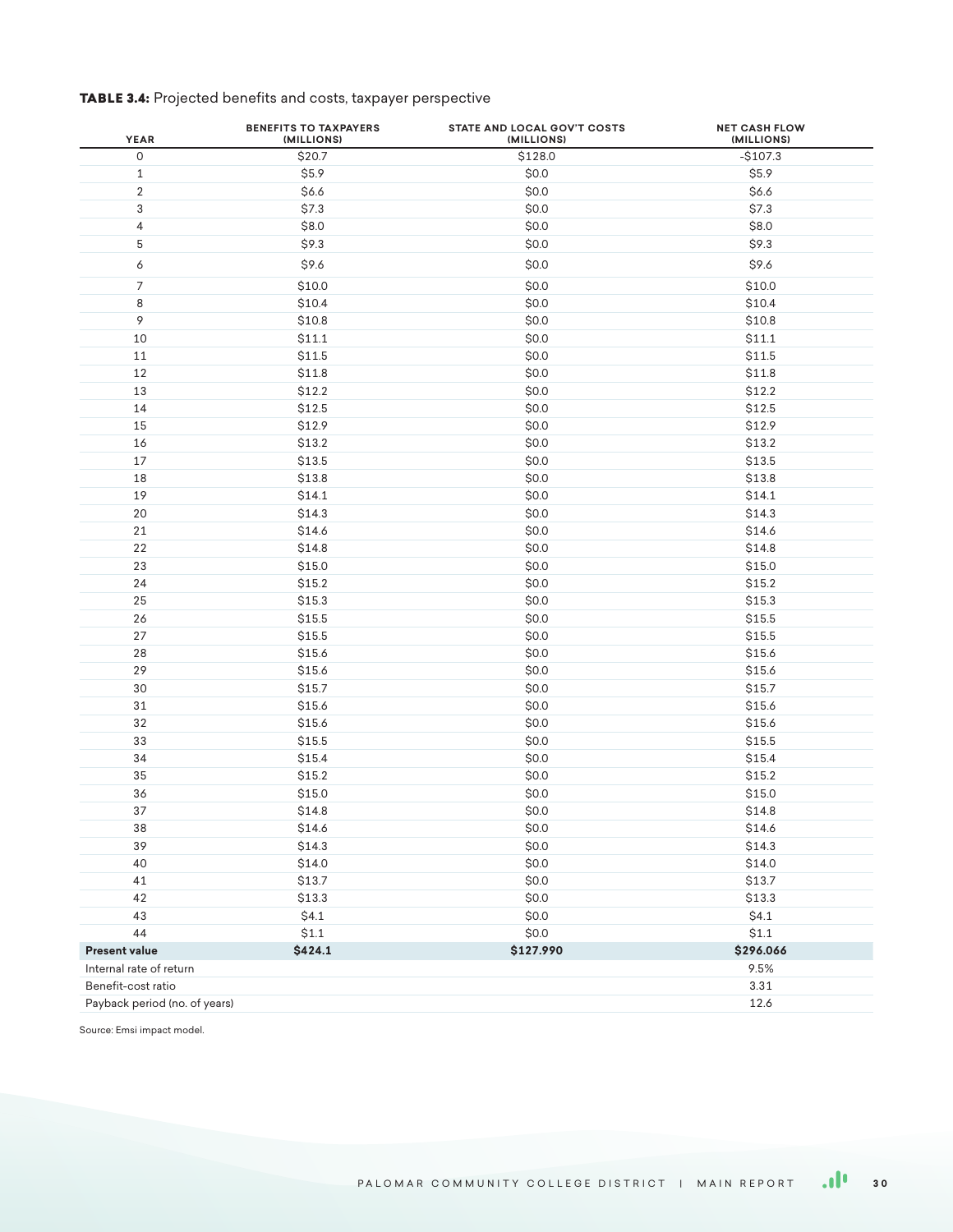under the following broad headings: 1) increased earnings in the state, and 2) social externalities stemming from improved health, reduced crime, and reduced unemployment in the state (see the Beekeeper Analogy box for a discussion of externalities). Both of these benefits components are described more fully in the following sections.

## **Growth in state economic base**

In the process of absorbing the newly-acquired skills of students that attend Palomar CCD, not only does the productivity of California's workforce increase, but so does the productivity of its physical capital and assorted infrastructure. Students earn more because of the skills they learned while attending the district, and businesses earn more because student skills make capital more productive (buildings, machinery, and everything else).

#### BEEKEEPER ANALOGY

Beekeepers provide a classic example of positive externalities (sometimes called "neighborhood effects"). The beekeeper's intention is to make money selling honey. Like any other business, receipts must at least cover operating costs. If they don't, the business shuts down.

But from society's standpoint there is more. Flowers provide the nectar that bees need for honey production, and smart beekeepers locate near flowering sources such as orchards. Nearby orchard owners, in turn, benefit as the bees spread the pollen necessary for orchard growth and fruit production. This is an uncompensated external benefit of beekeeping, and economists have long recognized that society might actually do well to subsidize positive externalities such as beekeeping.

Educational institutions are like beekeepers. While their principal aim is to provide education and raise people's earnings, in the process an array of external benefits are created. Students' health and lifestyles are improved, and society indirectly benefits just as orchard owners indirectly benefit from beekeepers. Aiming at a more complete accounting of the benefits generated by education, the model tracks and accounts for many of these external social benefits.

This in turn raises profits and other business property income. Together, increases in labor and non-labor (i.e., capital) income are considered the effect of a skilled workforce.

Estimating the effect of Palomar CCD on the state's economic base follows the same process as used when calculating increased tax revenues in the taxpayer perspective. However, instead of looking at just the tax revenue portion, we include all of the added earnings and business output. We again factor in student attrition and alternative education opportunities. The shutdown point does not apply to the growth of the economic base because the social perspective captures not only the state and local taxpayer support to the district, but also the support from the students and other nongovernmental sources.

After adjusting for attrition and alternative education opportunities, we calculate the present value of the future added income that occurs in the state, equal to \$5.5 billion. Recall from the discussion of the student and taxpayer return on investment that the present value represents the sum of the future benefits that accrue each year over the course of the time horizon, discounted to current year dollars to account for the time value of money. As stated in the taxpayer perspective, given that the stakeholder in this case is the public sector, we use the discount rate of 14%

#### **Social savings**

Similar to the government savings discussed above, society as a whole sees savings due to external or incidental benefits of education. These represent the avoided costs that otherwise would have been drawn from private and public resources absent the education provided by Palomar CCD. Social benefits appear in Table 3.5, on the next page, and break down into three main categories: 1) health savings, 2) crime savings, and 3) welfare and unemployment savings. These are similar to the categories from the taxpayer perspective above, although health savings now also include lost productivity and other effects associated with smoking, alcoholism, obesity, mental illness, and drug abuse. In addition to avoided costs to the justice system, crime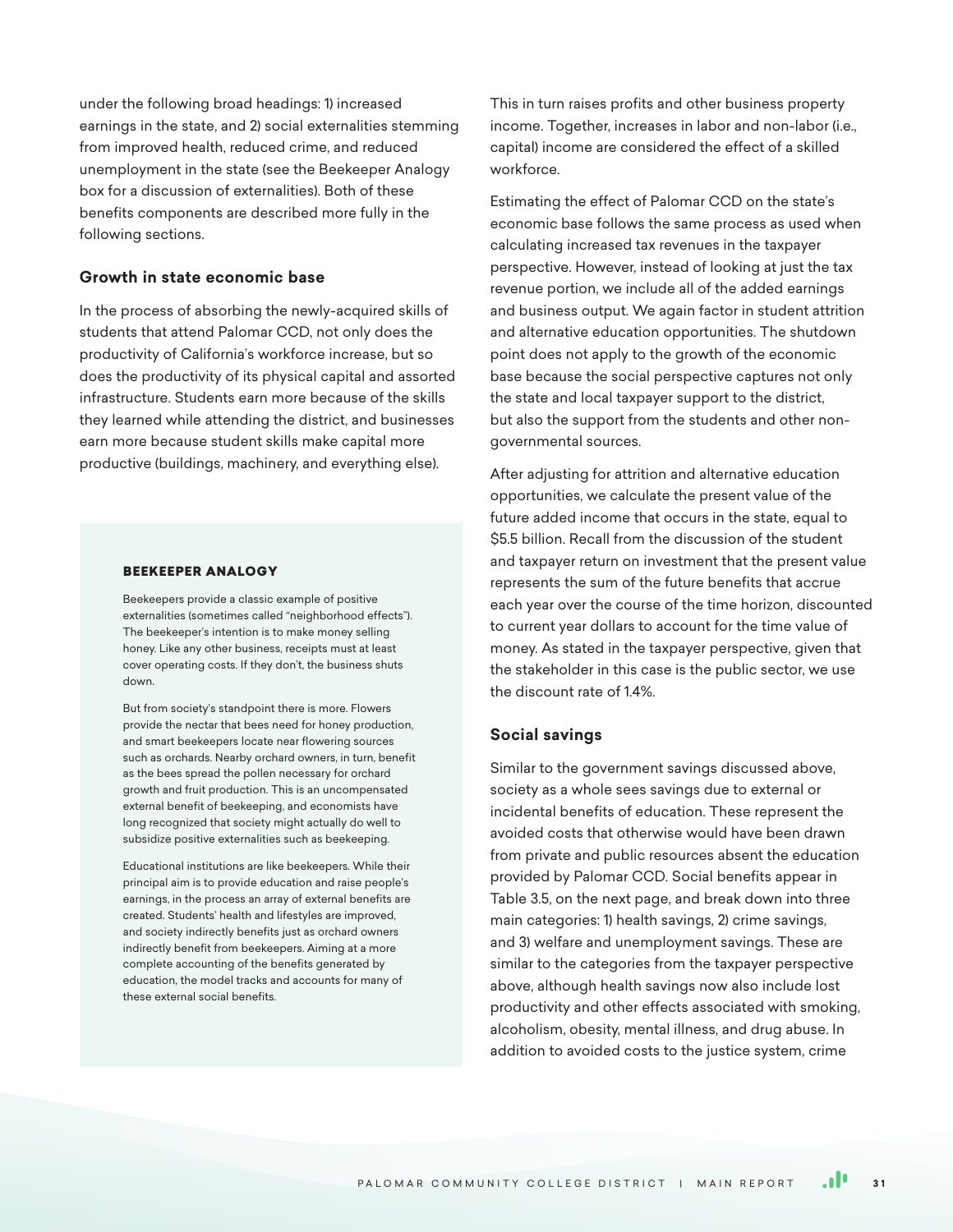**TABLE 3.5:** Present value of the future increased economic base and social savings in the state (thousands)

| Increased economic base                         | \$5,467,515  |
|-------------------------------------------------|--------------|
| <b>SOCIAL SAVINGS</b>                           |              |
| Health                                          |              |
| Smoking                                         | \$24,275     |
| Alcoholism                                      | \$2,728      |
| Obesity                                         | \$12,094     |
| Mental illness                                  | \$3,129      |
| Drug abuse                                      | \$2,937      |
| <b>Total health savings</b>                     | \$45,162     |
| Crime                                           |              |
| Criminal Justice System savings                 | \$27,616     |
| Crime victim savings                            | \$1,283      |
| Added productivity                              | \$4,075      |
| <b>Total crime savings</b>                      | \$32,974     |
| Welfare/unemployment                            |              |
| Welfare savings                                 | \$981        |
| Unemployment savings                            | <b>\$213</b> |
| Total welfare/unemployment savings              | \$1,194      |
| <b>Total social savings</b>                     | \$79,330     |
| Total, increased economic base + social savings | \$5,546,845  |

Source: Emsi impact model.

savings also consist of avoided victim costs and benefits stemming from the added productivity of individuals who otherwise would have been incarcerated. Welfare and unemployment benefits comprise avoided costs due to the reduced number of social assistance and unemployment insurance claims.

Table 3.5 above displays the results of the analysis. The first row shows the increased economic base in the state, equal to \$5.5 billion, from students' higher earnings and their multiplier effects, increases in non-labor income, and spending impacts. Social savings appear next, beginning with a breakdown of savings related to health. These savings amount to a present value of \$45.2 million, including savings due to a reduced demand for

medical treatment and social services, improved worker productivity and reduced absenteeism, and a reduced number of vehicle crashes and fires induced by alcohol or smoking-related incidents. Crime savings amount to \$33 million, including savings associated with a reduced number of crime victims, added worker productivity, and reduced expenditures for police and law enforcement, courts and administration of justice, and corrective services. Finally, the present value of the savings related to welfare and unemployment amount to \$1.2 million, stemming from a reduced number of persons in need of earnings assistance. All told, social savings amounted to \$79.3 million in benefits to communities and citizens in California.

The sum of the social savings and the increased state economic base is \$5.5 billion, as shown in the bottom row of Table 3.5. These savings accrue in the future as long as the FY 2014-15 student population of Palomar CCD remains in the workforce.

#### **Return on investment to society**

Table 3.6, on the next page, presents the stream of benefits accruing to the California society and the total social costs of generating those benefits. Comparing the present value of the benefits and the social costs, we have a benefit-cost ratio of 13.9. This means that for every dollar invested in an education from Palomar CCD, whether it is the money spent on day-to-day operations of the district or money spent by students on tuition and fees, an average of \$13.90 in benefits will accrue to society in California.<sup>32</sup>

#### **With and without social savings**

Earlier in this chapter, social benefits attributable to education (reduced crime, lower welfare, lower unemployment, and improved health) were defined as externalities that are incidental to the operations of Palomar CCD. Some would question the legitimacy of including these benefits in the calculation of rates of return to education, arguing that only the tangible

<sup>32</sup> The rate of return is not reported for the social perspective because the beneficiaries of the investment are not necessarily the same as the original investors.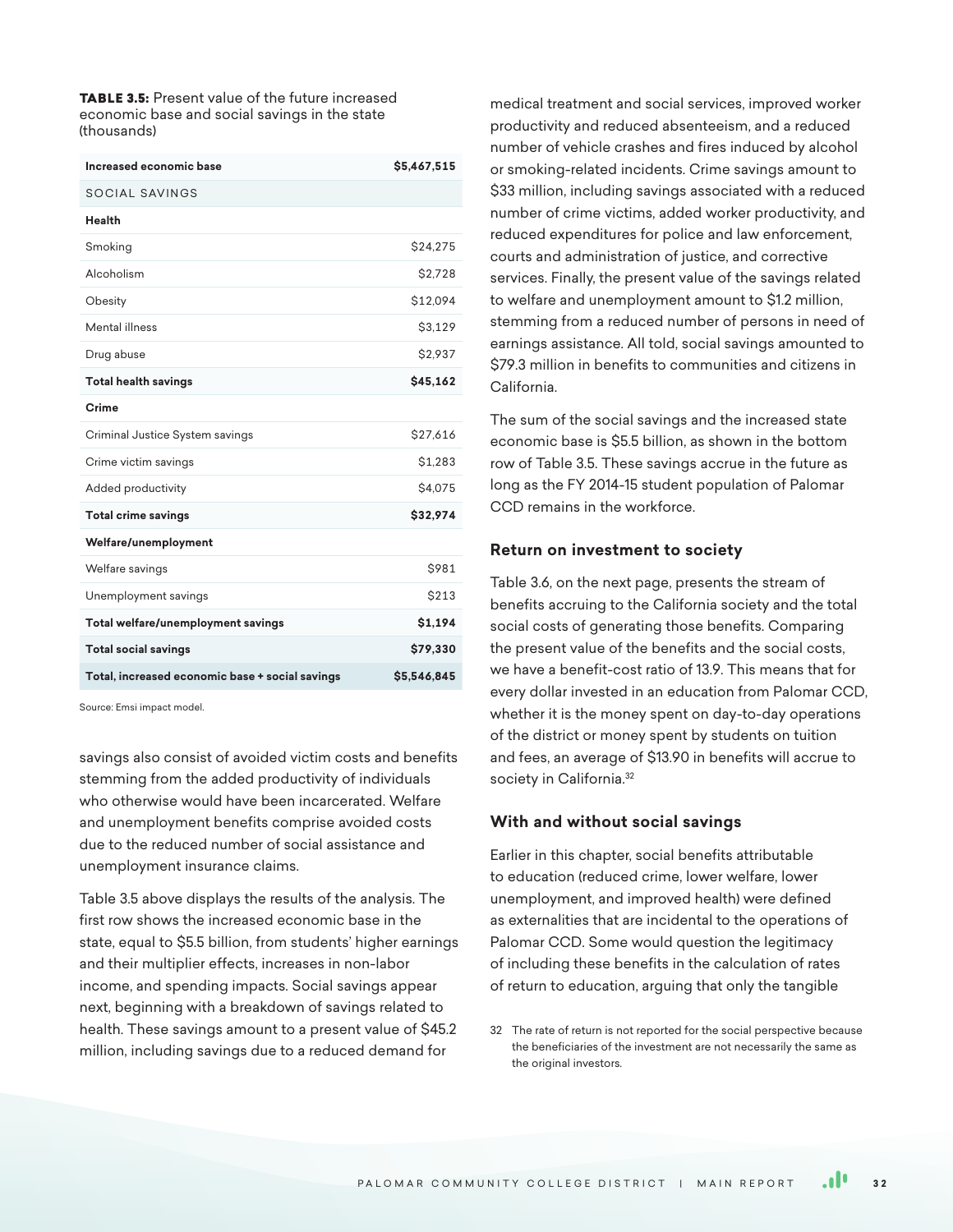# TABLE 3.6: Projected benefits and costs, social perspective

| <b>YEAR</b>                              | <b>BENEFITS TO SOCIETY</b><br>(MILLIONS) | <b>SOCIAL COSTS</b><br>(MILLIONS) | <b>NET CASH FLOW</b><br>(MILLIONS) |  |  |
|------------------------------------------|------------------------------------------|-----------------------------------|------------------------------------|--|--|
| $\mathsf{O}\xspace$                      | \$321.8                                  | \$398.9                           | $-$ \$77.1                         |  |  |
| 1                                        | \$80.1                                   | \$0.0                             | \$80.1                             |  |  |
| $\overline{2}$                           | \$88.9                                   | \$0.0                             | \$88.9                             |  |  |
| 3                                        | \$98.6                                   | \$0.0                             | \$98.6                             |  |  |
| 4                                        | \$108.5                                  | \$0.0                             | \$108.5                            |  |  |
| 5                                        | \$125.4                                  | \$0.0                             | \$125.4                            |  |  |
| 6                                        | \$130.1                                  | \$0.0\$                           | \$130.1                            |  |  |
| 7                                        | \$134.8                                  | \$0.0                             | \$134.8                            |  |  |
| 8                                        | \$139.4                                  | \$0.0                             | \$139.4                            |  |  |
| 9                                        | \$143.9                                  | \$0.0                             | \$143.9                            |  |  |
| 10                                       | \$148.3                                  | \$0.0                             | \$148.3                            |  |  |
| 11                                       | \$152.6                                  | \$0.0                             | \$152.6                            |  |  |
| 12                                       | \$156.9                                  | \$0.0                             | \$156.9                            |  |  |
| 13                                       | \$161.0                                  | \$0.0                             | \$161.0                            |  |  |
| 14                                       | \$164.9                                  | \$0.0                             | \$164.9                            |  |  |
| 15                                       | \$168.7                                  | \$0.0                             | \$168.7                            |  |  |
| 16                                       | \$172.4                                  | \$0.0                             | \$172.4                            |  |  |
| 17                                       | \$175.8                                  | \$0.0                             | \$175.8                            |  |  |
| 18                                       | \$179.1                                  | \$0.0                             | \$179.1                            |  |  |
| 19                                       | \$182.1                                  | \$0.0                             | \$182.1                            |  |  |
| 20                                       | \$184.9                                  | \$0.0                             | \$184.9                            |  |  |
| 21                                       | \$187.5                                  | \$0.0                             | \$187.5                            |  |  |
| 22                                       | \$189.8                                  | \$0.0                             | \$189.8                            |  |  |
| 23                                       | \$191.8                                  | \$0.0                             | \$191.8                            |  |  |
| 24                                       | \$193.6                                  | \$0.0                             | \$193.6                            |  |  |
| 25                                       | \$195.1                                  | \$0.0                             | \$195.1                            |  |  |
| 26                                       | \$196.3                                  | \$0.0                             | \$196.3                            |  |  |
| 27                                       | \$197.1                                  | \$0.0                             | \$197.1                            |  |  |
| 28                                       | \$197.7                                  | \$0.0                             | \$197.7                            |  |  |
| 29                                       | \$197.9                                  | \$0.0                             | \$197.9                            |  |  |
| 30                                       | \$197.8                                  | \$0.0\$                           | \$197.8                            |  |  |
| 31                                       | \$197.3                                  | \$0.0                             | \$197.3                            |  |  |
| 32                                       | \$196.6                                  | \$0.0                             | \$196.6                            |  |  |
| 33                                       | \$195.5                                  | \$0.0                             | \$195.5                            |  |  |
| 34                                       | \$194.1                                  | \$0.0                             | \$194.1                            |  |  |
| 35                                       | \$192.3                                  | \$0.0\$                           | \$192.3                            |  |  |
| 36                                       | \$190.2                                  | \$0.0\$                           | \$190.2                            |  |  |
| 37                                       | \$187.7                                  | \$0.0\$                           | \$187.7                            |  |  |
| 38                                       | \$184.9                                  | \$0.0\$                           | \$184.9                            |  |  |
| 39                                       | \$181.8                                  | \$0.0\$                           | \$181.8                            |  |  |
| 40                                       | \$178.3                                  | \$0.0\$                           | \$178.3                            |  |  |
| 41                                       | \$174.4                                  | \$0.0\$                           | \$174.4                            |  |  |
| 42                                       | \$170.3                                  | \$0.0\$                           | \$170.3                            |  |  |
| 43                                       | \$52.2                                   | \$0.0\$                           | \$52.2                             |  |  |
| 44                                       | \$14.1                                   | \$0.0\$                           | \$14.1                             |  |  |
| Present value                            | \$5,546.814                              | \$398.919                         | \$5,147.895                        |  |  |
| Benefit-cost ratio                       |                                          |                                   | 13.9                               |  |  |
| Payback period (no. of years)<br>$2.0\,$ |                                          |                                   |                                    |  |  |

Source: Emsi college impact model.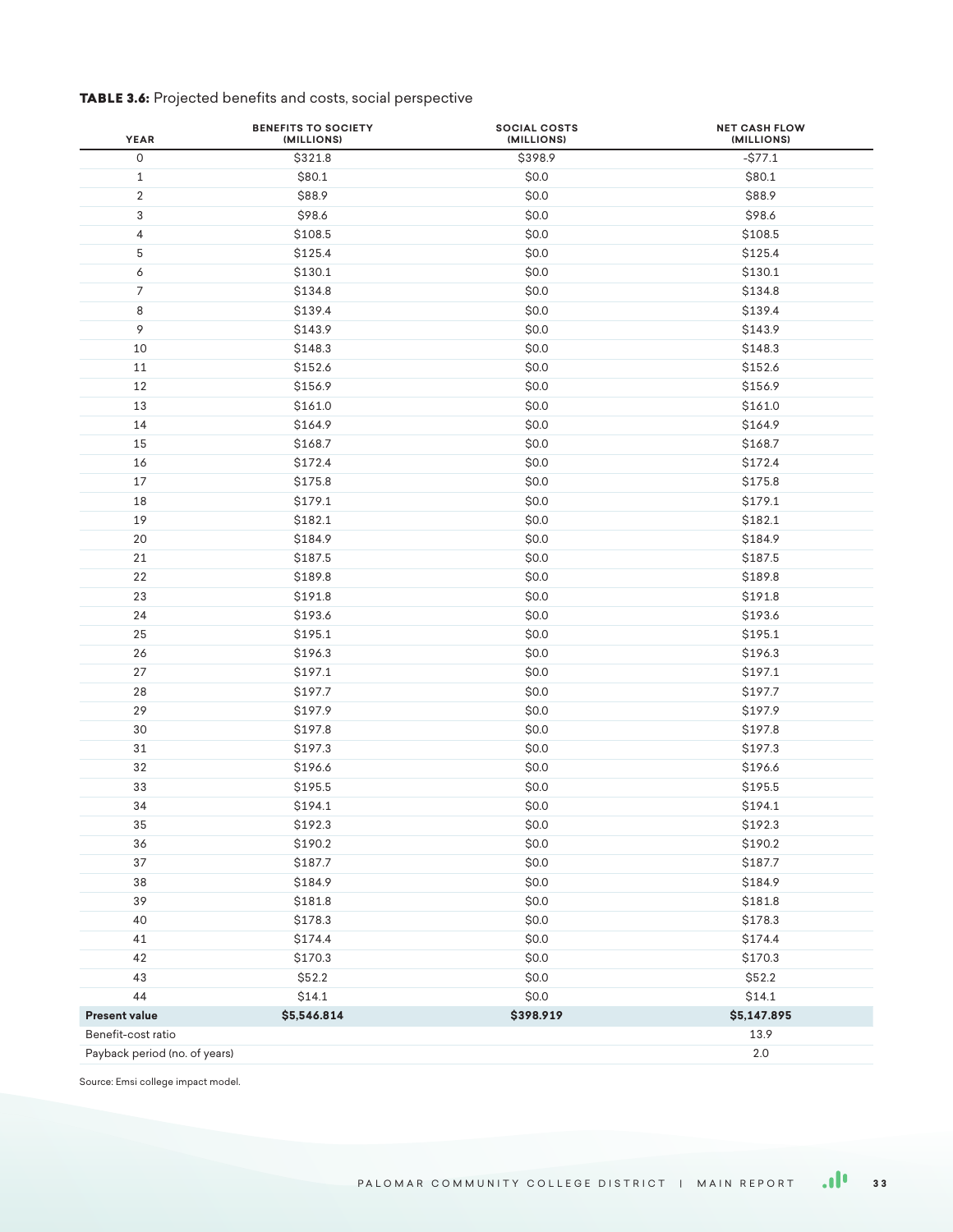benefits (higher earnings) should be counted. Table 3.4 and Table 3.6 are inclusive of social benefits reported as attributable to Palomar CCD. Recognizing the other

TABLE 3.7: Taxpayer and social perspectives with and without social savings

|                               | <b>INCLUDING</b><br><b>SOCIAL</b><br><b>SAVINGS</b> | <b>EXCLUDING</b><br><b>SOCIAL</b><br><b>SAVINGS</b> |
|-------------------------------|-----------------------------------------------------|-----------------------------------------------------|
| <b>TAXPAYER PERSPECTIVE</b>   |                                                     |                                                     |
| Net present value             | \$296,066                                           | \$258,471                                           |
| Benefit-cost ratio            | 3.3                                                 | 3.0                                                 |
| Internal rate of return       | 9.5%                                                | 8.6%                                                |
| Payback period (no. of years) | 12.6                                                | 13.8                                                |
| <b>SOCIAL PERSPECTIVE</b>     |                                                     |                                                     |
| Net present value             | \$5,147,895                                         | \$4,768,221                                         |
| Benefit-cost ratio            | 13.9                                                | 130                                                 |

Source: Emsi impact model.

point of view, Table 3.7 shows rates of return for both the taxpayer and social perspectives exclusive of social benefits. As indicated, returns are still above threshold values (a benefit-cost ratio greater than 1.0 and a rate of return greater than 1.4%), confirming that taxpayers receive value from investing in Palomar CCD.

# **CONCLUSION**

This section has shown that the education provided by Palomar CCD is an attractive investment to students with rates of return that exceed alternative investment opportunities. At the same time, the presence of the district expands the state economy and creates a wide range of positive social benefits that accrue to taxpayers and society in general within California.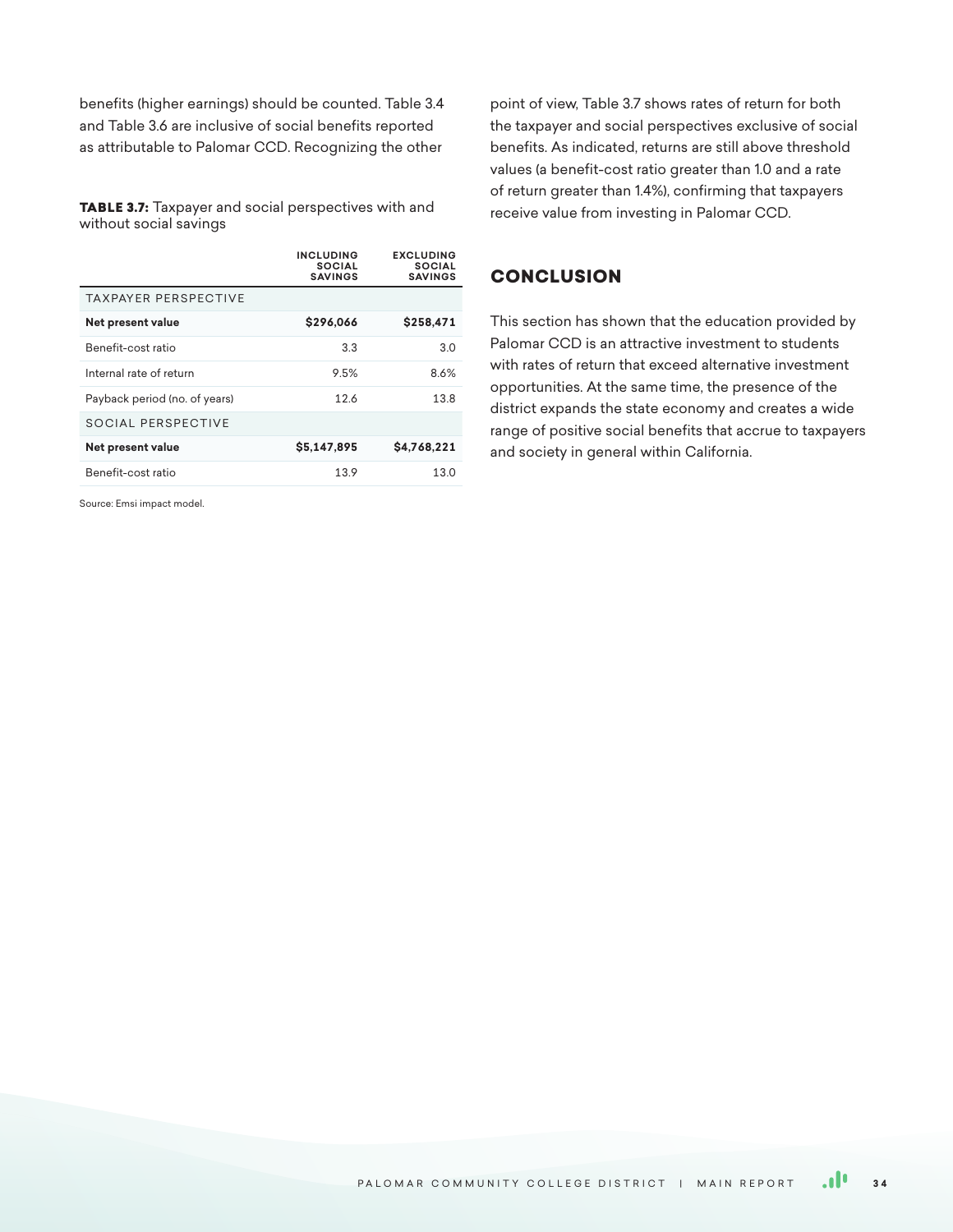# C hapter 4: Sensitivity Analysis

Sensitivity analysis measures the extent to which a model's outputs are affected by hypothetical changes in the background data and assumptions. This is especially important when those variables are inherently uncertain. This analysis allows us to identify a plausible range of potential results that would occur if the value of any of the variables is in fact different from what was expected. In this chapter we test the sensitivity of the model to the following input factors: 1) the alternative education variable, 2) the labor import effect variable, 3) the student employment variables, and 4) the discount rate.

# ALTERNATIVE EDUCATION VARIABLE

The alternative education variable (15%) accounts for the counterfactual scenario where students would have to seek a similar education elsewhere absent the publicly-funded district in the region. Given the difficulty in accurately specifying the alternative education variable, we test the sensitivity of the taxpayer and social investment analysis results to its magnitude. Variations in the alternative education assumption are calculated around base case results listed in the middle column of Table 4.1. Next, the model brackets the base case assumption on either side with a plus or minus 10%, 25%,

and 50% variation in assumptions. Analyses are then redone introducing one change at a time, holding all other variables constant. For example, an increase of 10% in the alternative education assumption (from 15% to 17%) reduces the taxpayer perspective rate of return from 9.5% to 9.4%. Likewise, a decrease of 10% (from 15% to 14%) in the assumption increases the rate of return from 9.5% to 9.7%.

Based on this sensitivity analysis, the conclusion can be drawn that Palomar CCD investment analysis results from the taxpayer and social perspectives are not very sensitive to relatively large variations in the alternative education variable. As indicated, results are still above

TABLE 4.1: Sensitivity analysis of alternative education variable, taxpayer and social perspective

| % VARIATION IN ASSUMPTION      | -50%    | $-25%$        | $-10%$         | <b>BASE CASE</b> | 10%     | 25%          | 50%          |
|--------------------------------|---------|---------------|----------------|------------------|---------|--------------|--------------|
| Alternative education variable | 8%      | 11%           | 14%            | 15%              | 17%     | 19%          | 23%          |
| <b>TAXPAYER PERSPECTIVE</b>    |         |               |                |                  |         |              |              |
| Net present value (millions)   | \$333   | <b>\$315</b>  | <b>\$304</b>   | \$296            | \$289   | <b>\$277</b> | <b>\$259</b> |
| Rate of return                 | 10.4%   | 10.0%         | 9.7%           | 9.5%             | 9.4%    | 9.1%         | 8.7%         |
| Benefit-cost ratio             | 3.6     | 3.5           | 3.4            | 3.3              | 3.3     | 3.2          | 3.0          |
| SOCIAL PERSPECTIVE             |         |               |                |                  |         |              |              |
| Net present value (millions)   | \$5.637 | <b>S5.393</b> | <b>\$5.246</b> | \$5,148          | \$5,050 | \$4,903      | \$4,658      |
| Benefit-cost ratio             | 15.1    | 14.5          | 14.1           | 13.9             | 13.7    | 13.3         | 12.7         |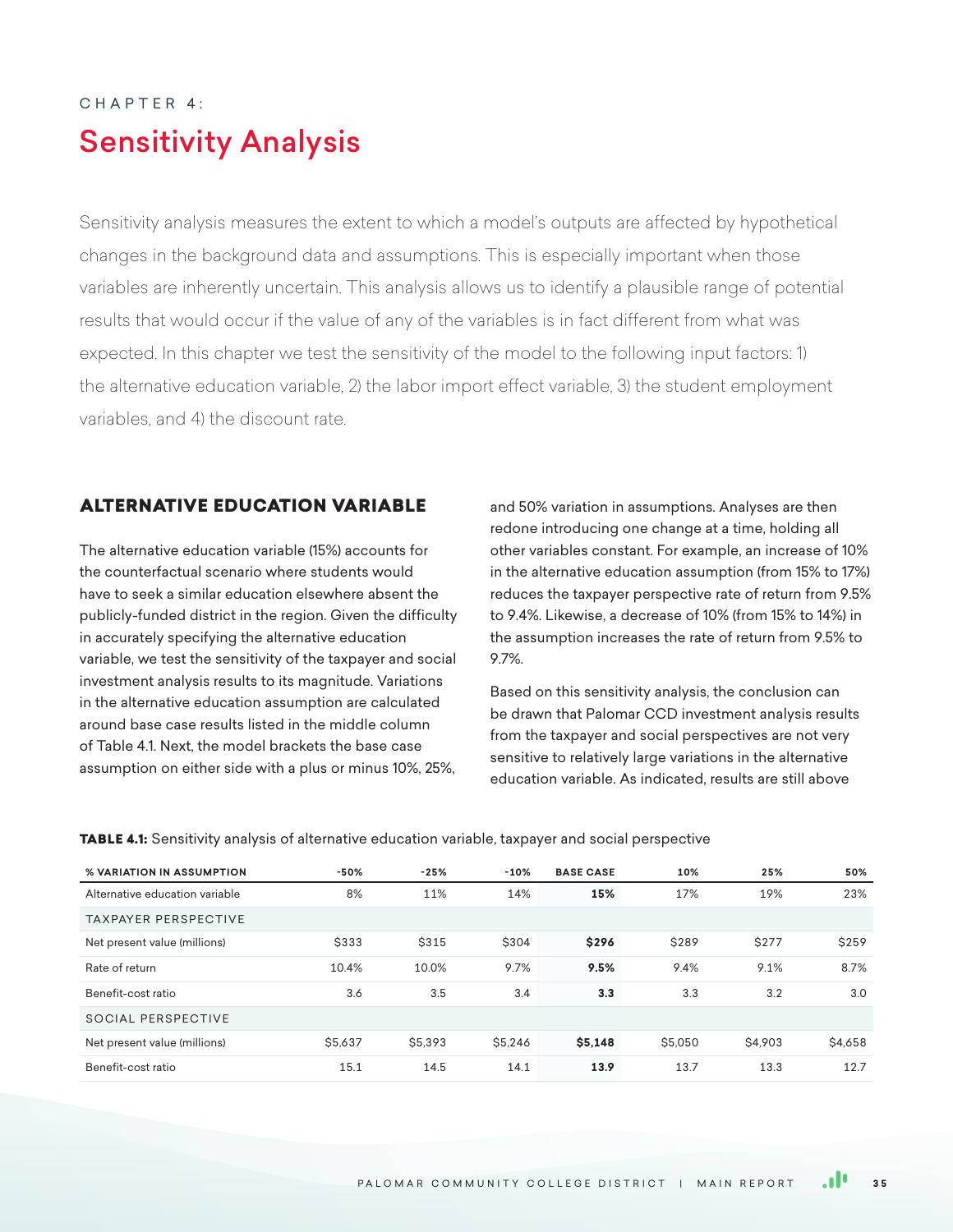their threshold levels (net present value greater than 0, benefit-cost ratio greater than 1, and rate of return greater than the discount rate of 1.4%), even when the alternative education assumption is increased by as much as 50% (from 15% to 23%). The conclusion is that although the assumption is difficult to specify, its impact on overall investment analysis results for the taxpayer and social perspective is not very sensitive.

# LABOR IMPORT EFFECT VARIABLE

The labor import effect variable only affects the alumni impact calculation in Table 2.6. In the model we assume a labor import effect variable of 50%, which means that 50% of the region's labor demands would have been satisfied without the presence of Palomar CCD. In other words, businesses that hired Palomar CCD students could have substituted some of these workers with equally-qualified people from outside the region had there been no Palomar CCD students to hire. Therefore, we attribute only the remaining 50% of the initial labor income generated by increased alumni productivity to the college.

Table 4.2 presents the results of the sensitivity analysis for the labor import effect variable. As explained earlier, the assumption increases and decreases relative to the base case of 50% by the increments indicated in the table. Alumni productivity impacts attributable to Palomar CCD, for example, range from a high of \$1.2 billion at a -50% variation to a low of \$385.4 million at a +50% variation from the base case assumption. This means that if the labor import effect variable increases, the impact that we claim as attributable to alumni decreases. Even under the most conservative assumptions, the alumni impact on the Palomar CCD Service Area economy still remains sizeable.

# STUDENT EMPLOYMENT VARIABLES

Student employment variables are difficult to estimate because many students do not report their employment status or because districts generally do not collect this kind of information. Employment variables include the following: 1) the percentage of students that are employed while attending the district and 2) the percentage of earnings that working students receive relative to the earnings they would have received had they not chosen to attend the district. Both employment variables affect the investment analysis results from the student perspective.

Students incur substantial expense by attending Palomar CCD because of the time they spend not gainfully employed. Some of that cost is recaptured if students remain partially (or fully) employed while attending. It is estimated that 62% of students who reported their employment status are employed, based on data provided by Palomar CCD. This variable is tested in the sensitivity analysis by changing it first to 100% and then to 0%.

The second student employment variable is more difficult to estimate. In this study we estimate that students that are working while attending the district earn only 58%, on average, of the earnings that they statistically would have received if not attending Palomar CCD. This suggests that many students hold part-time jobs that accommodate their Palomar CCD attendance, though it is at an additional cost in terms of receiving a wage that is less than what they otherwise might make. The 58% variable is an estimation based on the average hourly wages of the most common jobs held by students while attending college relative to the average hourly wages of all occupations in the U.S. The model captures this difference in wages and counts it as part of the opportunity cost of time. As above, the 58% estimate is

#### TABLE 4.2: Sensitivity analysis of labor import effect variable

| % VARIATION IN ASSUMPTION    | -50%    | $-25%$       | $-10%$      | <b>BASE CASE</b> | 10%         | 25%          | 50%          |
|------------------------------|---------|--------------|-------------|------------------|-------------|--------------|--------------|
| Labor import effect variable | 25%     | 38%          | 45%         | 50%              | 55%         | 63%          | 75%          |
| Alumni impact (millions)     | \$1.156 | <b>\$964</b> | <b>S848</b> | \$771            | <b>S694</b> | <b>\$578</b> | <b>\$385</b> |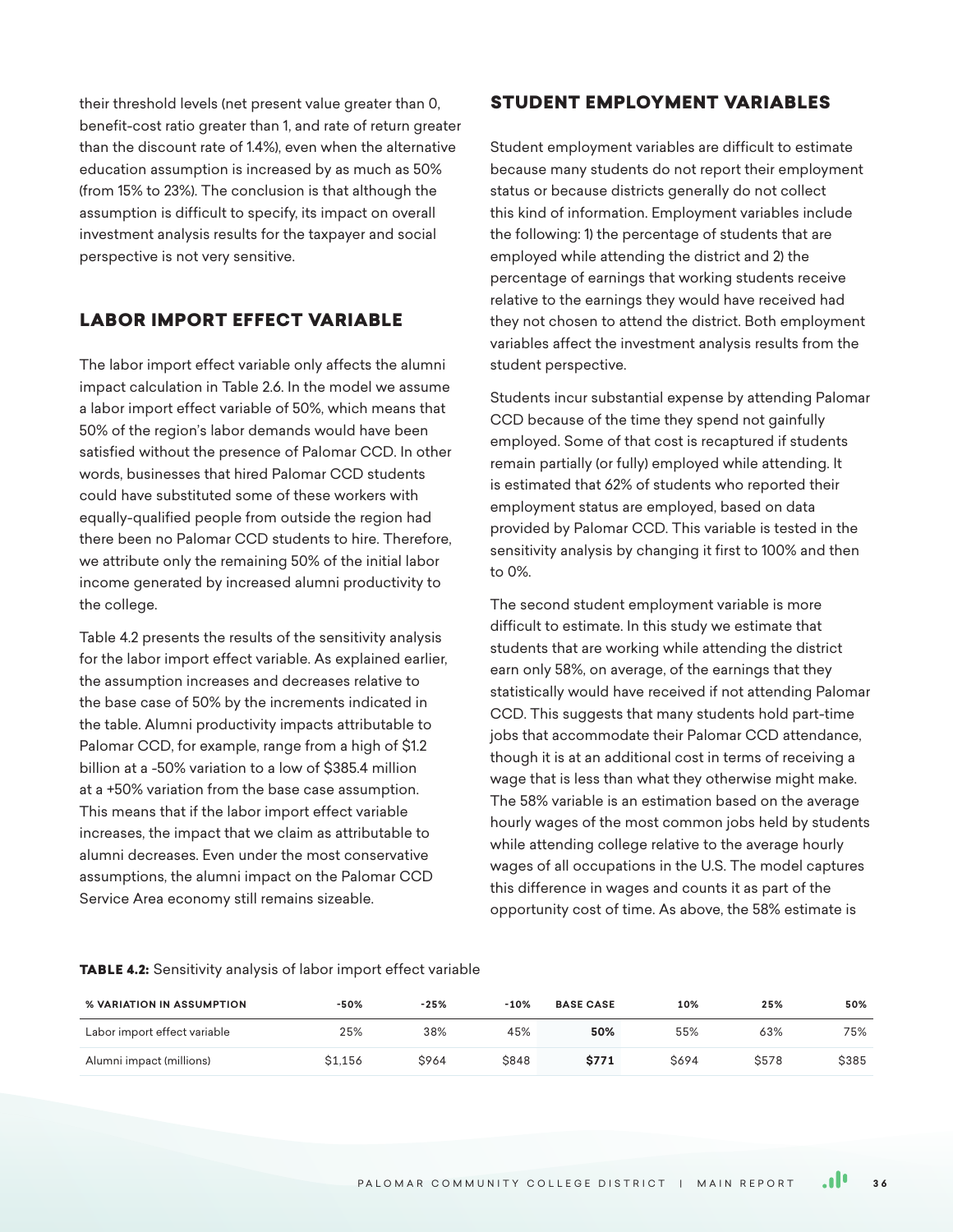tested in the sensitivity analysis by changing it to 100% and then to 0%.

The changes generate results summarized in Table 4.3, with A defined as the percent of students employed and B defined as the percent that students earn relative to their full earning potential. Base case results appear in the shaded row; here the assumptions remain unchanged, with A equal to 62% and B equal to 58%. Sensitivity analysis results are shown in non-shaded rows. Scenario 1 increases A to 100% while holding B constant, Scenario 2 increases B to 100% while holding A constant, Scenario 3 increases both A and B to 100%, and Scenario 4 decreases both A and B to 0%.

- **Scenario 1:** Increasing the percentage of students employed (A) from 62% to 100%, the net present value, internal rate of return, and benefit-cost ratio improve to \$930.7 million, 23.4%, and 6.0, respectively, relative to base case results. Improved results are attributable to a lower opportunity cost of time; all students are employed in this case.
- **Scenario 2:** Increasing earnings relative to statistical averages (B) from 58% to 100%, the net present value, internal rate of return, and benefit-cost ratio results improve to \$958.4 million, 26.7%, and 7.0, respectively, relative to base case results; a strong improvement, again attributable to a lower opportunity cost of time.
- **Scenario 3:** Increasing both assumptions A and B to 100% simultaneously, the net present value, internal rate of return, and benefit-cost ratio improve yet further to \$1 billion, 49.3%, and 14.0, respectively, relative to base case results. This scenario assumes that all students are fully employed and earning full

salaries (equal to statistical averages) while attending classes.

• **Scenario 4:** Finally, decreasing both A and B to 0% reduces the net present value, internal rate of return, and benefit-cost ratio to \$828.5 million, 16.3%, and 3.9, respectively, relative to base case results. These results are reflective of an increased opportunity cost; none of the students are employed in this case.<sup>33</sup>

It is strongly emphasized in this section that base case results are very attractive in that results are all above their threshold levels. As is clearly demonstrated here, results of the first three alternative scenarios appear much more attractive, although they overstate benefits. Results presented in Chapter 3 are realistic, indicating that investments in Palomar CCD generate excellent returns, well above the long-term average percent rates of return in stock and bond markets.

# DISCOUNT RATE

The discount rate is a rate of interest that converts future monies to their present value. In investment analysis, the discount rate accounts for two fundamental principles: 1) the time value of money, and 2) the level of risk that an investor is willing to accept. Time value of money refers to the value of money after interest or inflation has accrued over a given length of time. An investor must be willing to forego the use of money in the present to

33 Note that reducing the percent of students employed to 0% automatically negates the percent they earn relative to full earning potential, since none of the students receive any earnings in this case.

**TABLE 4.3:** Sensitivity analysis of student employment variables

| <b>% VARIATION IN ASSUMPTION</b>     | <b>NET PRESENT VALUE (MILLIONS)</b> | <b>INTERNAL RATE OF RETURN</b> | <b>BENEFIT-COST RATIO</b> |
|--------------------------------------|-------------------------------------|--------------------------------|---------------------------|
| Base case: A = 62%, B = 58%          | \$891.9                             | 20.0%                          | 4.9                       |
| Scenario 1: A = $100\%$ , B = $58\%$ | \$930.7                             | 23.4%                          | 6.0                       |
| Scenario 2: A = $62\%$ , B = $100\%$ | \$958.4                             | 26.7%                          | 7.0                       |
| Scenario 3: A = 100%, B = 100%       | \$1,038.0                           | 49.3%                          | 14.0                      |
| Scenario 4: A = $0\%$ , B = $0\%$    | <b>\$828.5</b>                      | 16.3%                          | 3.9                       |

Note: A = percent of students employed; B = percent earned relative to statistical averages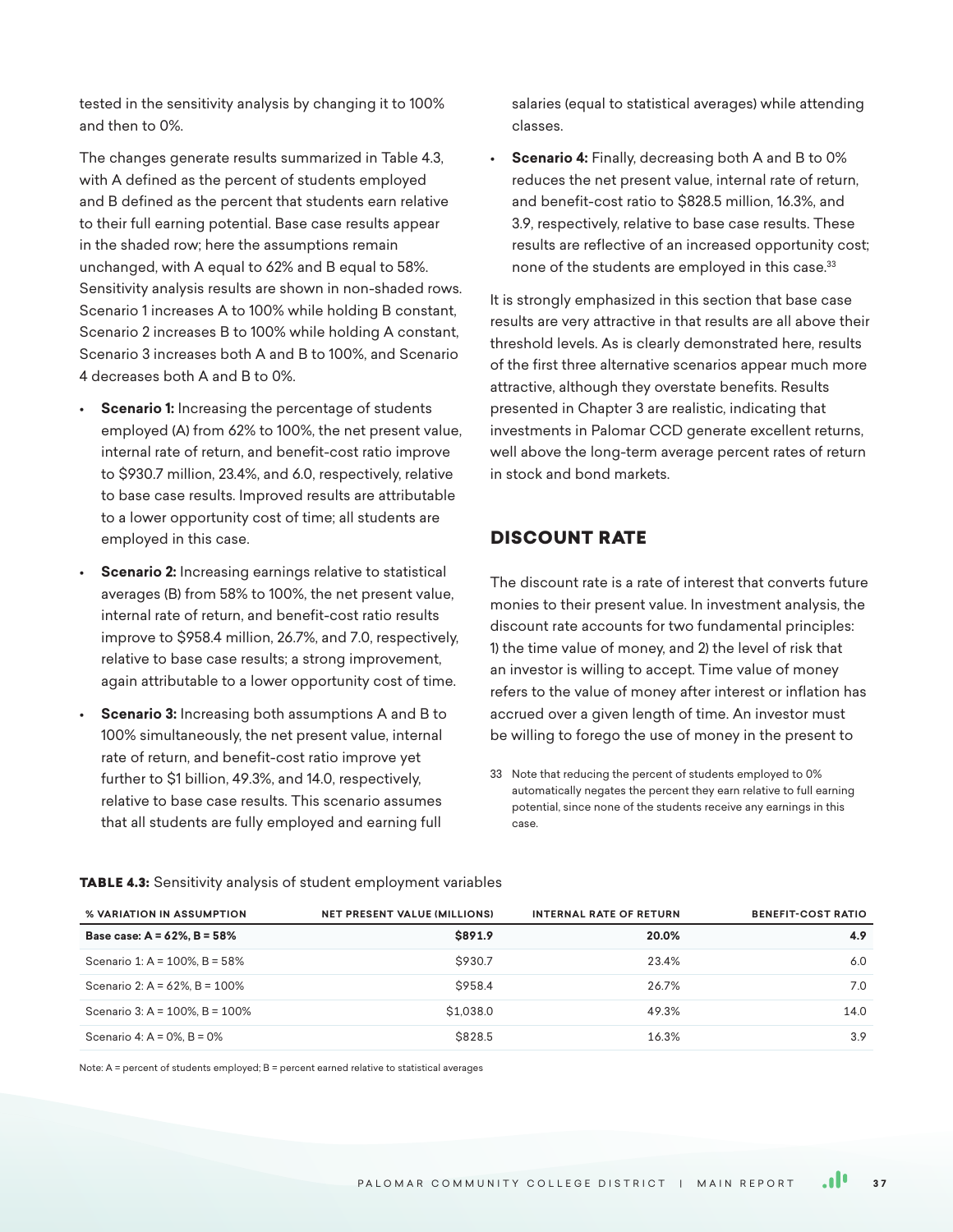#### TABLE 4.4: Sensitivity analysis of discount rate

| % VARIATION IN ASSUMPTION    | $-50%$  | $-25%$  | $-10%$  | <b>BASE CASE</b> | 10%     | 25%     | 50%     |
|------------------------------|---------|---------|---------|------------------|---------|---------|---------|
| STUDENT PERSPECTIVE          |         |         |         |                  |         |         |         |
| Discount rate                | 2.2%    | 3.4%    | 4.0%    | 4.5%             | 4.9%    | 5.6%    | 6.7%    |
| Net present value (millions) | \$1,476 | \$1,141 | \$983   | \$892            | \$810   | \$703   | \$653   |
| Benefit-cost ratio           | 7.5     | 6.1     | 5.4     | 4.9              | 4.6     | 4.1     | 3.9     |
| <b>TAXPAYER PERSPECTIVE</b>  |         |         |         |                  |         |         |         |
| Discount rate                | 0.7%    | 1.1%    | 1.3%    | 1.4%             | 1.5%    | 1.8%    | 2.1%    |
| Net present value (millions) | \$364   | \$328   | \$309   | \$296            | \$284   | \$267   | \$241   |
| Benefit-cost ratio           | 3.8     | 3.6     | 3.4     | 3.3              | 3.2     | 3.1     | 2.9     |
| <b>SOCIAL PERSPECTIVE</b>    |         |         |         |                  |         |         |         |
| Discount rate                | 0.7%    | 1.1%    | 1.3%    | 1.4%             | 1.5%    | 1.8%    | 2.1%    |
| Net present value (millions) | \$6,013 | \$5,558 | \$5,307 | \$5,148          | \$4,995 | \$4,776 | \$4,439 |
| Benefit-cost ratio           | 16.1    | 14.9    | 14.3    | 13.9             | 13.5    | 13.0    | 12.1    |

receive compensation for it in the future. The discount rate also addresses the investors' risk preferences by serving as a proxy for the minimum rate of return that the proposed risky asset must be expected to yield before the investors will be persuaded to invest in it. Typically, this minimum rate of return is determined by the known returns of less risky assets where the investors might alternatively consider placing their money.

In this study, we assume a 4.5% discount rate for students and a 1.4% discount rate for society and taxpayers.<sup>34</sup> Similar to the sensitivity analysis of the alternative education variable, we vary the base case discount rates for students, taxpayers, and society on either side by increasing the discount rate by 10%, 25%, and 50%, and then reducing it by 10%, 25%, and 50%. Note that, because the rate of return and the payback period are both based on the undiscounted cash flows, they are unaffected by changes in the discount rate. As such, only variations in the net present value and the benefit-cost ratio are shown for students, taxpayers, and society in Table 4.4.

As demonstrated in the table, an increase in the discount rate leads to a corresponding decrease in the expected returns, and vice versa. For example, increasing the student discount rate by 50% (from 4.5% to 6.7%) reduces the students' benefit-cost ratio from 4.9 to 3.9. Conversely, reducing the discount rate for students by 50% (from 4.5% to 2.2%) increases the benefit-cost ratio from 4.9 to 7.5. The sensitivity analysis results for society and taxpayers show the same inverse relationship between the discount rate and the benefit-cost ratio, with the variance in results being the greatest under the social perspective (from a 16.1 benefit-cost ratio at a -50% variation from the base case, to a 12.1 benefit-cost ratio at a 50% variation from the base case).

<sup>34</sup> These values are based on the baseline forecasts for the 10-year zero coupon bond discount rate published by the Congressional Budget Office, and the real treasury interest rates recommended by the Office of Management and Budget (OMB) for 30-year investments. See the Congressional Budget Office, Student Loan and Pell Grant Programs - March 2012 Baseline, and the Office of Management and Budget, Circular A-94 Appendix C, last modified December 2012.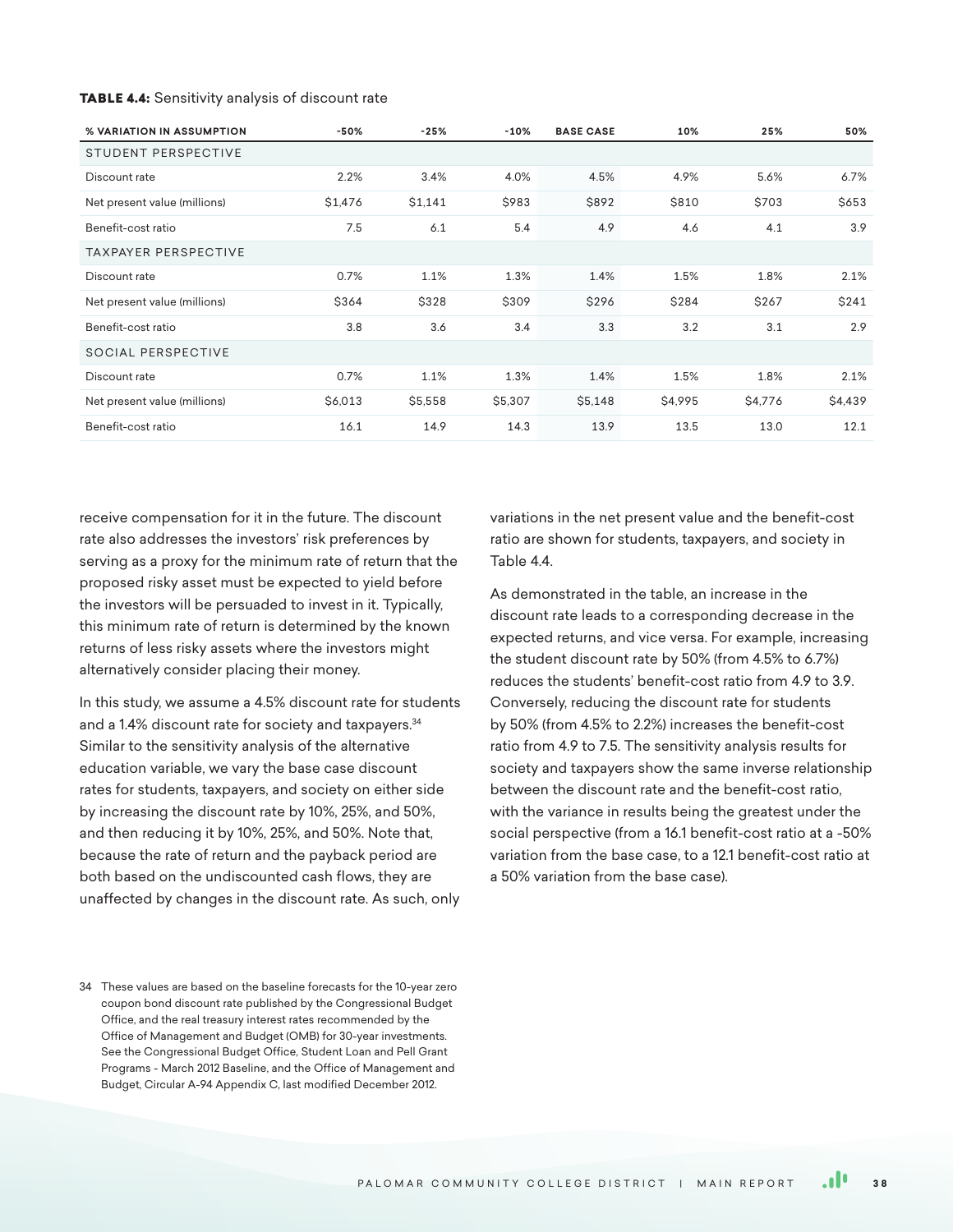# CHAPTER 5: Conclusion

While Palomar CCD's value to the Palomar CCD Service Area is larger than simply its economic impact, understanding the dollars and cents value is an important asset to understanding the district's value as a whole. In order to fully assess Palomar CCD's value to the regional economy, this report has evaluated the district from the perspectives of economic impact analysis and investment analysis.

From an economic impact perspective, we calculated that Palomar CCD generates a total economic impact of \$910.7 million in total added income for the regional economy. This represents the sum of several different impacts, including the district's operations spending impact (\$132.8 million), construction spending impact (\$5.0 million), student spending impact (\$1.9 million), and alumni impact (\$770.9 million). This impact means that Palomar CCD is responsible for 14,689 jobs in the Palomar CCD Service Area.

Since Palomar CCD's activity represents an investment

by various parties, including students, taxpayers, and society as a whole, we also considered the district as an investment to see the value it provides to these investors. For each dollar invested by students, taxpayers, and society, Palomar CCD offers a benefit of \$4.90, \$3.30, and \$13.90, respectively.

Modeling the impact of the district is subject to many factors, the variability of which we considered in our sensitivity analysis. With this variability accounted for, we present the findings of this study as a robust picture of the economic value of Palomar CCD.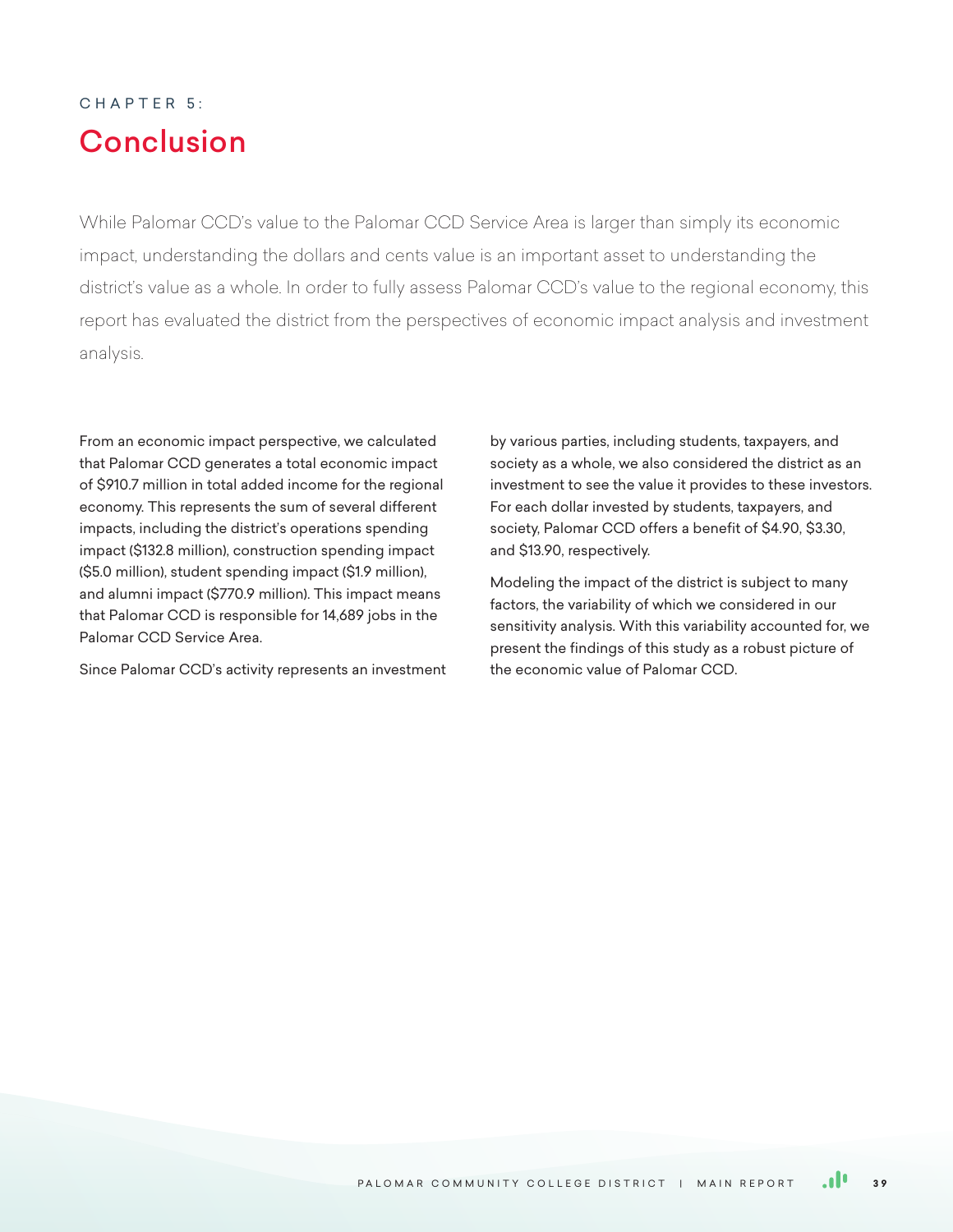# Resources and References

- Administration for Children and Families. Characteristics and Financial Circumstances of TANF Recipients, Fiscal Year 2010. August 2012. Accessed July 2013. http://www.acf.hhs.gov/sites/default/files/ofa/ appendix\_ys\_final.pdf.
- Administration for Children and Families. "Fiscal Year 2011 TANF Financial Data." Office of Family Assistance, TANF Financial Data. Updated August 2012. Accessed August 2013. http://www.acf.hhs.gov/ programs/ofa/resource/tanf-financial-data-fy-2011.
- American Automobile Association. "AAA Average Costs Per Mile" in "Your Driving Costs." AAA Association Communication: 2012. Accessed May 2012. http:// newsroom.aaa.com/wp-content/uploads/2012/04/ YourDrivingCosts2012.pdf.
- American Community Survey. "Commuting in the United States: 2009" in "American Community Survey Reports." U.S. Department of Commerce Economics and Statistics Administration, September 2011.
- Baryla, Edward and Douglas Dotterweich. "Student Migration: Do Significant Factors Vary by Region?" *Education Economics* 9, no. 3 (2001).
- Becker, Gary S. *Human Capital: A Theoretical and Empirical Analysis, with Special Reference to Education.* New York: Columbia College Press for NBER, 1964.
- Bilkic, Natasa, Thomas Gries, and Margarethe Pilichowski. "Stay in school or start working? – The human capital investment decision under uncertainty and irreversibility." *Labour Economics* 19, no. 5 (October 2012): 706-717.
- Bouchery, Ellen, Carol Simon, and Hendrick Harwood. "Economic Costs of Excessive Alcohol Consumption in the United States, 2006." The Lewin Group, February 2013. Report prepared for

the Centers for Disease Control and Prevention and the National Foundation for the Centers for Disease Control and Prevention. Accessed August 2013. http://www.lewin.com/~/media/Lewin/Site\_ Sections/Publications/CDC\_Report\_Rev.pdf.

- Bureau of Justice Statistics. "Appendix Table 1 Prisoners under the jurisdiction of state or federal correctional authorities, by jurisdiction, December 31, 2000, 2008, and 2009." in "Prisoners in 2009 (revised)." NCJ 231675, December 2010. Revised October 2011. Accessed July 2013. http://www.bjs. gov/content/pub/pdf/p09.pdf.
- Bureau of Labor Statistics. "Charts by Topic: Leisure and sports activities." American Time Use Survey. Last modified November 2012. Accessed July 2013. http://www.bls.gov/TUS/CHARTS/LEISURE.HTM.
- Bureau of Labor Statistics. Consumer Price Index. Accessed January 2013. ftp://ftp.bls.gov/pub/ special.requests/cpi/cpiai.txt.
- Bureau of Labor Statistics. "Earnings and unemployment rates by educational attainment." BLS Employment Projections. Last modified May 2013. Accessed July 2013. http://www.bls.gov/emp/ep\_chart\_001. htm.
- Bureau of Labor Statistics. "May 2012 National Occupational Employment and Wage Estimates United States." Occupational Employment Statistics. Accessed July 2013. http://www.bls.gov/ oes/current/oes\_nat.htm.
- Bureau of Labor Statistics. "Table 7. Employment status of the civilian noninstitutional population 25 years and over by educational attainment, sex, race, and Hispanic or Latino ethnicity." Current Population Survey, Labor Force Statistics. Accessed August 2013. http://www.bls.gov/cps/cpsaat07.pdf.

Bureau of Labor Statistics. "Table A-10. Unemployment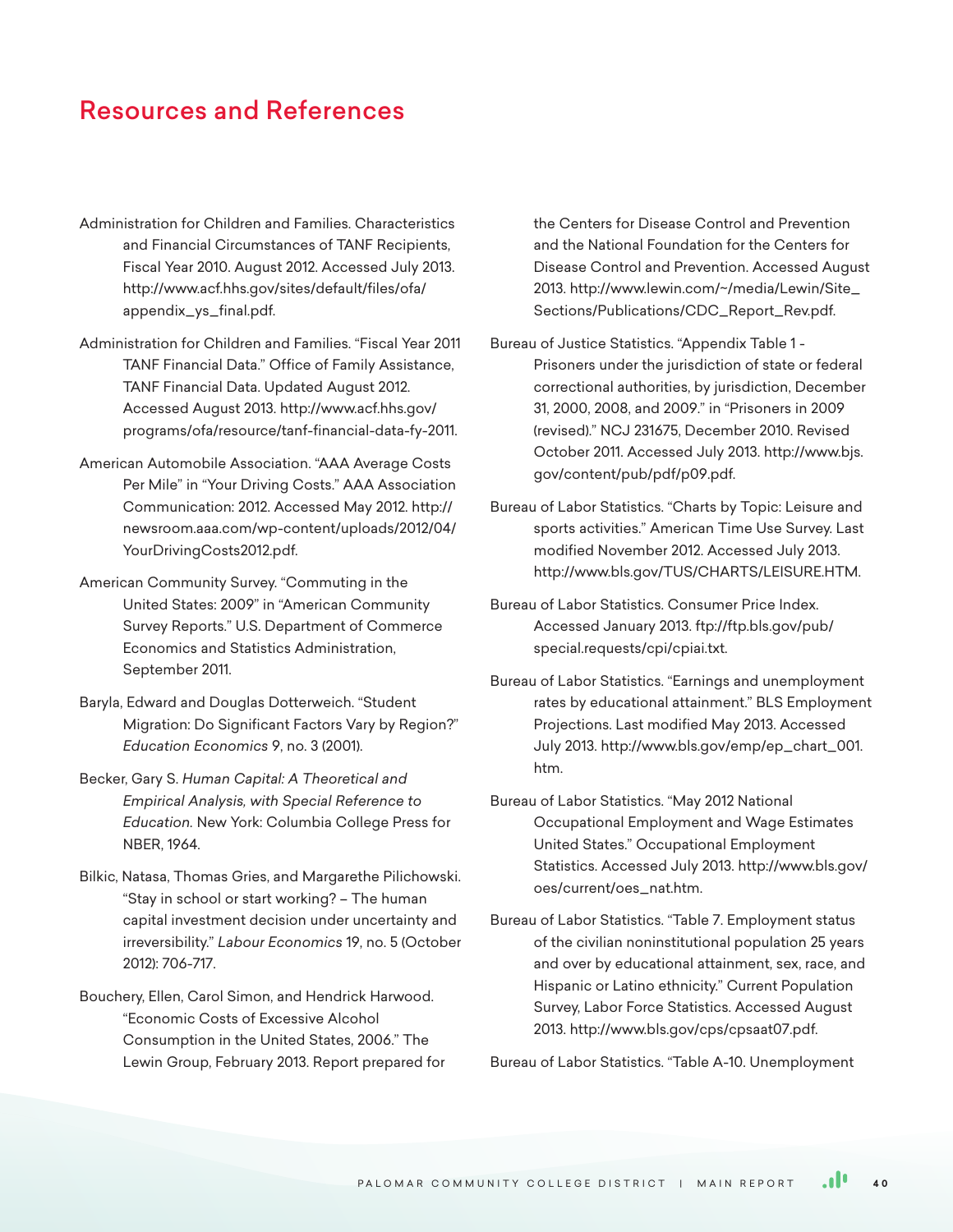rates by age, sex, and marital status, seasonally adjusted." Labor Force Statistics from the Current Population Survey. Last modified July 2013. Accessed July 2013. http://www.bls.gov/web/ empsit/cpseea10.htm.

- Buss, Christian, Jeffrey Parker, and Jon Rivenburg. "Cost, quality and enrollment demand at liberal arts colleges." *Economics of Education Review* 23, no.1 (February 2004): 57-65.
- Card, David. "The causal effect of education on earnings." *Handbook of Labor Economics* 3 (1999): 1801-1863.
- Card, David. "Estimating the Return to Schooling: Progress on Some Persistent Econometric Problems." *Econometrica* 69, no.5 (September 2001): 1127-1160.
- Carson, Ann E. and Daniela Golinelli. "Table 1: Prisoners under the jurisdiction of state or federal correctional authorities, December 31, 2002–2012" in "Prisoners in 2012 - Advance Counts." Bureau of Justice Statistics, July 2013, NCJ 242467. Accessed August 2013. http://www.bjs.gov/ content/pub/pdf/p12ac.pdf.
- Center on Budget and Policy Priorities. "Policy Basics How many weeks of unemployment are available?" Updated August 26, 2013. Accessed August 27, 2013. http://www.cbpp.org/files/PolicyBasics\_UI\_ Weeks.pdf.
- Centers for Disease Control and Prevention. "Adult Obesity Facts." Overweight and Obesity. Accessed August 2013. http://www.cdc.gov/obesity/data/ adult.html#Prevalence.
- Centers for Disease Control and Prevention. "Adults who are current smokers" in "Tobacco Use - 2011." Behavioral Risk Factor Surveillance System Prevalence and Trends Data. Accessed August 2013. http://apps.nccd.cdc.gov/brfss/list.asp?cat=T U&yr=2011&qkey=8161&state=All.
- Centers for Disease Control and Prevention. "Heavy drinkers (adult men having more than two drinks per day and adult women having more than one drink per day)" in "Alcohol Consumption - 2012." Behavioral Risk Factor Surveillance System

Prevalence and Trends Data. Accessed August 2013. http://apps.nccd.cdc.gov/brfss/list.asp?cat=A C&yr=2012&qkey=8381&state=All.

- Centers for Disease Control and Prevention. "Table 1. Number of respondents to a question about mental health and percentage who self-reported frequent mental distress (FMD), by demographic characteristics – United States, Behavioral Risk Factor Surveillance System, 1993-1996" in "Self-Reported Frequent Mental Distress Among Adults – United States, 1993-1996." *Morbidity and Mortality Weekly Report* 47, no. 16 (May 1998): 325-331.
- Centers for Disease Control and Prevention. "Table 3: Prevalence of current depression among adults aged ≥18 years, by sociodemographic characteristics and year – Behavioral Risk Factor Surveillance System, multiple states, 2006 and 2008" in "Mental Illness Surveillance Among Adults in the United States." *Morbidity and Mortality Weekly Report* 60 supplement (September 2011): 17.
- Centers for Disease Control and Prevention. "Table 61. Age-adjusted prevalence of current cigarette smoking among adults aged 25 and over, by sex, race, and education level: United States, selected years 1974-2011." National Health Interview Survey, 2011. Accessed August 2013. http://www.cdc.gov/ nchs/data/hus/2011/061.pdf.
- College Board. "Figure 1: Average Estimated Full-Time Undergraduate Budgets, 2012-13 (Enrollment-Weighted)" in "Average Estimated Undergraduate Budgets, 2012-13." The College Board, Annual Survey of Colleges. Accessed August 2013. http://trends.collegeboard.org/college-pricing/ figures-tables/average-estimated-undergraduatebudgets-2012-13.
- Congressional Budget Office. Student Loan and Pell Grant Programs - March 2012 Baseline. Congressional Budget Office Publications. Last modified March 13, 2012. Accessed July 2013. http://www.cbo.gov/sites/ default/files/cbofiles/attachments/43054\_ StudentLoanPellGrantPrograms.pdf.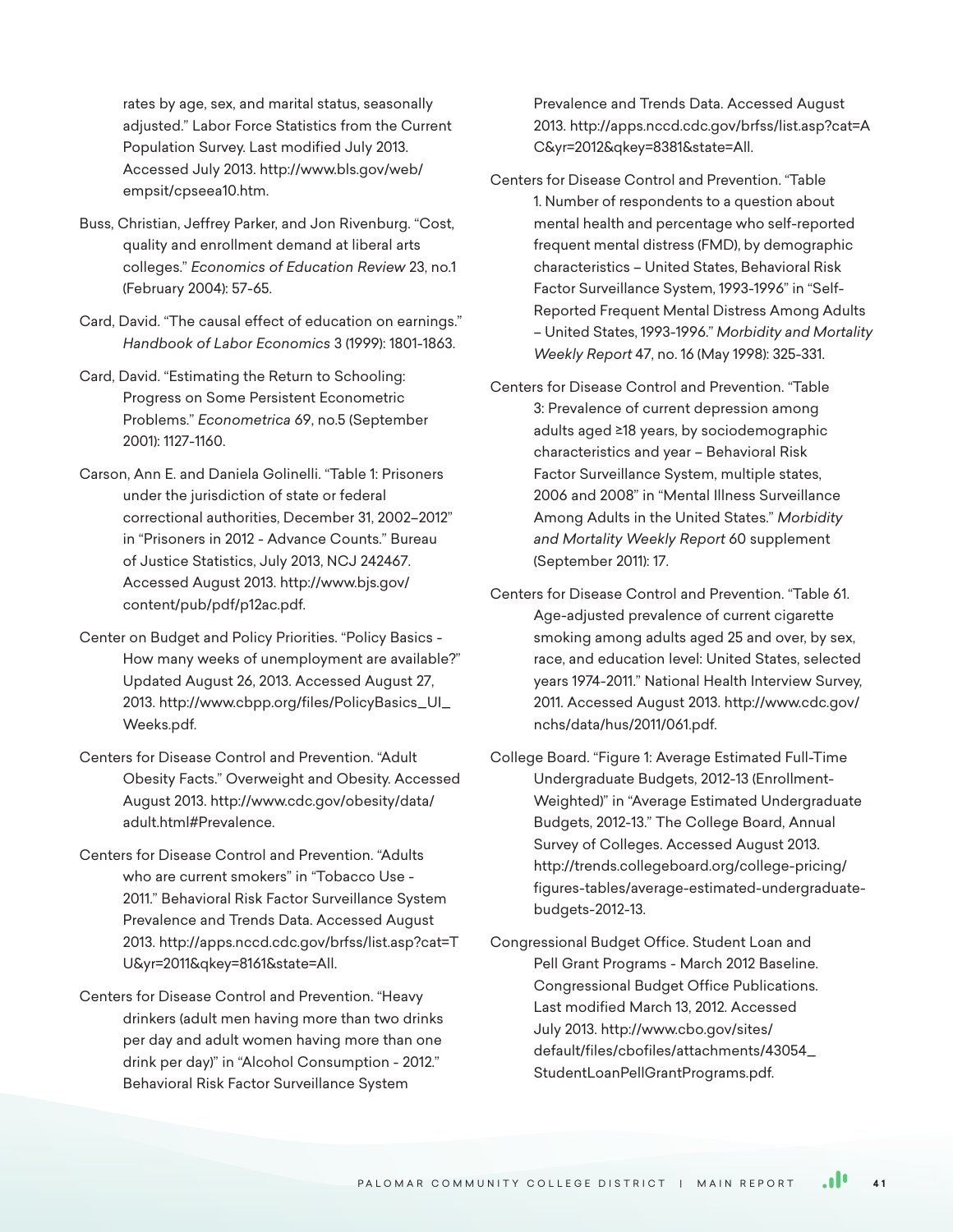- Criminal Justice Expenditure and Employment Extracts Program (CJEE). "Table 4. Justice system expenditure by character, state and type of government, fiscal year 2009 (preliminary)." Justice Expenditure and Employment Extracts 2009 (preliminary), NCJ 237913. Accessed July 2013. http://bjs.ojp.usdoj.gov/index. cfm?ty=pbdetail&iid=4335.
- Dickerson, Andy, and Steven McIntosh. "The Impact of Distance to Nearest Education Institution on the Post Compulsory Education Participation Decision." *Urban Studies* 50, no. 4 (2013): 742-758.
- Dynarski, Susan M. "Does Aid Matter? Measuring the Effect of Student Aid on College Attendance and Completion." *American Economic Review* 93, no. 1 (2003): 279-288.
- Economic Modeling Specialists, Intl. Labor market data and software. www.economicmodeling.com.
- Federal Bureau of Investigation, Criminal Justice Information Services Division. "Table 12: Crime Trends by Population Group, 2009-2010" in "Uniform Crime Reports." Crime in the United States, Offenses Known to Law Enforcement. Accessed August 2013. http://www.fbi.gov/ about-us/cjis/ucr/crime-in-the-u.s/2010/ crime-in-the-u.s.-2010/offenses-known-to-lawenforcement.
- Federal Bureau of Investigation, Criminal Justice Information Services Division. "Table 29: Estimated Number of Arrests, United States, 2010" in "Uniform Crime Reports." Crime in the United States, Persons Arrested. Accessed August 2013. http://www.fbi.gov/about-us/cjis/ucr/crime-in-theu.s/2010/crime-in-the-u.s.-2010/tables/10tbl29.xls.
- Federal Bureau of Prisons. "Quick Facts About the Bureau of Prisons." Last updated July 27, 2013. Accessed August 19, 2013. http://www.bop.gov/news/quick. jsp#1.
- Finkelstein, Eric A., Marco da Costa DiBonaventura, Somali M. Burgess, and Brent C. Hale. "The Costs of Obesity in the Workplace." *Journal of*

*Occupational and Environmental Medicine* 52, no. 10 (October 2010): 971-976.

- Guerino, Paul, Paige M. Harrison, and William J. Sabol. "Prisoners in 2010." Bureau of Justice Statistics, December 2011, NCJ 236096. Accessed August 2013. http://www.bjs.gov/content/pub/pdf/p10.pdf.
- Hamadeh, Mohamad and Roy Khoueiri. "Demand Elasticities for Higher Education in the United States." *International Journal of Business and Economic Perspectives* 5, no. 2 (2010): 60-67.
- Harlow, Caroline Wolf. "Table 1. Educational attainment for State and Federal prison inmates, 1997 and 1991, local jail inmates, 1996 and 1989, probationers, 1995, and the general population, 1997" in "Education and Correctional Populations." Bureau of Justice Statistics Special Report, January 2003, NCJ 195670. Accessed August 2013. http://bjs.ojp. usdoj.gov/index.cfm?ty=pbdetail&iid=814.
- Henderson, James M. and Richard E. Quandt. *Microeconomic Theory: A Mathematical Approach.*  New York: McGraw-Hill Book Company, 1971.
- IHS Consulting. "North Carolina Tourism 2011." Accessed March 27, 2013. http://www.travelks.com/includes/ content/docs/media/2011-North Carolina-TSA-Results-with-Regional-Analysis.pdf.
- Jaeger, David A. and Marianne E. Page. "New Evidence on Sheepskin Effects in the Returns to Education." *The Review of Economics and Statistics* 78, no. 4 (November 1996): 733-740.
- Kelchtermans, Stijn and Frank Verboven. "Participation and Study Decisions in a Public System of Higher Education." *Journal of Applied Econometrics* 25, no.3 (2010): 355-391.
- Knapp, Laura G., Janice E. Kelly-Reid, and Scott A. Ginder. "Table 1. Enrollment at all Title IV institutions, by control of institution, student level, level of institution, attendance status, gender, and race/ ethnicity: United States, fall 2011" in *Enrollment in Postsecondary Institutions, Fall 2011; Financial Statistics, Fiscal Year 2011; and Graduation Rates, Selected Cohorts, 2003-2008.* Washington,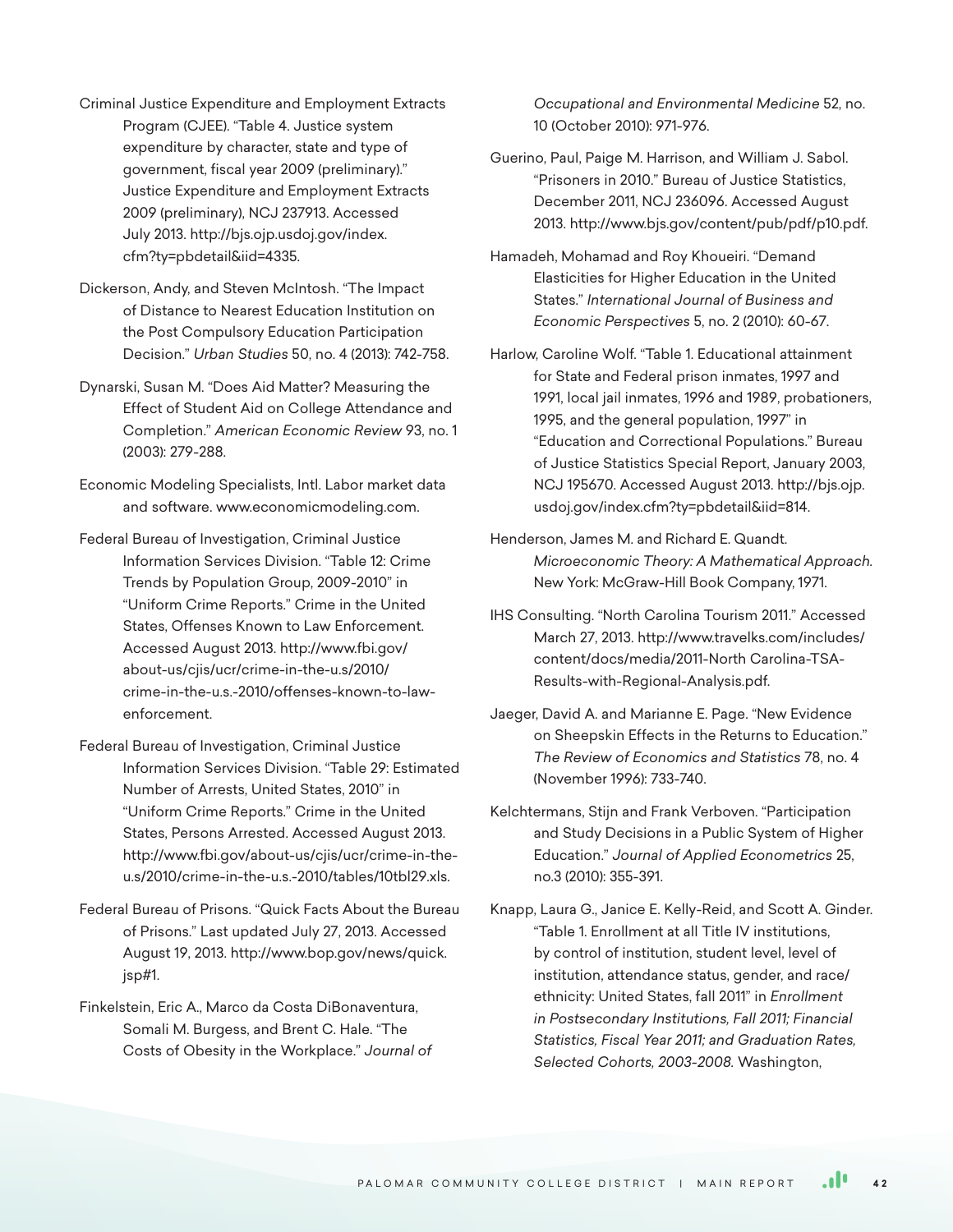DC: National Center for Education Statistics, December 2012. Accessed July 2013. http://nces. ed.gov/pubs2012/2012174rev.pdf.

- Leigh, Andrew and Chris Ryan. "Estimating returns to education using different natural experiments techniques." *Economics of Education Review* 27 (2008): 149-160.
- Leonesio, Michael V. "The Economics of Retirement: A Nontechnical Guide." *Social Security Bulletin* 59 no. 4 (Winter 1996): 29-50.
- McCollister, Kathryn E., Michael T. French, and Hai Fang. "The Cost of Crime to Society: New Crime-Specific Estimates for Policy and Program Evaluation." *Drug and Alcohol Dependence* 108 no.1-2 (April 1, 2010): 98-109. Accessed August 2013. http://www.ncbi.nlm.nih.gov/pmc/articles/ PMC2835847/.
- Mincer, Jacob. "Investment in Human Capital and Personal Income Distribution." *Journal of Political Economy* 66, no. 4 (August 1958): 281–302.
- Mincer, Jacob. *Schooling, Experience and Earnings.* New York: National Bureau of Economic Research, 1974.
- Minton, Todd. "Table 1: Inmates confined in local jails at midyear, average daily population, and incarceration rates, 2000–2012" in "Jail Inmates at Midyear 2012 - Statistical Tables." Bureau of Justice Statistics, May 2013, NCJ 241264. Accessed August 2013. www.bjs.gov/content/pub/pdf/ jim12st.pdf.
- Morgan, James N. and Edward H. Robb. "The impact of age upon interregional migration." *The Annals of Regional Science* 15, no. 3 (November 1981): 31-45.
- National Center for Education Statistics. *Digest of Education Statistics: 2011.* Accessed July 2013. http://nces.ed.gov/pubsearch/pubsinfo. asp?pubid=2012001.
- National Center for Education Statistics, Integrated Postsecondary Education Data System (IPEDS). http:// nces.ed.gov/ipeds/.
- National Center for Health Statistics. "Table 74. Healthy

weight, overweight, and obesity among persons 20 years of age and over, by selected characteristics: United States, selected years 1960-1962 through 2007-2010" in *Health, United States, 2011 With Special Feature on Socioeconomic Status and Health.* Hyattsville, MD: National Center for Health Statistics, 2012.

- National Survey on Drug Use and Health. "Table 1 (REVISED). Serious Mental Illness (SMI) in Past Year among Persons Aged 18 or Older, by location: Percentages, Annual Averages Based on 2008 and 2009 NSDUHs" in *The NSDUH Mental Illness: State Estimates of Adult Mental Illness.* Center for Behavioral Health Statistics and Quality, Substance Abuse and Mental Health Services Administration, May 2012.
- National Survey on Drug Use and Health. "Table B.1 Illicit Drug Use in the Past Month, by Age Group and State: Percentages, Annual Averages Based on 2009 and 2010 NSDUHs" in *State Estimates of Substance Use and Mental Disorders from the 2009-2010 National Surveys on Drug Use and Health.* NSDUH Series H-43, HHS Publication No. (SMA) 12-4703. Rockville, MD: Substance Abuse and Mental Health Services Administration, 2012.
- Office of Management and Budget. Circular A-94 Appendix C. Last modified December 2012. Accessed July 2013. http://www.whitehouse.gov/ omb/circulars\_a094/a94\_appx-c.
- Ogden, Cynthia L., Molly M. Lamb, Margaret D. Carroll, and Katherine M. Flegal. "Figure 3. Prevalence of obesity among adults aged 20 years and over, by education, sex, and race and ethnicity: United States 2005-2008" in "Obesity and Socioeconomic Status in Adults: United States 2005-2008." NCHS data brief no. 50. Hyattsville, MD: National Center for Health Statistics, 2010.
- Polachek, Solomon W. "Earnings Over the Lifecycle: The Mincer Earnings Function and its Applications." *Foundations and Trends in Microeconomics* 4, no. 3 (2008): 165-272.

Polachek, Solomon W. "Mincer's Overtaking Point and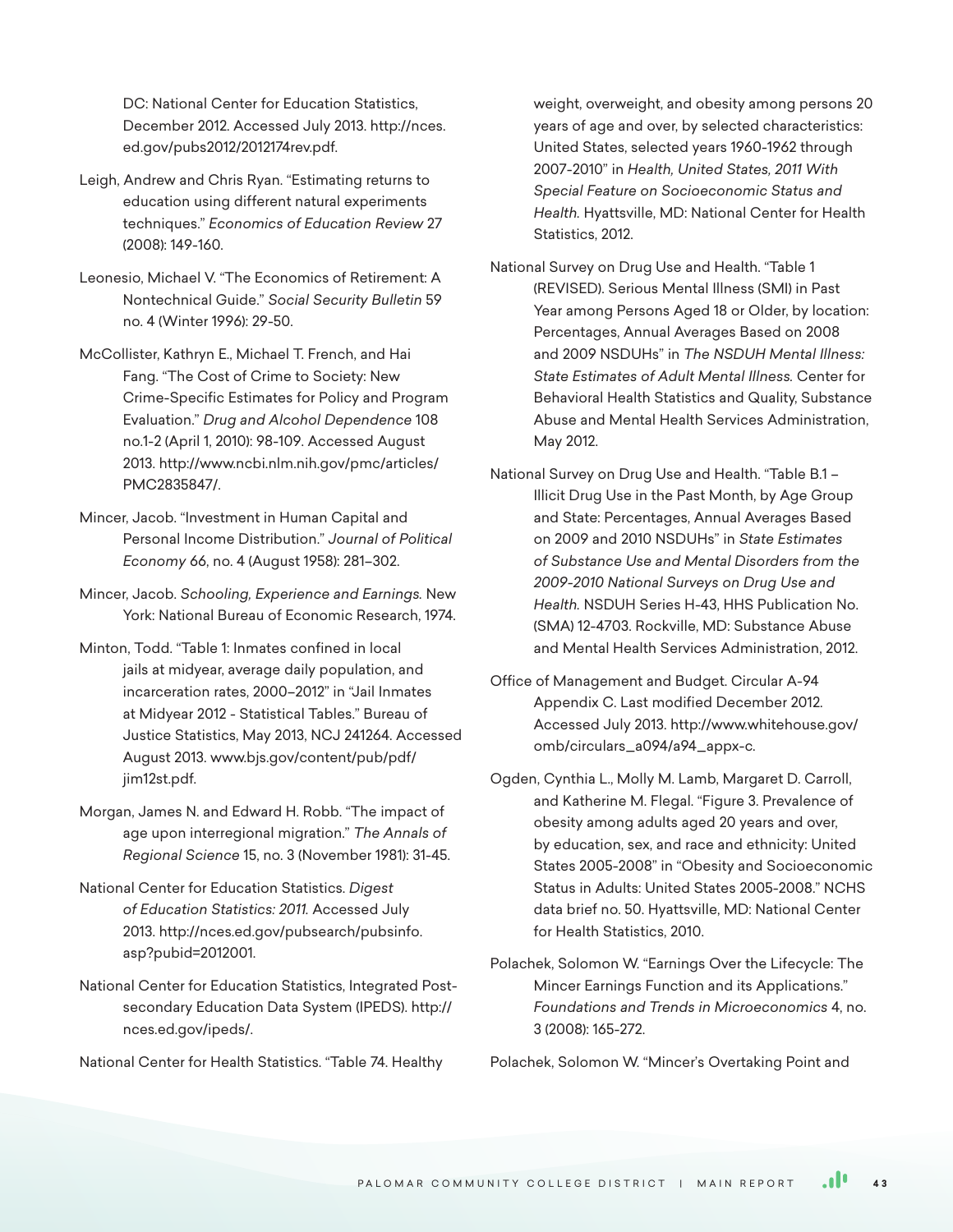the Lifecycle Earnings Distribution." *Review of the Economics of the Household* 1, no. 4 (December 2003): 273-304.

- Ramey, Valerie and Neville Francis. "A Century of Work and Leisure." *American Economic Journal: Macroeconomics* 1, no.2 (2009): 189-224.
- Sevilla, Almudena, Jose Ignacio Gimenez-Nadal, and Jonathan I. Gershuny. "Leisure Inequality in the United States: 1965-2003." IZA Discussion Paper no. 6708, July 2012.
- Substance Abuse and Mental Health Services Administration. "Table 5.7B - Substance Dependence or Abuse in the Past Year among Persons Aged 26 or Older, by Demographic Characteristics: Percentages, 2010 and 2011." SAMSHA, Center for Behavioral Health Statistics and Quality, National Survey on Drug Use and Health, 2010 and 2011. Accessed August 2013. http://www.samhsa.gov/data/ NSDUH/2011SummNatFindDetTables/NSDUH-Det TabsPDFWHTML2011/2k11DetailedTabs/Web/ HTML/NSDUH-DetTabsSect5peTabs1to56-2011. htm.
- Substance Abuse and Mental Health Services Administration. "Table A.2. Spending by Payer: Levels and Percent Distribution for Mental Health and Substance Abuse (MHSA), Mental Health (MH), Substance Abuse (SA), Alcohol Abuse (AA), Drug Abuse (DA), and All-Health, 2005" in *National Expenditures for Mental Health Services & Substance Abuse Treatment, 1986 – 2005.* DHHS Publication No. (SMA) 10-4612. Rockville, MD: Center for Mental Health Services and Center for Substance Abuse Treatment, Substance Abuse and Mental Health Services Administration, 2010.
- Supplemental Nutrition Assistance Program. "State Activity Report Fiscal Year 2011." Food and Nutrition Service, Supplemental Nutrition Assistance Program, Program Accountability and Administration Division, December 2012. Accessed August 2013. http://www.fns.usda.gov/snap/qc/ pdfs/2011\_state\_activity.pdf.
- Truffer, Christopher J., Sean Keehan, Sheila Smith, Jonathan Cylus, Andrea Sisko, John Poisal, Joseph Lizonitz, and M. Kent Clemens. "Health Spending Projections Through 2019: The Recession's Impact Continues." Health Affairs 29, no. 3 (March 2010): 522-529.
- U.S. Census Bureau. "Table 1. Educational Attainment of the Population 18 Years and Over, by Age, Sex, Race, and Hispanic Origin: 2012." Educational Attainment in the United States: 2012 - Detailed Tables. Accessed August 2013. http://www.census. gov/hhes/socdemo/education/data/cps/2012/ tables.html.
- U.S. Census Bureau. "Table 1363. Household Net Savings Rate by Country: 1995 to 2008" in "The 2012 Statistical Abstract International Statistics." Accessed June 2013. http://www.census.gov/ compendia/statab/2012/tables/12s1363.pdf.
- U.S. Census Bureau. "Social Insurance and Human Services" in "The 2012 Statistical Abstract." Accessed August 2013. http://www.census.gov/ compendia/statab/cats/social\_insurance\_human\_ services.html.
- U.S. Census Bureau. "State Characteristics: Vintage 2012." Population Estimates. Updated June 13, 2013. Accessed August 28, 2013. http://www.census.gov/ popest/data/state/asrh/2012/index.html.
- U.S. Department of Health and Human Services. "Chapter II. Indicators of Dependence" in "2008 Indicators of Welfare Dependence." Annual Report to Congress, 2008. Accessed August 2013. http://aspe.hhs.gov/ hsp/indicators08/index.shtml.
- U.S. Department of Health and Human Services, Office of Family Assistance. "Table 10:26 - Temporary Assistance for Needy Families - Active Cases: Percent Distribution of TANF Adult Recipients by Educational Level, FY 2009" in Temporary Assistance for Needy Families Program Ninth Report to Congress, 2012. Accessed August 2013. http://www.acf.hhs.gov/sites/default/files/ofa/ ar9appendix.pdf.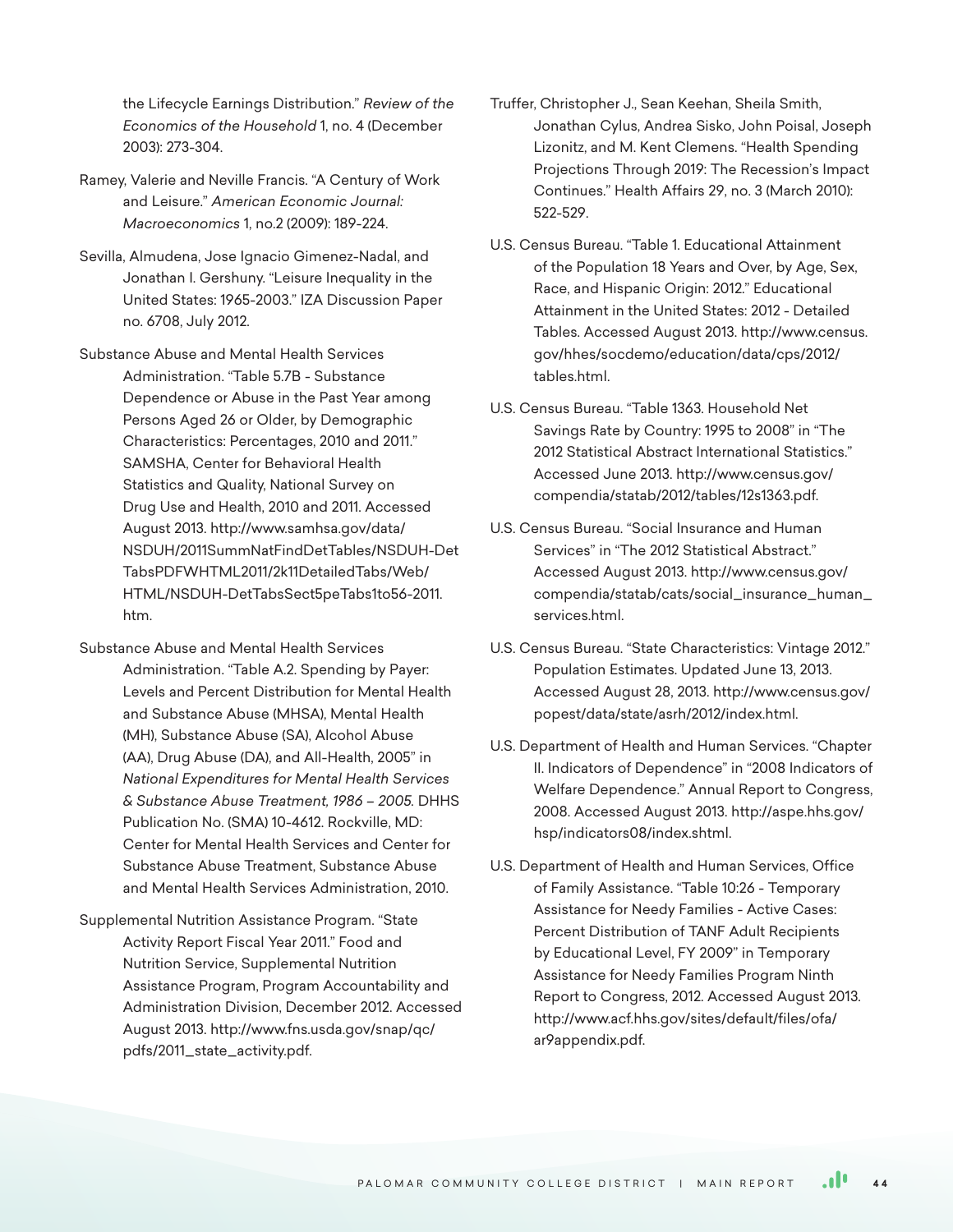- U.S. Department of Labor. "Minimum Wage Laws in the States - January 1, 2013." U.S. Department of Labor Wage and Hour Division (WHD). Accessed May 2013. http://www.dol.gov/whd/minwage/america. htm.
- U.S. Department of Labor. Unemployment Insurance Data Summary, 4th Quarter 2012. Accessed July 2013. http://www.ows.doleta.gov/unemploy/ content/data.asp.
- U.S. Department of the Treasury. "The Economic Costs of Smoking in the United States and the Benefits of Comprehensive Tobacco Legislation." Office of Public Affairs Report-3113, March 1998. Accessed August 2013. http://www.treasury.gov/press-center/

press-releases/Documents/tobacco.pdf.

- Walden, Michael, "The Local Economic Impact of the Cooperating Raleigh Colleges: Update 2013." March 2014, Accessed September 2014. http:// crcraleighcolleges.org/files/crcimpact2013-final. pdf
- Witters, Dan, Sengeeta Agrawal, and Diana Liu. "Depression Costs U.S. Workplaces \$23 Billion in Absenteeism." Gallup-Healthways Well-Being Index, Gallup Wellbeing, July 24, 2013. Accessed August 28, 2013. http://www.gallup.com/ poll/163619/depression-costs-workplaces-billionabsenteeism.aspx.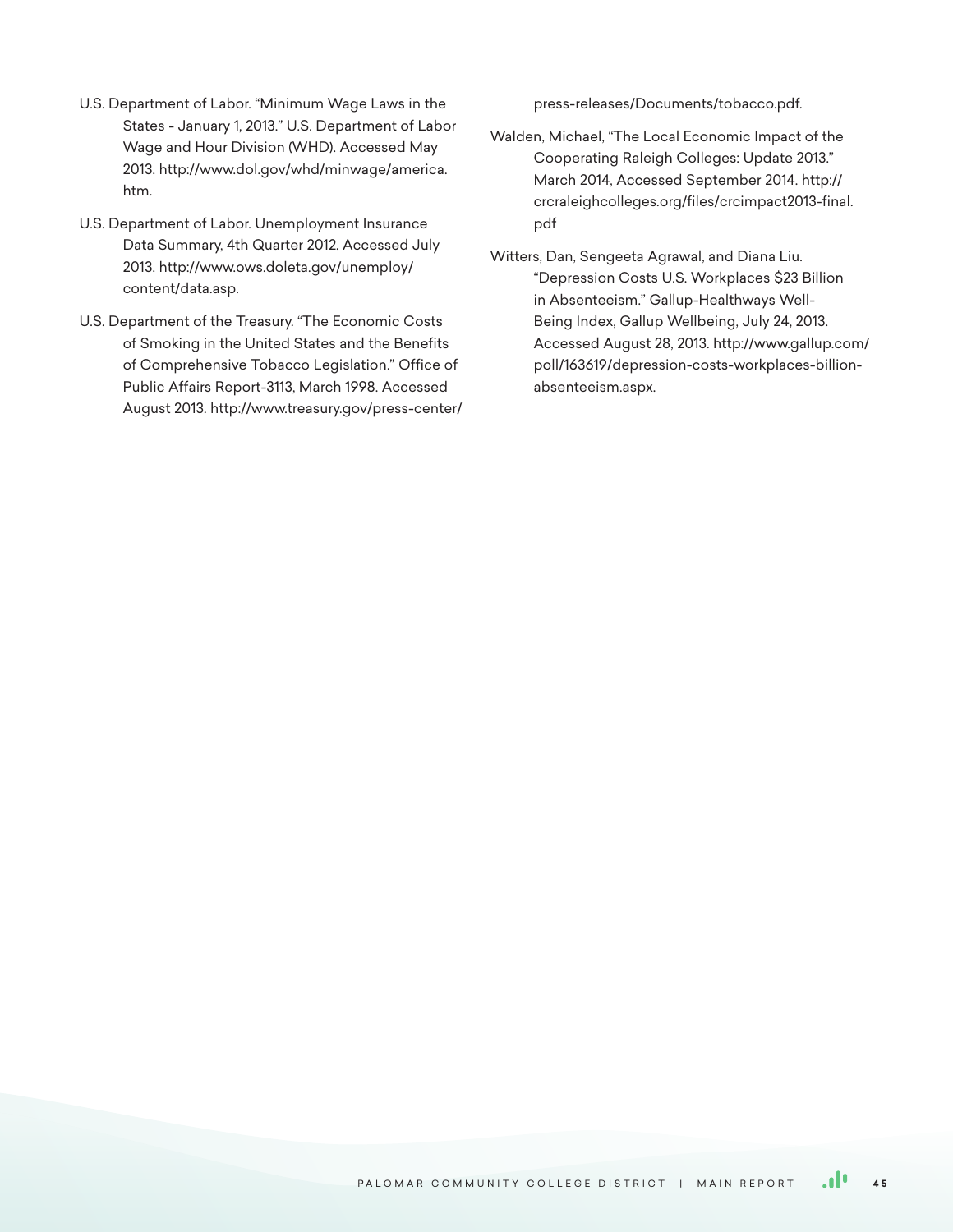# Appendix 1: Glossary of Terms

**Alternative education** A "with" and "without" measure of the percent of students who would still be able to avail themselves of education if the district under analysis did not exist. An estimate of 10%, for example, means that 10% of students do not depend directly on the existence of the district in order to obtain their education.

**Alternative use of funds** A measure of how monies that are currently used to fund the district might otherwise have been used if the district did not exist.

**Asset value** Capitalized value of a stream of future returns. Asset value measures what someone would have to pay today for an instrument that provides the same stream of future revenues.

**Attrition rate** Rate at which students leave the workforce due to out-migration, unemployment, retirement, or death.

**Benefit-cost ratio** Present value of benefits divided by present value of costs. If the benefit-cost ratio is greater than 1, then benefits exceed costs, and the investment is feasible.

**Credit hour equivalent** Credit hour equivalent, or CHE, is defined as 15 contact hours of education if on a semester system, and 10 contact hours if on a quarter system. In general, it requires 450 contact hours to complete one full-time equivalent, or FTE.

**Demand** Relationship between the market price of education and the volume of education demanded (expressed in terms of enrollment). The law of the downward-sloping demand curve is related to the fact that enrollment increases only if the price (tuition and fees) is lowered, or conversely, enrollment decreases if price increases.

**Discounting** Expressing future revenues and costs in present value terms.

**Economics** Study of the allocation of scarce resources among alternative and competing ends. Economics is not normative (what ought to be done), but positive (describes what is, or how people are likely to behave in response to economic changes).

**Elasticity of demand** Degree of responsiveness of the quantity of education demanded (enrollment) to changes in market prices (tuition and fees). If a decrease in fees increases total revenues, demand is elastic. If it decreases total revenues, demand is inelastic. If total revenues remain the same, elasticity of demand is unitary.

**Externalities** Impacts (positive and negative) for which there is no compensation. Positive externalities of education include improved social behaviors such as lower crime, reduced welfare and unemployment, and improved health. Educational institutions do not receive compensation for these benefits, but benefits still occur because education is statistically proven to lead to improved social behaviors.

**Gross regional product** Measure of the final value of all goods and services produced in a state after netting out the cost of goods used in production. Alternatively, gross regional product (GRP) equals the combined incomes of all factors of production; i.e., labor, land and capital. These include wages, salaries, proprietors' incomes, profits, rents, and other. Gross regional product is also sometimes called value added or added income.

**Initial effect** Income generated by the initial injection of monies into the economy through the payroll of the district and the higher earnings of its students.

**Input-output analysis** Relationship between a given set of demands for final goods and services and the implied amounts of manufactured inputs, raw materials, and labor that this requires. When educational institutions pay wages and salaries and spend money for supplies in the region, they also generate earnings in all sectors of the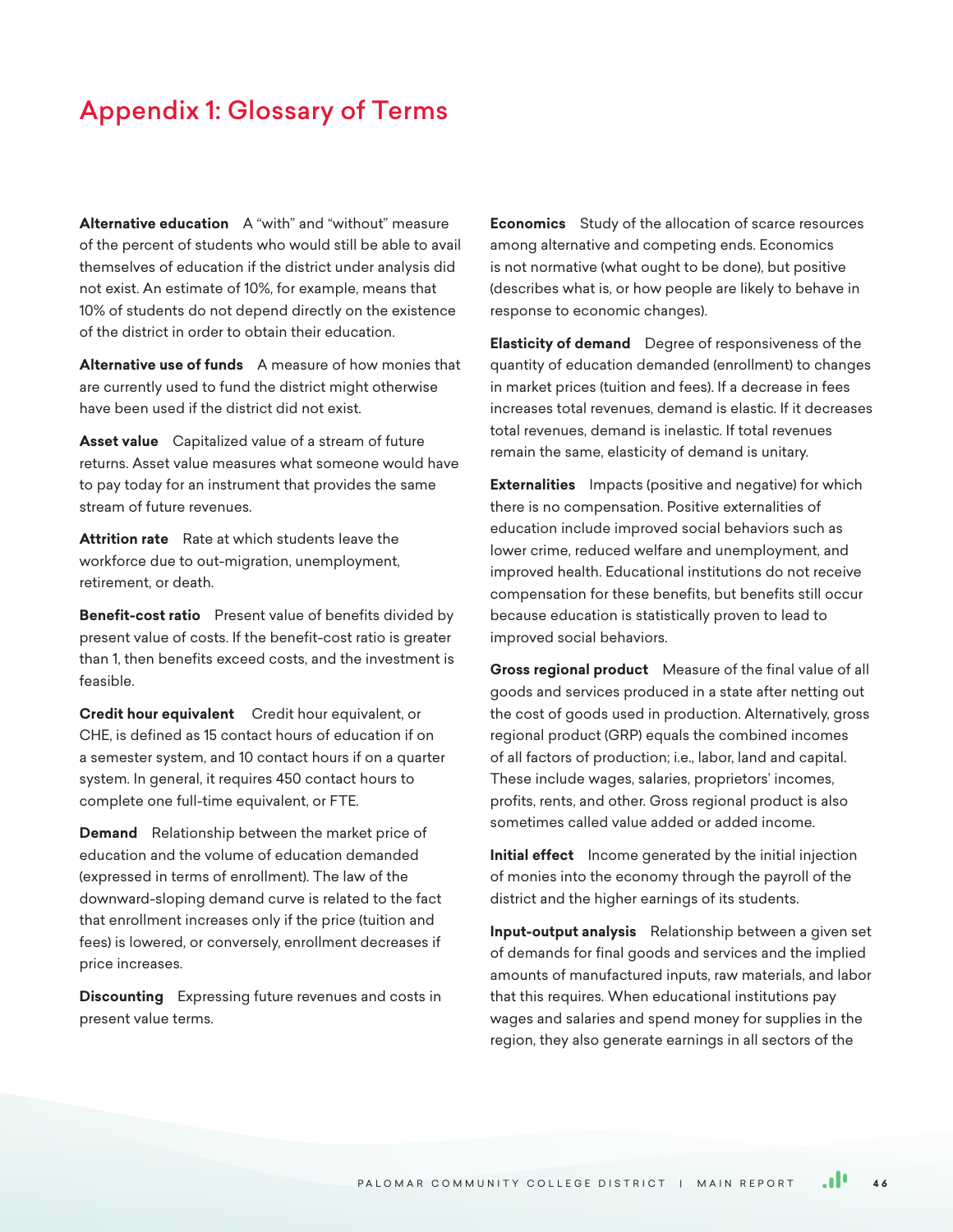economy, thereby increasing the demand for goods and services and jobs. Moreover, as students enter or rejoin the workforce with higher skills, they earn higher salaries and wages. In turn, this generates more consumption and spending in other sectors of the economy.

**Internal rate of return** Rate of interest that, when used to discount cash flows associated with investing in education, reduces its net present value to zero (i.e., where the present value of revenues accruing from the investment are just equal to the present value of costs incurred). This, in effect, is the breakeven rate of return on investment since it shows the highest rate of interest at which the investment makes neither a profit nor a loss.

**Earnings (labor income)** Income that is received as a result of labor; i.e., wages.

**Multiplier effect** Additional income created in the economy as the district and its students spend money in the region. It consists of the income created by the supply chain of the industries initially affected by the spending of the district and its students (i.e., the direct effect), income created by the supply chain of the initial supply chain (i.e., the indirect effect), and the income created by the increased spending of the household sector (i.e., the induced effect).

**NAICS** The North American Industry Classification System (NAICS) classifies North American business

establishment in order to better collect, analyze, and publish statistical data related to the business economy.

Net cash flow Benefits minus costs, i.e., the sum of revenues accruing from an investment minus costs incurred.

**Net present value** Net cash flow discounted to the present. All future cash flows are collapsed into one number, which, if positive, indicates feasibility. The result is expressed as a monetary measure.

**Non-labor income** Income received from investments, such as rent, interest, and dividends.

**Opportunity cost** Benefits foregone from alternative B once a decision is made to allocate resources to alternative A. Or, if individuals choose to attend college, they forego earnings that they would have received had they chose instead to work full-time. Foregone earnings, therefore, are the "price tag" of choosing to attend college.

**Payback period** Length of time required to recover an investment. The shorter the period, the more attractive the investment. The formula for computing payback period is:

> **Payback period = cost of investment/net return per period**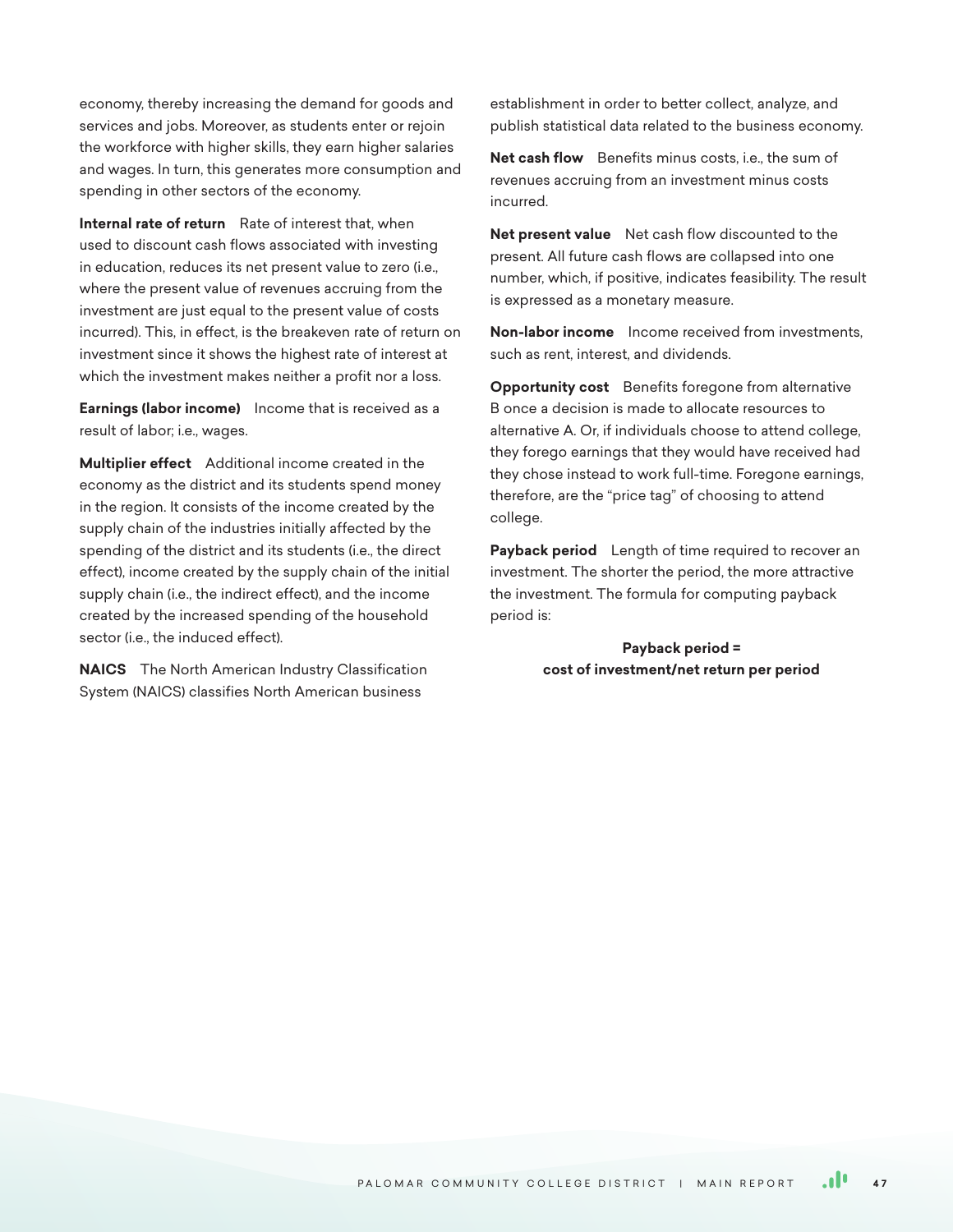# Appendix 2: Frequently Asked Questions (FAQs)

This appendix provides answers to some frequently asked questions about the results.

## **What is economic impact analysis?**

Economic impact analysis quantifies the impact from a given economic event – in this case, the presence of a district – on the economy of a specified region.

## **What is investment analysis?**

Investment analysis is a standard method for determining whether or not an existing or proposed investment is economically viable. This methodology is appropriate in situations where a stakeholder puts up a certain amount of money with the expectation of receiving benefits in return, where the benefits that the stakeholder receives are distributed over time, and where a discount rate must be applied in order to account for the time value of money.

#### **Do the results differ by region, and if so, why?**

Yes. Regional economic data are drawn from Emsi's proprietary MR-SAM model, the Census Bureau, and other sources to reflect the specific earnings levels, jobs numbers, unemployment rates, population demographics, and other key characteristics of the region served by the district. Therefore, model results for the district are specific to the given region.

# **Are the funds transferred to the district increasing in value, or simply being re-directed?**

Emsi's approach is not a simple "rearranging of the furniture" where the impact of operations spending is essentially a restatement of the level of funding received by the district. Rather, it is an impact assessment of the additional income created in the region as a result of the district spending on payroll and other non-pay

expenditures, net of any impacts that would have occurred anyway if the district did not exist.

## **How does my district's rates of return compare to that of other institutions?**

In general, Emsi discourages comparisons between institutions since many factors, such as regional economic conditions, institutional differences, and student demographics are outside of the district's control. It is best to compare the rate of return to the discount rates of 4.5% (for students) and 1.1% (for society and taxpayers), which can also be seen as the opportunity cost of the investment (since these stakeholder groups could be spending their time and money in other investment schemes besides education). If the rate of return is higher than the discount rate, the stakeholder groups can expect to receive a positive return on their educational investment.

Emsi recognizes that some institutions may want to make comparisons. As a word of caution, if comparing to an institution that had a study commissioned by a firm other than Emsi, then differences in methodology will create an "apples to oranges" comparison and will therefore be difficult. The study results should be seen as unique to each institution.

# **Net Present Value (NPV): How do I communicate this in laymen's terms?**

Which would you rather have: a dollar right now or a dollar 30 years from now? That most people will choose a dollar now is the crux of net present value. The preference for a dollar today means today's dollar is therefore worth more than it would be in the future (in most people's opinion). Because the dollar today is worth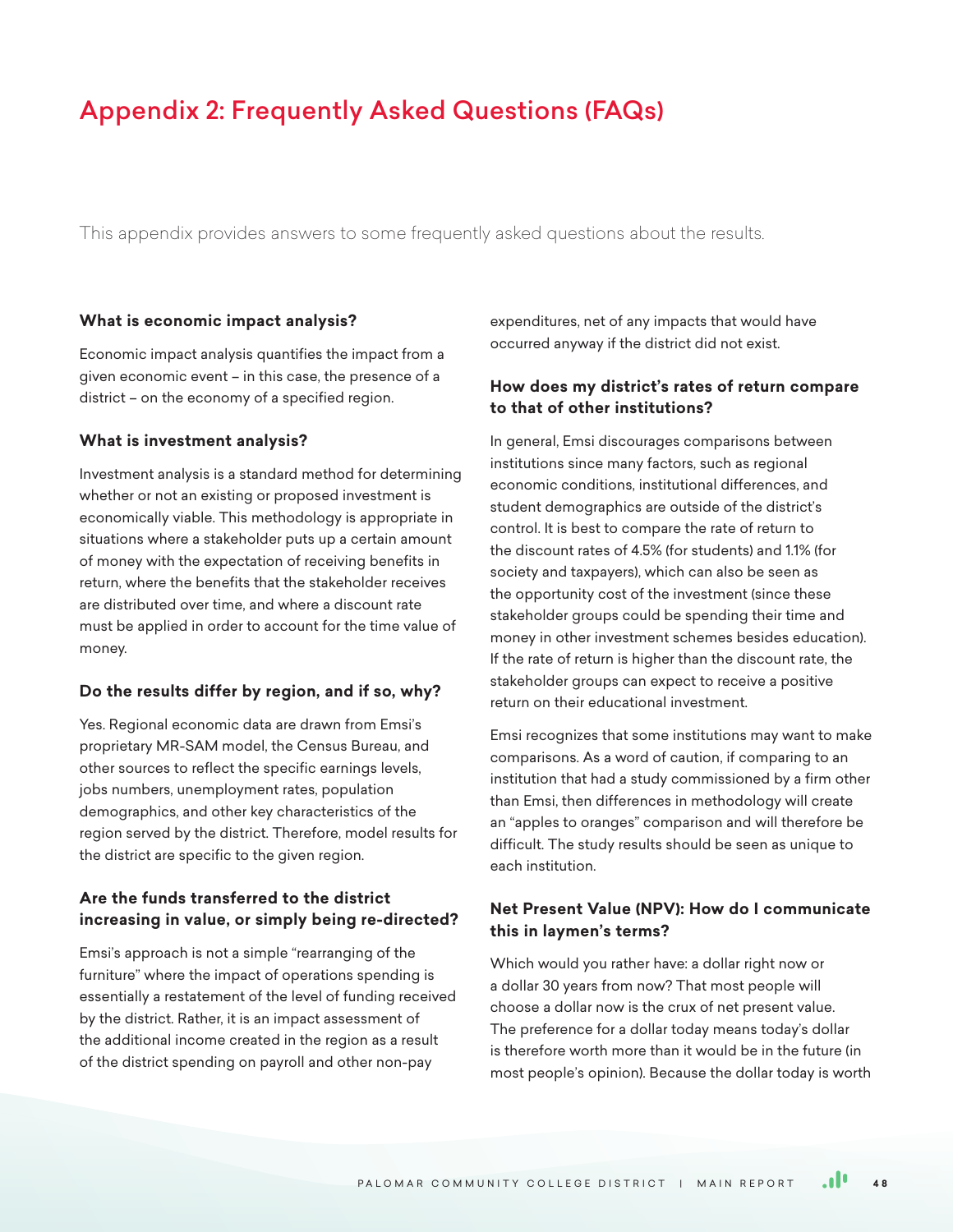more than a dollar in 30 years, the dollar 30 years from now needs to be adjusted to express its worth today. Adjusting the values for "this time value of money" is called discounting and the result of adding them all up after discounting each value is called net present value.

# **Internal Rate of Return (IRR): How do I communicate this in laymen's terms?**

Using the bank as an example, an individual needs to decide between spending all of their paycheck today and putting it into savings. If they spend it today, they know what it is worth:  $$1 = $1$ . If they put it into savings, they need to know that there will be some sort of return to them for spending those dollars in the future rather than now. This is why banks offer interest rates and deposit interest earnings. This makes it so an individual

can expect, for example, a 3% return in the future for money that they put into savings now.

# **Total Economic Impact: How do I communicate this in laymen's terms?**

Big numbers are great, but putting it into perspective can be a challenge. To add perspective, find an industry with roughly the same "% of GRP" as your district (Table 1.5). This percentage represents its portion of the total gross regional product in the region (similar to the nationally recognized gross domestic product but at a regional level). This allows the district to say that their single brick and mortar campus does just as much for the Palomar CCD Service Area as the entire utility industry, for example. This powerful statement can help put the large total impact number into perspective.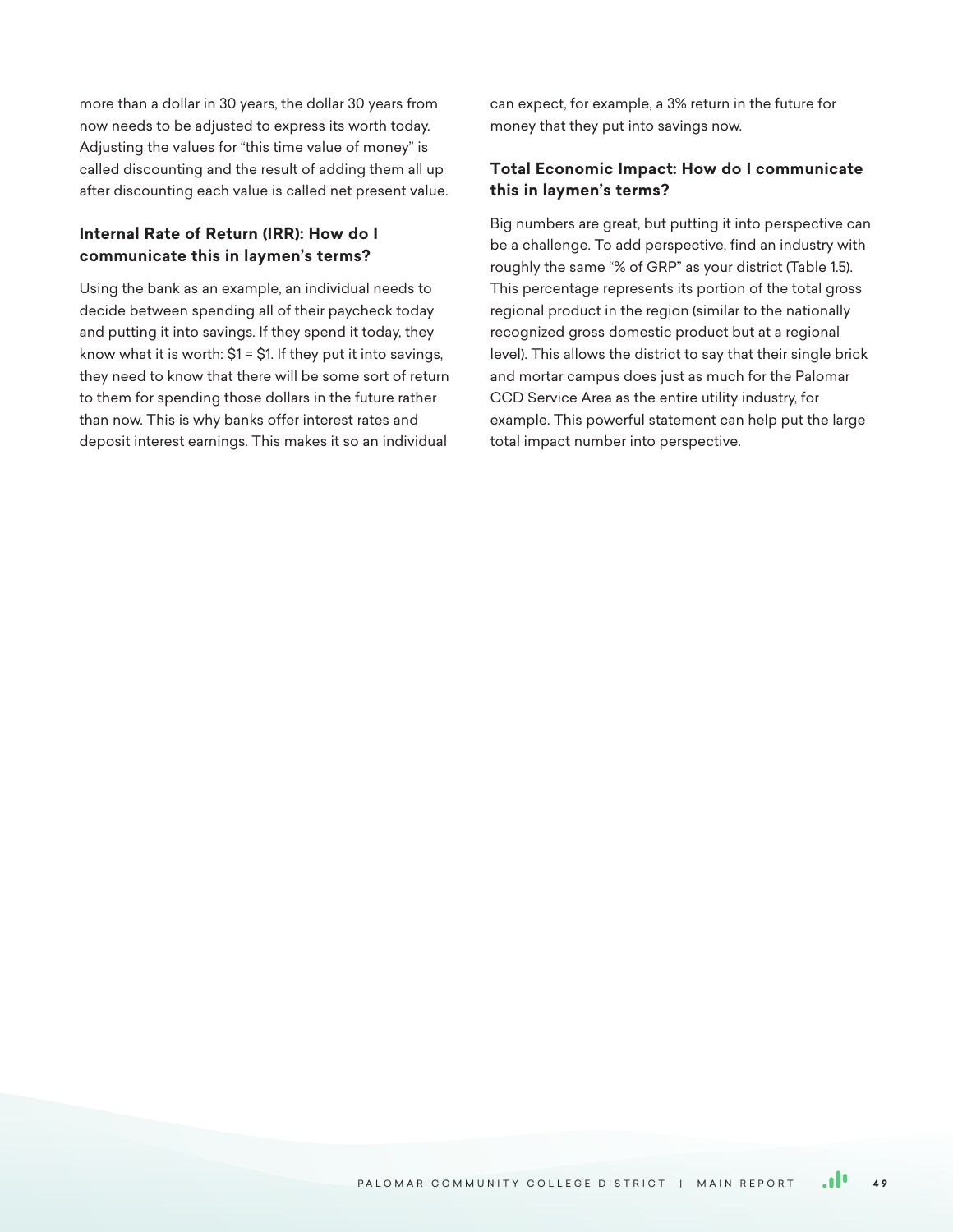# Appendix 3: Example of Sales versus Income

Emsi's economic impact study differs from many other studies because we prefer to report the impacts in terms of income rather than sales (or output). Income is synonymous with value added or gross regional product (GRP). Sales include all the intermediary costs associated with producing goods and services. Income is a net measure that excludes these intermediary costs:

#### **Income = Sales – Intermediary Costs**

For this reason, income is a more meaningful measure of new economic activity than reporting sales. This is evidenced by the use of gross domestic product (GDP) – a measure of income – by economists when considering the economic growth or size of a country. The difference is GRP reflects a region and GDP a country.

To demonstrate the difference between income and

sales, let us consider an example of a baker's production of a loaf of bread. The baker buys the ingredients such as eggs, flour, and yeast for \$2.00. He uses capital such as a mixer to combine the ingredients and an oven to bake the bread and convert it into a final product. Overhead costs for these steps are \$1.00. Total intermediary costs are \$3.00. The baker then sells the loaf of bread for \$5.00.

The sales amount of the loaf of bread is \$5.00. The income from the loaf of bread is equal to the sales amount less the intermediary costs:

### **Income = \$5.00 − \$3.00 = \$2.00**

In our analysis, we provide context behind the income figures by also reporting the associated number of jobs. The impacts are also reported in sales and earnings terms for reference.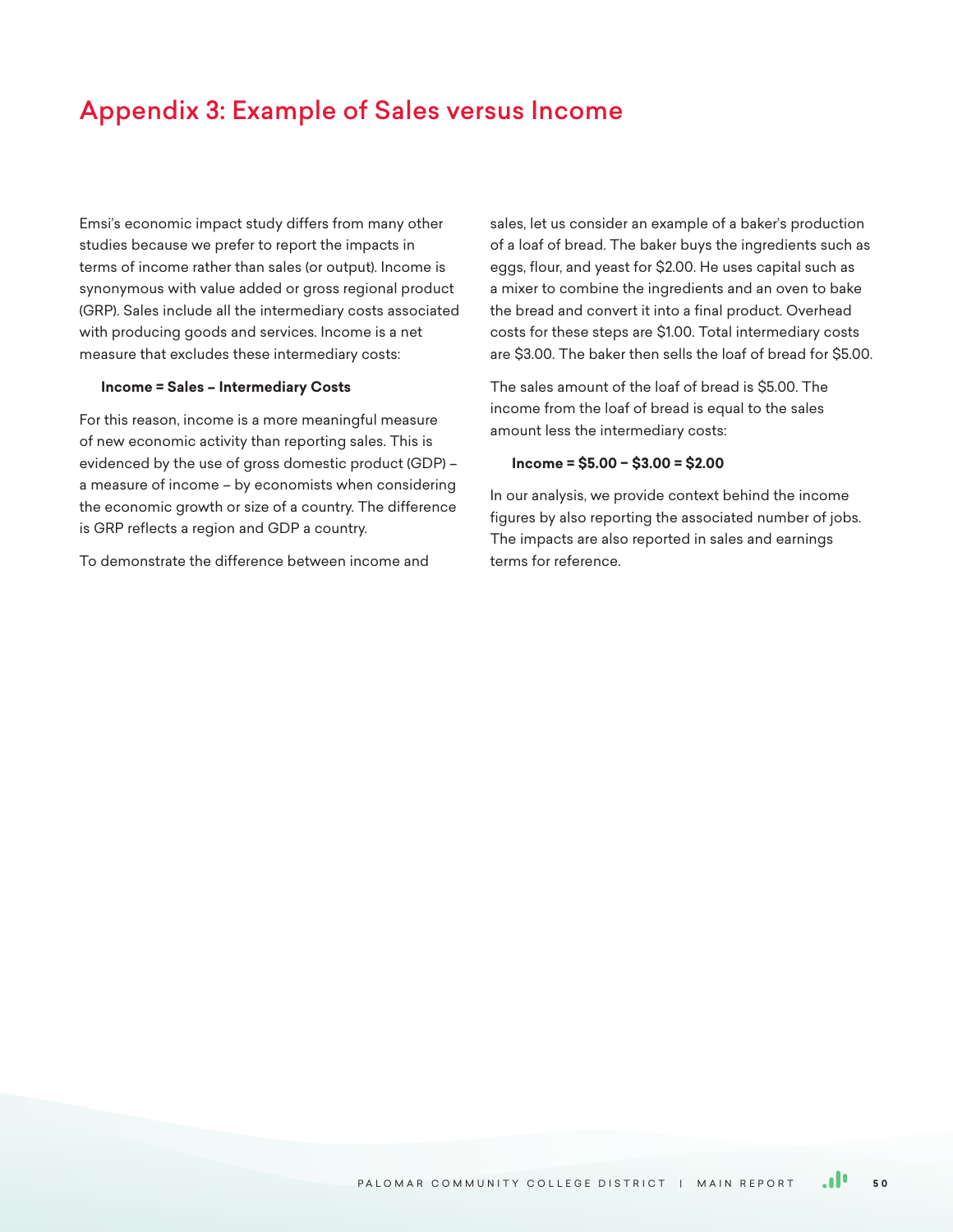# Appendix 4: Emsi MR-SAM

Emsi's (MR-SAM) represents the flow of all economic transactions in a given region. It replaces Emsi's previous input-output (IO) model, which operated with some 1,100 industries, four layers of government, a single household consumption sector, and an investment sector. The old IO model was used to simulate the ripple effects (i.e., multipliers) in the regional economy as a result of industries entering or exiting the region. The MR-SAM model performs the same tasks as the old IO model, but it also does much more. Along with the same 1,100 industries, government, household and investment sectors embedded in the old IO tool, the MR-SAM exhibits much more functionality, a greater amount of data, and a higher level of detail on the demographic and occupational components of jobs (16 demographic cohorts and about 750 occupations are characterized).

This appendix presents a high-level overview of the MR-SAM. Additional documentation on the technical aspects of the model is available upon request.

# DATA SOURCES FOR THE MODEL

The Emsi MR-SAM model relies on a number of internal and external data sources, mostly compiled by the federal government. What follows is a listing and short explanation of our sources. The use of these data will be covered in more detail later in this appendix.

**Emsi Data** are produced from many data sources to produce detailed industry, occupation, and demographic jobs and earnings data at the local level. This information (especially sales-to-jobs ratios derived from jobs and earnings-to-sales ratios) is used to help regionalize the national matrices as well as to disaggregate them into more detailed industries than are normally available.

**BEA Make and Use Tables** (MUT) are the basis for inputoutput models in the U.S. The make table is a matrix that describes the amount of each commodity made by each industry in a given year. Industries are placed in the rows and commodities in the columns. The use table is

a matrix that describes the amount of each commodity used by each industry in a given year. In the use table, commodities are placed in the rows and industries in the columns. The BEA produces two different sets of MUTs, the benchmark and the summary. The benchmark set contains about 500 sectors and is released every five years, with a five-year lag time (e.g., 2002 benchmark MUTs were released in 2007). The summary set contains about 80 sectors and is released every year, with a twoyear lag (e.g., 2010 summary MUTs were released in late 2011/early 2012). The MUTs are used in the Emsi MR-SAM model to produce an industry-by-industry matrix describing all industry purchases from all industries.

**BEA Gross Domestic Product by State** (GSP) describes gross domestic product from the value added (also known as added income) perspective. Value added is equal to employee compensation, gross operating surplus, and taxes on production and imports, less subsidies. Each of these components is reported for each state and an aggregate group of industries. This dataset is updated once per year, with a one-year lag. The Emsi MR-SAM model makes use of this data as a control and pegs certain pieces of the model to values from this dataset.

**BEA National Income and Product Accounts** (NIPA) cover a wide variety of economic measures for the nation, including gross domestic product (GDP), sources of output, and distribution of income. This dataset is updated periodically throughout the year and can be between a month and several years old depending on the specific account. NIPA data are used in many of the Emsi MR- MR-SAM processes as both controls and seeds.

**BEA Local Area Income** (LPI) encapsulates multiple tables with geographies down to the county level. The following two tables are specifically used: CA05 (Personal income and earnings by industry) and CA91 (Gross flow of earnings). CA91 is used when creating the commuting submodel and CA05 is used in several processes to help with place-of-work and place-of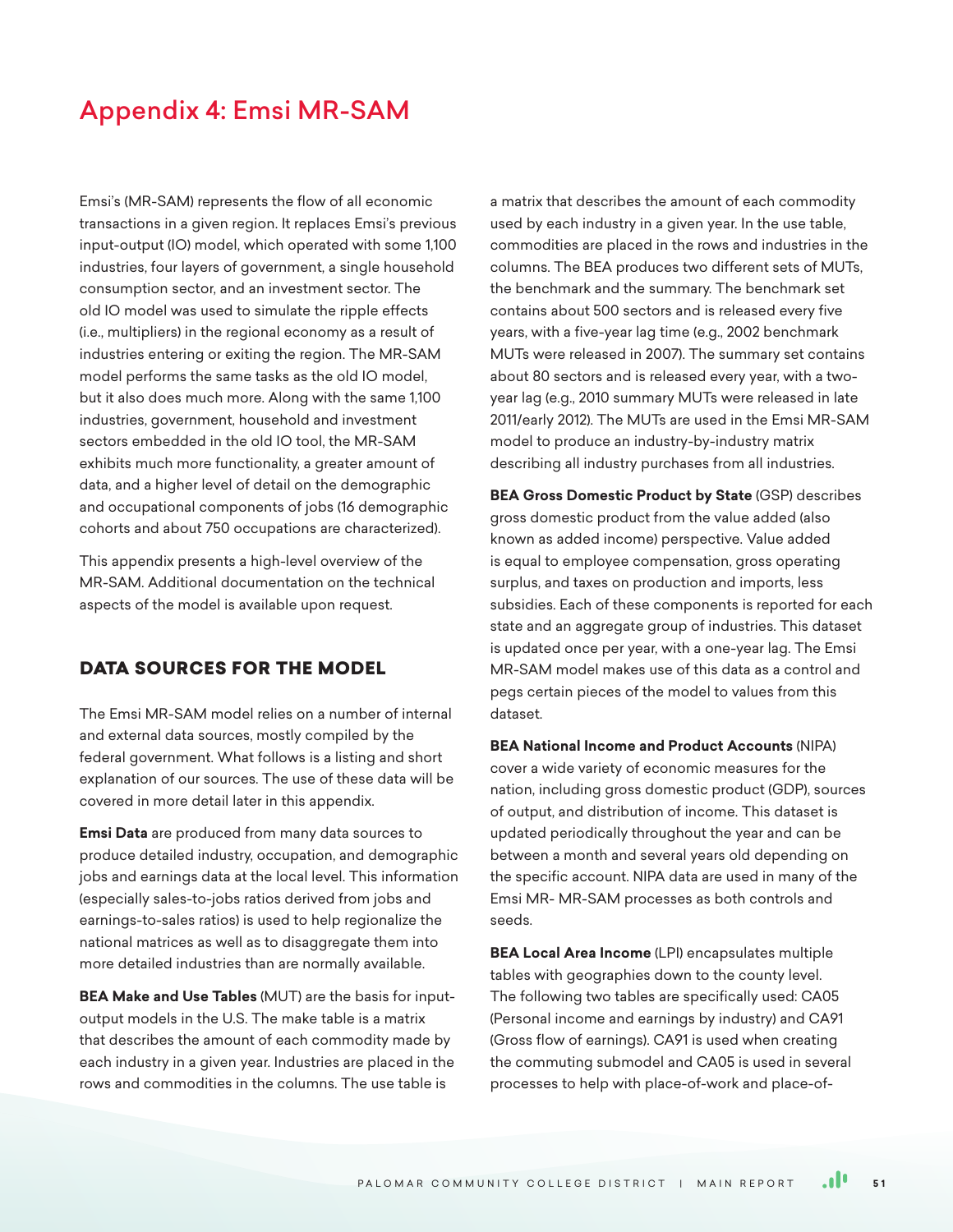residence differences, as well as to calculate personal income, transfers, dividends, interest, and rent.

**Bureau of Labor Statistics Consumer Expenditure Survey** (CEX) reports on the buying habits of consumers along with some information as to their income, consumer unit, and demographics. Emsi utilizes this data heavily in the creation of the national demographic by income type consumption on industries.

**Census of Government**'s (CoG) state and local government finance dataset is used specifically to aid breaking out state and local data that is reported in the MUTs. This allows Emsi to have unique production functions for each of its state and local government sectors.

**Census' OnTheMap** (OTM) is a collection of three datasets for the census block level for multiple years. **Origin-Destination** (OD) offers job totals associated with both home census blocks and a work census block. **Residence Area Characteristics** (RAC) offers jobs totaled by home census block. **Workplace Area Characteristics**  (WAC) offers jobs totaled by work census block. All three of these are used in the commuting submodel to gain better estimates of earnings by industry that may be counted as commuting. This dataset has holes for specific years and regions. These holes are filled with Census' Journey-to-Work described later.

**Census' Current Population Survey** (CPS) is used as the basis for the demographic breakout data of the MR-SAM model. This set is used to estimate the ratios of demographic cohorts and their income for the three different income categories (i.e., wages, property income, and transfers).

**Census' Journey-to-Work** (JtW) is part of the 2000 Census and describes the amount of commuting jobs between counties. This set is used to fill in the areas where OTM does not have data.

**Census' American Community Survey (ACS) Public Use Microdata Sample** (PUMS) is the replacement for Census' long form and is used by Emsi to fill the holes in the CPS data.

**Oak Ridge National Lab (ORNL) County-to-County Distance Matrix** (Skim Tree) contains a matrix of

distances and network impedances between each county via various modes of transportation such as highway, railroad, water, and combined highway-rail. Also included in this set are minimum impedances utilizing the best combination of paths. The ORNL distance matrix is used in Emsi's gravitational flows model that estimates the amount of trade between counties in the country.

# OVERVIEW OF THE MR-SAM MODEL

Emsi's MR-SAM modeling system is a comparative static model in the same general class as RIMS II (Bureau of Economic Analysis) and IMPLAN (Minnesota Implan Group). The MR-SAM model is thus not an econometric model, the primary example of which is PolicyInsight by REMI. It relies on a matrix representation of industryto-industry purchasing patterns originally based on national data which are regionalized with the use of local data and mathematical manipulation (i.e., non-survey methods). Models of this type estimate the ripple effects of changes in jobs, earnings, or sales in one or more industries upon other industries in a region.

The Emsi MR-SAM model shows final equilibrium impacts – that is, the user enters a change that perturbs the economy and the model shows the changes required to establish a new equilibrium. As such, it is not a dynamic model that shows year-by-year changes over time (as REMI's does).

### **National SAM**

Following standard practice, the SAM model appears as a square matrix, with each row sum exactly equaling the corresponding column sum. Reflecting its kinship with the standard Leontief input-output framework, individual SAM elements show accounting flows between row and column sectors during a chosen base year. Read across rows, SAM entries show the flow of funds into column accounts (also known as receipts or the appropriation of funds by those column accounts). Read down columns, SAM entries show the flow of funds into row accounts (also known as expenditures or the dispersal of funds to those row accounts).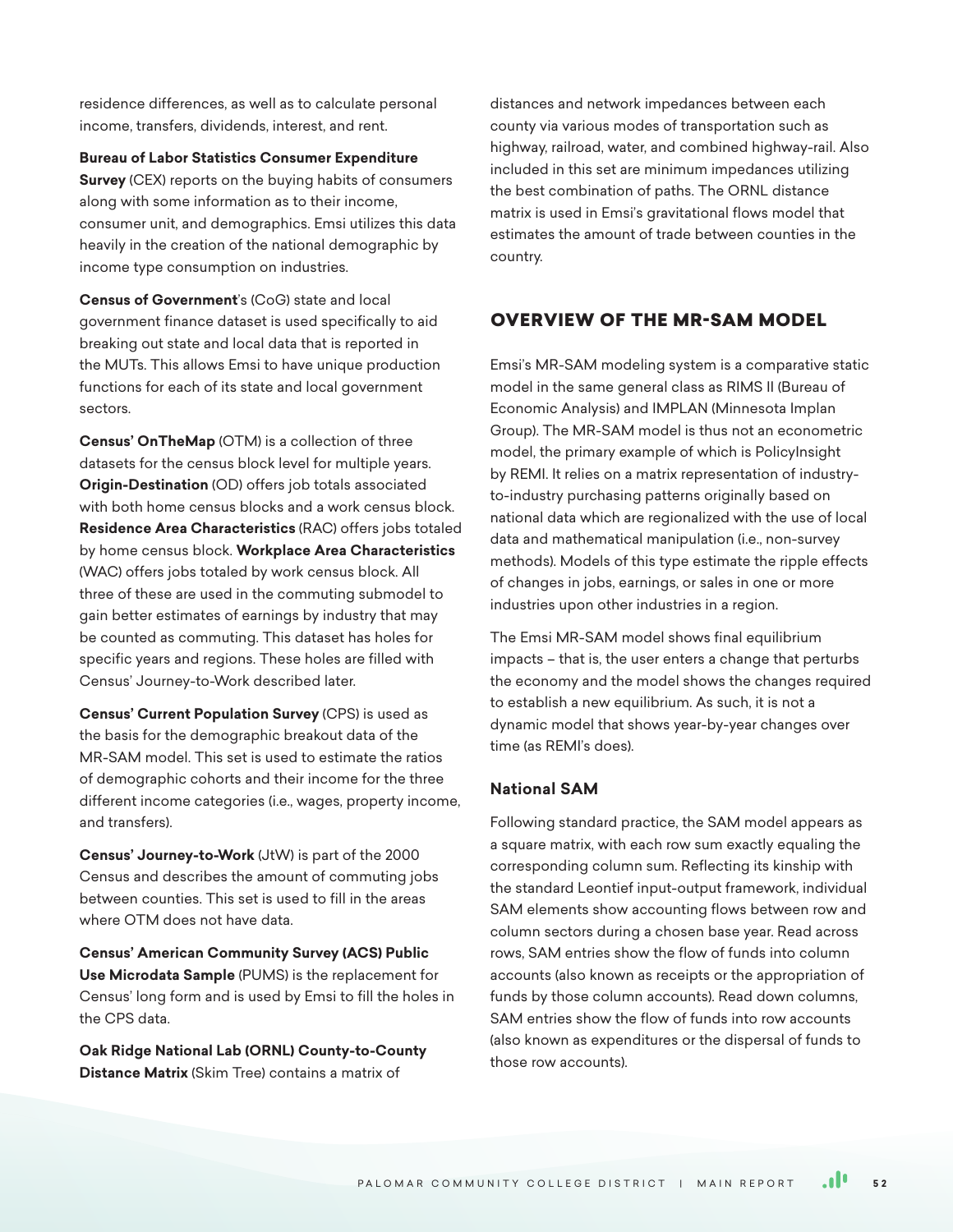The SAM may be broken into three different aggregation layers: broad accounts, sub-accounts, and detailed accounts. The broad layer is the most aggregate and will be covered first. Broad accounts cover between one and four sub-accounts, which in turn cover many detailed accounts. This appendix will not discuss detailed accounts directly because of their number. For example, in the industry broad account, there are two sub-accounts and over 1,100 detailed accounts.

#### **Multi-regional aspect of the MR-SAM**

Multi-regional (MR) describes a non-survey model that has the ability to analyze the transactions and ripple effects (i.e., multipliers) of not just a single region, but multiple regions interacting with each other. Regions in this case are made up of a collection of counties.

Emsi's multi-regional model is built off of gravitational flows, assuming that the larger a county's economy, the more influence it will have on the surrounding counties' purchases and sales. The equation behind this model is essentially the same that Isaac Newton used to calculate the gravitational pull between planets and stars. In Newton's equation, the masses of both objects are multiplied, then divided by the distance separating them and multiplied by a constant. In Emsi's model, the masses are replaced with the supply of a sector for one county and the demand for that same sector from another county. The distance is replaced with an impedance value that takes into account the distance, type of roads, rail lines, and other modes of transportation. Once this is calculated for every county-to-county pair, a set of mathematical operations is performed to make sure all counties absorb the correct amount of supply from every county and the correct amount of demand from every county. These operations produce more than 200 million data points.

# COMPONENTS OF THE EMSI MR-SAM **MODEL**

The Emsi MR-SAM is built from a number of different components that are gathered together to display information whenever a user selects a region. What

follows is a description of each of these components and how each is created. Emsi's internally created data are used to a great extent throughout the processes described below, but its creation is not described in this appendix.

#### **County earnings distribution matrix**

The county earnings distribution matrices describe the earnings spent by every industry on every occupation for a year – i.e., earnings by occupation. The matrices are built utilizing Emsi's industry earnings, occupational average earnings, and staffing patterns.

Each matrix starts with a region's staffing pattern matrix which is multiplied by the industry jobs vector. This produces the number of occupational jobs in each industry for the region. Next, the occupational average hourly earnings per job are multiplied by 2,080 hours, which converts the average hourly earnings into a yearly estimate. Then the matrix of occupational jobs is multiplied by the occupational annual earnings per job, converting it into earnings values. Last, all earnings are adjusted to match the known industry totals. This is a fairly simple process, but one that is very important. These matrices describe the place-of-work earnings used by the MR-SAM.

#### **Commuting model**

The commuting sub-model is an integral part of Emsi's MR-SAM model. It allows the regional and multi-regional models to know what amount of the earnings can be attributed to place-of-residence vs. place-of-work. The commuting data describe the flow of earnings from any county to any other county (including within the counties themselves). For this situation, the commuted earnings are not just a single value describing total earnings flows over a complete year, but are broken out by occupation and demographic. Breaking out the earnings allows for analysis of place-of-residence and place-of-work earnings. These data are created using Bureau of Labor Statistics' OnTheMap dataset, Census' Journey-to-Work, BEA's LPI CA91 and CA05 tables, and some of Emsi's data. The process incorporates the cleanup and disaggregation of the OnTheMap data, the estimation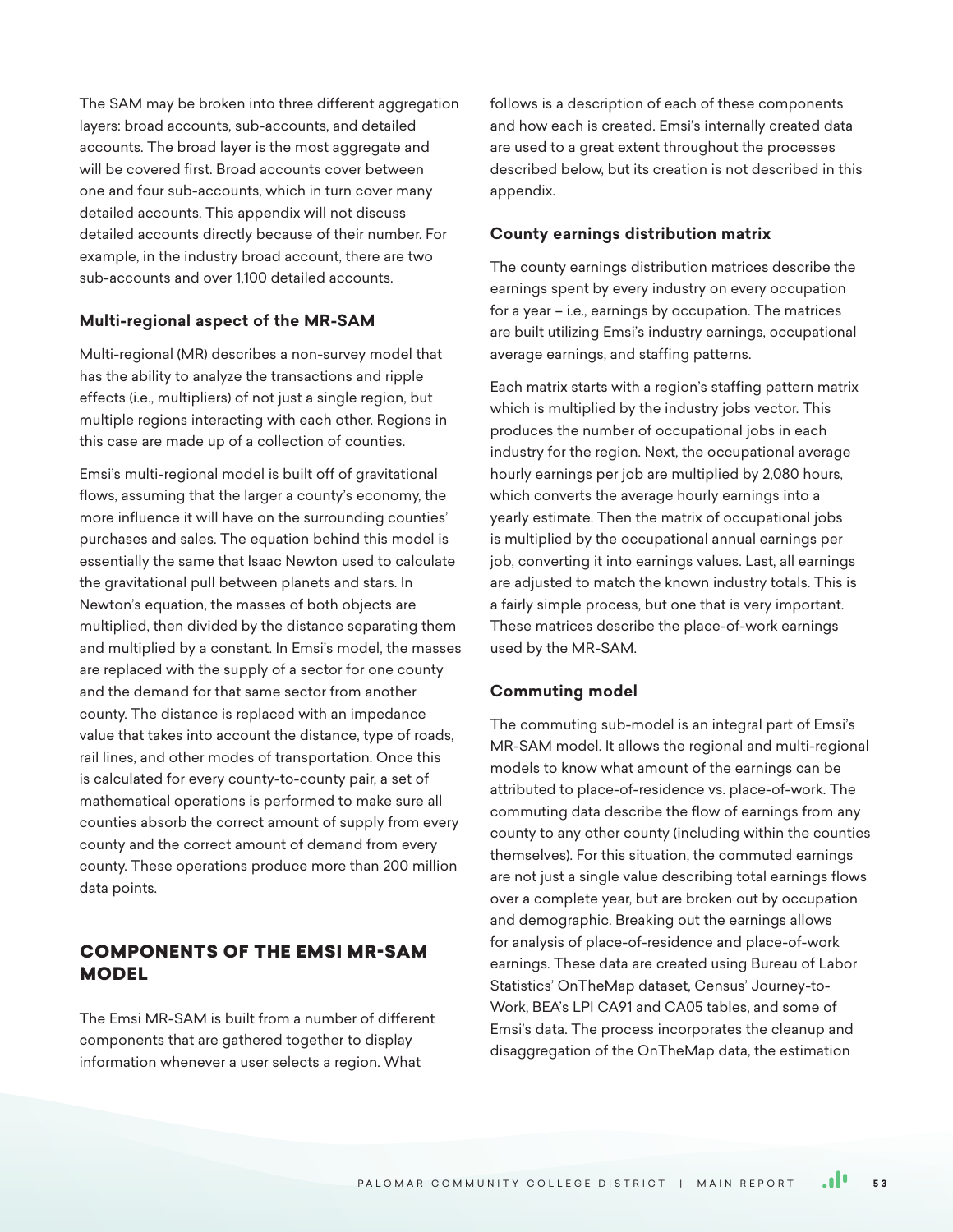of a closed system of county inflows and outflows of earnings, and the creation of finalized commuting data.

### **National SAM**

The national SAM as described above is made up of several different components. Many of the elements discussed are filled in with values from the national Z matrix – or industry-to-industry transaction matrix. This matrix is built from BEA data that describe which industries make and use what commodities at the national level. These data are manipulated with some industry standard equations to produce the national Z matrix. The data in the Z matrix act as the basis for the majority of the data in the national SAM. The rest of the values are filled in with data from the county earnings distribution matrices, the commuting data, and the BEA's National Income and Product Accounts.

One of the major issues that affect any SAM project is the combination of data from multiple sources that may not be consistent with one another. Matrix balancing is the broad name for the techniques used to correct this problem. Emsi uses a modification of the "diagonal similarity scaling" algorithm to balance the national SAM.

## **Gravitational flows model**

The most important piece of the Emsi MR-SAM model is the gravitational flows model that produces countyby-county regional purchasing coefficients (RPCs). RPCs estimate how much an industry purchases from other industries inside and outside of the defined region. This information is critical for calculating all IO models.

Gravity modeling starts with the creation of an impedance matrix that values the difficulty of moving a product from county to county. For each sector, an impedance matrix is created based on a set of distance impedance methods for that sector. A distance impedance method is one of the measurements reported in the Oak Ridge National Laboratory's Countyto-County Distance Matrix. In this matrix, every countyto-county relationship is accounted for in six measures: great-circle distance, highway impedance, rail miles, rail impedance, water impedance, and highway-rail-highway impedance. Next, using the impedance information, the trade flows for each industry in every county are solved for. The result is an estimate of multi-regional flows from every county to every county. These flows are divided by each respective county's demand to produce multiregional RPCs.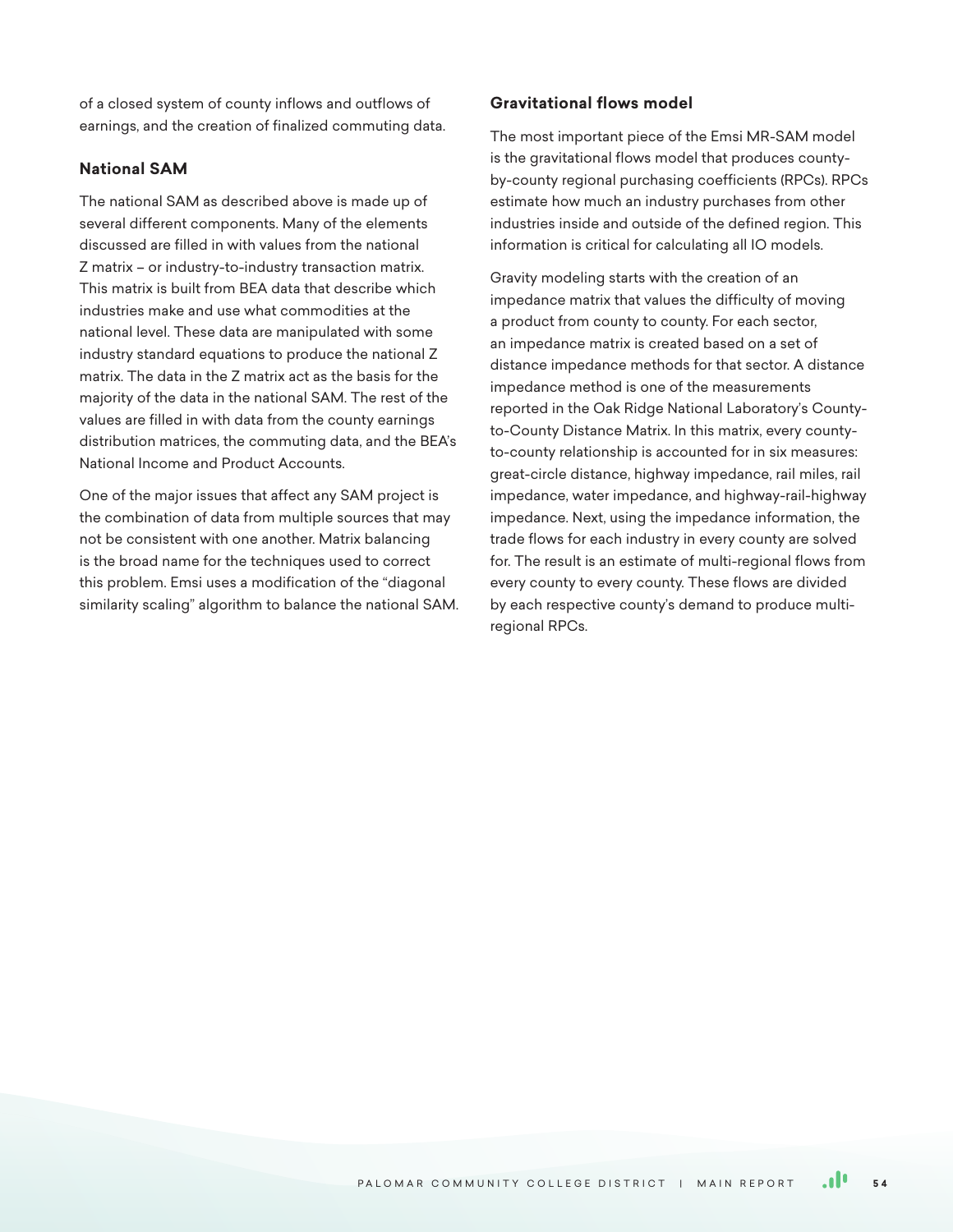# Appendix 5: Value per Credit Hour Equivalent and the Mincer Function

Two key components in the analysis are 1) the value of the students' educational achievements, and 2) the change in that value over the students' working careers. Both of these components are described in detail in this appendix.

# VALUE PER CHE

Typically, the educational achievements of students are marked by the credentials they earn. However, not all students who attended Palomar CCD in the 2014-15 analysis year obtained a degree or certificate. Some returned the following year to complete their education goals, while others took a few courses and entered the workforce without graduating. As such, the only way to measure the value of the students' achievement is through their credit hour equivalents, or CHEs. This approach allows us to see the benefits to all students who attended the district, not just those who earned a credential.

To calculate the value per CHE, we first determine how many CHEs are required to complete each education level. For example, assuming that there are 30 CHEs in an academic year, a student generally completes 60 CHEs in order to move from a high school diploma to an associate degree, another 60 CHEs to move from an associate degree to a bachelor's degree, and so on. This progression of CHEs generates an education ladder beginning at the less than high school level and ending with the completion of a doctoral degree, with each level of education representing a separate stage in the progression.

The second step is to assign a unique value to the CHEs in the education ladder based on the wage differentials presented in Table 1.7.<sup>35</sup> For example, the difference in

35 The value per CHE is different between the economic impact anlysis and the investment analysis. The economic impact analysis uses the

regional earnings between a high school diploma and an associate degree is \$11,700. We spread this \$11,700 wage differential across the 60 CHEs that occur between a high school diploma and an associate degree, applying a ceremonial "boost" to the last CHE in the stage to mark the achievement of the degree.<sup>36</sup> We repeat this process for each education level in the ladder.

Next we map the CHE production of the FY 2014-15 student population to the education ladder. Table 1.4 provides information on the CHE production of students attending Palomar CCD, broken out by educational achievement. In total, students completed 355,294 CHEs during the analysis year, excluding personal enrichment students. We map each of these CHEs to the education ladder depending on the students' education level and the average number of CHEs they completed during the year. For example, bachelor's degree graduates are allocated to the stage between the associate degree and the bachelor's degree, and the average number of CHEs they completed informs the shape of the distribution curve used to spread out their total CHE production within that stage of the progression.

The sum product of the CHEs earned at each step within the education ladder and their corresponding value yields the students' aggregate annual increase in income (∆*E*), as shown in the following equation:

$$
\Delta E = \sum_{i=1}^{n} e_i h_i \text{ where } i \in 1, 2, \dots n
$$

region as its background and, therefore, uses regional earnings to calculate value per CHE while the investment analysis uses the state as its backdrop and, therefore, uses state earnings. The methodology outlined in this appendix will use regional earnings; however, the same methodology is followed for the investment analysis when state earnings are used.

36 Economic theory holds that workers that acquire education credentials send a signal to employers about their ability level. This phenomenon is commonly known as the sheepskin effect or signaling effect. The ceremonial boosts applied to the achievement of degrees in the Emsi impact model are derived from Jaeger and Page (1996).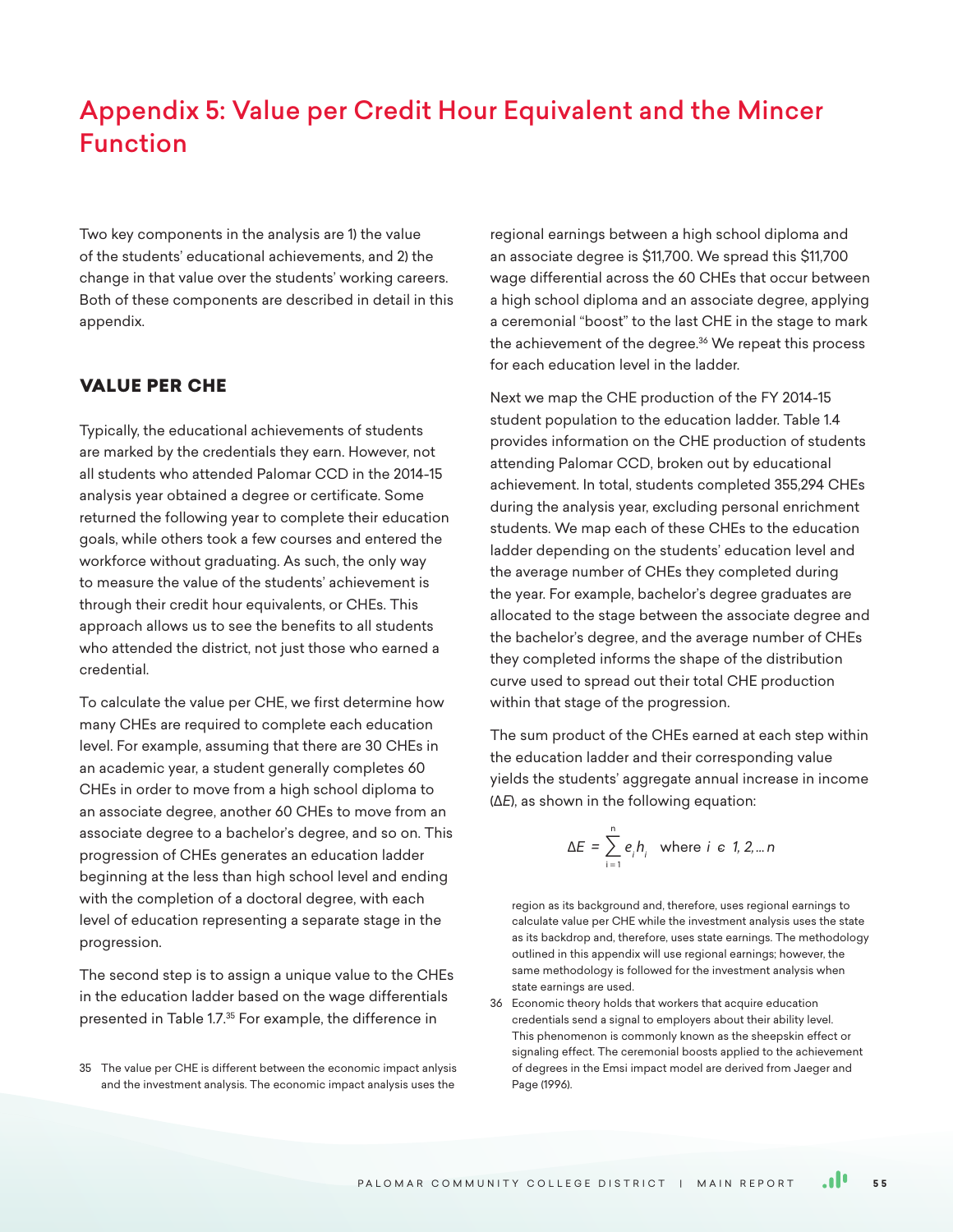and *n* is the number of steps in the education ladder,  $\boldsymbol{e}_{_{i}}$  is the marginal earnings gain at step *i*, and *hi* is the number of CHEs completed at step *i*.

Table A5.1 displays the result for the students' aggregate annual increase in income (∆*E*), a total of \$75.5 million. By dividing this value by the students' total production of 355,294 CHEs during the analysis year, we derive an overall value of \$213 per CHE.

#### TABLE A5.1: Aggregate annual increase in income of students and value per CHE

| <b>Value per CHE</b>                                | \$129        |
|-----------------------------------------------------|--------------|
| Total credit hour equivalents (CHEs) in FY 2014-15* | 271.945      |
| Aggregate annual increase in income                 | \$35.175.217 |

\* Excludes the CHE production of personal enrichment students. Source: EMSI impact model.

# MINCER FUNCTION

The \$213 value per CHE in Table A5.1 only tells part of the story, however. Human capital theory holds that earnings levels do not remain constant; rather, they start relatively low and gradually increase as the worker gains more experience. Research also shows that the earnings increment between educated and non-educated workers grows through time. These basic patterns in earnings over time were originally identified by Jacob Mincer, who viewed the lifecycle earnings distribution as a function with the key elements being earnings, years of education, and work experience, with age serving as a proxy for experience.<sup>37</sup> While some have criticized Mincer's earnings function, it is still upheld in recent data and has served as the foundation for a variety of research pertaining to labor economics. Those critical of the Mincer function point to several unobserved factors such as ability, socioeconomic status, and family background that also help explain higher earnings. Failure to account for these factors results in what is known as an "ability bias." Research by Card (1999 and 2001) suggests that the benefits estimated using Mincer's function are biased upwards by 10% or less. As such, we reduce the

estimated benefits by 10%. We use United States based Mincer coefficients estimated by Polachek (2003).

Figure A5.1 illustrates several important points about the Mincer function. First, as demonstrated by the shape of the curves, an individual's earnings initially increase at an increasing rate, then increase at a decreasing rate, reach a maximum somewhere well after the midpoint of the working career, and then decline in later years. Second, individuals with higher levels of education reach their maximum earnings at an older age compared to individuals with lower levels of education (recall that age serves as a proxy for years of experience). And third, the benefits of education, as measured by the difference in earnings between education levels, increase with age.

In calculating the alumni impact in Section 2, we use the slope of the curve in Mincer's earnings function to condition the \$213 value per CHE to the students' age and work experience. To the students just starting their career during the analysis year, we apply a lower value per CHE; to the students in the latter half or approaching the end of their careers we apply a higher value per CHE. The original \$213 value per CHE applies only to the CHE production of students precisely at the midpoint of their careers during the analysis year.

In Section 3 we again apply the Mincer function, this time to project the benefits stream of the FY 2014-15 student population into the future. Here too the value per CHE is lower for students at the start of their career and higher near the end of it, in accordance with the scalars derived from the slope of the Mincer curve illustrated in Figure A5.1.

FIGURE A5.1: Lifecycle change in earnings, 12 years versus 14 years of education



37 See Mincer (1958 and 1974).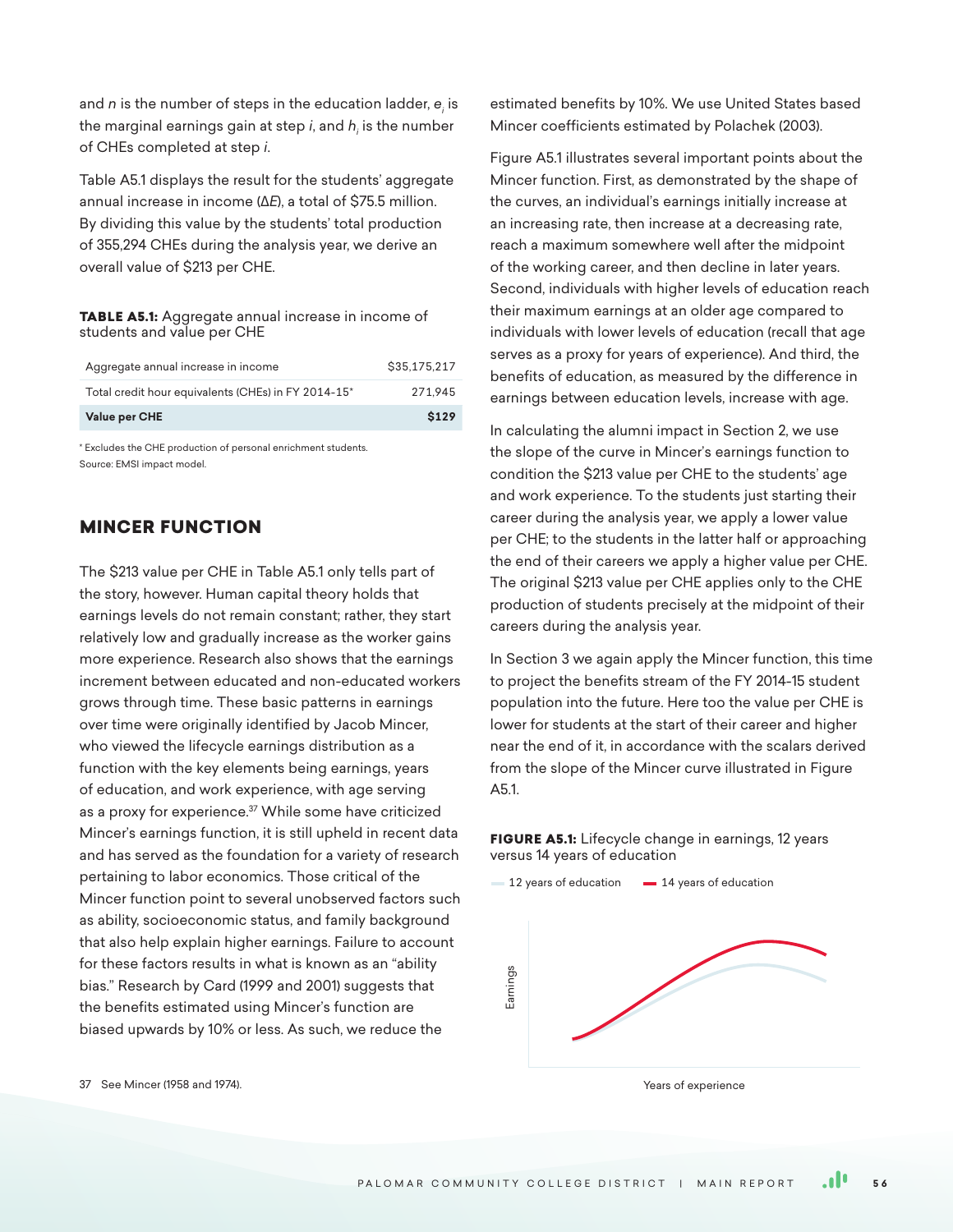# Appendix 6: Alternative Education Variable

In a scenario where the district did not exist, some of its students would still be able to avail themselves of an alternative comparable education. These students create benefits in the region even in the absence of the district. The alternative education variable accounts for these students and is used to discount the benefits we attribute to the district.

Recall this analysis considers only relevant economic information regarding the district. Considering the existence of various other academic institutions surrounding the district, we have to assume that a portion of the students could find alternative educations and either remain in or return to the region. For example, some students may participate in online programs while remaining in the region. Others may attend an out-of-region institution and return to the region upon completing their studies. For these students – who would have found an alternative education and produced benefits in the region regardless of the presence of

the district – we discount the benefits attributed to the district. An important distinction must be made here: the benefits from students who would find alternative educations outside the region and not return to the region are not discounted. Because these benefits would not occur in the region without the presence of the district, they must be included.

In the absence of the district, we assume 15% of the district's students would find alternative education opportunities and remain in or return to the region. We account for this by discounting the alumni impact, the benefits to taxpayers, and the benefits to society in the region in sections 2 and 3 by 15%. In other words, we assume 15% of the benefits created by the district's students would have occurred anyways in the counterfactual scenario where the district did not exist. A sensitivity analysis of this adjustment is presented in chapter 4.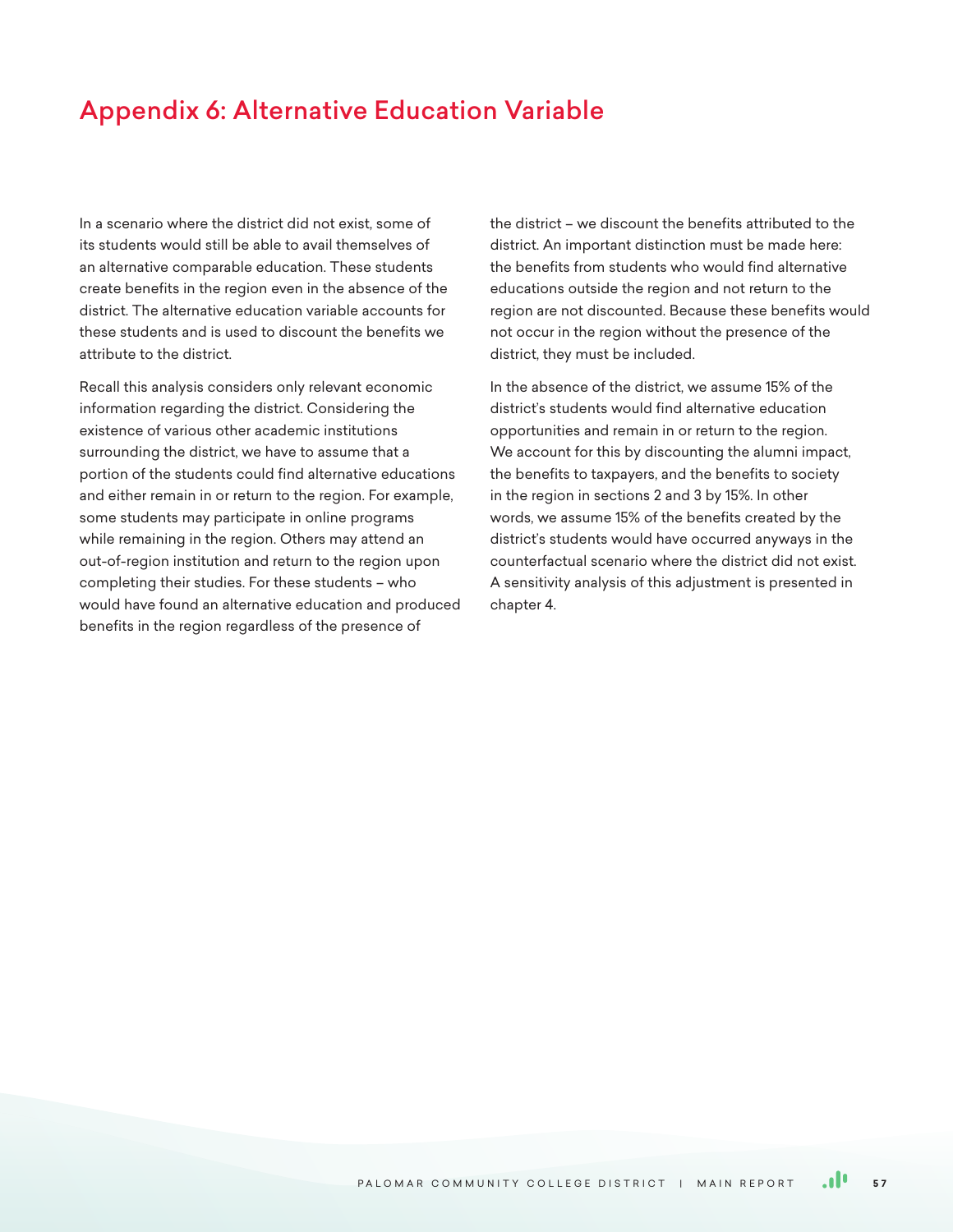# Appendix 7: Overview of Investment Analysis Measures

The appendix provides context to the investment analysis results using the simple hypothetical example summarized in Table A7.1 below. The table shows the projected benefits and costs for a single student over time and associated investment analysis results.<sup>38</sup>

Assumptions are as follows:

- Benefits and costs are projected out 10 years into the future (Column 1).
- The student attends the district for one year, and the cost of tuition is \$1,500 (Column 2).
- Earnings foregone while attending the district for one year (opportunity cost) come to \$20,000 (Column 3).
- Together, tuition and earnings foregone cost sum to
- 38 Note that this is a hypothetical example. The numbers used are not based on data collected from an existing district.

\$21,500. This represents the out-of-pocket investment made by the student (Column 4).

- In return, the student earns \$5,000 more per year than he otherwise would have earned without the education (Column 5).
- The net cash flow (NCF) in Column 6 shows higher earnings (Column 5) less the total cost (Column 4).
- The assumed going rate of interest is 4%, the rate of return from alternative investment schemes for the use of the \$21,500.

Results are expressed in standard investment analysis terms, which are as follows: the net present value, the internal rate of return, the benefit-cost ratio, and the payback period. Each of these is briefly explained below in the context of the cash flow numbers presented in Table A7.1.

| 1                       | $\overline{2}$ | 3                       | 4                 | 5                      | 6                    |
|-------------------------|----------------|-------------------------|-------------------|------------------------|----------------------|
| <b>YEAR</b>             | <b>TUITION</b> | <b>OPPORTUNITY COST</b> | <b>TOTAL COST</b> | <b>HIGHER EARNINGS</b> | <b>NET CASH FLOW</b> |
| 1                       | \$1,500        | \$20,000                | \$21,500          | \$0                    | $-$ \$21,500         |
| $\overline{2}$          | \$0            | \$0                     | \$0               | \$5,000                | \$5,000              |
| 3                       | \$0            | \$0                     | \$0               | \$5,000                | \$5,000              |
| 4                       | \$0            | \$0                     | \$0               | \$5,000                | \$5,000              |
| 5                       | \$0            | \$0                     | \$0               | \$5,000                | \$5,000              |
| 6                       | \$0            | \$0                     | \$0               | \$5,000                | \$5,000              |
| 7                       | \$0            | \$0                     | \$0               | \$5,000                | \$5,000              |
| 8                       | \$0            | \$0                     | \$0               | \$5,000                | \$5,000              |
| 9                       | \$0            | \$0                     | \$0               | \$5,000                | \$5,000              |
| 10                      | \$0            | \$0                     | \$0               | \$5,000                | \$5,000              |
| Net present value       |                |                         | \$21,500          | \$35,753               | \$14,253             |
| Internal rate of return |                |                         |                   |                        | 18%                  |
| Benefit-cost ratio      |                |                         |                   |                        | 1.7                  |
| Payback period          |                |                         |                   |                        | 4.2 years            |
|                         |                |                         |                   |                        |                      |

#### TABLE A7.1: Example of the benefits and costs of education for a single student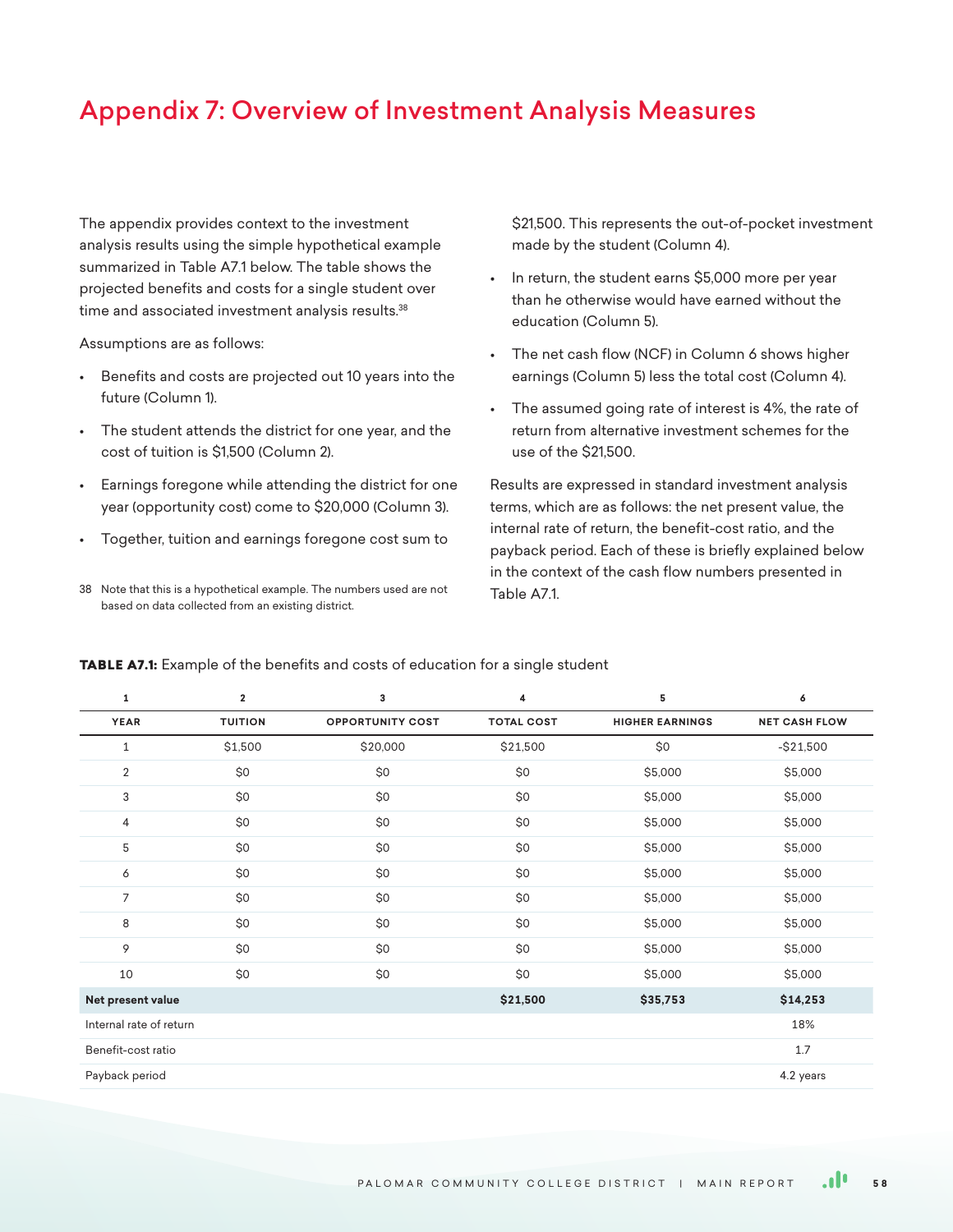## NET PRESENT VALUE

The student in Table A7.1 can choose either to attend college or to forego post-secondary education and maintain his present employment. If he decides to enroll, certain economic implications unfold. Tuition and fees must be paid, and earnings will cease for one year. In exchange, the student calculates that with postsecondary education, his earnings will increase by at least the \$5,000 per year, as indicated in the table.

The question is simple: Will the prospective student be economically better off by choosing to enroll? If he adds up higher earnings of \$5,000 per year for the remaining nine years in Table A7.1, the total will be \$45,000. Compared to a total investment of \$21,500, this appears to be a very solid investment. The reality, however, is different. Benefits are far lower than \$45,000 because future money is worth less than present money. Costs (tuition plus earnings foregone) are felt immediately because they are incurred today, in the present. Benefits, on the other hand, occur in the future. They are not yet available. All future benefits must be discounted by the going rate of interest (referred to as the discount rate) to be able to express them in present value terms.<sup>39</sup>

Let us take a brief example. At 4%, the present value of \$5,000 to be received one year from today is \$4,807. If the \$5,000 were to be received in year 10, the present value would reduce to \$3,377. Put another way, \$4,807 deposited in the bank today earning 4% interest will grow to \$5,000 in one year; and \$3,377 deposited today would grow to \$5,000 in 10 years. An "economically rational" person would, therefore, be equally satisfied receiving \$3,377 today or \$5,000 10 years from today given the going rate of interest of 4%. The process of discounting – finding the present value of future higher earnings – allows the model to express values on an equal basis in future or present value terms.

The goal is to express all future higher earnings in present value terms so that they can be compared to investments incurred today (in this example, tuition plus earnings foregone). As indicated in Table A7.1 the cumulative present value of \$5,000 worth of higher earnings between years 2 and 10 is \$35,753 given the 4% interest rate, far lower than the undiscounted \$45,000 discussed above.

The net present value of the investment is \$14,253. This is simply the present value of the benefits less the present value of the costs, or \$35,753 - \$21,500 = \$14,253. In other words, the present value of benefits exceeds the present value of costs by as much as \$14,253. The criterion for an economically worthwhile investment is that the net present value is equal to or greater than zero. Given this result, it can be concluded that, in this case, and given these assumptions, this particular investment in education is very strong.

## INTERNAL RATE OF RETURN

The internal rate of return is another way of measuring the worth of investing in education using the same cash flows shown in Table A7.1. In technical terms, the internal rate of return is a measure of the average earning power of money used over the life of the investment. It is simply the interest rate that makes the net present value equal to zero. In the discussion of the net present value above, the model applies the going rate of interest of 4% and computes a positive net present value of \$14,253. The question now is what the interest rate would have to be in order to reduce the net present value to zero. Obviously it would have to be higher – 18.0% in fact, as indicated in Table A7.1. Or, if a discount rate of 18.0% were applied to the net present value calculations instead of the 4%, then the net present value would reduce to zero.

What does this mean? The internal rate of return of 18.0% defines a breakeven solution – the point where the present value of benefits just equals the present value of costs, or where the net present value equals zero. Or, at 18.0%, higher earnings of \$5,000 per year for the next nine years will earn back all investments of \$21,500 made plus pay 18.0% for the use of that money (\$21,500) in the meantime. Is this a good return? Indeed, it is. If it is compared to the 4% going rate of interest applied to the

<sup>39</sup> Technically, the interest rate is applied to compounding – the process of looking at deposits today and determining how much they will be worth in the future. The same interest rate is called a discount rate when the process is reversed – determining the present value of future earnings.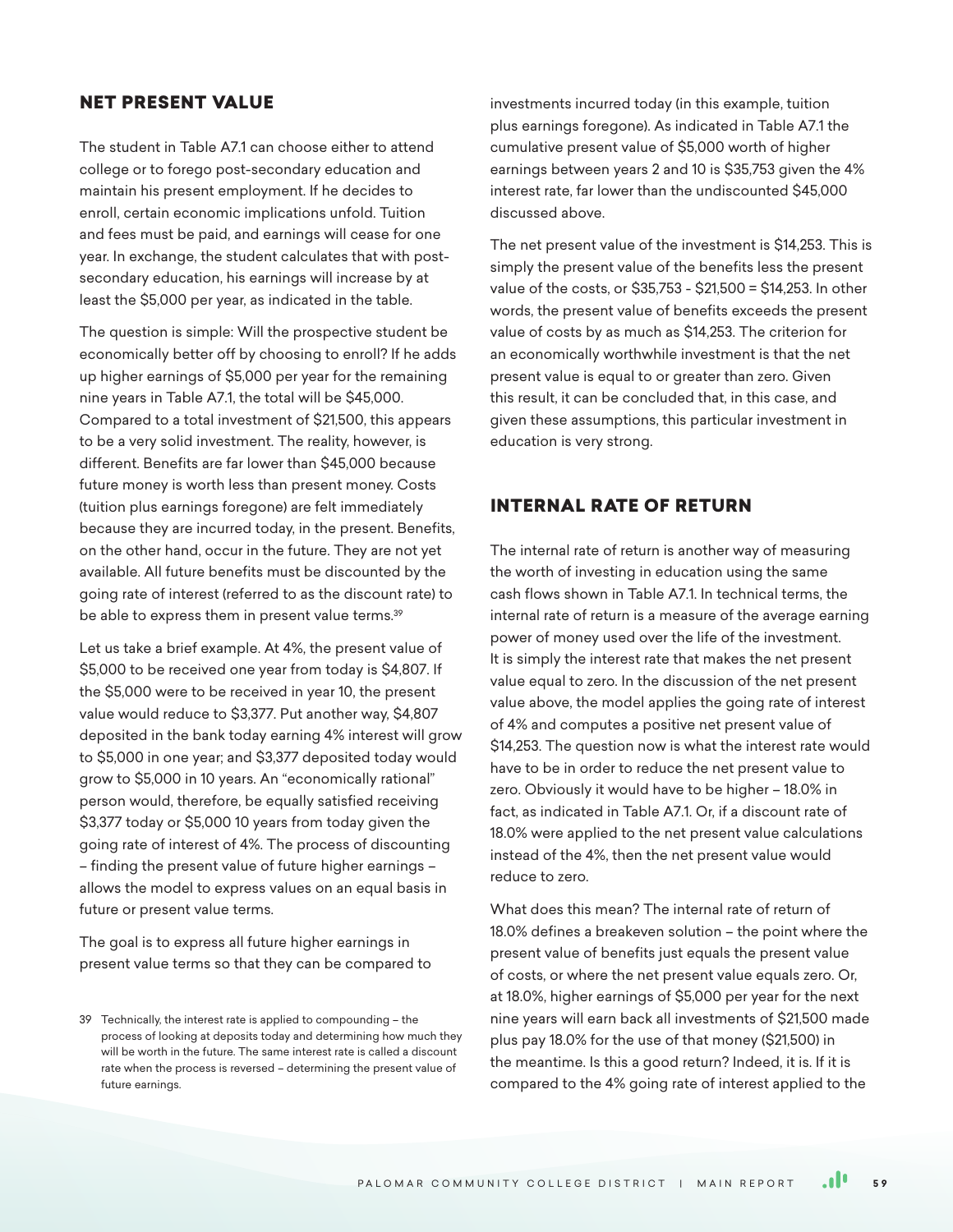net present value calculations, 18.0% is far higher than 4%. It may be concluded, therefore, that the investment in this case is solid. Alternatively, comparing the 18.0% rate of return to the long-term 7% rate or so obtained from investments in stocks and bonds also indicates that the investment in education is strong relative to the stock market returns (on average).

# BENEFIT-COST RATIO

The benefit-cost ratio is simply the present value of benefits divided by present value of costs, or \$35,753 ÷ \$21,500 = 1.7 (based on the 4% discount rate). Of course, any change in the discount rate would also change the benefit-cost ratio. Applying the 18.0% internal rate of return discussed above would reduce the benefit-cost ratio to 1.0, the breakeven solution where benefits just equal costs. Applying a discount rate higher than the 18.0% would reduce the ratio to lower than 1.0, and the

investment would not be feasible. The 1.7 ratio means that a dollar invested today will return a cumulative \$1.70 over the ten-year time period.

## PAYBACK PERIOD

This is the length of time from the beginning of the investment (consisting of tuition and earnings foregone) until higher future earnings give a return on the investment made. For the student in Table A7.1, it will take roughly 4.2 years of \$5,000 worth of higher earnings to recapture his investment of \$1,500 in tuition and the \$20,000 in earnings foregone while attending the district. Higher earnings that occur beyond 4.2 years are the returns that make the investment in education in this example economically worthwhile. The payback period is a fairly rough, albeit common, means of choosing between investments. The shorter the payback period, the stronger the investment.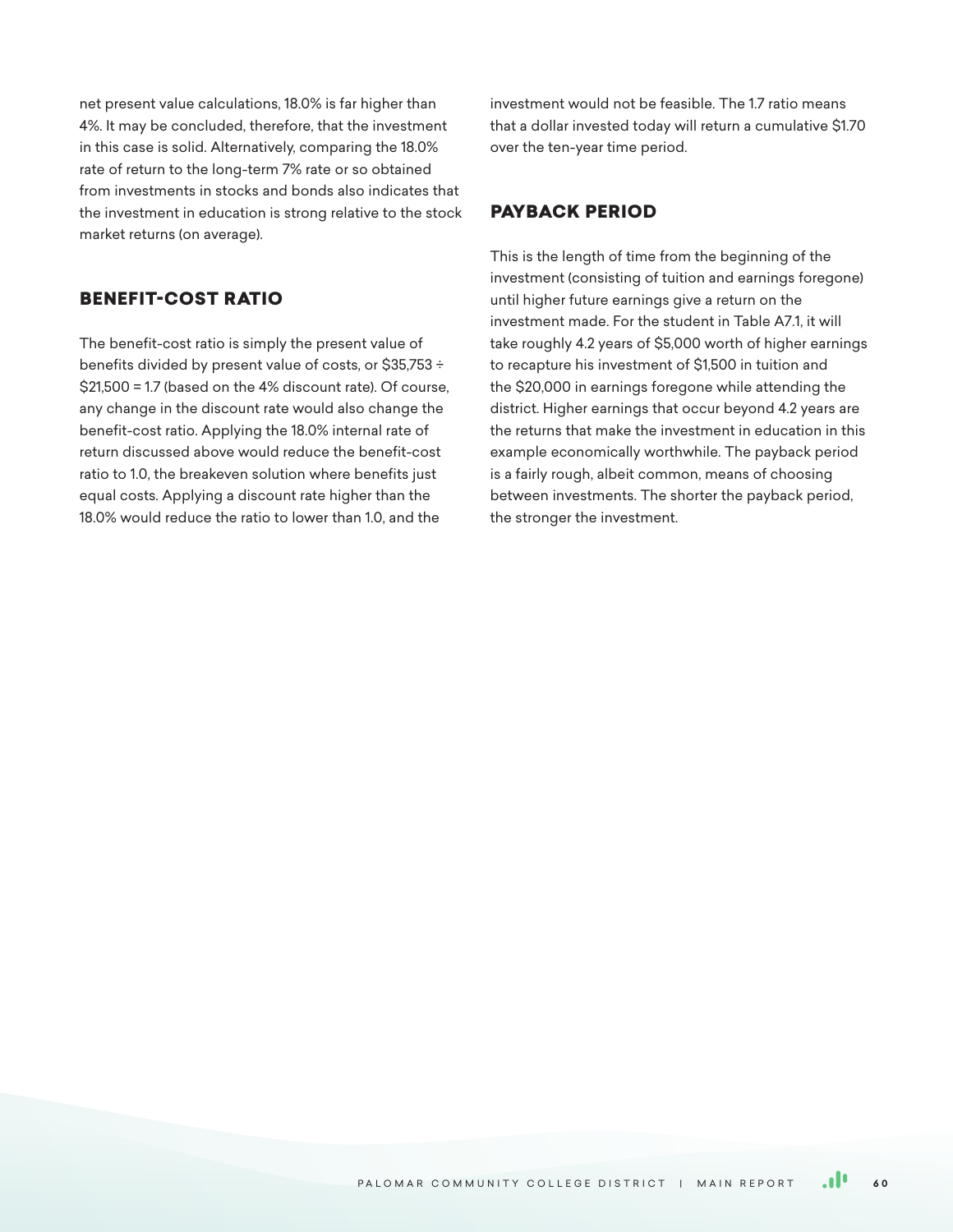# Appendix 8: Shutdown Point

The investment analysis in Chapter 3 weighs the benefits generated by the district against the state and local taxpayer funding that the district receives to support its operations. An important part of this analysis is factoring out the benefits that the district would have been able to generate anyway, even without state and local taxpayer support. This adjustment is used to establish a direct link between what taxpayers pay and what they receive in return. If the district is able to generate benefits without taxpayer support, then it would not be a true investment.40

The overall approach includes a sub-model that simulates the effect on student enrollment if the district loses its state and local funding and has to raise student tuition and fees in order to stay open. If the district can still operate without state and local support, then any benefits it generates at that level are discounted from total benefit estimates. If the simulation indicates that the district cannot stay open, however, then benefits are directly linked to costs, and no discounting applies. This appendix documents the underlying theory behind these adjustments.

# STATE AND LOCAL GOVERNMENT SUPPORT VERSUS STUDENT DEMAND FOR EDUCATION

Figure A8.1 presents a simple model of student demand and state and local government support. The right side of the graph is a standard demand curve (D) showing student enrollment as a function of student tuition and fees. Enrollment is measured in terms of total credit hour



FIGURE A8.1: Student demand and government funding

by tuition and fees





equivalents (CHEs) and expressed as a percentage of the district's current CHE production. Current student tuition and fees are represented by p', and state and local government support covers C% of all costs. At this point in the analysis, it is assumed that the district has only two sources of revenues: 1) student tuition and fees and 2) state and local government support.

Figure A8.2 shows another important reference point in the model – where state and local government support is 0%, student tuition and fees are increased to p'', and CHE production is at Z% (less than 100%). The reduction in CHEs reflects the price elasticity of the students' demand for education, i.e., the extent to which the

<sup>40</sup> Of course, as a public training provider, the district would not be permitted to continue without public funding, so the situation in which it would lose all state support is entirely hypothetical. The purpose of the adjustment factor is to examine the district in standard investment analysis terms by netting out any benefits it may be able to generate that are not directly linked to the costs of supporting it.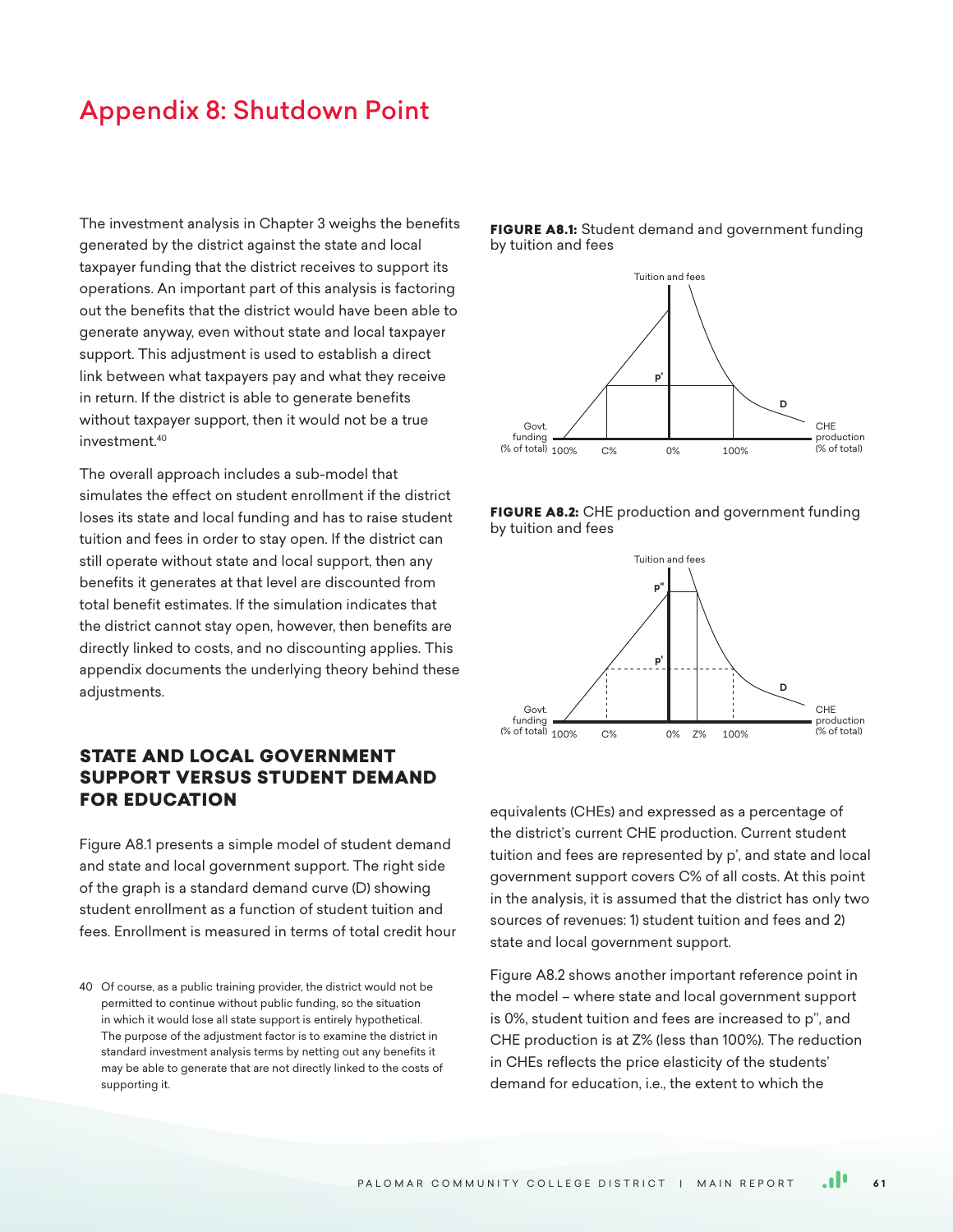students' decision to attend the district is affected by the change in tuition and fees. Ignoring for the moment those issues concerning the district's minimum operating scale (considered below in the section called "Shutdown Point"), the implication for the investment analysis is that benefits to state and local government must be adjusted to net out the benefits that the district can provide absent state and local government support, represented as Z% of the district's current CHE production in Figure A8.2.

To clarify the argument, it is useful to consider the role of enrollment in the larger benefit-cost model. Let B equal the benefits attributable to state and local government support. The analysis derives all benefits as a function of student enrollment, measured in terms of CHEs produced. For consistency with the graphs in this appendix, B is expressed as a function of the percent of the district's current CHE production. Equation 1 is thus as follows:

#### **1) B = B (100%)**

This reflects the total benefits generated by enrollments at their current levels.

Consider benefits now with reference to. The point at which state and local government support is zero nonetheless provides for Z% (less than 100%) of the current enrollment, and benefits are symbolically indicated by the following equation:

#### **2) B = B (Z%)**

Inasmuch as the benefits in equation 2 occur with or without state and local government support, the benefits appropriately attributed to state and local government support are given by equation 3 as follows:

**3) B = B (100%) − B (Z%)**

# CALCULATING BENEFITS AT THE SHUTDOWN POINT

Colleges and universities cease to operate when the revenue they receive from the quantity of education demanded is insufficient to justify their continued operations. This is commonly known in economics as





FIGURE A8.4: Shutdown Point before Zero Government Funding



the shutdown point.41 The shutdown point is introduced graphically in Figure A8.3 as S%. The location of point S% indicates that the district can operate at an even lower enrollment level than Z% (the point at which the district receives zero state and local government funding). State and local government support at point S% is still zero, and student tuition and fees have been raised to p'''. State and local government support is thus credited with the benefits given by equation 3, or B = B (100%) − B (Z%). With student tuition and fees still higher than p''', the district would no longer be able to attract enough students to keep the doors open, and it would shut down.

<sup>41</sup> In the traditional sense, the shutdown point applies to firms seeking to maximize profits and minimize losses. Although profit maximization is not the primary aim of colleges and universitites, the principle remains the same, *i.e.*, that there is a minimum scale of operation required in order for colleges and universities to stay open.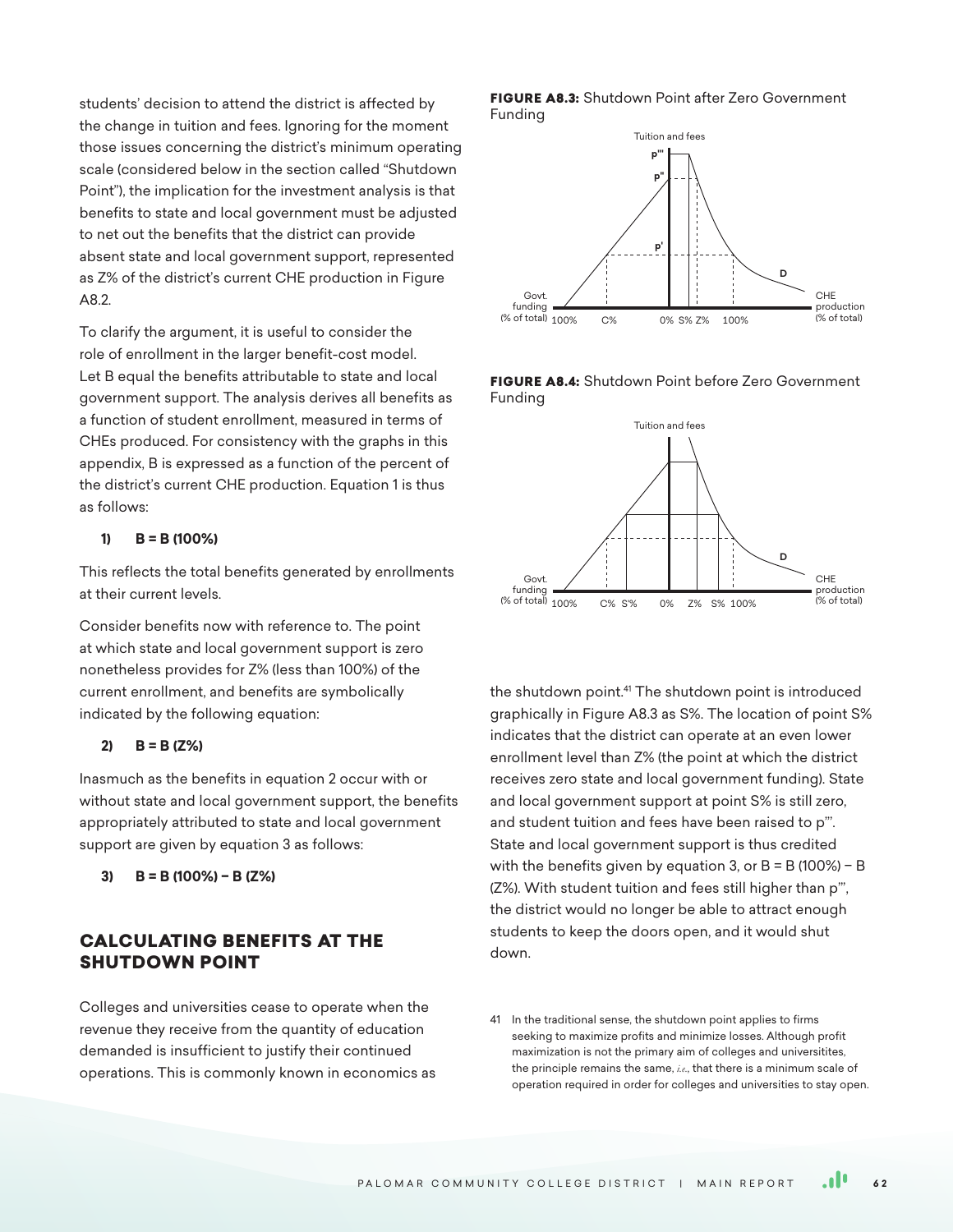Figure A8.4 illustrates yet another scenario. Here the shutdown point occurs at a level of CHE production greater than Z% (the level of zero state and local government support), meaning some minimum level of state and local government support is needed for the district to operate at all. This minimum portion of overall funding is indicated by S'% on the left side of the chart, and as before, the shutdown point is indicated by S% on the right side of chart. In this case, state and local government support is appropriately credited with all the benefits generated by the district's CHE production, or B = B (100%).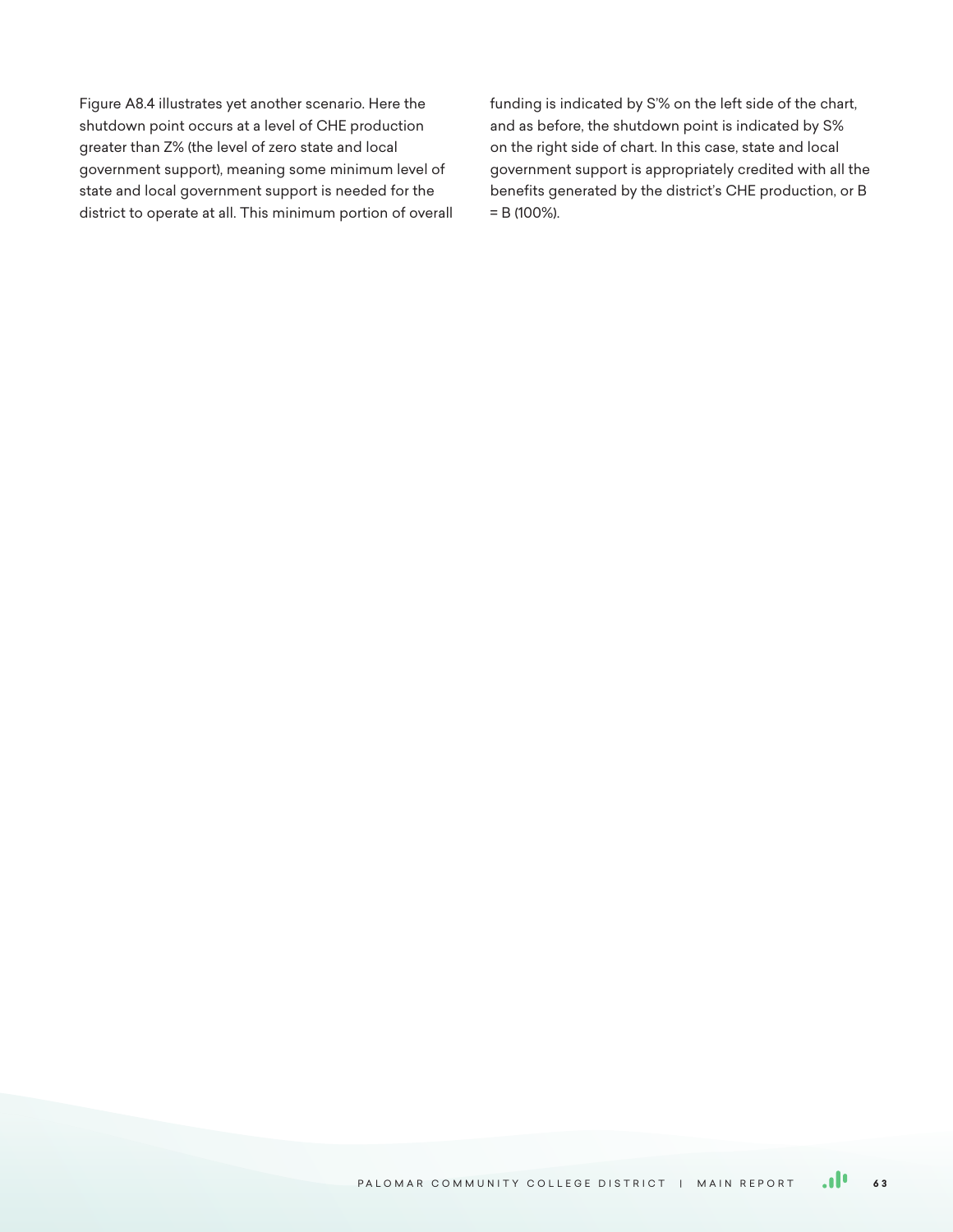# Appendix 9: Social Externalities

Education has a predictable and positive effect on a diverse array of social benefits. These, when quantified in dollar terms, represent significant social savings that directly benefit society communities and citizens throughout the region, including taxpayers. In this appendix we discuss the following three main benefit categories: 1) improved health, 2) reductions in crime, and 3) reductions in welfare and unemployment.

It is important to note that the data and estimates presented here should not be viewed as exact, but rather as indicative of the positive impacts of education on an individual's quality of life. The process of quantifying these impacts requires a number of assumptions to be made, creating a level of uncertainty that should be borne in mind when reviewing the results.

## HEALTH

Statistics clearly show the correlation between increases in education and improved health. The manifestations of this are found in five health-related variables: smoking, alcoholism, obesity, mental illness, and drug abuse. There are other health-related areas that link to educational attainment, but these are omitted from the analysis until we can invoke adequate (and mutually exclusive) databases and are able to fully develop the functional relationships between them.

#### **Smoking**

Despite a marked decline over the last several decades in the percentage of U.S. residents that smoke, a sizeable percentage of the U.S. population still uses tobacco. The negative health effects of smoking are well documented in the literature, which identifies smoking as one of the most serious health issues in the U.S.

Figure A9.1 shows the prevalence of cigarette smoking among adults aged 25 years and over, based on data



FIGURE A9.1: Prevalence of smoking among U.S. adults by education level

provided by the National Health Interview Survey.42 As indicated, the percent of persons who smoke begins to decline beyond the level of high school education.

The Centers for Disease Control and Prevention (CDC) reports the percentage of adults who are current smokers by state.43 We use this information to create an index value by which we adjust the national prevalence data on smoking to each state. For example, 13.7% of California' adults were smokers in 2011, relative to 21.2% for the nation. We thus apply a scalar of 0.6 to the national probabilities of smoking in order to adjust them to the state of California.

<sup>42</sup> Centers for Disease Control and Prevention, "Table 61. Age-adjusted prevalence of current cigarette smoking among adults aged 25 and over, by sex, race, and education level: United States, selected years 1974-2011," National Health Interview Survey, 2011.

<sup>43</sup> Centers for Disease Control and Prevention, "Adults who are current smokers" in "Tobacco Use – 2011," Behavioral Risk Factor Surveillance System Prevalence and Trends Data, accessed August 2013, http:// apps.nccd.cdc.gov/brfss/list.asp?cat=TU&yr=2011&qkey=8161&state= All.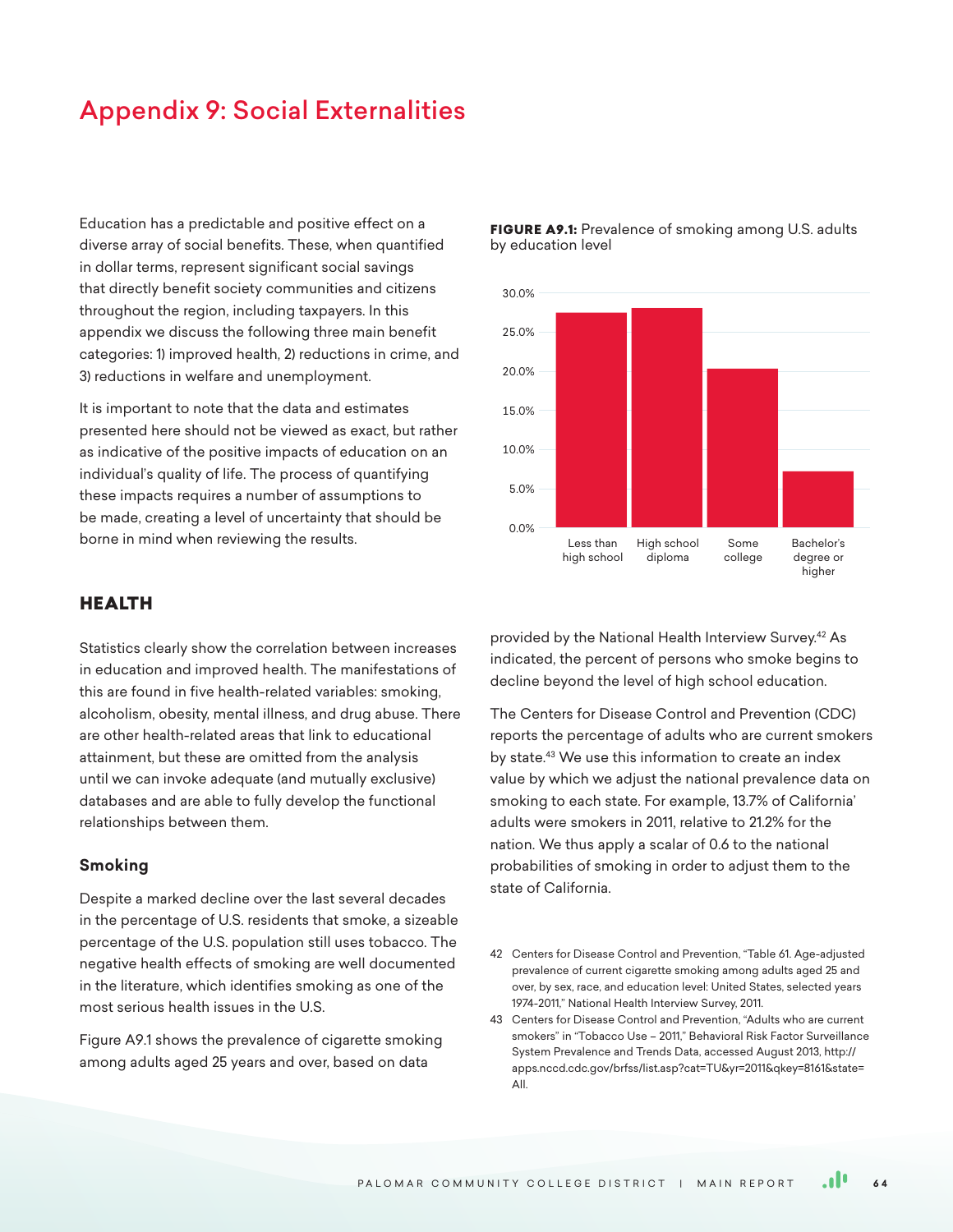

#### FIGURE A9.2: Prevalence of alcohol dependence or abuse by sex and education level

## **Alcohol abuse**

Alcoholism is difficult to measure and define. There are many patterns of drinking, ranging from abstinence to heavy drinking. Alcohol abuse is riddled with social costs, including healthcare expenditures for treatment, prevention, and support; workplace losses due to reduced worker productivity; and other effects.

Figure A9.2 compares the percent of males and females aged 26 and older that abuse or depend on alcohol at the less than high school level to the prevalence rate of alcoholism among college graduates, based on data supplied by the Substance Abuse and Mental Health Services Administration (SAMHSA)<sup>44</sup> These statistics give an indication of the correlation between education and the reduced probability of alcoholism. As indicated, alcohol dependence or abuse falls from a 7.7% prevalence rate among males with less than a high school diploma to a 6.9% prevalence rate among males with a college degree. Similarly, alcohol dependence or abuse among females ranges from a 3.7% prevalence rate at the less than high school level to a 3.3% prevalence rate at the college graduate level.

44 Substance Abuse and Mental Health Services Administration, "Table 5.7B - Substance Dependence or Abuse in the Past Year among Persons Aged 26 or Older, by Demographic Characteristics: Percentages, 2010 and 2011," Center for Behavioral Health Statistics and Quality, National Survey on Drug Use and Health, 2010 and 2011.

## FIGURE A9.3: Prevalence of obesity by education level



## **Obesity**

The rise in obesity and diet-related chronic diseases has led to increased attention on how expenditures relating to obesity have increased in recent years. The average cost of obesity-related medical conditions is calculated using information from the Journal of Occupational and Environmental Medicine, which reports incremental medical expenditures and productivity losses due to excess weight.45 The CDC also reports the prevalence of obesity among adults by state.46

Data for Figure A9.3 was provided by the National Center for Health Statistics which shows the prevalence of obesity among adults aged 20 years and over by education and sex.47 As indicated, college graduates are less likely to be obese than individuals with a high school diploma. However, the prevalence of obesity among males with some college is actually greater than males

- 45 Eric A. Finkelstein, Marco da Costa DiBonaventura, Somali M. Burgess, and Brent C. Hale, "The Costs of Obesity in the Workplace," *Journal of Occupational and Environmental Medicine* 52, no. 10 (October 2010): 971-976.
- 46 Centers for Disease Control and Prevention, "Adult Obesity Facts," Overweight and Obesity, accessed August 2013, http://www.cdc.gov/ obesity/data/adult.html#Prevalence.
- 47 Cynthia L. Ogden, Molly M. Lamb, Margaret D. Carroll, and Katherine M. Flegal, "Figure 3. Prevalence of obesity among adults aged 20 years and over, by education, sex, and race and ethnicity: United States 2005-2008" in "Obesity and Socioeconomic Status in Adults: United States 2005-2008," NCHS data brief no. 50, Hyattsville, MD: National Center for Health Statistics, 2010.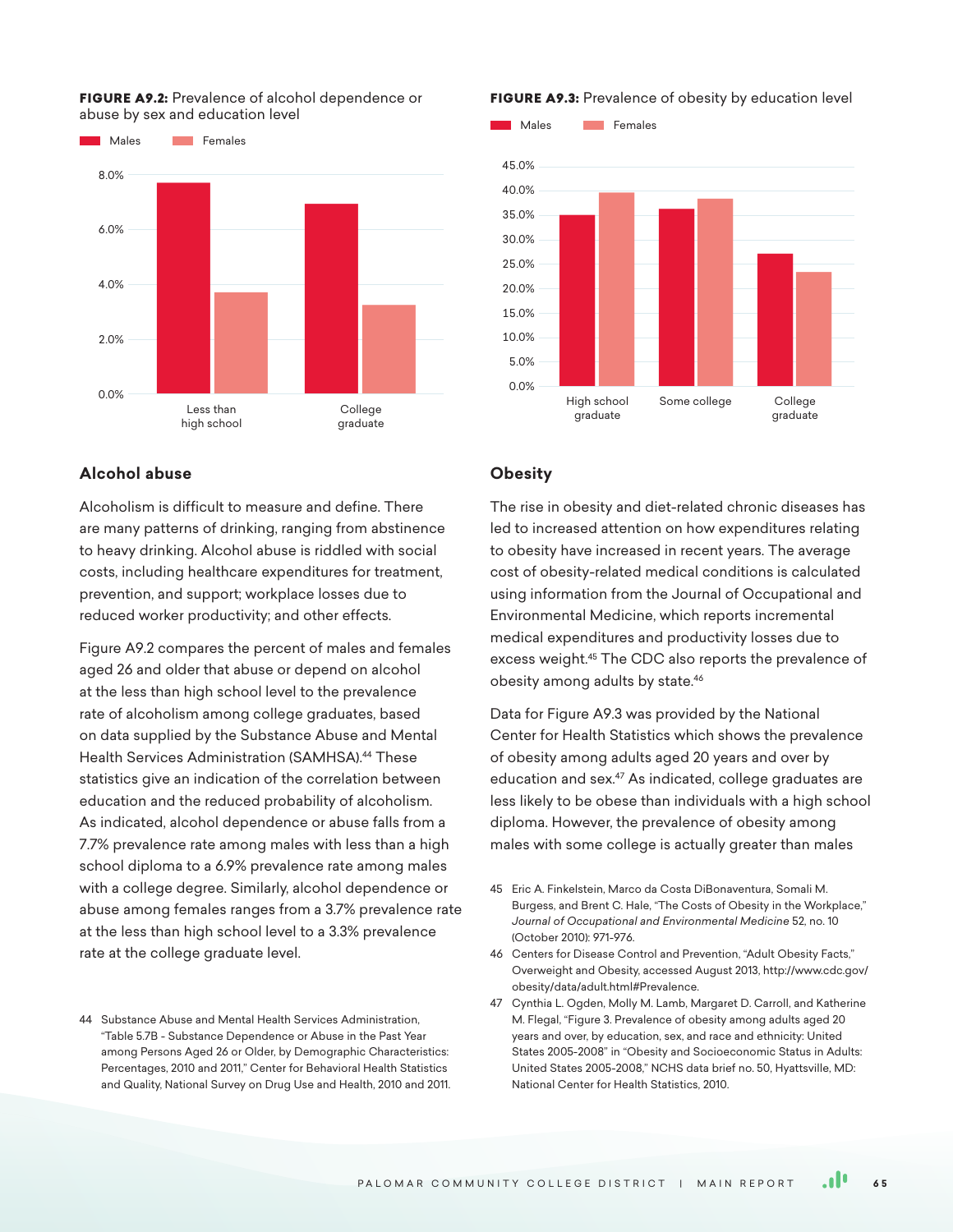with no more than a high school diploma. In general, though, obesity tends to decline with increasing levels of education.

## **Mental illness**

Capturing the full economic cost of mental disorders is problematic because many of the costs are hidden or difficult to detach from others externalities, such as drug abuse or alcoholism. For this reason, this study only examines the costs of absenteeism caused by depression in the workplace. Figure A9.4 summarizes the prevalence of self-reported frequent mental distress among adults by education level, based on data supplied by the CDC.<sup>48</sup> As shown, people with higher levels of education are less likely to suffer from mental illness, with the prevalence of mental illness being the highest among people with less than a high school diploma.

48 Centers for Disease Control and Prevention, "Table 1. Number of respondents to a question about mental health and percentage who self-reported frequent mental distress (FMD), by demographic characteristics -- United States, Behavioral Risk Factor Surveillance System, 1993-1996" in "Self-Reported Frequent Mental Distress Among Adults -- United States, 1993-1996." *Morbidity and Mortality Weekly Report* 47, no. 16 (May 1998): 325-331.

#### FIGURE A9.4: Prevalence of frequent mental distress by education level



## **Drug abuse**

The burden and cost of illicit drug abuse is enormous in our society, but little is known about potential costs and effects at a population level. What is known is that the rate of people abusing drugs is inversely proportional to their education level. The higher the education level, the less likely a person is to abuse or depend on illicit drugs. The probability that a person with less than a high school diploma will abuse drugs is 2.9%, nearly six times greater than the probability of drug abuse for college graduates (0.5%). This relationship is presented in Figure A9.5 based on data supplied by SAMHSA.49 Health costs associated with illegal drug use are also available from SAMSHA, with costs to state and local government representing 48% of the total cost related to illegal drug use.<sup>50</sup>

- 49 Substance Abuse and Mental Health Services Administration, National Survey on Drug Use and Health, 2010 and 2011.
- 50 Substance Abuse and Mental Health Services Administration. "Table A.2. Spending by Payer: Levels and Percent Distribution for Mental Health and Substance Abuse (MHSA), Mental Health (MH), Substance Abuse (SA), Alcohol Abuse (AA), Drug Abuse (DA), and All-Health, 2005" in *National Expenditures for Mental Health Services & Substance Abuse Treatment, 1986–2005.* DHHS Publication No. (SMA) 10-4612. Rockville, MD: Center for Mental Health Services and Center for Substance Abuse Treatment, Substance Abuse and Mental Health Services Administration, 2010.

#### FIGURE A9.5: Prevalence of illicit drug dependence or abuse by education level

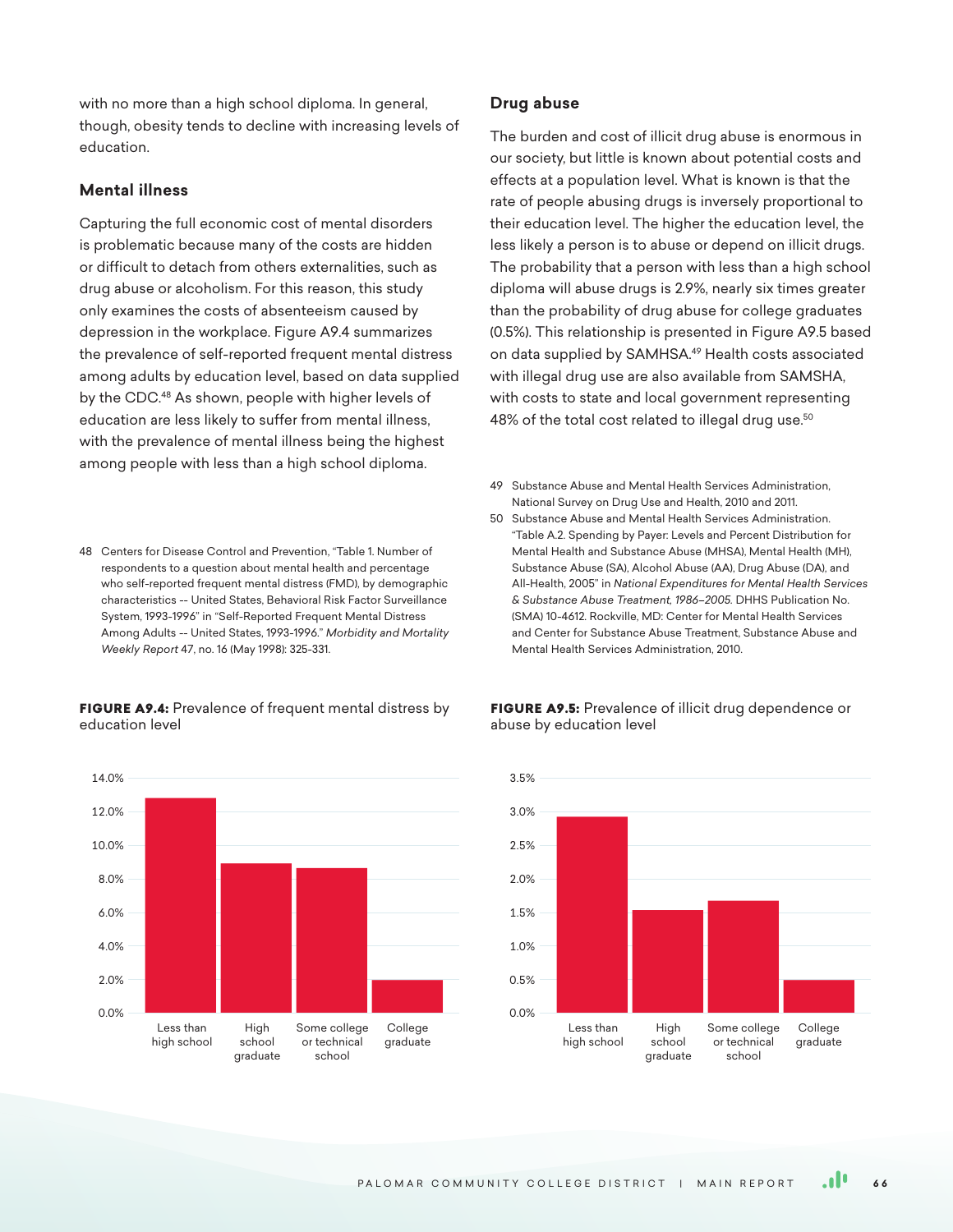# CRIME

As people achieve higher education levels, they are statistically less likely to commit crimes. The analysis identifies the following three types of crime-related expenses: 1) criminal justice expenditures, including police protection, judicial and legal, and corrections, 2) victim costs, and 3) productivity lost as a result of time spent in jail or prison rather than working.

Figure A9.6 displays the probability that an individual will be incarcerated by education level. Data are derived from the breakdown of the inmate population by education level in federal, state, and local prisons as provided by the Bureau of Justice Statistics,<sup>51</sup> divided by the total adult population. As indicated, incarceration drops on a sliding scale as education levels rise.

Victim costs comprise material, medical, physical, and emotional losses suffered by crime victims. Some of these costs are hidden, while others are available in various databases. Estimates of victim costs vary widely, attributable to differences in how the costs are

51 Caroline Wolf Harlow. "Table 1. Educational attainment for State and Federal prison inmates, 1997 and 1991, local jail inmates, 1996 and 1989, probationers, 1995, and the general population, 1997" in "Education and Correctional Populations." Bureau of Justice Statistics Special Report, January 2003, NCJ 195670. Accessed August 2013. http://bjs.ojp.usdoj.gov/index.cfm?ty=pbdetail&iid=814.

#### FIGURE A9.6: Incarceration rates by education level FIGURE A9.7: Breakdown of TANF recipients by

High school graduate

Some college Associate degree or above

Less than high school

2.5%

2.0%

1.5%

1.0%

measured. The lower end of the scale includes only tangible out-of-pocket costs, while the higher end includes intangible costs related to pain and suffering (McCollister et al., 2010).

Yet another measurable benefit is the added economic productivity of people who are gainfully employed, all else being equal, and not incarcerated. The measurable productivity benefit is simply the number of additional people employed multiplied by the average income of their corresponding education levels.

## WELFARE AND UNEMPLOYMENT

Statistics show that as education levels increase, the number of welfare and unemployment applicants declines. Welfare and unemployment claimants can receive assistance from a variety of different sources, including Temporary Assistance for Needy Families (TANF), Supplemental Nutrition Assistance Program (SNAP), Medicaid, Supplemental Security Income (SSI), and unemployment insurance.<sup>52</sup>

Figure A9.7 relates the breakdown of TANF recipients by

52 Medicaid is not considered in the analysis for welfare because it overlaps with the medical expenses in the analyses for smoking, alcoholism, obesity, mental illness, and drug abuse. We also exclude any welfare benefits associated with disability and age.